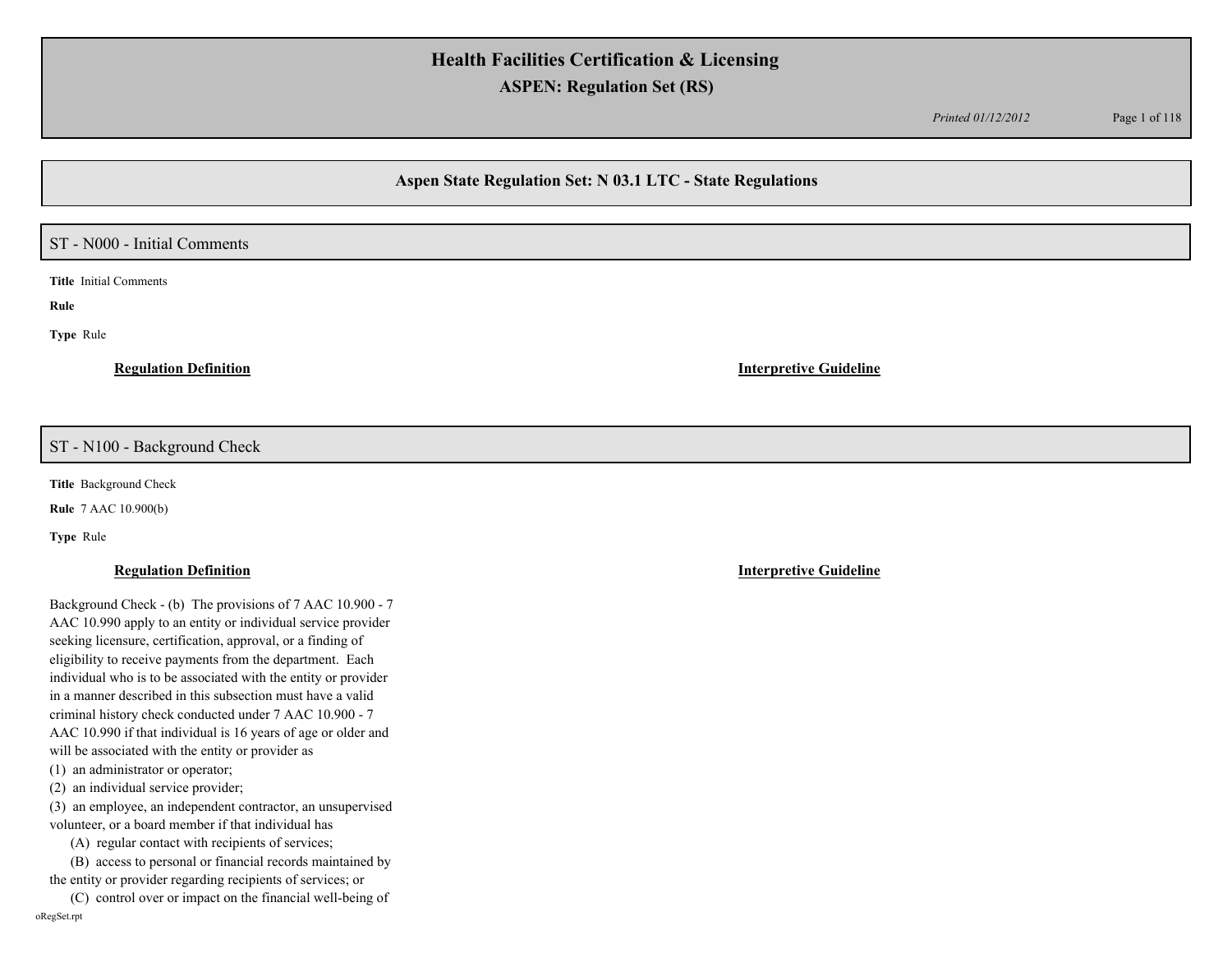*Printed 01/12/2012* Page 2 of 118

## **Aspen State Regulation Set: N 03.1 LTC - State Regulations**

recipients of services, unless the only recipient whose financial well-being is affected is a

 (i) relative of the individual who has authorized that individual to make financial decisions for that relative;

 (ii) recipient who has executed a power of attorney for that individual to make financial decisions for that recipient; or

 (iii) recipient for whom a court has authorized that individual to make financial decisions; (4) an officer, director, partner, member, or principal of the

business organization that owns an entity, if that individual has

(A) regular contact with recipients of services;

 (B) access to personal or financial records maintained by the entity or provider regarding recipients of services; or

 (C) control over or impact on the financial well-being of recipients of services, unless the only recipient whose financial well-being is affected is a

 (i) relative of the individual who has authorized that individual to make financial decisions for that relative;

 (ii) recipient who has executed a power of attorney for that individual to make financial decisions for that recipient; or

 (iii) recipient for whom a court has authorized that individual to make financial decisions;

(5) except as provided in (c) and  $(d)(10)$  of this section, an individual who resides in a part of an entity, including a residence if services are provided in the residence, if the individual remains, or intends to remain, in the entity for 45 days or more, in total, in a 12-month period; or (6) except as provided in (c) and (d) of this section, any other individual who is present in the entity and would have regular contact with recipients of services.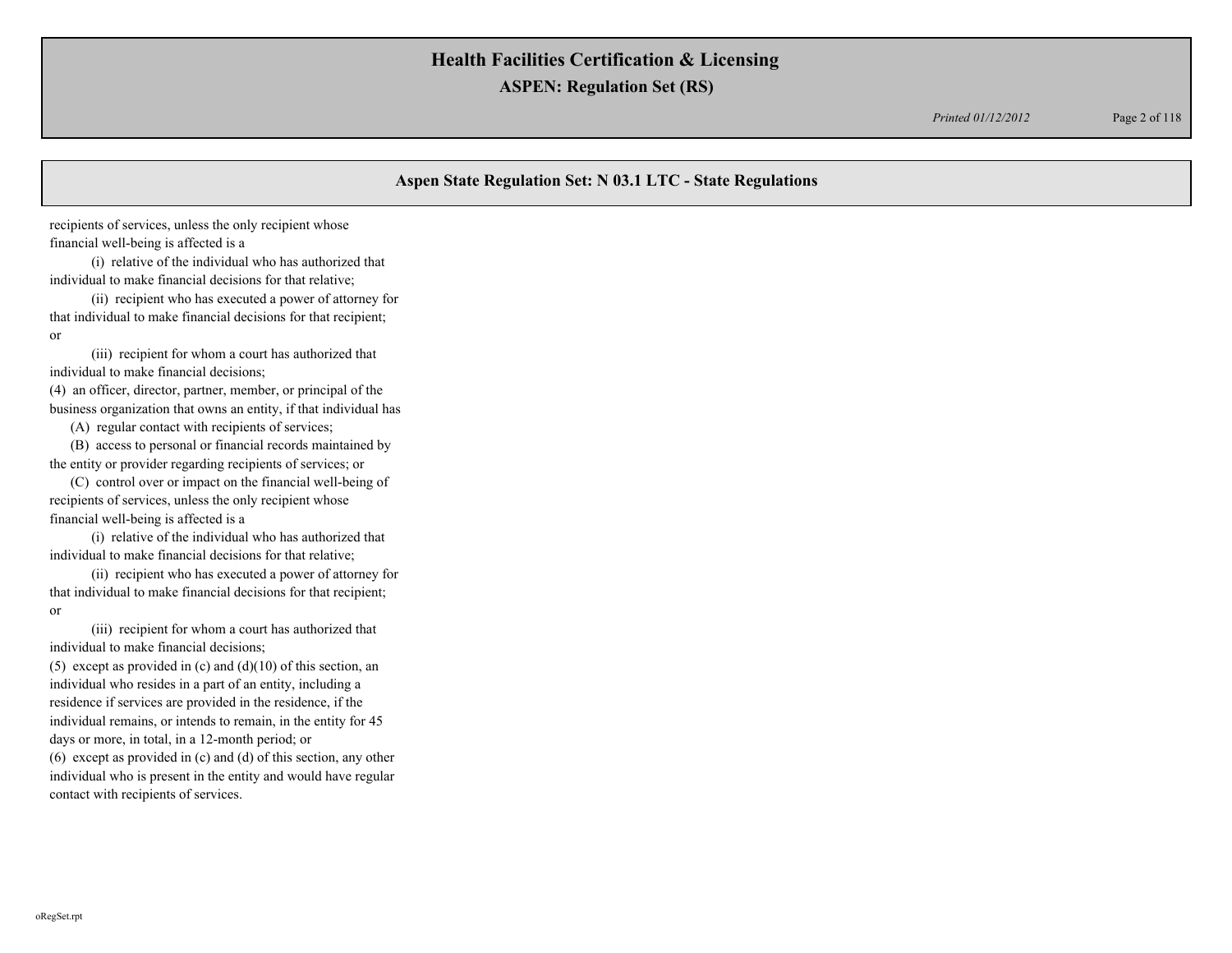*Printed 01/12/2012* Page 3 of 118

## **Aspen State Regulation Set: N 03.1 LTC - State Regulations**

## ST - N101 - Background Check

**Title** Background Check

**Rule** 7 AAC 10.900(c)

**Type** Rule

Background Check - (c) A criminal history check under 7 AAC 10.900 - 7 AAC 10.990 is not required for a recipient of services, unless that individual is also associated with the entity or individual service provider in any manner described in  $(b)(1) - (4)$  of this section.

ST - N102 - Background Check

**Title** Background Check

**Rule** 7 AAC 10.900(d)

**Type** Rule

### **Regulation Definition Interpretive Guideline**

Background Check - (d) A criminal history check under 7 AAC 10.900 - 7 AAC 10.990 is not required for the following individuals, if supervised access is provided in accordance with (e) of this section:

(1) a relative of a recipient of services, unless that relative is also associated with the entity or provider in any manner described in  $(b)(1) - (5)$  of this section;

(2) a visitor of a recipient of services, unless that visitor is also associated with the entity or provider in any manner described in  $(b)(1) - (4)$  of this section;

(3) an individual for whom the entity or provider submits evidence to the department of a fingerprint-based background check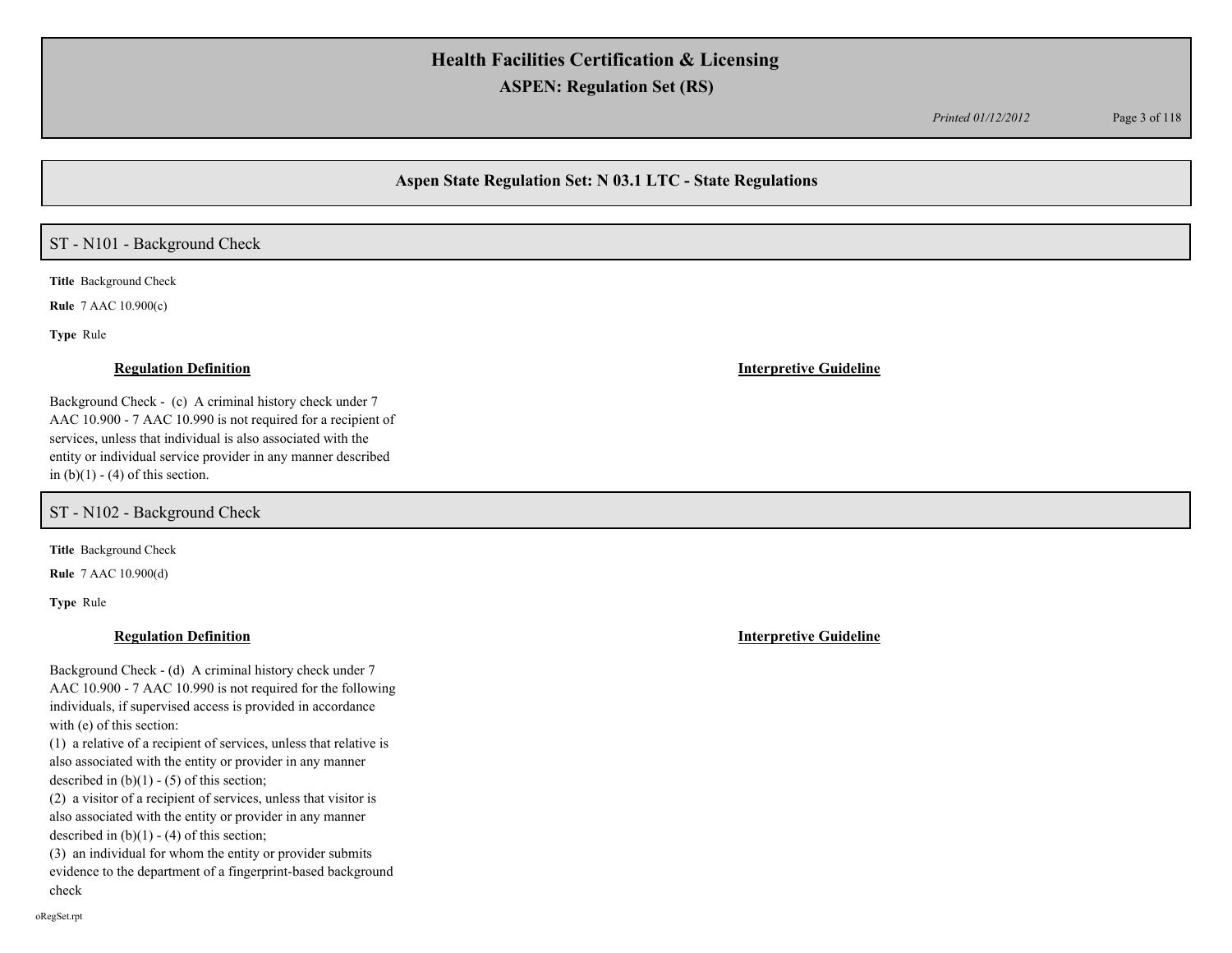*Printed 01/12/2012* Page 4 of 118

## **Aspen State Regulation Set: N 03.1 LTC - State Regulations**

 (A) conducted and implemented under a process that meets or exceeds the standards of 7 AAC 10.900 - 7 AAC 10.990; and

(B) that is required

 (i) as a condition for obtaining a professional license or certification under AS 08;

 (ii) by federal law for an entity or individual service provider described in AS 47.05.300; or

 (iii) as a condition of employment or association that is imposed by an entity or individual service provider described in AS 47.05.300;

(4) an employee, independent contractor, unsupervised volunteer, board member, officer, director, partner, member, or principal of the business organization that owns an entity if that individual is not associated with the entity or an individual service provider in any manner described in  $(b)(1) - (4)$  of this section;

(5) an approved relative provider under 7 AAC 41.200(e); (6) a personal physician, an infant learning teacher, an attendant for a child with special needs as described in 7 AAC 57.940, a licensor, a fire marshal, a food services sponsor, or another similar individual who

 (A) is not associated with the entity or provider under (b) of this section; and

 (B) provides support services to the entity or provider or to a recipient of services;

(7) an individual who is a vendor or an industry

representative, or who provides delivery, installation, maintenance, or repair services;

(8) an individual who resides in any part of an entity,

including a residence if services are provided in the residence, if the individual remains in the entity or residence for less than 45 days, in total, in a 12-month period;

(9) a parent's designee to drop off and pick up a child in care, unless the designee is also associated in a manner described in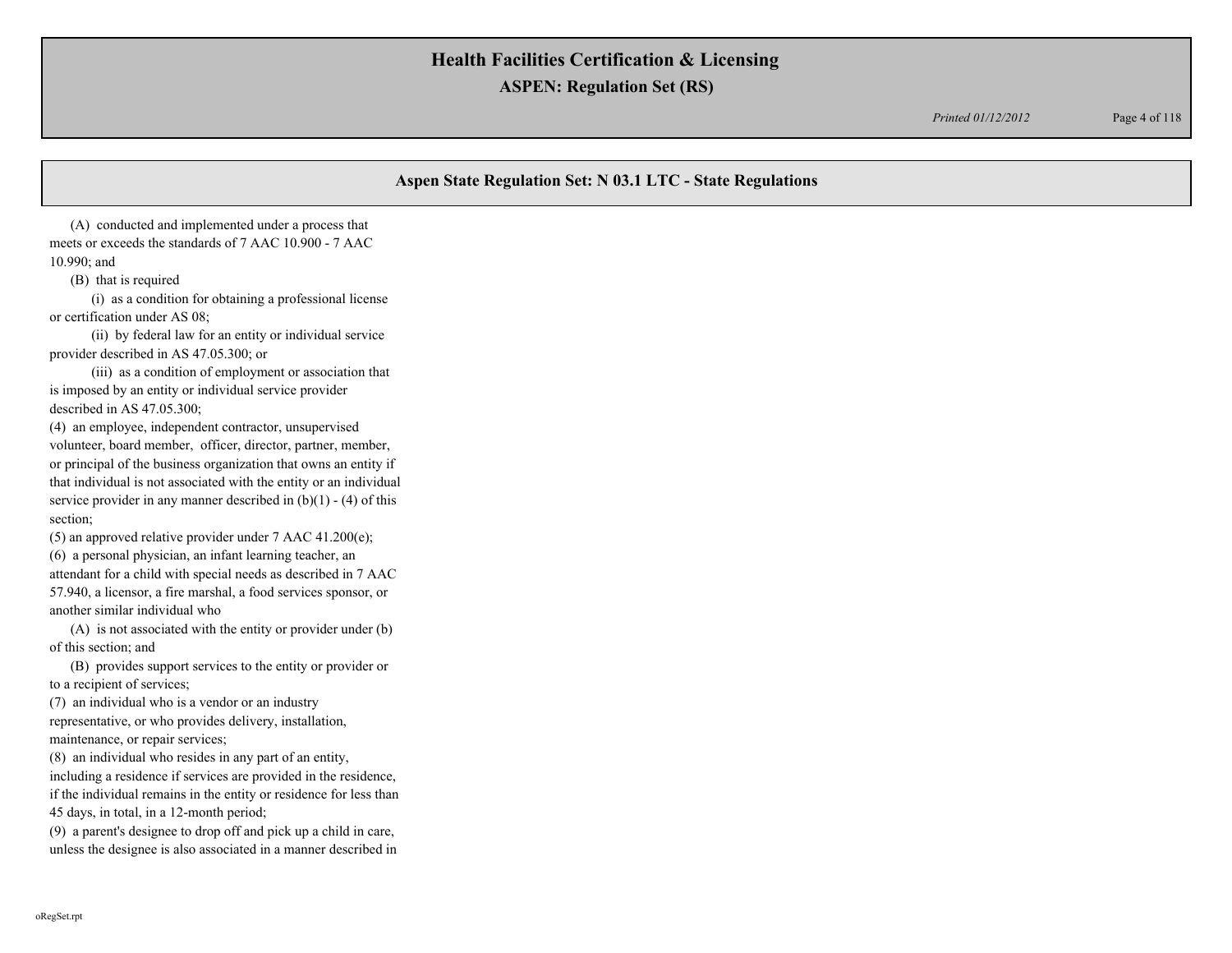*Printed 01/12/2012* Page 5 of 118

## **Aspen State Regulation Set: N 03.1 LTC - State Regulations**

(b) of this section with the entity providing child care; (10) a parent who receives money from the department for purposes of paying an approved in-home child care provider under 7 AAC 41.370, and any other individual who resides in that parent's household; however, the exemption in this paragraph does not apply to an approved in-home child care provider who resides in the household; (11) an occasional guest of the administrator or operator of an

entity or of a provider.

ST - N103 - Background Check

**Title** Background Check

**Rule** 7 AAC 10.900 (e-f)

**Type** Rule

Background Check - (e) An entity or individual service provider must provide supervised access for an individual exempted under (d) of this section if the individual is present in the entity during hours of operation. Supervised access is not required in a residence where in-home child care is provided under 7 AAC 41.370. (f) For purposes of  $(b)(5)$  and  $(d)(8)$  of this section, "individual who resides in any part of an entity" means an individual who dwells continuously in, or legally occupies, the premises housing the entity or provider, as evidenced by

(1) the individual's address on the individual's permanent fund dividend received under AS 43.23, driver's license, fishing or hunting license, or other official record; or

(2) observation by another individual of the individual occupying the premises. (Eff. 2/9/2007, Register 181)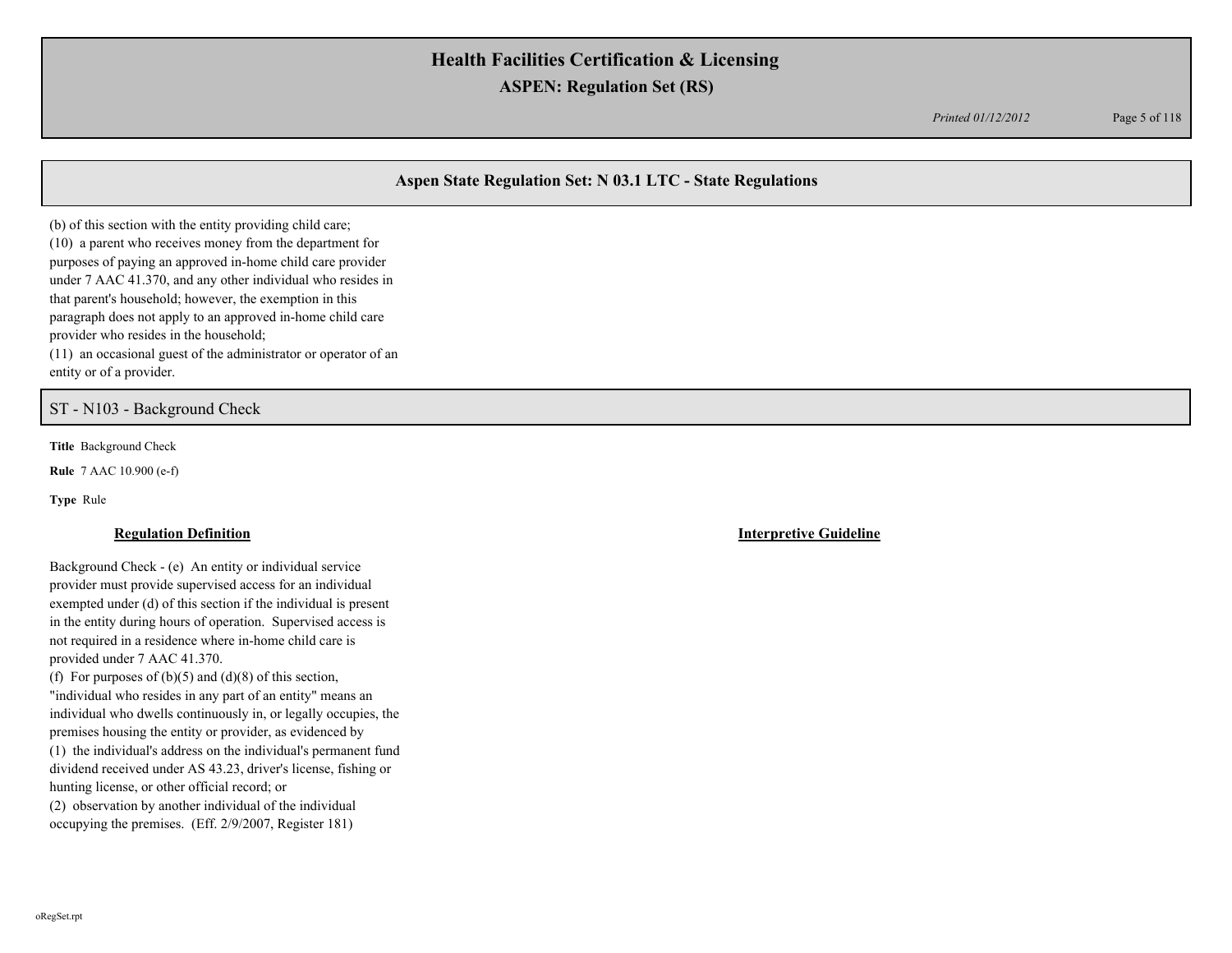*Printed 01/12/2012* Page 6 of 118

## **Aspen State Regulation Set: N 03.1 LTC - State Regulations**

## ST - N104 - Background Check

**Title** Background Check

**Rule** 7 AAC 10.910(a)

**Type** Rule

#### **Regulation Definition Interpretive Guideline**

Background Check - Request for criminal History Check. (a) An entity or individual service provider that is subject to AS 47.05.300 - 47.05.390 and 7 AAC 10.900 - 7 AAC 10.990 must request a criminal history check under this section, or provide proof of a valid fingerprint-based criminal history check, for each individual to be associated, or to remain associated, with the entity or provider in a manner described in 7 AAC 10.900(b). An entity or individual must request a criminal history check.

(1) when the entity or provider submits an initial application for a license, certification, approval, or finding of eligibility to receive payments from the department;

(2) for a new owner, officer, director, partner, member, or principal of the business organization if there is a change in ownership of the business organization, or if an officer, director, partner, member, or principal of the business organization is replaced; the criminal history check must be completed before the individual begins association unless the department issues notice of a provisional valid criminal history check under 7 AAC 10.920;

(3) except as provided otherwise in this section, if the entity or provider wishes to hire or retain an employee, independent contractor, or unsupervised volunteer described in 7 AAC 10.900(b)(3); the criminal history check must be completed before hiring unless the department issues notice of a provisional valid criminal history check under 7 AAC 10.920; (4) for an individual 16 years of age or older who is not a

recipient of services, and who wishes to reside in the entity or oRegSet.rpt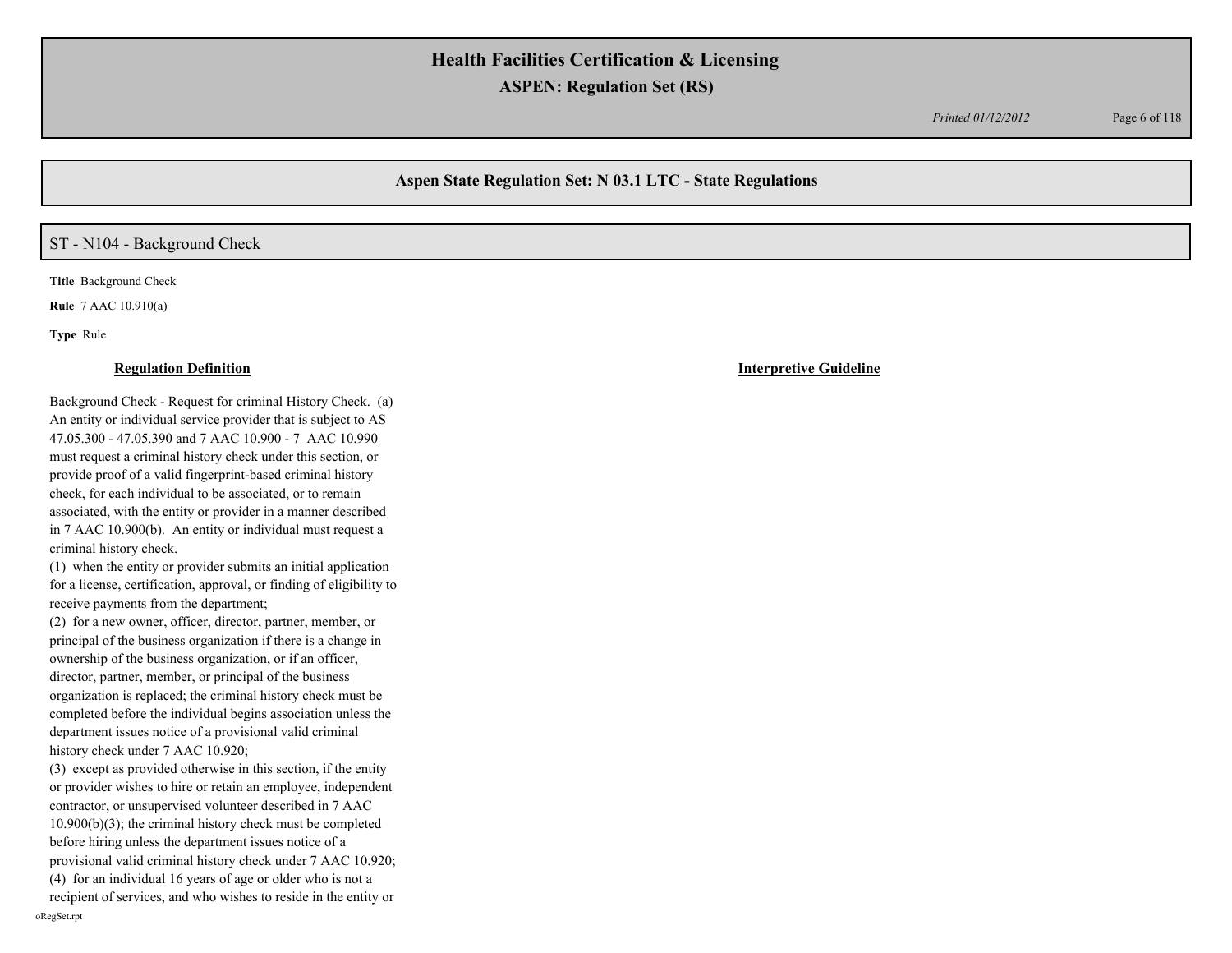*Printed 01/12/2012* Page 7 of 118

## **Aspen State Regulation Set: N 03.1 LTC - State Regulations**

to be present as described in 7 AAC  $10.900(b)(5)$  or  $(6)$ ; the criminal history check must be completed before the individual begins association unless

 (A) the department issues notice of a provisional valid criminal history check under 7 AAC 10.920; or

 (B) the individual is residing in the entity before that individual's 16th birthday; for an individual described in this subparagraph, the entity or provider must submit the information required under (b) of this section within 30 days before the individual's 16th birthday;

(5) at any time requested by the department

 (A) to show compliance with 7 AAC 10.900 - 7 AAC 10.990 during inspection, monitoring, or investigation; or

 (B) for an individual if the department has good cause to believe that the individual ' s criminal history has changed; or (6) on or before April 10, 2007, for each individual who is associated with an entity or provider operating under a current license, certification, approval, or finding of eligibility to receive payments, and who

(A) does not have a valid criminal history check; or

 (B) passed a criminal history check conducted before February 9, 2007 that

(i) was not fingerprint-based; or

 (ii) was fingerprint-based and conducted more than six years before February 9, 2007.

### ST - N105 - Background Check

**Title** Background Check

**Rule** 7 AAC 10.910(c)

**Type** Rule

#### **Regulation Definition Interpretive Guideline**

Background Check - Request for criminal History Check. (c) Unless a more frequent fingerprint-based criminal history check is required under federal law, or for certain entities and oRegSet.rpt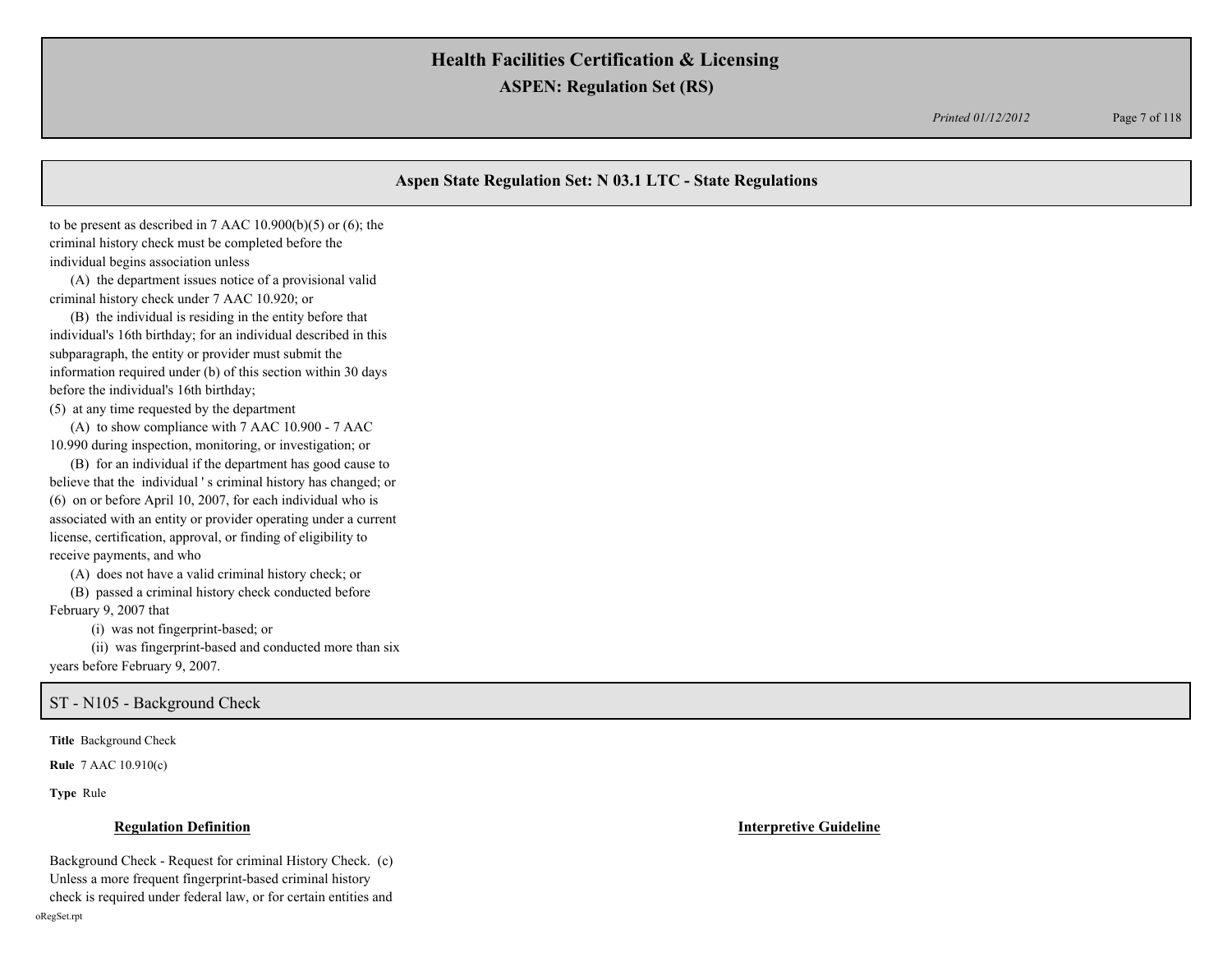*Printed 01/12/2012* Page 8 of 118

## **Aspen State Regulation Set: N 03.1 LTC - State Regulations**

providers under (f) of this section, a fingerprint-based criminal history check is valid for six years from the date the check became valid under (h) of this section for an individual who (1) remains associated with an entity or provider in a manner described in 7 AAC 10.900(b), subject to verification under (d) of this section;

(2) becomes re-associated with the same entity or provider in a manner described in 7 AAC 10.900(b) within 100 days after terminating association with that entity or provider, subject to verification under (e) of this section; or

(3) becomes associated with another entity or provider in a manner described in 7 AAC 10.900(b) within 100 days after terminating association with a previous entity or provider, subject to verification under (e) of this section.

### ST - N106 - Background Check

**Title** Background Check

**Rule** 7 AAC 10.910(d)

**Type** Rule

#### **Regulation Definition Interpretive Guideline**

Background Check - Request for criminal History Check. (d) Upon renewal of a license, certification, or approval, or when a finding is made for continued eligibility to receive payments, an entity or individual service provider must provide to the department proof that an individual described in (c)(1) of this section has a valid criminal history check. If the department determines that the criminal history check is not valid, the department will notify the entity or provider that a request for a new criminal history check must be submitted under this section.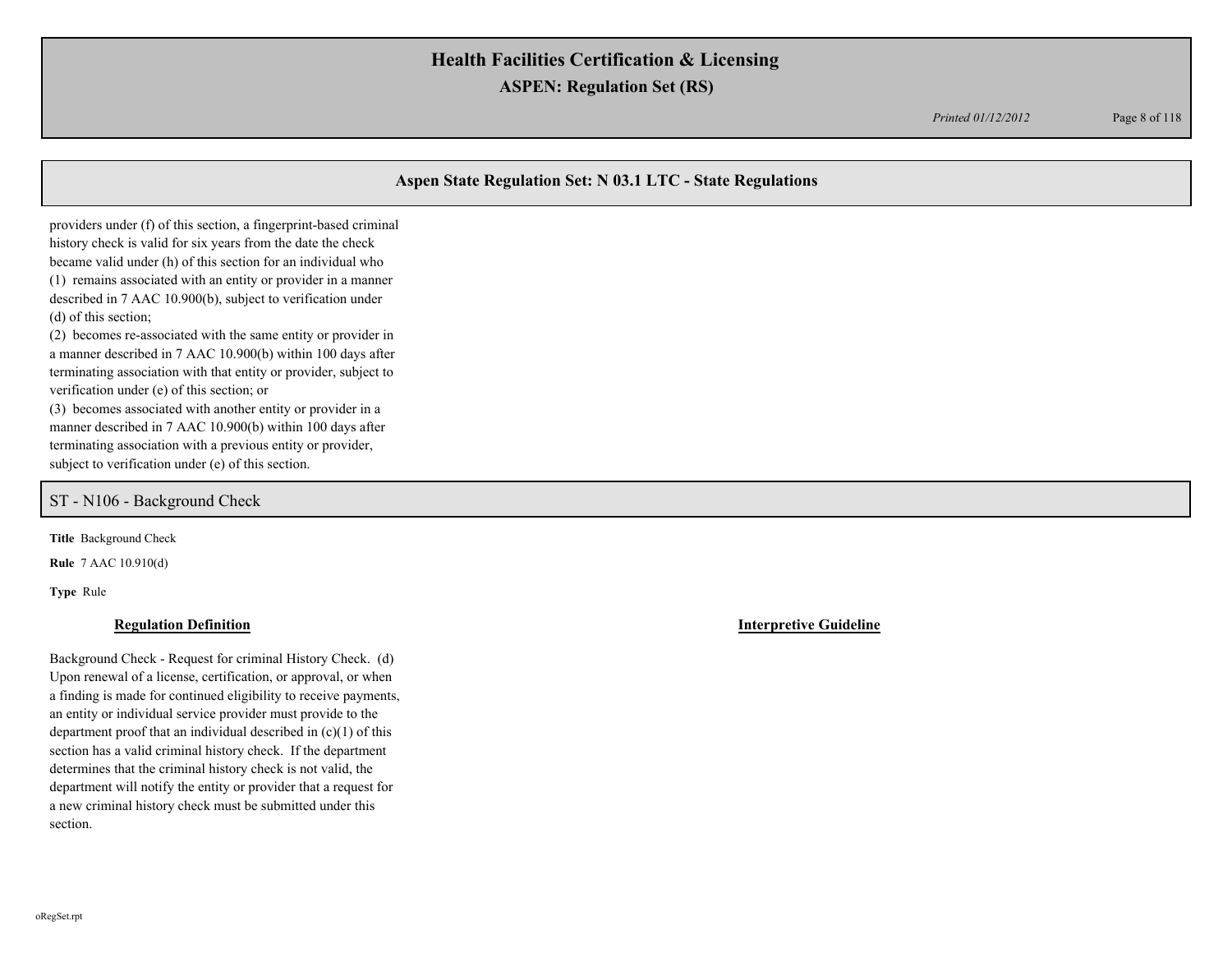*Printed 01/12/2012* Page 9 of 118

## **Aspen State Regulation Set: N 03.1 LTC - State Regulations**

## ST - N107 - Criminal History Check

**Title** Criminal History Check

**Rule** 7 AAC 10.910(f)

**Type** Rule

#### **Regulation Definition Interpretive Guideline**

Criminal history check - (f) Except as provided otherwise in this subsection, and unless the department granted a variance under 7 AAC 10.935, a new criminal history check is not required if a person associated with an entity or provider in a manner described in 7 AAC 10.900(b) is transferred from one site operated by the entity or provider to another site operated by that entity or provider, if all sites are identified in the request for a criminal history check. Before October 1, 2007, an entity or provider must submit the items required under (b) of this section for an individual described in the following list, each time that individual changes employment, regardless of what entities or providers were listed on the request for a criminal history check:

(1) an individual associated with

(A) a nursing facility;

 (B) a hospital that provides swing-bed services or that is reimbursed under 7 AAC 43 for treatment described in the definition of "swing-bed day" set out in 7 AAC 43.709; for purposes of this subparagraph,

 (i) "hospital that provides swing-bed services" has the meaning given "swing-bed hospital" in 42 C.F.R. 413.114(b); and

 (ii) the definition of "swing-bed hospital" in 42 C.F.R. 413.114(b), as revised as of October 1, 2006, is adopted by reference;

 (C) an intermediate care facility for the mentally retarded or persons with related conditions;

(D) an assisted living home;

oRegSet.rpt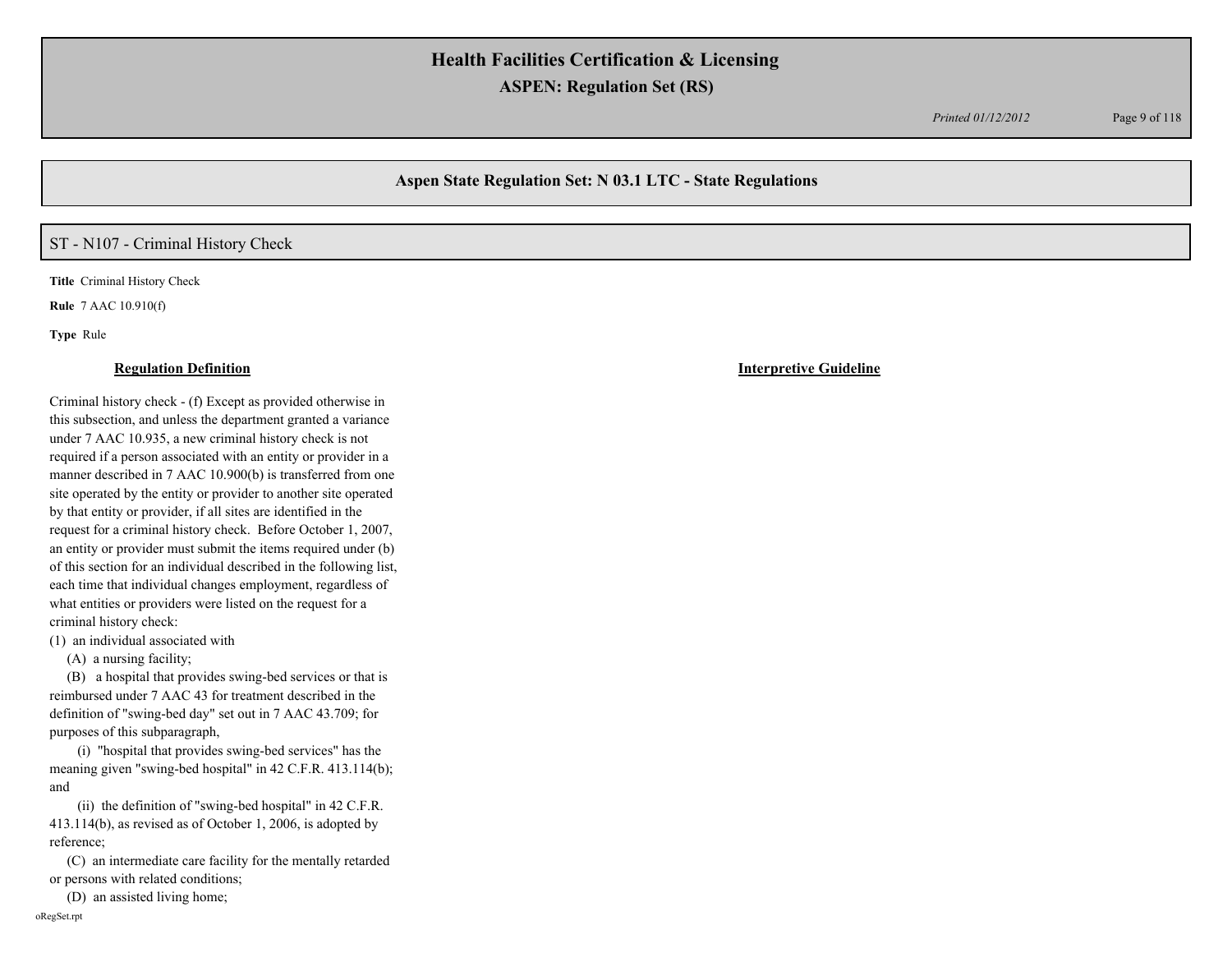*Printed 01/12/2012* Page 10 of 118

## **Aspen State Regulation Set: N 03.1 LTC - State Regulations**

 (E) a hospice agency; (F) a home and community-based services provider as defined in 7 AAC 43.1110; (G) a home health agency; or (H) a personal care agency enrolled under 7 AAC 43.786 or 7 AAC 43.787; (2) an individual providing care coordination, case management, adult day services, or respite care services.

ST - N108 - Criminal history check

**Title** Criminal history check

**Rule** 7 AAC 10.915 (f - h)

**Type** Rule

(f) Except as provided otherwise in this subsection, an entity or provider must, within 24 hours after receiving notification under (d) or (e) of this section, terminate association with the individual in accordance with 7 AAC 10.960. If the entity or provider requests a variance under 7 AAC 10.930, or if the individual requests reconsideration under 7 AAC 10.950, the individual may remain associated with the entity or provider, pending a decision on the request, if

 (1) the individual is removed from direct contact with recipients of services; and

 (2) the entity or provider ensures that the individual is provided with direct supervision if the individual is present in any area where services are provided, during hours of operation.

(g) If an individual remains out of association with an entity or provider for 100 days or longer, the department will revoke a valid criminal history check without prior notice. A new criminal history check is required if the individual wishes to become associated with any entity or provider in a manner described in 7 AAC 10.900(b).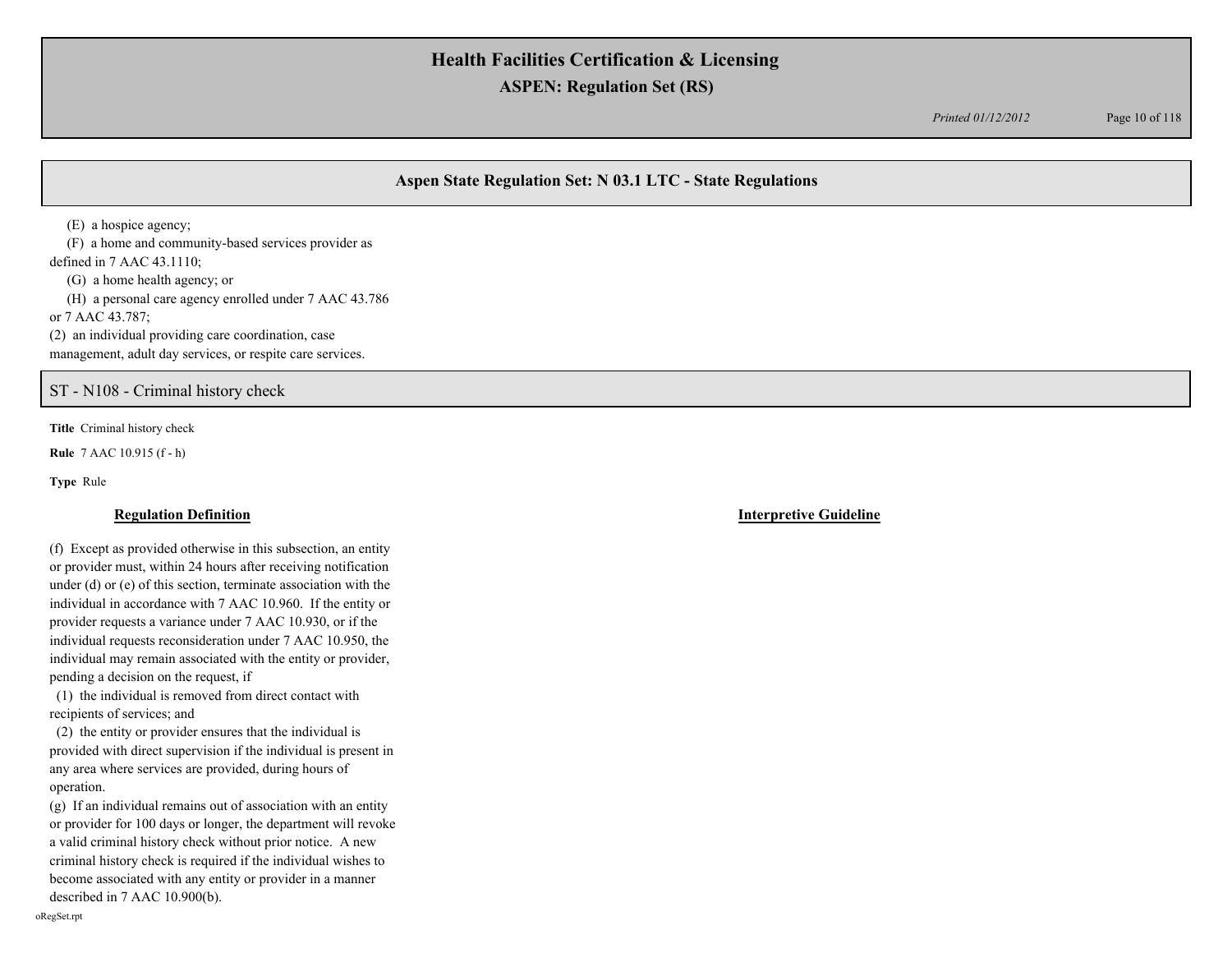*Printed 01/12/2012* Page 11 of 118

## **Aspen State Regulation Set: N 03.1 LTC - State Regulations**

(h) If an individual with a valid criminal history check ceases to be associated with an entity or provider, and wishes to have the individual's name unmarked in APSIN, the individual shall submit a written request to the department that the valid criminal history check be rescinded. The department will send a written acknowledgment of the rescission to the individual and to the entity or provider with whom the individual was most recently associated. (Eff. 2/9/2007, Register 181)

#### ST - N109 - Monitoring and notification requirements

**Title** Monitoring and notification requirements

**Rule** 7 AAC 10.925

**Type** Rule

Monitoring and notification requirements. (a) An entity or provider shall monitor to ensure that all individuals associated with the entity or provider in a manner described in 7 AAC 10.900(b) continue to meet the applicable requirements of AS 47.05.300 - 47.05.390 and 7 AAC 10.900 - 7 AAC 10.990. The entity or provider shall require each individual for whom a criminal history check is required to report to the entity or provider within 24 hours, or the next business day if the individual is

(1) charged with, convicted of, found not guilty by reason of insanity for, or adjudicated as a delinquent for, a barrier crime listed in 7 AAC 10.905; or

(2) is the subject of a matter that must be reported under 7 AAC 10.955(c) for the centralized registry.

 (b) In addition to the reporting requirements of 7 AAC 10.955(c) for the centralized registry, the entity or provider shall notify the department by telephone, by electronic mail, by facsimile, by letter, or in person within

(1) 24 hours, or the next business day, after the entity or

provider has knowledge that an individual associated with the oRegSet.rpt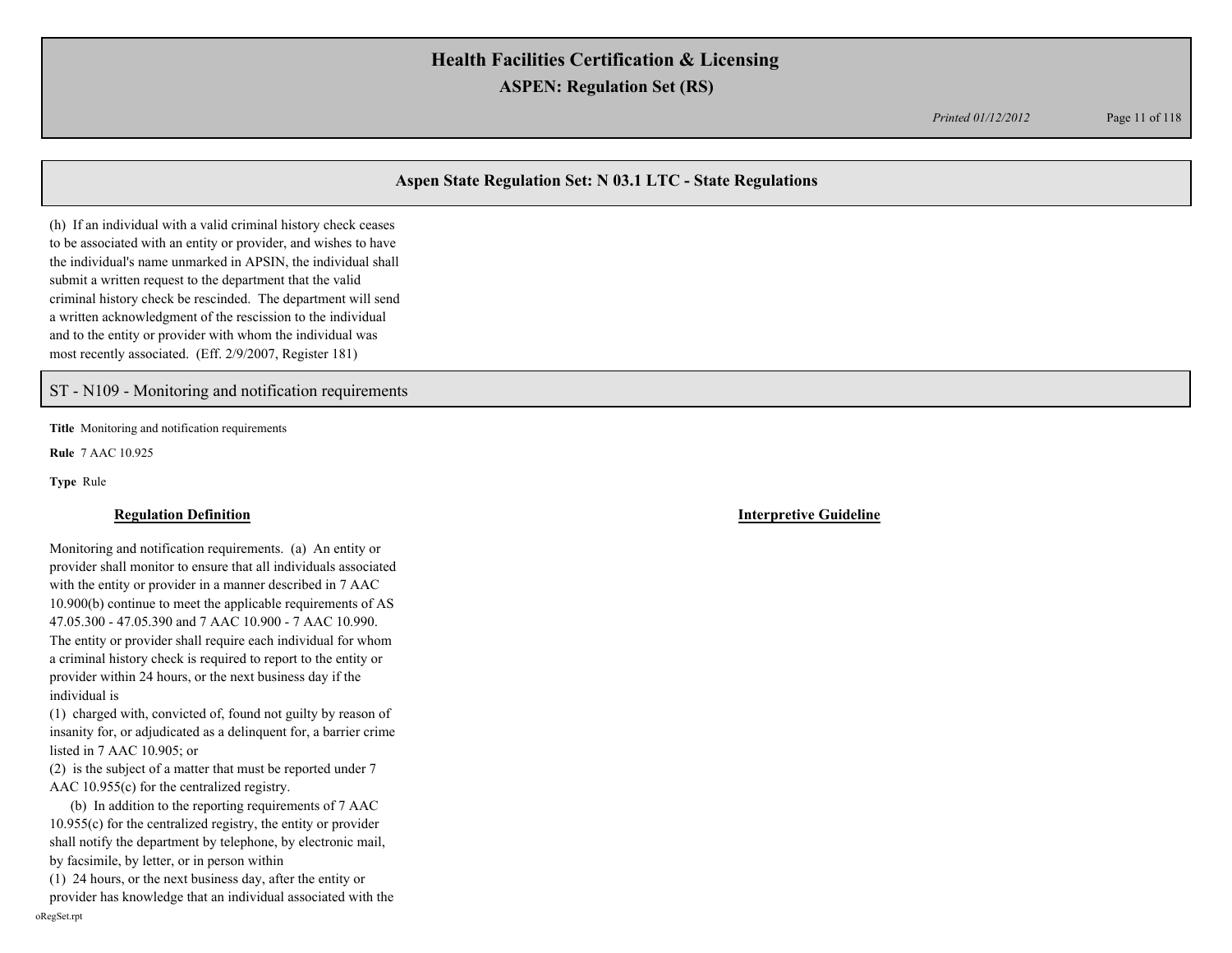*Printed 01/12/2012* Page 12 of 118

## **Aspen State Regulation Set: N 03.1 LTC - State Regulations**

entity or provider has been

 (A) arrested for, charged with, convicted of, found not guilty by reason of insanity for, or adjudicated as a delinquent for, a barrier crime listed in 7 AAC 10.905; or

 (B) is the subject of a matter that must be reported under 7 AAC 10.955(c) for the centralized registry; or (2) 14 days after any change in association with the entity or provider for an individual who has a valid criminal history check or is the subject of a provisional valid criminal history check, including a change that involves an individual

 (A) whose association described in 7 AAC 10.900(b) has been terminated; or

 (B) who has not been associated with the entity or provider for 61 days or more, but becomes re-associated within 100 days.

## ST - N110 - Posting of Varience Decision

**Title** Posting of Varience Decision

**Rule** 7 AAC 10.925(c)

**Type** Rule

Monitoring and notification requirements. (c) Failure to notify the department as required under this section may result in an enforcement action, including suspension or revocation of the license, certification, approval, or finding of eligibility to receive payments. (Eff. 2/9/2007, Register 181)

ST - N111 - Request for variance

**Title** Request for variance

**Rule** 7 AAC 10.930(d - e)

**Type** Rule

**Regulation Definition Interpretive Guideline**

oRegSet.rpt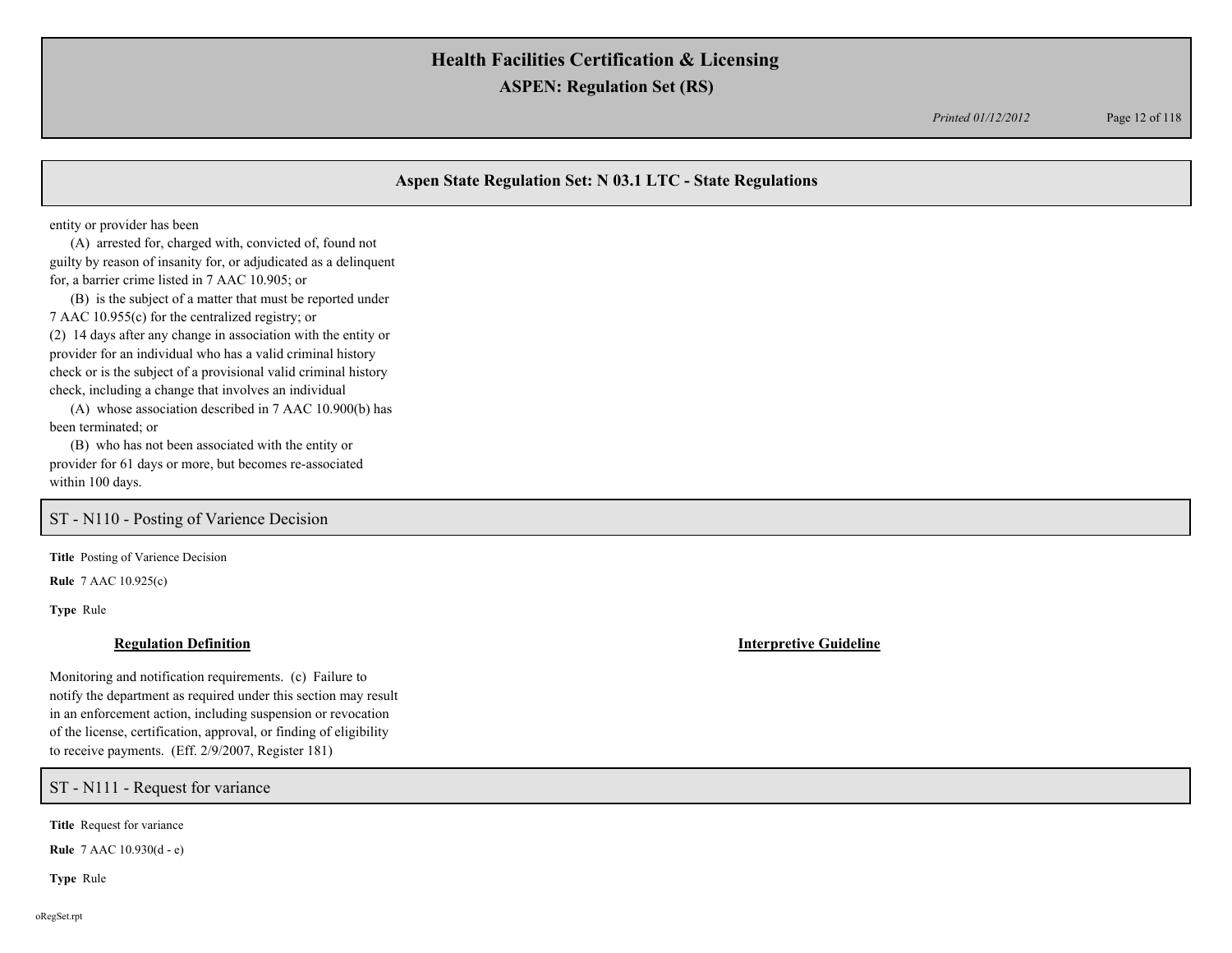*Printed 01/12/2012* Page 13 of 118

### **Aspen State Regulation Set: N 03.1 LTC - State Regulations**

#### **Regulation Definition Interpretive Guideline**

Request for variance - (d) If the department granted a variance for an offense revealed in a fingerprint-based criminal history check conducted six or more years before February 9, 2007, and if the offense for which the variance was granted is not a permanent barrier under 7 AAC 10.905, the entity or provider must submit a new request for a variance, if allowed under this section, at the time of application for renewal of that entity's current license, certification, approval, or finding of eligibility to receive payments. Except as provided in (h) and (i) of this section, if the offense for which the department granted the variance is a permanent barrier under 7 AAC 10.905, the variance is void and the entity must terminate association with the individual in accordance with 7 AAC 10.960. (e) If the department granted a variance for a barrier condition described in 7 AAC 10.955 six or more years before February 9, 2007, the entity or provider must submit a new request for a variance at the time of application for renewal of

that entity's current license, certification, approval, or finding of eligibility to receive payments.

## ST - N112 - Posting of variance decision required

**Title** Posting of variance decision required

**Rule** 7 AAC 10.940

**Type** Rule

Posting of variance decision required - If the department grants a variance under 7 AAC 10.935, the entity or individual service provider shall post a copy of the variance decision with the copy of the license, certification, approval, or finding of eligibility to receive payments that was issued by the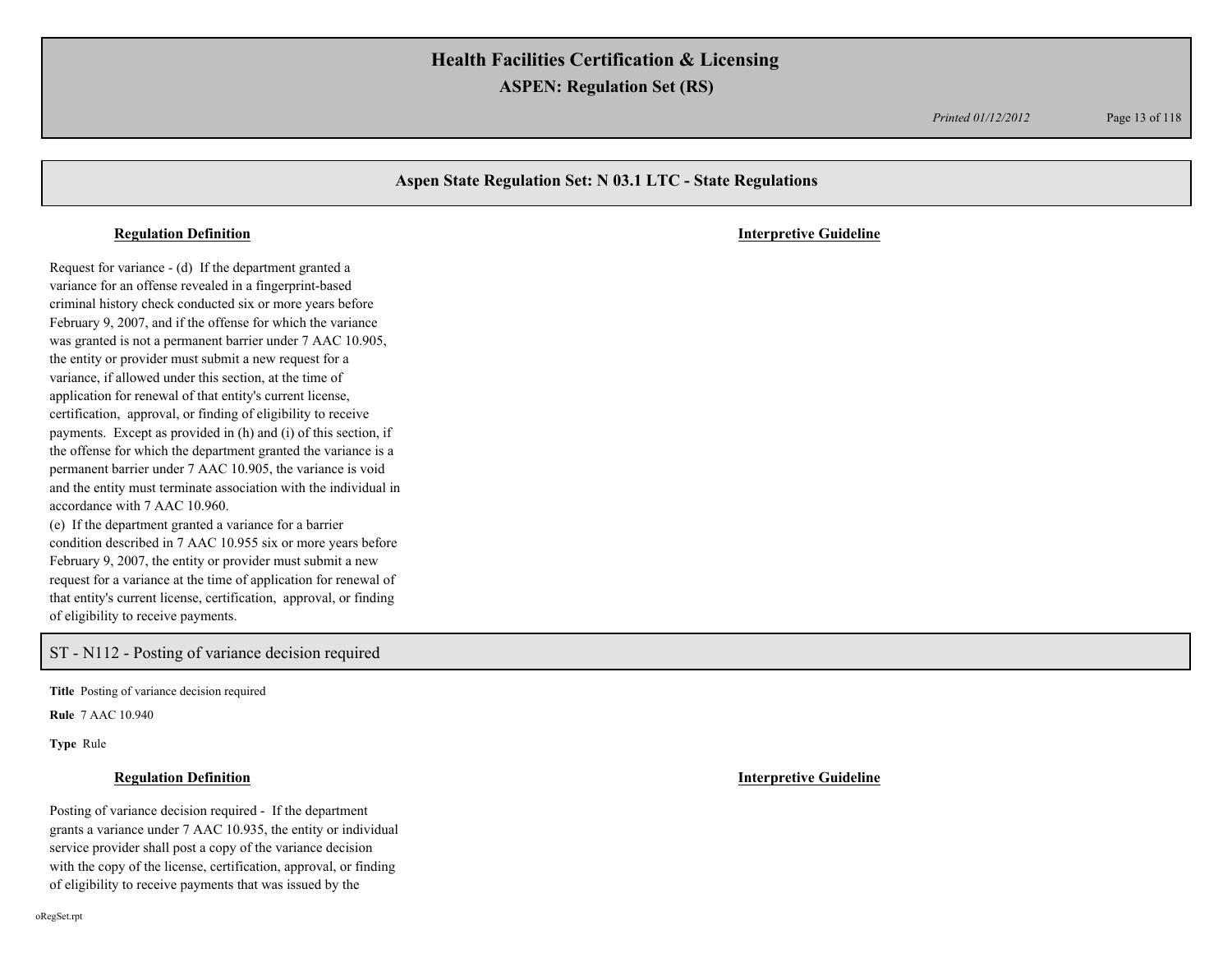*Printed 01/12/2012* Page 14 of 118

## **Aspen State Regulation Set: N 03.1 LTC - State Regulations**

department, in a conspicuous place where the copy of the variance can be readily viewed by persons interested in obtaining the services offered by the entity or provider. (Eff. 2/9/2007, Register 181)

ST - N113 - Termination of Association

**Title** Termination of Association

**Rule** 7 AAC 10.960(a)

**Type** Rule

Termination of Association - (a) Except as provided in (b) and (c) of this section, if an entity or provider is required to terminate association with an individual, the entity or provider shall

(1) notify the individual that the individual's employment, volunteer services, or other association with the entity or provider under 7 AAC 10.900(b) is ended, effective immediately, unless the entity or provider takes immediate action under (2) of this subsection; the entity or provider must notify the individual under this paragraph

 (A) immediately, if the individual is present at the entity or premises where the provider is providing services; or

 (B) before or upon the individual's next arrival at the entity; or

(2) if the entity or provider intends to request a variance under 7 AAC 10.930, immediately reassign the duties and responsibilities of that individual so that the individual

(A) does not have contact with recipients of services;

 (B) cannot access personal or financial records maintained by the entity or provider regarding recipients of services;

 (C) has no control over or impact on the financial well-being of a recipient of services, unless the only recipient whose financial well-being is affected is a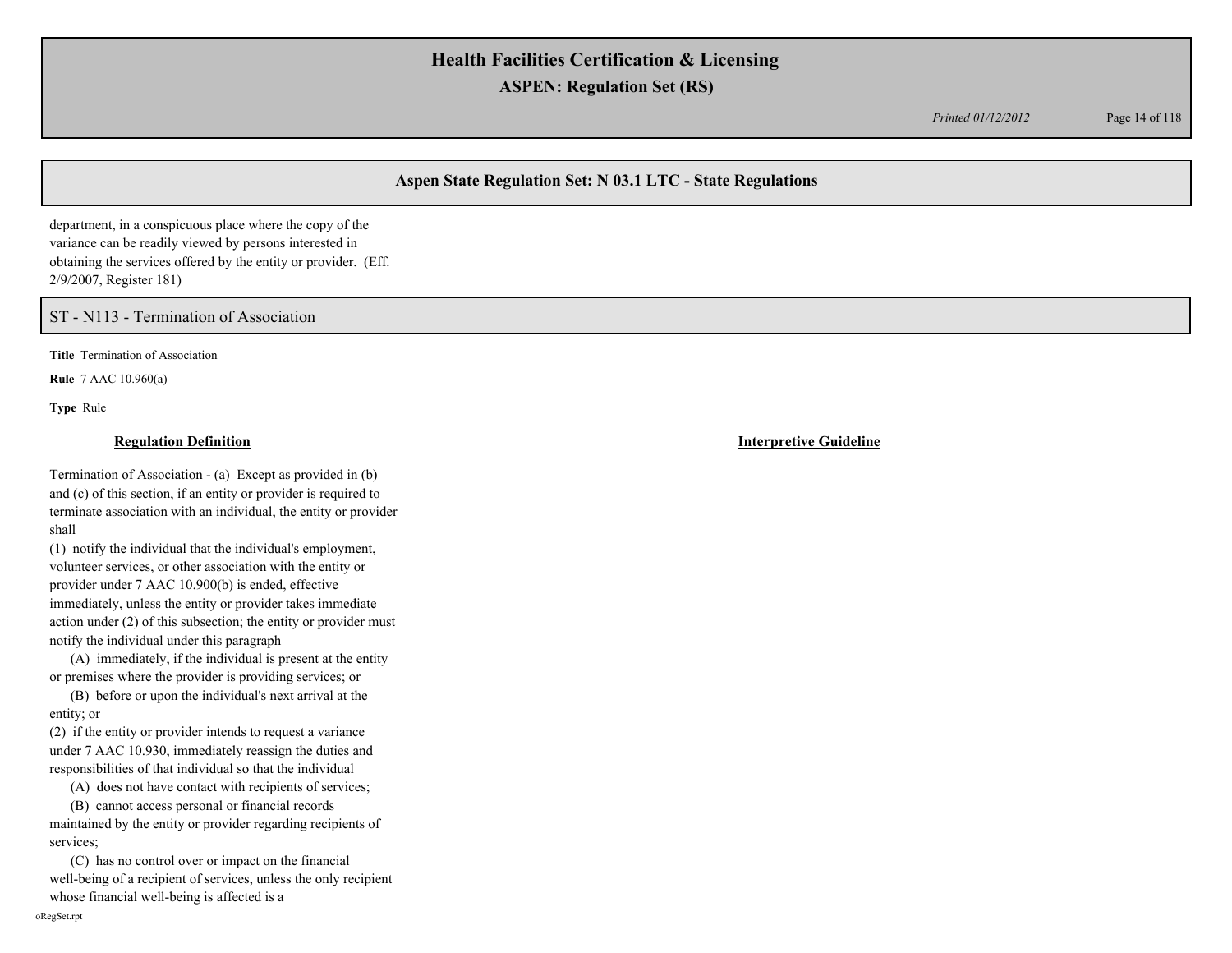*Printed 01/12/2012* Page 15 of 118

## **Aspen State Regulation Set: N 03.1 LTC - State Regulations**

 (i) relative of the individual who has authorized that individual to make financial decisions for that relative;

 (ii) recipient who has executed a power of attorney for that individual to make financial decisions for that recipient; or

 (iii) recipient for whom a court has authorized that individual to make financial decisions; and

 (D) is provided with direct supervision if present in the entity or premises where the provider is providing services during hours of operation.

## ST - N114 - Termination of Association

**Title** Termination of Association

**Rule** 7 AAC 10.960(b)

**Type** Rule

Termination of Association - (b) If the entity or provider is required to terminate association with an individual who is subject to a union agreement or employment contract that requires more notice than allowed under (a) of this section, the entity or provider shall, within 24 hours after receiving notice to terminate association, deliver a copy of the relevant language of the agreement or contract to the department. The entity or provider shall cooperate with the department in developing an appropriate termination plan for the individual that includes the measures set out in  $(a)(2)(A) - (D)$  of this section during the notice period mandated by the agreement or contract.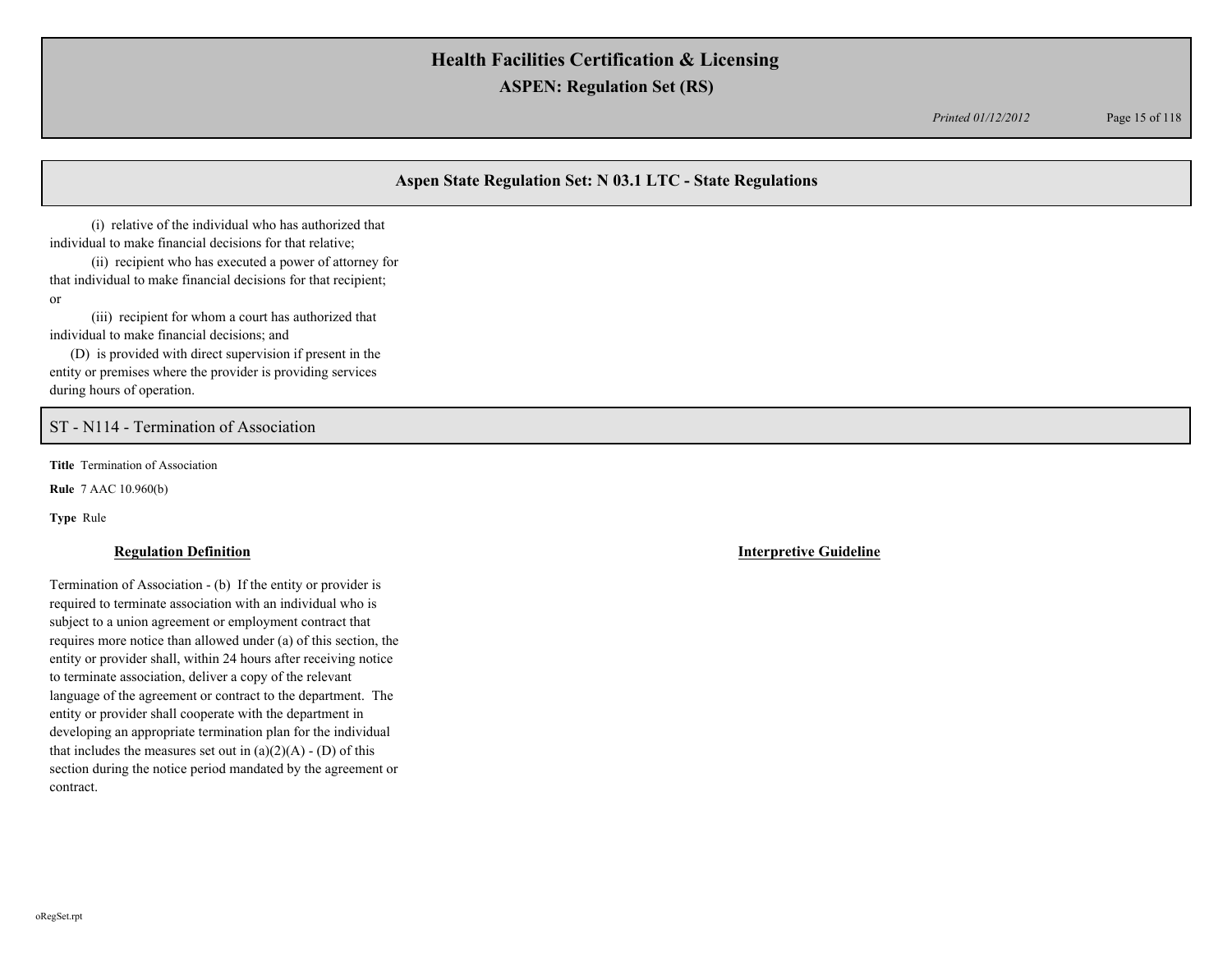*Printed 01/12/2012* Page 16 of 118

## **Aspen State Regulation Set: N 03.1 LTC - State Regulations**

### ST - N115 - Termination of Association

**Title** Termination of Association

**Rule** 7 AAC 10.960(c)

**Type** Rule

Termination of Association - (c) If the individual for whom termination of association is required is a relative of the operator, administrator, or provider, and resides in the entity or premises where services are provided, termination of association must occur within 24 hours, and the entity or provider shall ensure that the individual (1) does not have contact with recipients of services; and (2) is provided with direct supervision if, during that 24-hour period, the individual is present in the entity or premises where the provider is providing services during hours of operation. (Eff. 2/9/2007, Register 181)

### ST - N116 - Variance Review

**Title** Variance Review

**Rule** 7 AAC 10.9525(b)

**Type** Standard

Variance Review - (b) Grant or denial of a general variance Subject to (c) of this section, the department may grant a general variance, for a period that does not exceed one year, if the department determines that the entity (1) is unable to comply with the requirement from which the variance is sought; (2) has an effective plan for achieving compliance during the

**Regulation Definition Interpretive Guideline**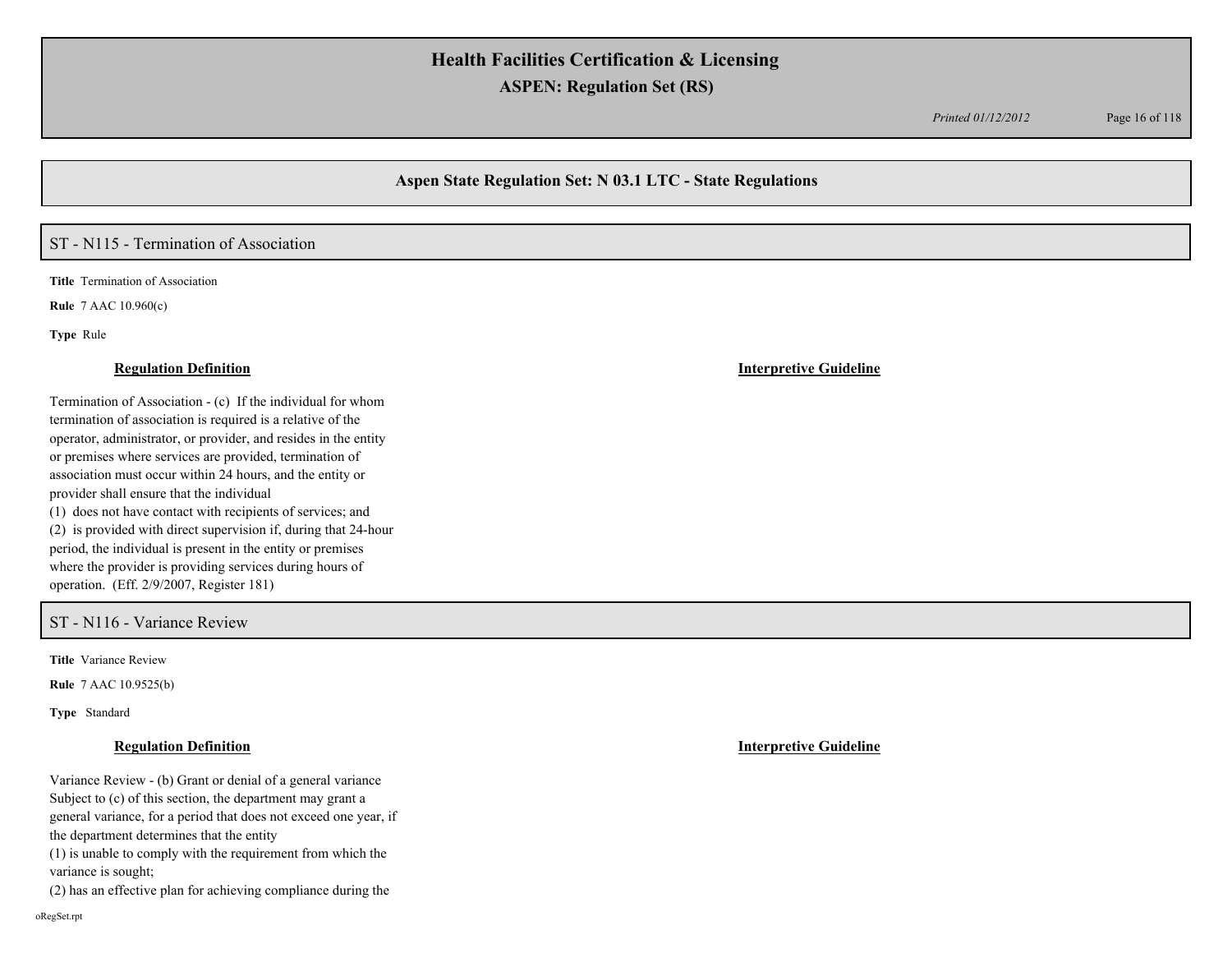*Printed 01/12/2012* Page 17 of 118

## **Aspen State Regulation Set: N 03.1 LTC - State Regulations**

term of the variance; and

(3) is able to adequately provide for the health, safety, and welfare of recipients of services during the term of the variance.

ST - N117 - Variance Review

**Title** Variance Review

**Rule** 7 AAC 10.9525(c)

**Type** Rule

Variance Review - (c) The department may grant a general variance for a longer period than allowed under (b) of this section if the department determines (1) that

 (A) strict compliance with the requirement from which the variance is sought cannot be accomplished without a substantial economic, technological, programmatic, legal, or medical hardship; or

 (B) the variance will maintain or improve the quality of services for recipients of services; and (2) that the entity has an effective plan for meeting the goal of the requirement from which the variance is sought, and that the plan adequately protects the health, safety, and welfare of recipients of services and otherwise meets all applicable statutory or regulatory standards.

ST - N118 - Posting of a general variance

**Title** Posting of a general variance

**Rule** 7 AAC 10.9530(a)

**Type** Rule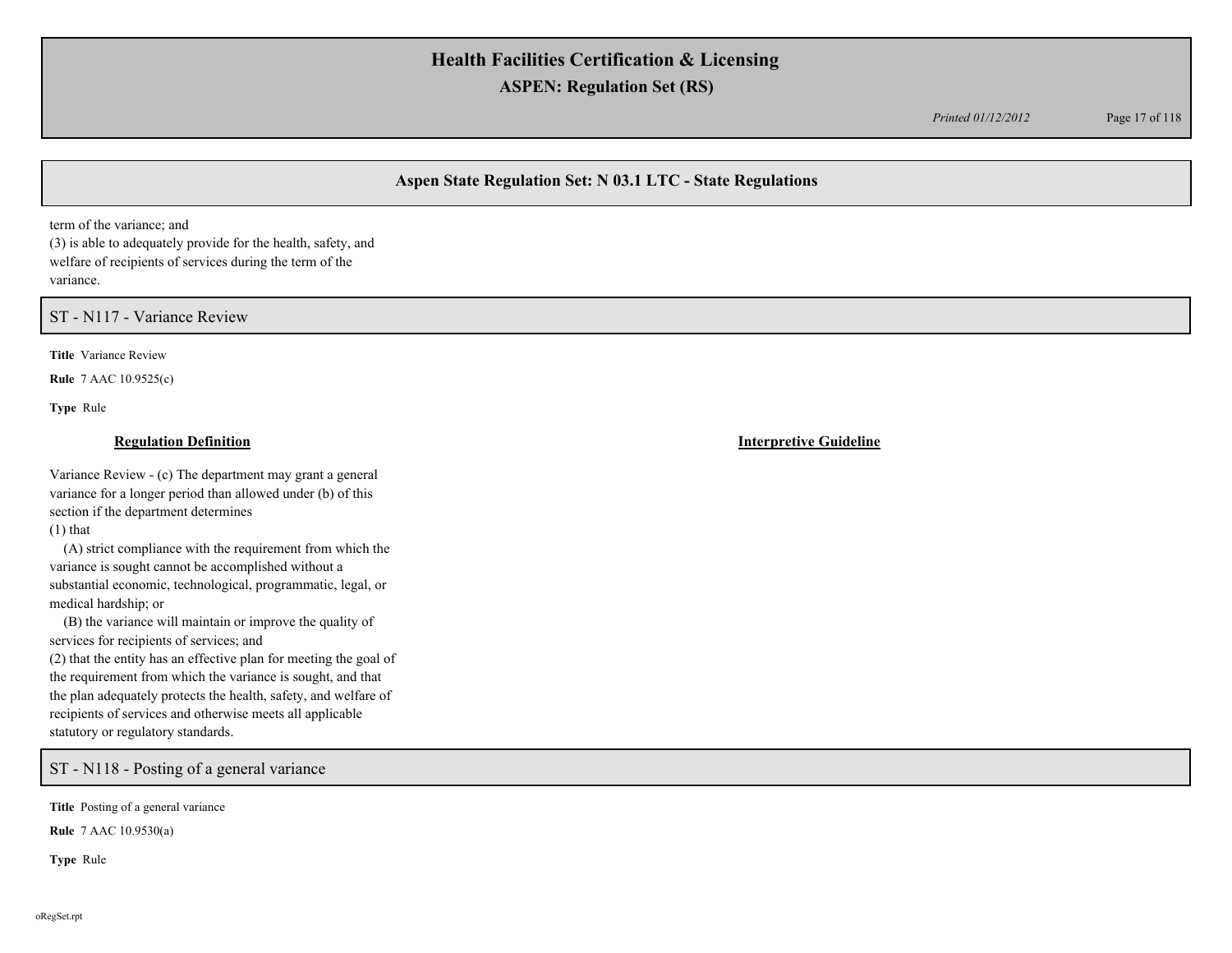*Printed 01/12/2012* Page 18 of 118

## **Aspen State Regulation Set: N 03.1 LTC - State Regulations**

#### **Regulation Definition Interpretive Guideline**

Posting of a general variance - (a) If the department grants a request for a general variance, the entity shall post a copy of the general variance decision in a conspicuous place, with the entity's license as required by AS 47.32.080 , during the period the variance is in effect, and shall make it available to any person who wishes to review it. A general variance remains in effect for the duration stated, unless the department revokes the variance under (b) of this section.

### ST - N119 - General variance

**Title** General variance

**Rule** 7 AAC 10.9530(b)

**Type** Rule

### **Regulation Definition Interpretive Guideline**

General variance - (b) The department will revoke a general variance if the department finds that the entity is not following its plan for achieving compliance, or is no longer able to adequately provide for the health, safety, and welfare of recipients of services during the term of the variance. If the department decides to revoke a variance, it will provide written notice of revocation to the entity, setting out the reasons for the department's decision. The department will advise the entity of its right to request reconsideration under 7 AAC 10.9535. A notice of revocation issued under this subsection is effective 30 days after it is received by the entity unless a request for reconsideration is submitted. Nothing in this subsection precludes the department from issuing a notice of immediate revocation if the department finds that the life, health, safety, or welfare of recipients of services is threatened.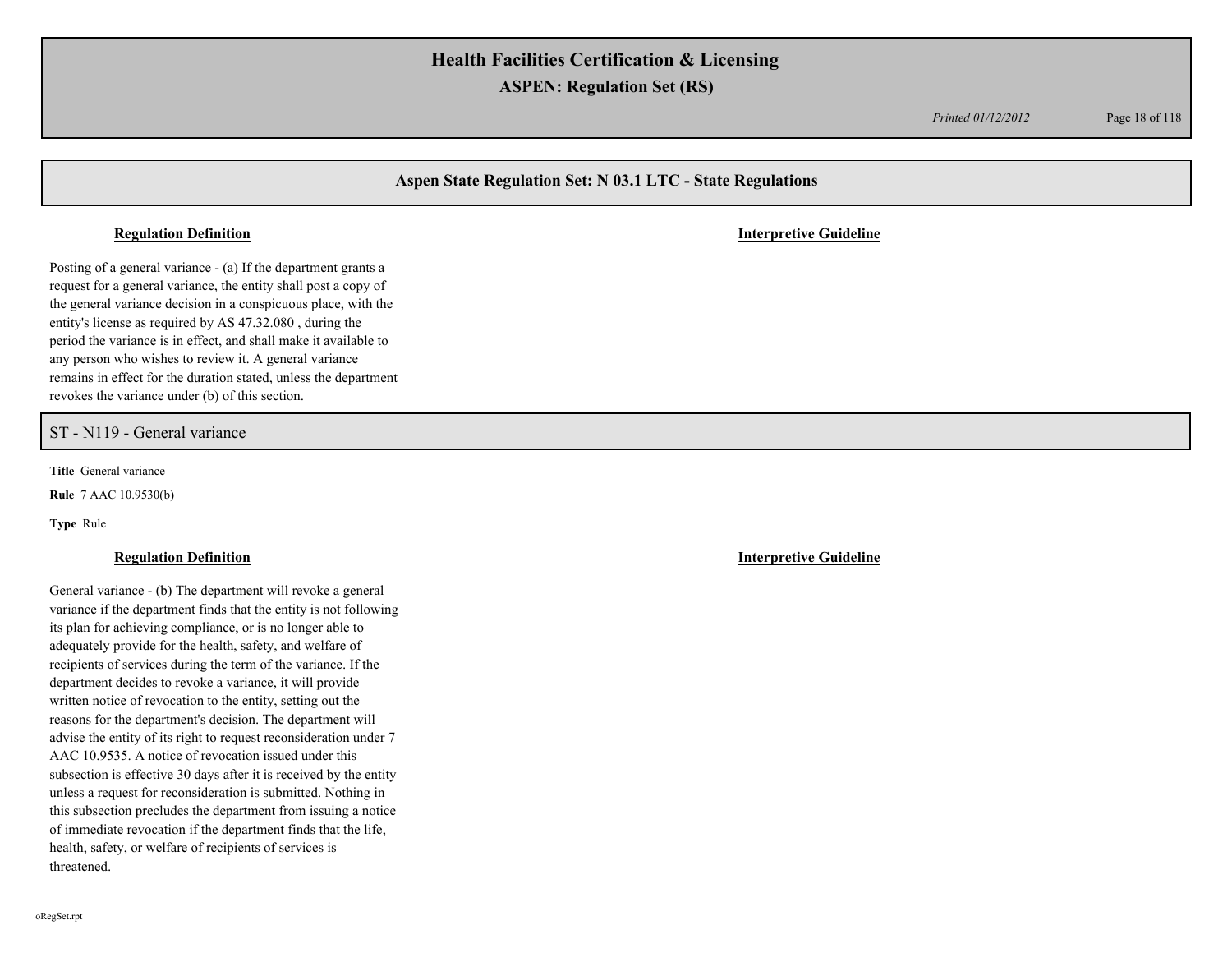*Printed 01/12/2012* Page 19 of 118

## **Aspen State Regulation Set: N 03.1 LTC - State Regulations**

## ST - N123 - Plan of Correction

**Title** Plan of Correction

**Rule** 7 AAC 10.9610(a)(1 - 4)

**Type** Rule

### **Regulation Definition Interpretive Guideline**

Plan of correction - (a) The plan of correction required under AS 47.32.140 (b) must contain the following information for each violation identified in the report issued under AS 47.32.120 (a):

(1) each action that will be taken to correct the violation (2) each measure that will be taken or change that will made to ensure the violation does not recur; (3) how the entity will monitor each corrective action to ensure the violation is cured and will not recur; (4) the date on or before which the violation will be cured.

### ST - N124 - Plan of Correction

**Title** Plan of Correction

**Rule** 7 AAC 10.9610(b)

**Type** Level A

Plan of correction - (b) The plan of correction must be signed by the administrator or another person responsible for operation of the entity.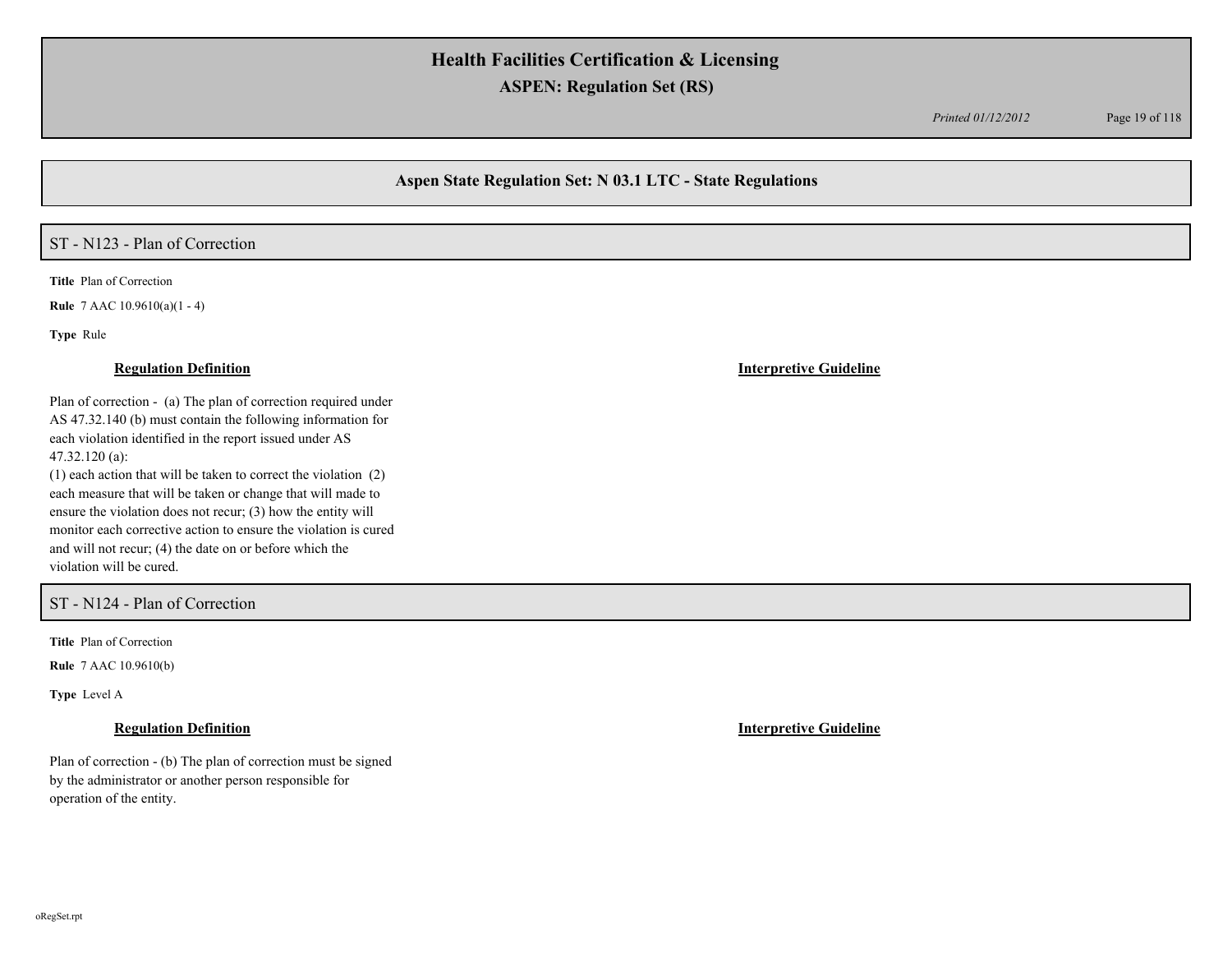*Printed 01/12/2012* Page 20 of 118

## **Aspen State Regulation Set: N 03.1 LTC - State Regulations**

## ST - N125 - Plan of Correction

**Title** Plan of Correction

**Rule** 7 AAC 10.9610(c)(1 - 2)

**Type** Rule

#### **Regulation Definition Interpretive Guideline**

Plan of correction - (c) If the department determines that any recipients of services were affected by a violation, the department may also require the entity to describe (1) each corrective action that will be taken with regard to those recipients; and (2) how the entity will identify other recipients of services who might be affected by the violation, and what corrective action will be taken.

## ST - N126 - Plan of Correction

**Title** Plan of Correction

**Rule** 7 AAC 10.9610(d)

**Type** Rule

#### **Regulation Definition Interpretive Guideline**

Plan of correction - (d) The entity may request that the plan of correction also act as the allegation of compliance required under 7 AAC 10.9615 if each violation listed in the report has been corrected before submission of the plan of correction.

ST - N127 - Plan of Correction

**Title** Plan of Correction

**Rule** 7 AAC 10.9610(e)

**Type** Level A

oRegSet.rpt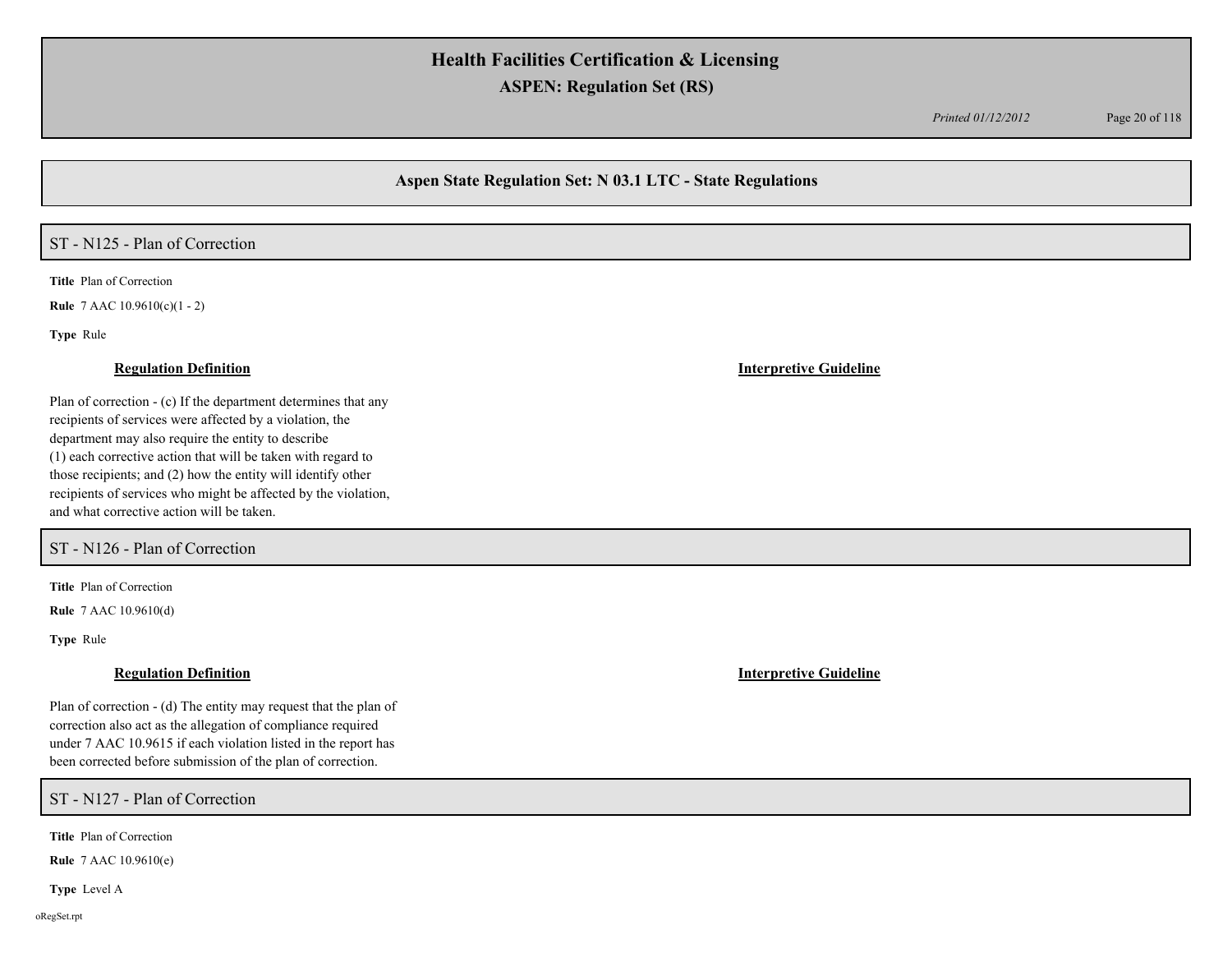*Printed 01/12/2012* Page 21 of 118

## **Aspen State Regulation Set: N 03.1 LTC - State Regulations**

#### **Regulation Definition Interpretive Guideline**

Plan of correction - (e) The department will review a plan of correction submitted under (a) - (d) of this section to determine whether the plan is acceptable. If the department determines that the plan is unacceptable, the department may (1) request additional information regarding one or more corrective actions described in the plan; (2) require the entity to amend the plan as directed by the department; (3) require the entity to comply with a plan of correction

developed by the department under (g) of this section.

ST - N128 - Plan of Correction

**Title** Plan of Correction

**Rule** 7 AAC 10.9610(f)

**Type** Rule

#### **Regulation Definition Interpretive Guideline**

Plan of Correction - (f) If the department finds that an entity has failed to correct a violation of an applicable statute or regulation within the time specified by the department under AS 47.32.140 (a), has failed to submit a plan of correction for department approval under AS 47.32.140 (b), or has submitted an unacceptable plan, the department may require the entity to participate in a plan of correction developed by the department under (g) of this section.

ST - N129 - Plan of Correction

**Title** Plan of Correction

**Rule** 7 AAC 10.9610(i)

**Type** Rule

oRegSet.rpt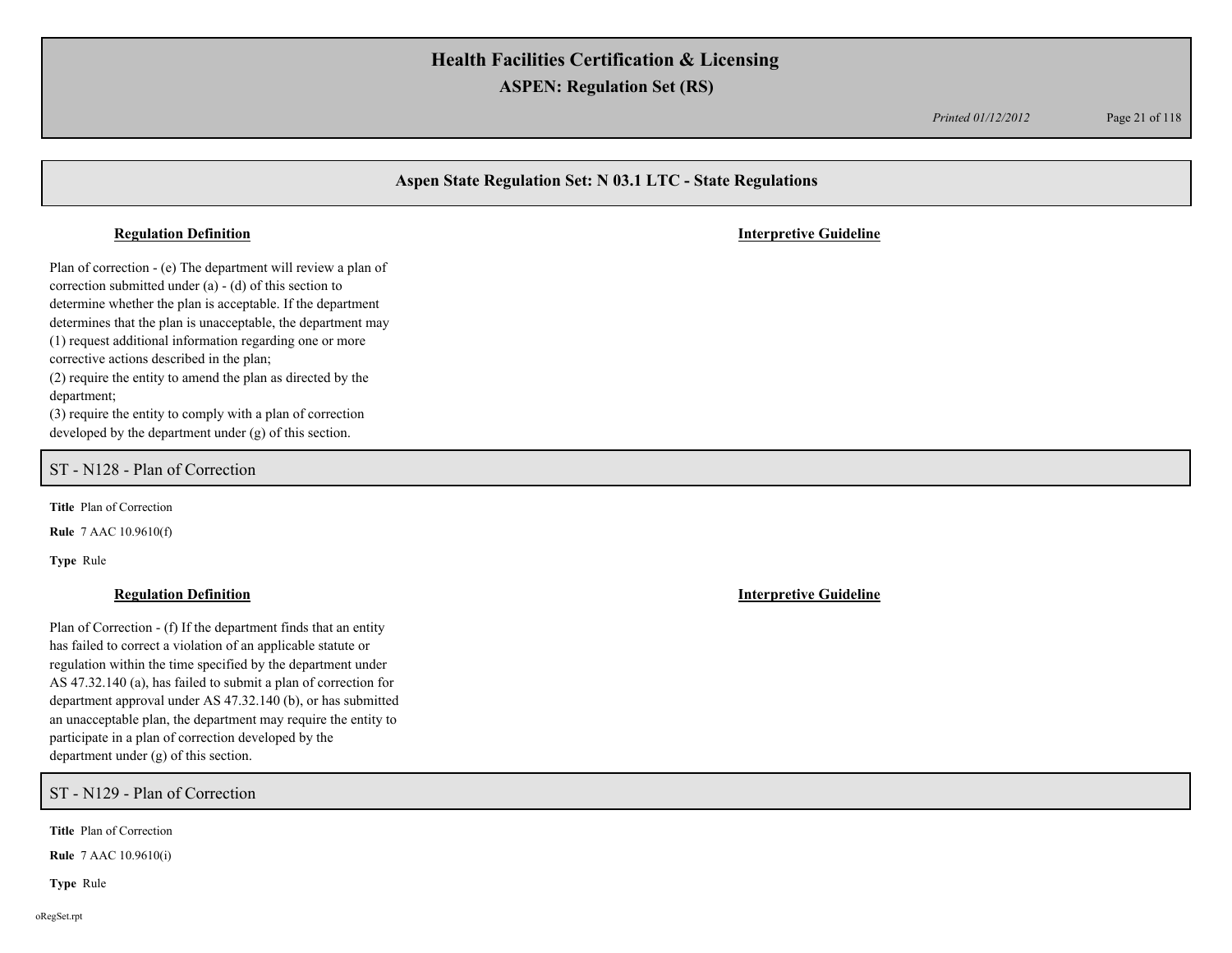*Printed 01/12/2012* Page 22 of 118

## **Aspen State Regulation Set: N 03.1 LTC - State Regulations**

#### **Regulation Definition Interpretive Guideline**

Plan of Correction - (i) The entity shall keep on the premises a copy of each inspection document described in AS 47.32.180 (b) for at least three years from the date of inspection and shall make each document available to any interested person upon request.

ST - N131 - Plan of Correction

**Title** Plan of Correction

**Rule** 7 AAC 10.9615

**Type** Rule

### **Regulation Definition Interpretive Guideline**

Allegation of compliance. An allegation of compliance required under AS 47.32.140 (c) must describe each action that was taken by the entity to correct each violation, and must include the date the violation was corrected. The allegation must be signed by the administrator or another person responsible for operation of the entity. The department will review the allegation to determine whether it provides enough detail to establish that each violation was corrected by any applicable deadline. The department may also conduct a follow-up inspection to validate the allegation of compliance.

ST - N132 - Criminal history check requirements

**Title** Criminal history check requirements

**Rule** 7 AAC 12.605

**Type** Rule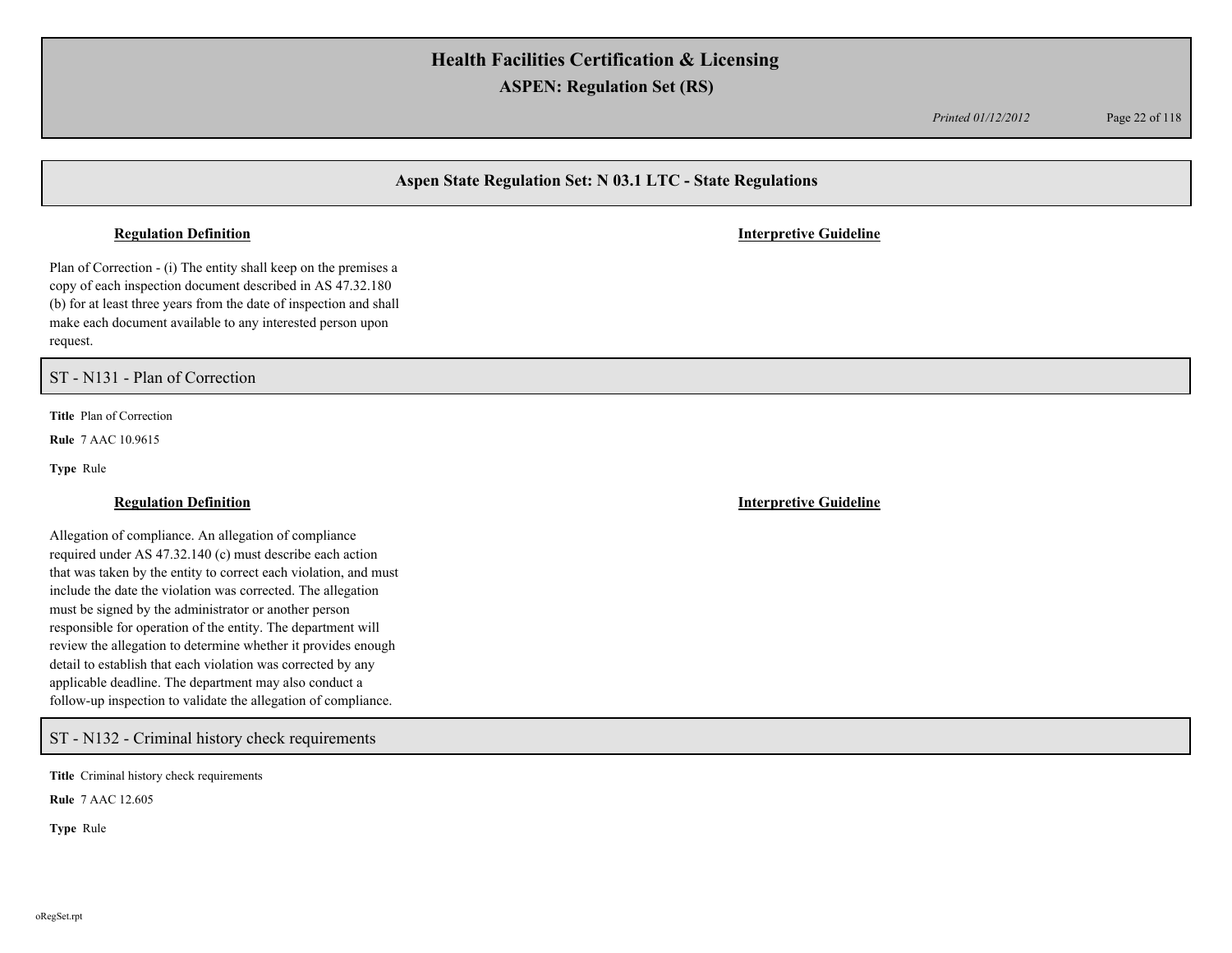*Printed 01/12/2012* Page 23 of 118

## **Aspen State Regulation Set: N 03.1 LTC - State Regulations**

Criminal history check requirements - An entity listed in AS 47.32.010(b) that is required to be licensed under AS 47.32 and this chapter must also comply with the applicable requirements of AS 47.05.300 - 47.05.390 and 7 AAC 10.900 - 7 AAC 10.990 (Barrier Crimes, Criminal History Checks, and Centralized Registry).

ST - N144 - Scope

**Title** Scope

**Rule** 7 AAC 12.250

**Type** Rule

Scope. A facility that is not an acute care hospital and that provides nursing care and related medical services over a period of 24 hours each day to individuals admitted because of illness, disease, or physical infirmity is a nursing facility, and must comply with 7 AAC 12.250 - 7 AAC 12.290

ST - N145 - Services required

**Title** Services required

**Rule** 7 AAC 12.255

**Type** Rule

Services required. A nursing facility must provide nursing, pharmaceutical, either physical or occupational therapy, social work services, therapeutic recreational activities, dietetic, central supply, laundry, housekeeping, laboratory and radiological services.

#### **Regulation Definition Interpretive Guideline**

**Regulation Definition Interpretive Guideline**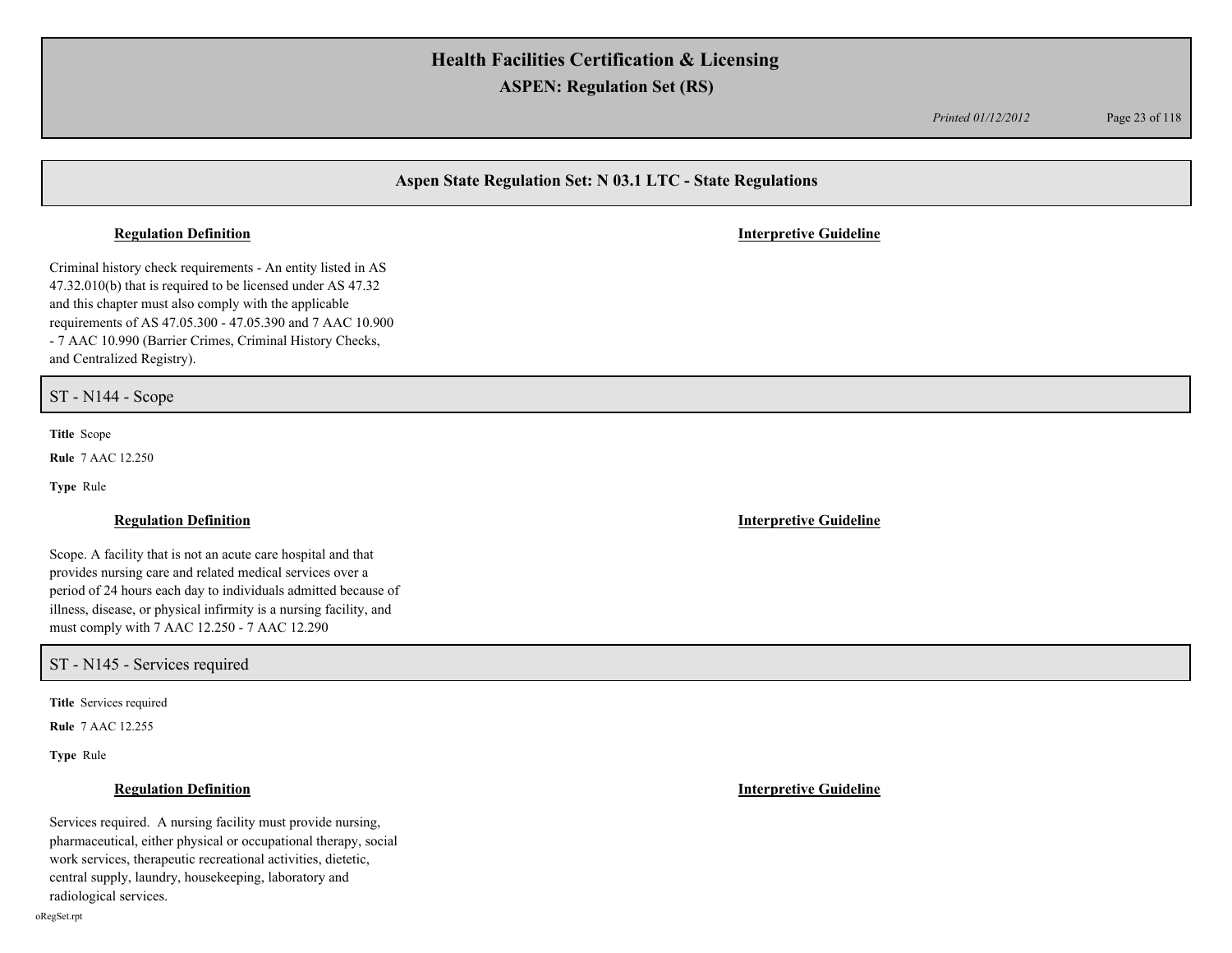*Printed 01/12/2012* Page 24 of 118

## **Aspen State Regulation Set: N 03.1 LTC - State Regulations**

## ST - N146 - Admissions

**Title** Admissions

**Rule** 7 AAC 12.256

**Type** Rule

Admissions - The nursing facility must have written policies and procedures to ensure admissions of only those individuals whose needs can be met by the nursing facility directly or in cooperation with community resources.

ST - N150 - Resident Rights

**Title** Resident Rights

**Rule** 7 AAC 12.890(a) (1)

**Type** Rule

## **Regulation Definition Interpretive Guideline**

Rights of patients, clients, and residents. (a) Except as otherwise provided in AS 47.30.825, a patient, client, or a nursing facility resident has rights that include the following: (1) to associate and communicate privately with persons of the patient's, client's, or resident's choice.

ST - N151 - Resident Rights

**Title** Resident Rights

**Rule** 7 AAC 12.890(a) (2)

**Type** Rule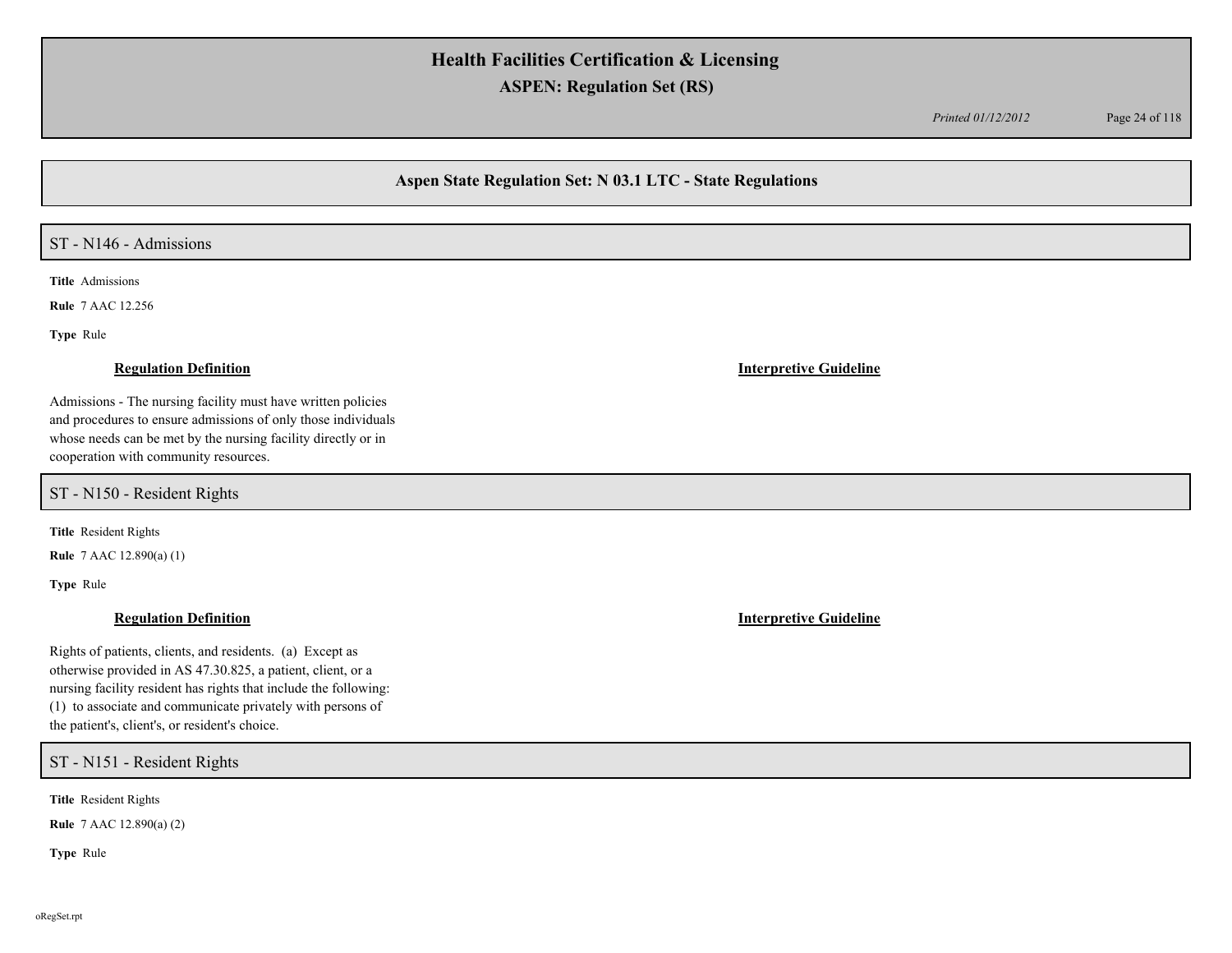*Printed 01/12/2012* Page 25 of 118

## **Aspen State Regulation Set: N 03.1 LTC - State Regulations**

#### **Regulation Definition Interpretive Guideline**

Rights of patients, clients, and residents. (a) Except as otherwise provided in AS 47.30.825, a patient, client, or a nursing facility resident has rights that include the following: (2) to have reasonable access to a telephone to make and receive confidential calls.

ST - N152 - Resident Rights

**Title** Resident Rights

**Rule** 7 AAC 12.890(a) (3)

**Type** Rule

Rights of patients, clients, and residents. (a) Except as otherwise provided in AS 47.30.825, a patient, client, or a nursing facility resident has rights that include the following: (3) to mail and receive unopened correspondence.

### ST - N153 - Resident Rights

**Title** Resident Rights

**Rule** 7 AAC 12.890(a) (4)

**Type** Rule

Rights of patients, clients, and residents. (a) Except as otherwise provided in AS 47.30.825, a patient, client, or a nursing facility resident has rights that include the following: (4) to be informed of the facility's grievance procedure for handling complaints relating to patient, client, or resident care.

**Regulation Definition Interpretive Guideline**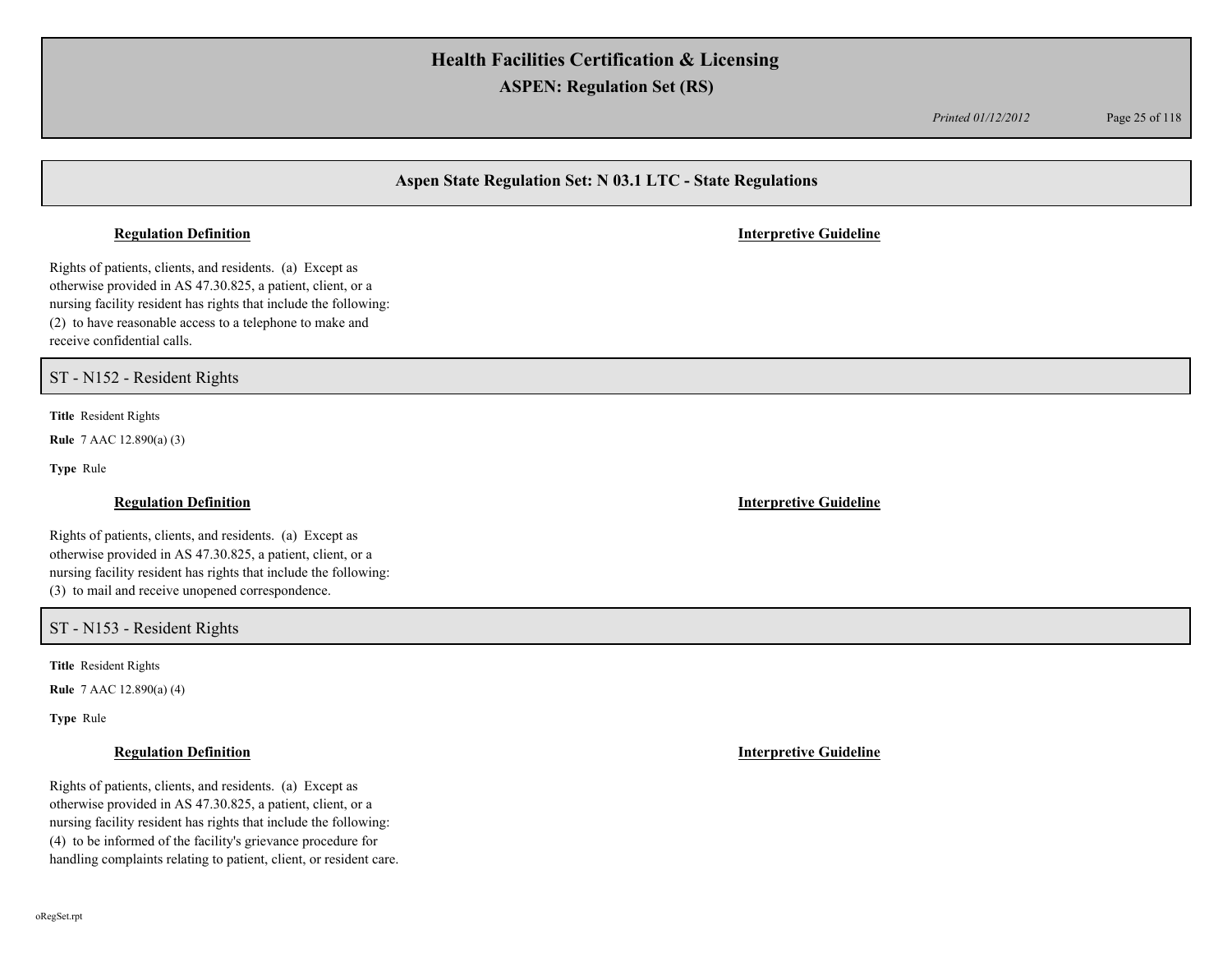*Printed 01/12/2012* Page 26 of 118

## **Aspen State Regulation Set: N 03.1 LTC - State Regulations**

### ST - N154 - Resident Rights

**Title** Resident Rights

**Rule** 7 AAC 12.890(a) (5)

**Type** Rule

#### **Regulation Definition Interpretive Guideline**

Rights of patients, clients, and residents. (a) Except as otherwise provided in AS 47.30.825, a patient, client, or a nursing facility resident has rights that include the following: (5) to be free from physical or chemical restraints except as specified in AS 47.30.825 or 7 AAC 12.258.

ST - N155 - Resident Rights

**Title** Resident Rights

**Rule** 7 AAC 12.890(a) (6)

**Type** Rule

Rights of patients, clients, and residents. (a) Except as otherwise provided in AS 47.30.825, a patient, client, or a nursing facility resident has rights that include the following: (6) to be treated with consideration and recognition of the patient's, client's, or resident's dignity and individuality.

ST - N156 - Resident Rights

**Title** Resident Rights

**Rule** 7 AAC 12.890(a) (7)

**Type** Rule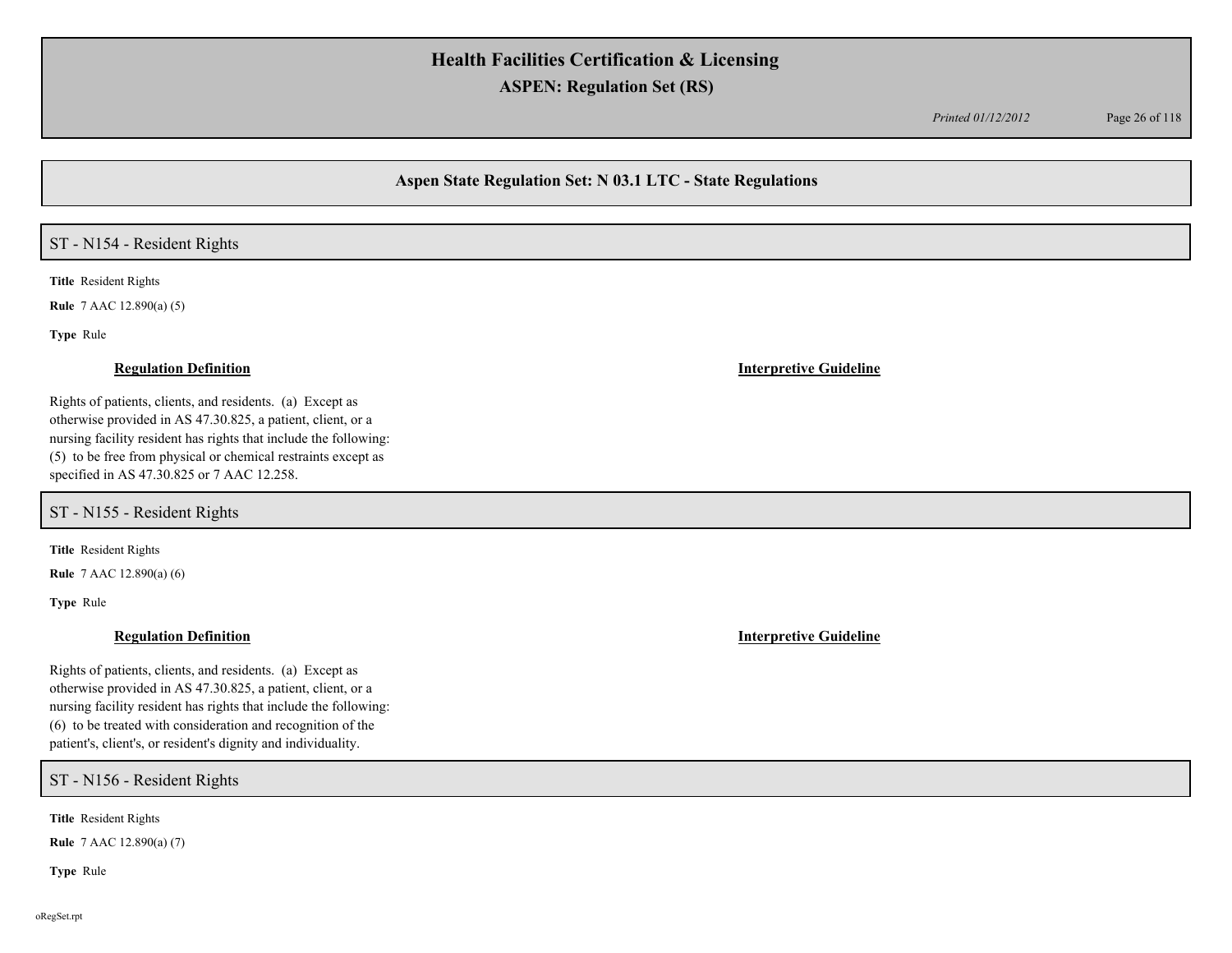*Printed 01/12/2012* Page 27 of 118

## **Aspen State Regulation Set: N 03.1 LTC - State Regulations**

#### **Regulation Definition Interpretive Guideline**

Rights of patients, clients, and residents. (a) Except as otherwise provided in AS 47.30.825, a patient, client, or a nursing facility resident has rights that include the following: (7) to confidentiality of the patient's, client's, or resident's medical records and treatment.

ST - N157 - Resident Rights

**Title** Resident Rights

**Rule** 7 AAC 12.890(a) (8)

**Type** Rule

### **Regulation Definition Interpretive Guideline**

Rights of patients, clients, and residents. (a) Except as otherwise provided in AS 47.30.825, a patient, client, or a nursing facility resident has rights that include the following: (8) to be free from unnecessary or excessive medications.

### ST - N158 - Resident Rights

**Title** Resident Rights

**Rule** 7 AAC 12.890(a) (9)

**Type** Rule

Rights of patients, clients, and residents. (a) Except as otherwise provided in AS 47.30.825, a patient, client, or a nursing facility resident has rights that include the following: (9) to private visits by the patient's, client's, or resident's spouse, and to share a room if both spouses are patients, clients, or residents in the facility, unless medical reasons or space problems require separation.

**Regulation Definition Interpretive Guideline**

oRegSet.rpt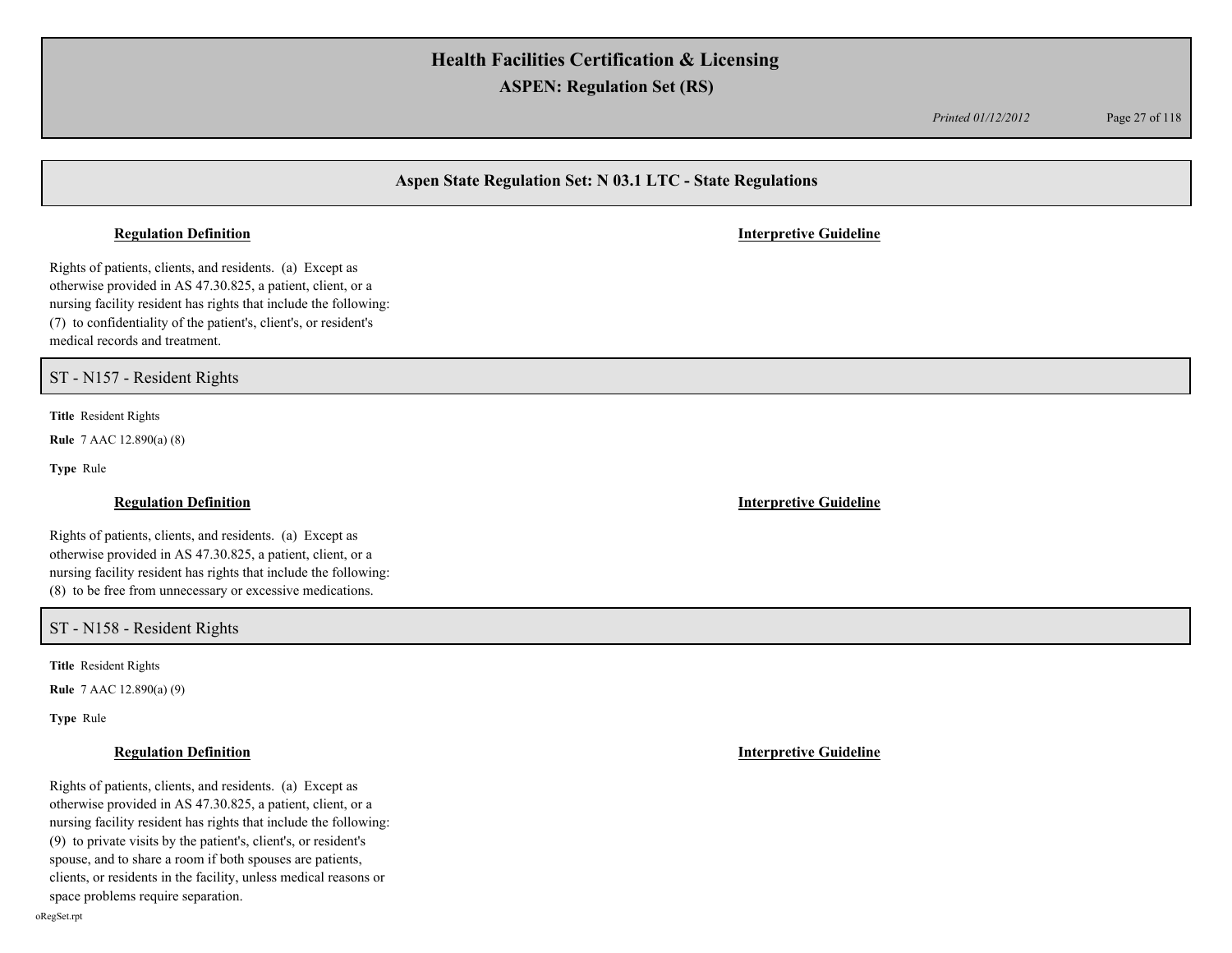*Printed 01/12/2012* Page 28 of 118

## **Aspen State Regulation Set: N 03.1 LTC - State Regulations**

### ST - N159 - Resident Rights

**Title** Resident Rights

**Rule** 7 AAC 12.890(a) (10)

**Type** Rule

Rights of patients, clients, and residents. (a) Except as otherwise provided in AS 47.30.825, a patient, client, or a nursing facility resident has rights that include the following: (10) to be informed in a language that the patient, client, or resident understands, before or at the time of admission and during the stay, of services that are available in the facility and their cost, including any costs for services or personal care items not covered by the facility's basic per diem rate or not covered under 42 U.S.C. 1395 - 1396v (Titles XVIII or XIX of the Social Security Act).

### ST - N160 - Resident Rights

**Title** Resident Rights

**Rule** 7 AAC 12.890(a) (11)

**Type** Rule

Rights of patients, clients, and residents. (a) Except as otherwise provided in AS 47.30.825, a patient, client, or a nursing facility resident has rights that include the following: (11) to be informed, in a language that the patient, client, or resident understands, of the patient's, client's, or resident's medical condition by the practitioner responsible for treatment.

**Regulation Definition Interpretive Guideline**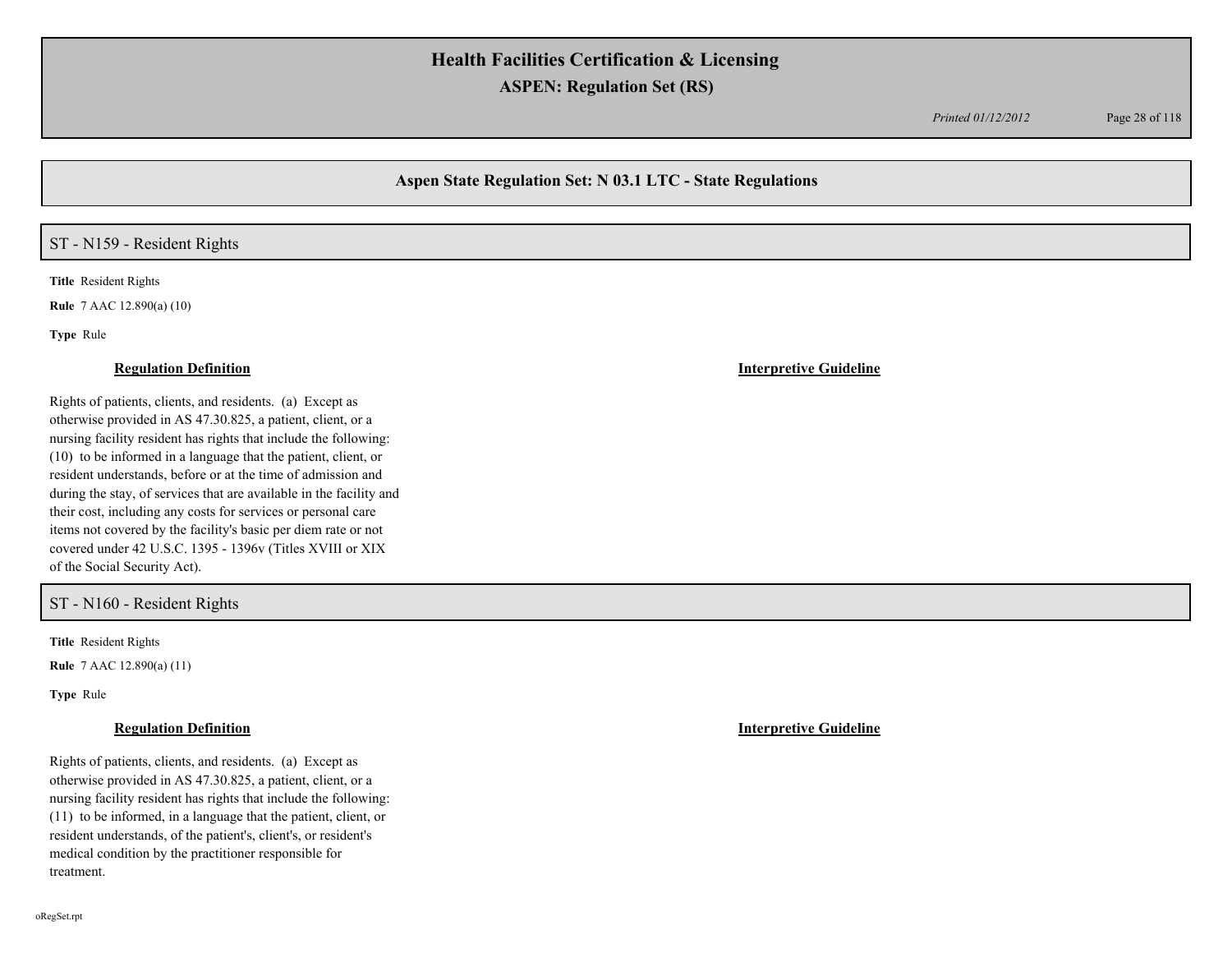*Printed 01/12/2012* Page 29 of 118

## **Aspen State Regulation Set: N 03.1 LTC - State Regulations**

### ST - N161 - Resident Rights

**Title** Resident Rights

**Rule** 7 AAC 12.890(a) (12)

**Type** Rule

#### **Regulation Definition Interpretive Guideline**

Rights of patients, clients, and residents. (a) Except as otherwise provided in AS 47.30.825, a patient, client, or a nursing facility resident has rights that include the following: (12) to refuse to participate in experimental research, psychosurgery, lobotomy, electroconvulsive therapy, or aversive conditioning.

ST - N162 - Resident Rights

**Title** Resident Rights

**Rule** 7 AAC 12.890(a) (13)

**Type** Rule

#### **Regulation Definition Interpretive Guideline**

Rights of patients, clients, and residents. (a) Except as otherwise provided in AS 47.30.825, a patient, client, or a nursing facility resident has rights that include the following: (13) to participate in the development of a plan of care, or discharge plan, and to receive instructions for self-care and treatment that include explanation of adverse symptoms and necessary precautions, as appropriate.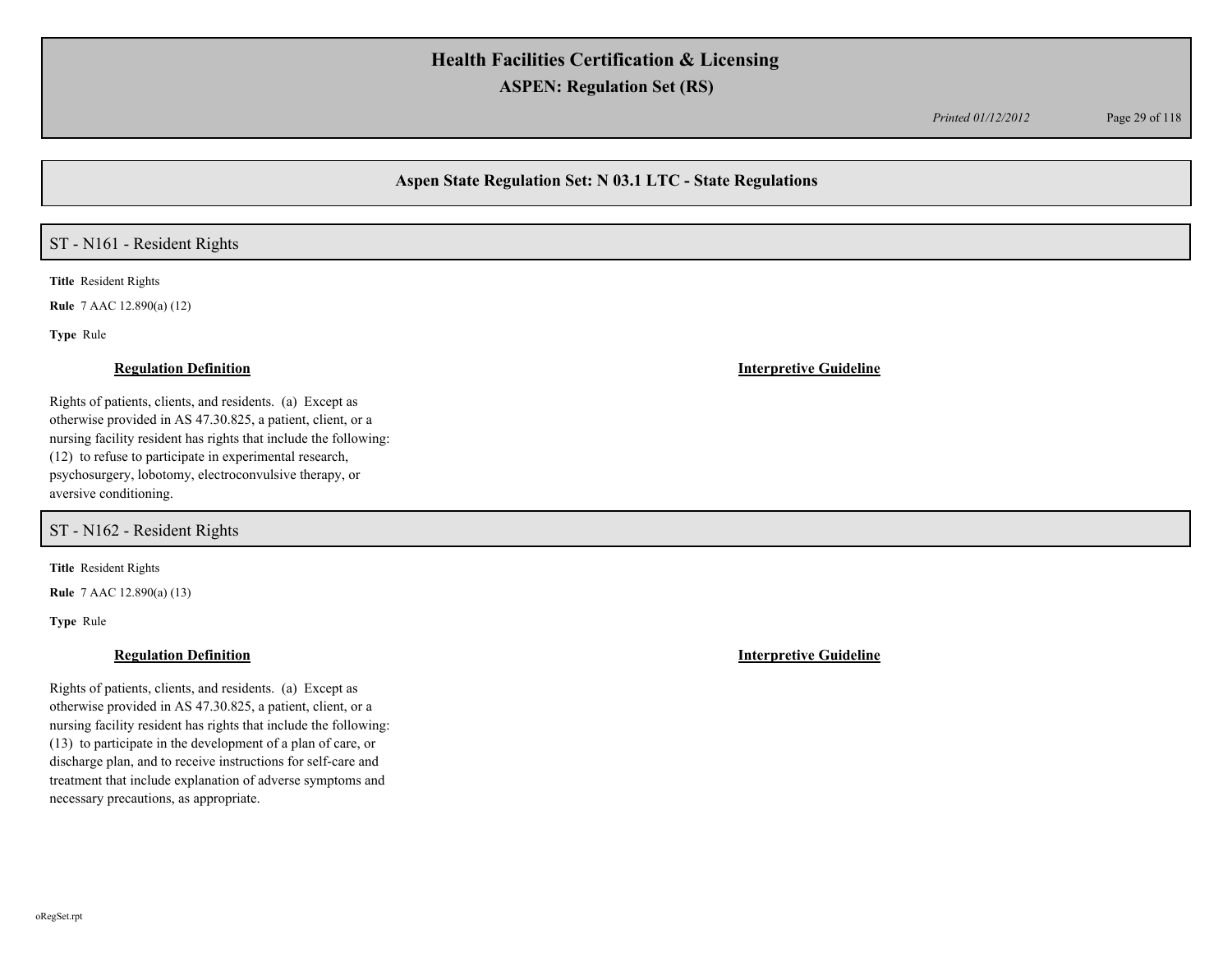*Printed 01/12/2012* Page 30 of 118

## **Aspen State Regulation Set: N 03.1 LTC - State Regulations**

### ST - N163 - Resident Rights

**Title** Resident Rights

**Rule** 7 AAC 12.890(a) (14)

**Type** Rule

#### **Regulation Definition Interpretive Guideline**

Rights of patients, clients, and residents. (a) Except as otherwise provided in AS 47.30.825, a patient, client, or a nursing facility resident has rights that include the following: (14) to be informed, in a language that the patient, client, or resident understands, of the rights listed in this subsection and of all the rules and regulations governing patient, client, or resident conduct and responsibility.

ST - N164 - Resident Rights

**Title** Resident Rights

**Rule** 7 AAC 12.890(a) (15)

**Type** Rule

Rights of patients, clients, and residents. (a) Except as otherwise provided in AS 47.30.825, a patient, client, or a nursing facility resident has rights that include the following: (15) to be informed of the professional training and experience of the practitioner responsible for treatment.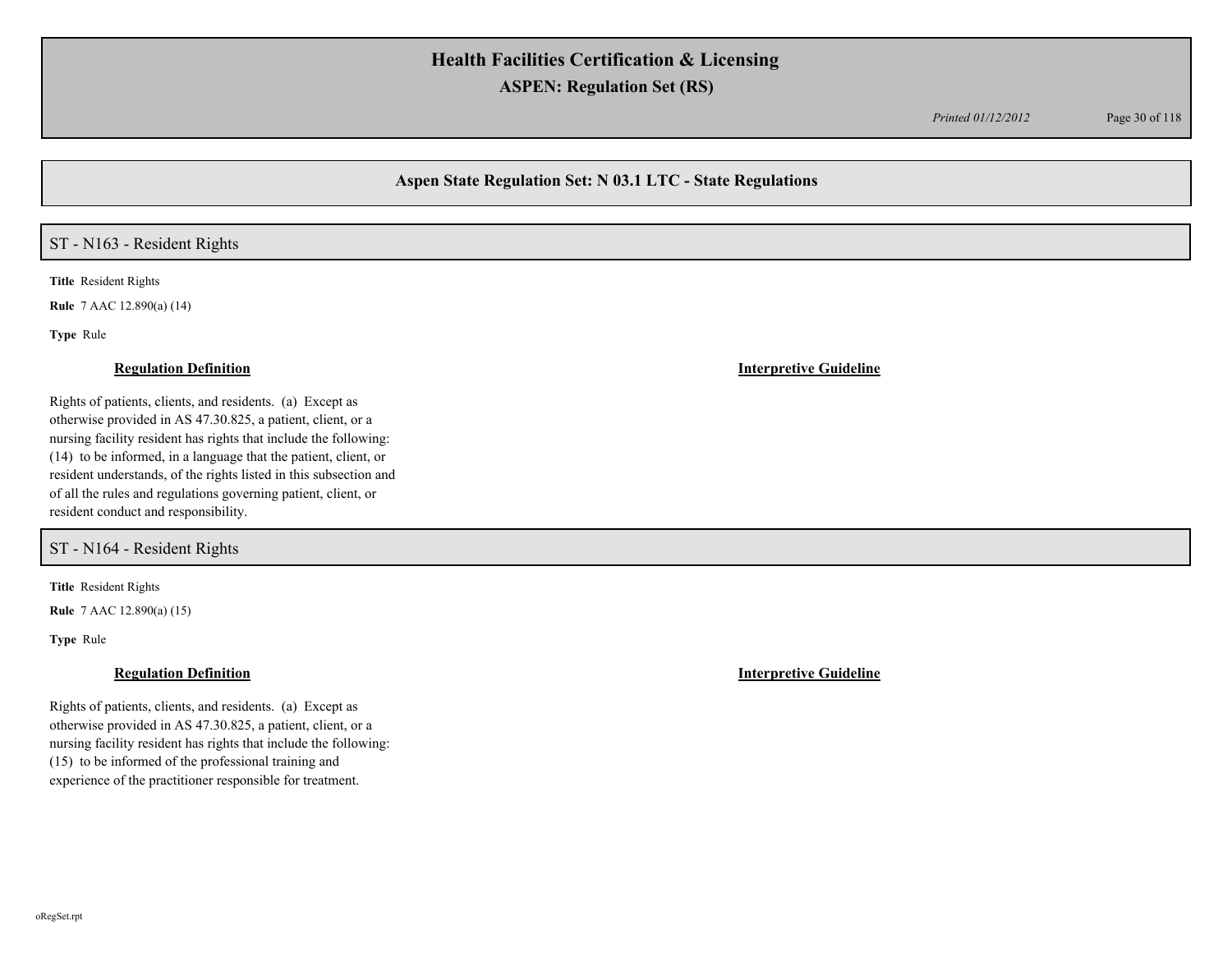*Printed 01/12/2012* Page 31 of 118

## **Aspen State Regulation Set: N 03.1 LTC - State Regulations**

### ST - N165 - Resident Rights

**Title** Resident Rights

**Rule** 7 AAC 12.890(a) (16)

**Type** Rule

#### **Regulation Definition Interpretive Guideline**

Rights of patients, clients, and residents. (a) Except as otherwise provided in AS 47.30.825, a patient, client, or a nursing facility resident has rights that include the following: (16) to be informed by a practitioner of different options to the treatment recommended by the practitioner responsible for treatment, including the risks and benefits of each option.

ST - N166 - Posting of Resident Rights

**Title** Posting of Resident Rights

**Rule** 7 AAC 12.890(b)

**Type** Rule

Patients' or residents' rights - (b) A written notice that sets out the rights listed in (a) of this section must be posted in a conspicuous location, and a copy must be given to a patient, a client, a resident, a family member, or the legal representative of the patient, client, or resident and, at cost, to a member of the public.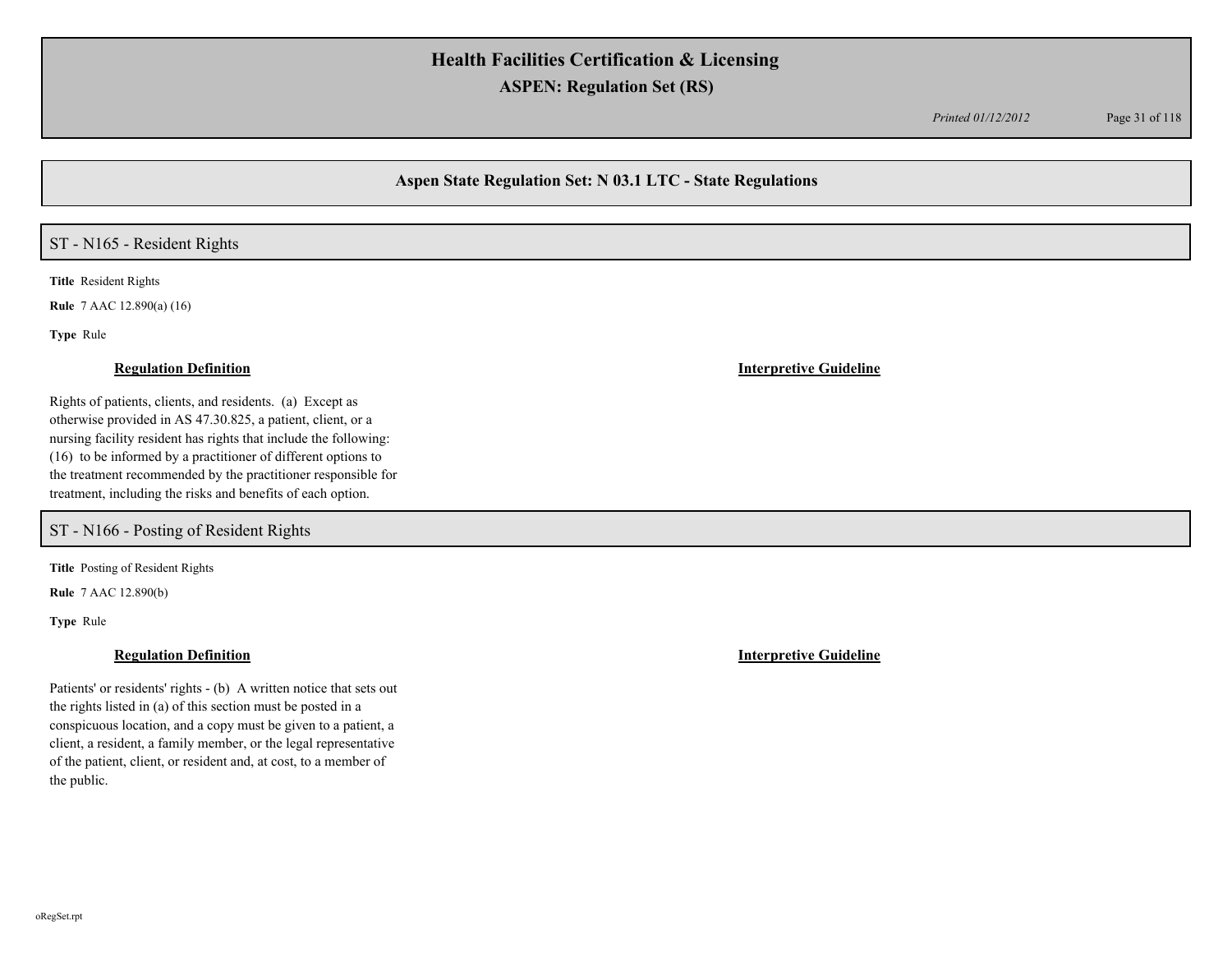*Printed 01/12/2012* Page 32 of 118

## **Aspen State Regulation Set: N 03.1 LTC - State Regulations**

## ST - N167 - Written Notice of Resident Rights

**Title** Written Notice of Resident Rights

**Rule** 7 AAC 12.890(c)

**Type** Rule

Patients' or residents' rights - (b) A written notice that sets out the rights listed in (a) of this section must be posted in a conspicuous location, and a copy must be given to a patient, a client, a resident, a family member, or the legal representative of the patient, client, or resident and, at cost, to a member of the public.

ST - N168 - Written Procedures of Resident Rights

**Title** Written Procedures of Resident Rights

**Rule** 7 AAC 12.890(d)

**Type** Rule

#### **Regulation Definition Interpretive Guideline**

Patients' or residents' rights - (d) A facility must establish written procedures to assure delivery of complaints by patients, clients, or residents to the facility's administration. The administration shall acknowledge receipt of a patient's, client's, or resident's complaint, and take appropriate action.

ST - N240 - Activities

**Title** Activities

**Rule** 7 AAC 12.285

**Type** Rule

oRegSet.rpt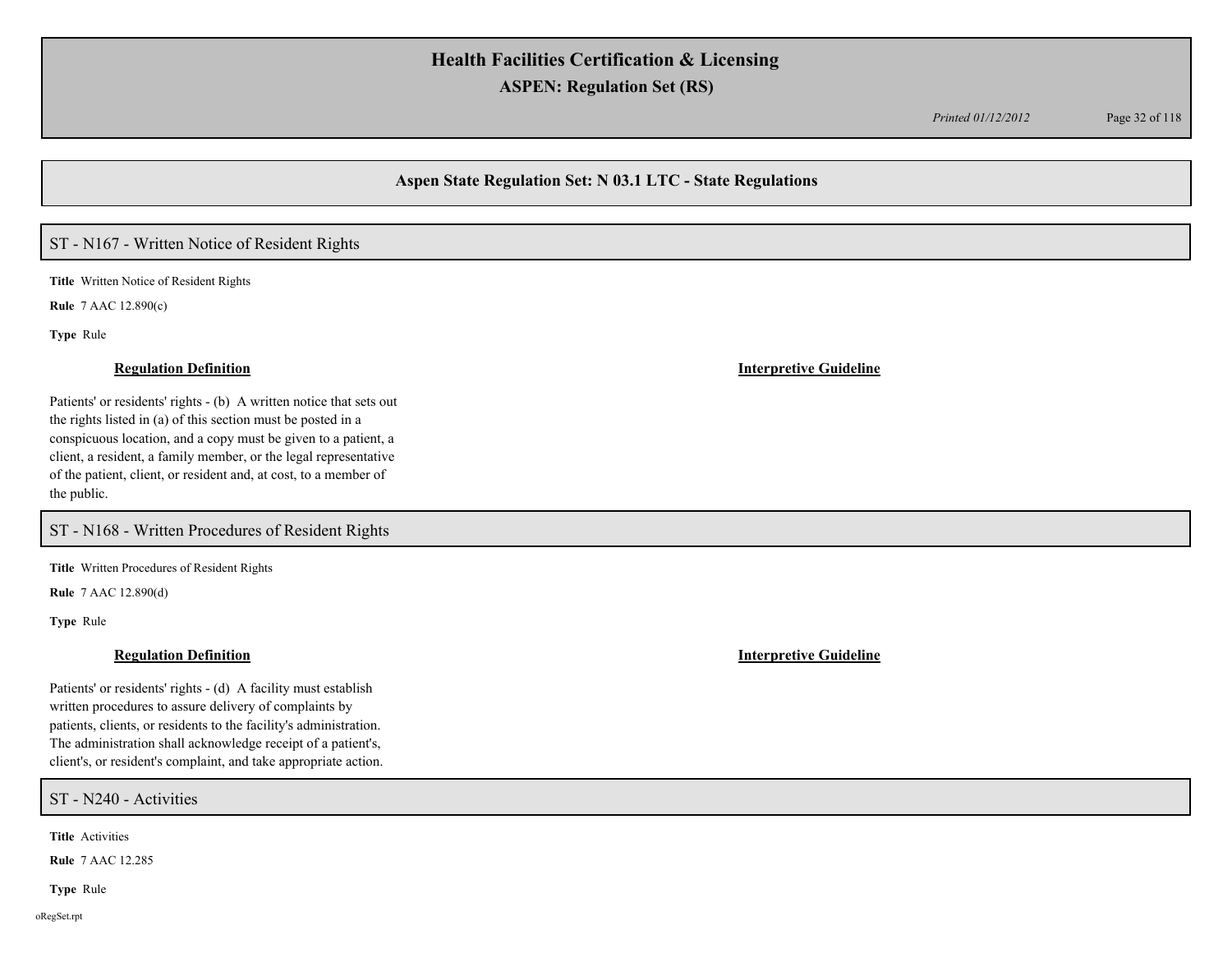*Printed 01/12/2012* Page 33 of 118

## **Aspen State Regulation Set: N 03.1 LTC - State Regulations**

#### **Regulation Definition Interpretive Guideline**

Activity program. A nursing facility must provide an activity program that is available to all residents and encourages each resident to attain and maintain function at the highest practicable level. The program must address the intellectual, social, spiritual, creative, cultural, and physical needs, capabilities, and interests of each resident.

ST - N241 - Activities

**Title** Activities

**Rule** 7 AAC 12.285

**Type** Rule

### **Regulation Definition Interpretive Guideline**

The program must encourage self-determination and well-being of the residents. If a physician finds a resident as medically able to participate in an activity program, that finding and any conditions of the resident's participation or contra-indications to that participation must be noted in the resident's record at the nursing facility.

ST - N242 - Activities

**Title** Activities

**Rule** 7 AAC 12.285

**Type** Rule

The activity program coordinator, with an interdisciplinary team, shall develop the resident's individual activity program. The activity program coordinator shall consult as necessary

with an occupational or recreational therapist, unless the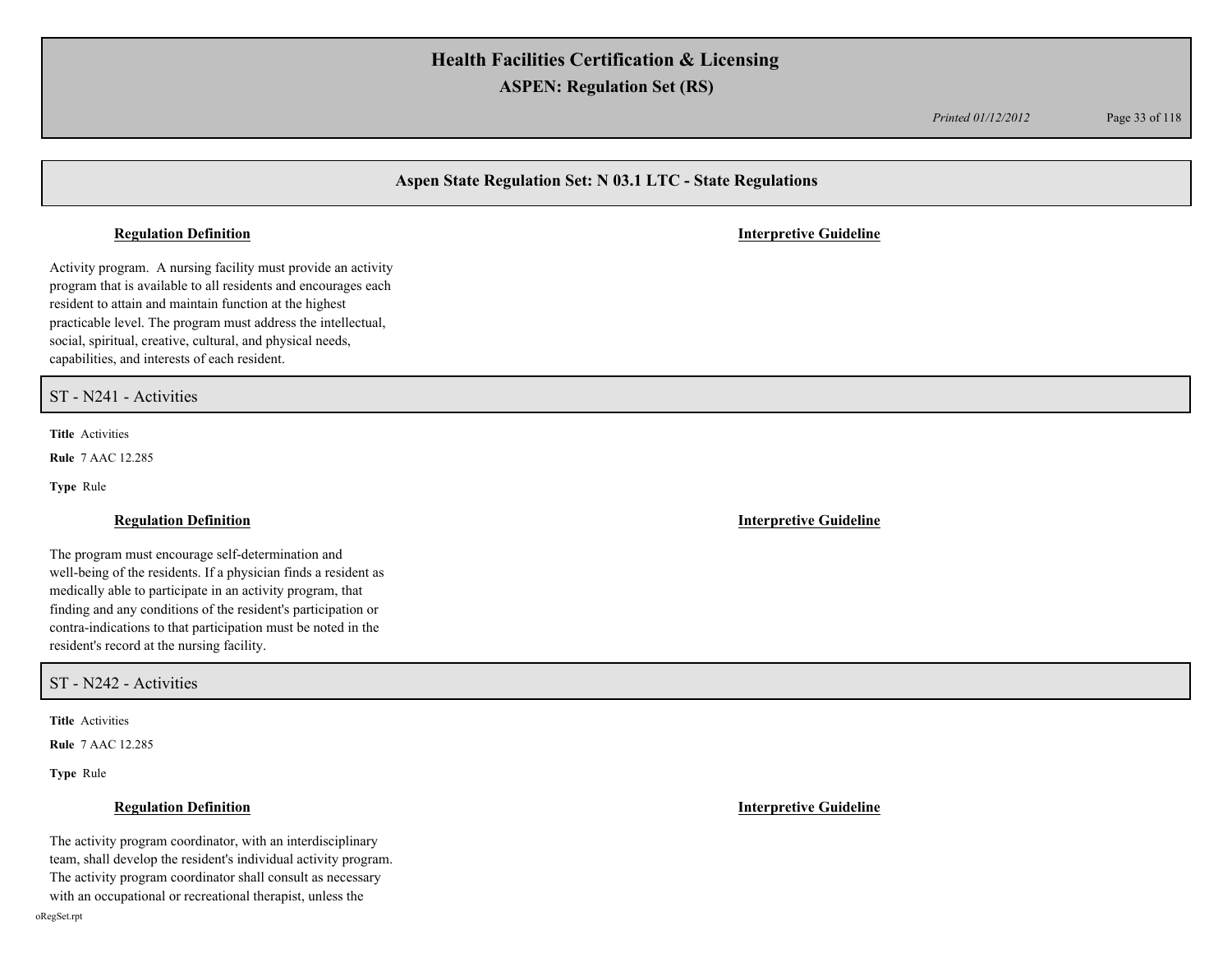*Printed 01/12/2012* Page 34 of 118

## **Aspen State Regulation Set: N 03.1 LTC - State Regulations**

activity program coordinator meets the requirements of 42 C.F.R. 483.15(f)(2), revised as of October 1, 1991.

### ST - N245 - Social Work

**Title** Social Work

**Rule** 7 AAC 12.700(a)

**Type** Rule

### **Regulation Definition Interpretive Guideline**

Social work service - (a) A facility that provides social work services must retain a social worker licensed under AS 08.95 as an employee or consultant of the facility.

ST - N246 - Social Work

**Title** Social Work

**Rule** 7 AAC 12.700(a) (1-6)

**Type** Rule

### **Regulation Definition Interpretive Guideline**

Social work service - The social worker shall

 (1) regularly assess the social service needs for each patient, resident, or client, implementing the plan of care to meet those needs, and reevaluating those needs as appropriate;

(2) link each patient, resident, or client and that individual's family with applicable community resources as necessary to assist in meeting ongoing social, emotional, and economic needs;

 (3) assist the physician, any interdisciplinary team, and other staff in understanding the social and emotional factors related to the health of each patient, resident, or client;

(4) prepare clinical and progress notes;

(5) participate in in-service training; and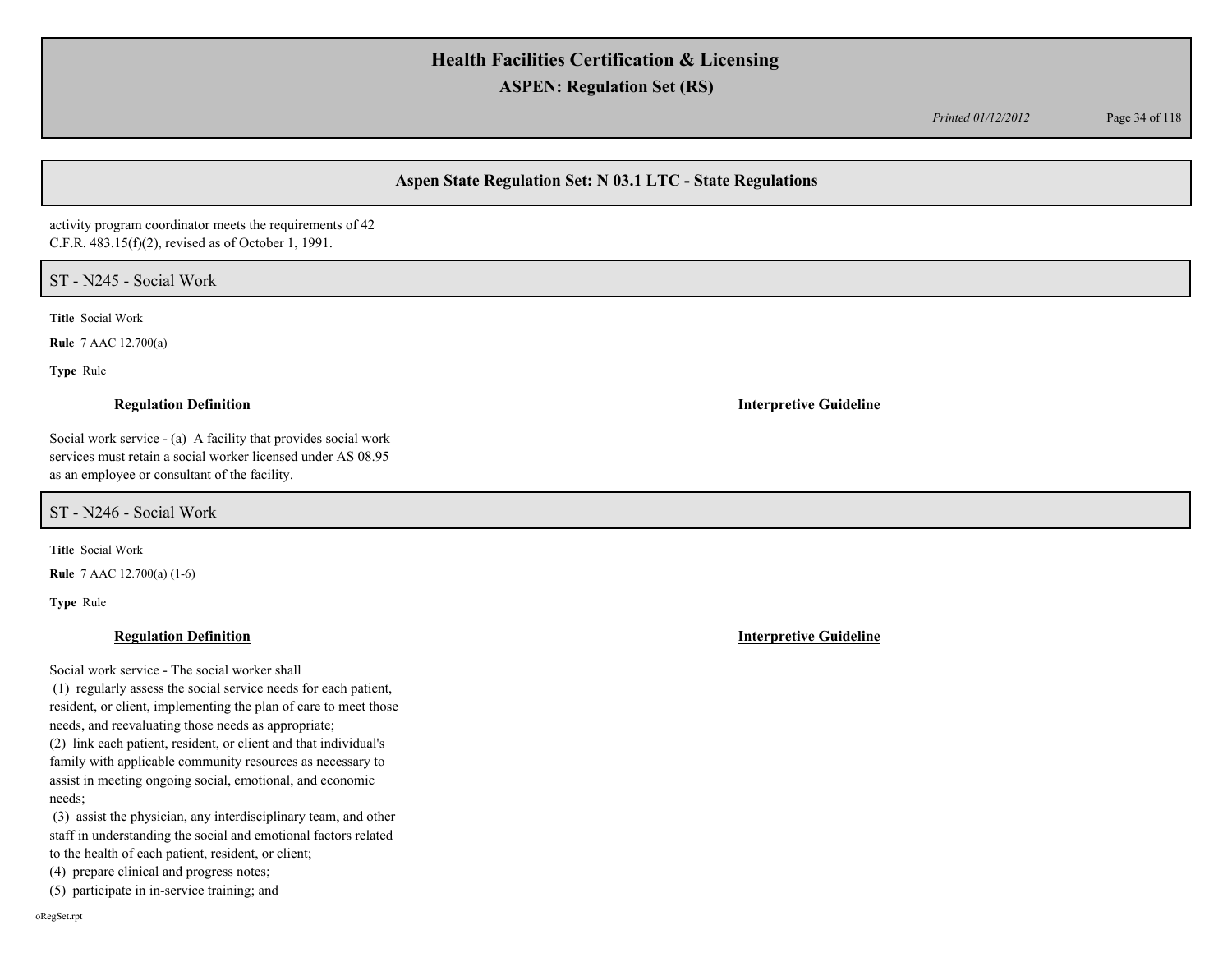*Printed 01/12/2012* Page 35 of 118

## **Aspen State Regulation Set: N 03.1 LTC - State Regulations**

(6) plan, supervise, and delegate any services furnished by a social services specialist as provided in (c) of this section.

### ST - N247 - Social Work

**Title** Social Work

**Rule** 7 AAC 12.700(b)

**Type** Rule

### **Regulation Definition Interpretive Guideline**

Social work service - A facility that provides social work services must identify and provide interventions in response to the medically-related mental, behavioral, psychosocial, and advocacy needs of a patient. Social work services must assist staff, patients, and patients' families to understand and cope with emotional and social problems associated with health care.

### ST - N248 - Social Worker Education

**Title** Social Worker Education

**Rule** 7 AAC 12.700 (c-d)

**Type** Rule

#### **Regulation Definition Interpretive Guideline**

Social Worker Education - (c) A social services specialist must have a baccalaureate degree in social work or in a human service field, and at least one year of social work experience in a health care setting. A social services specialist shall act as an assistant to the social worker and shall

 (1) perform services delegated by the social worker, in accordance with the plan of care;

(2) assist in preparing clinical progress notes;

(3) participate in the interdisciplinary team meetings; and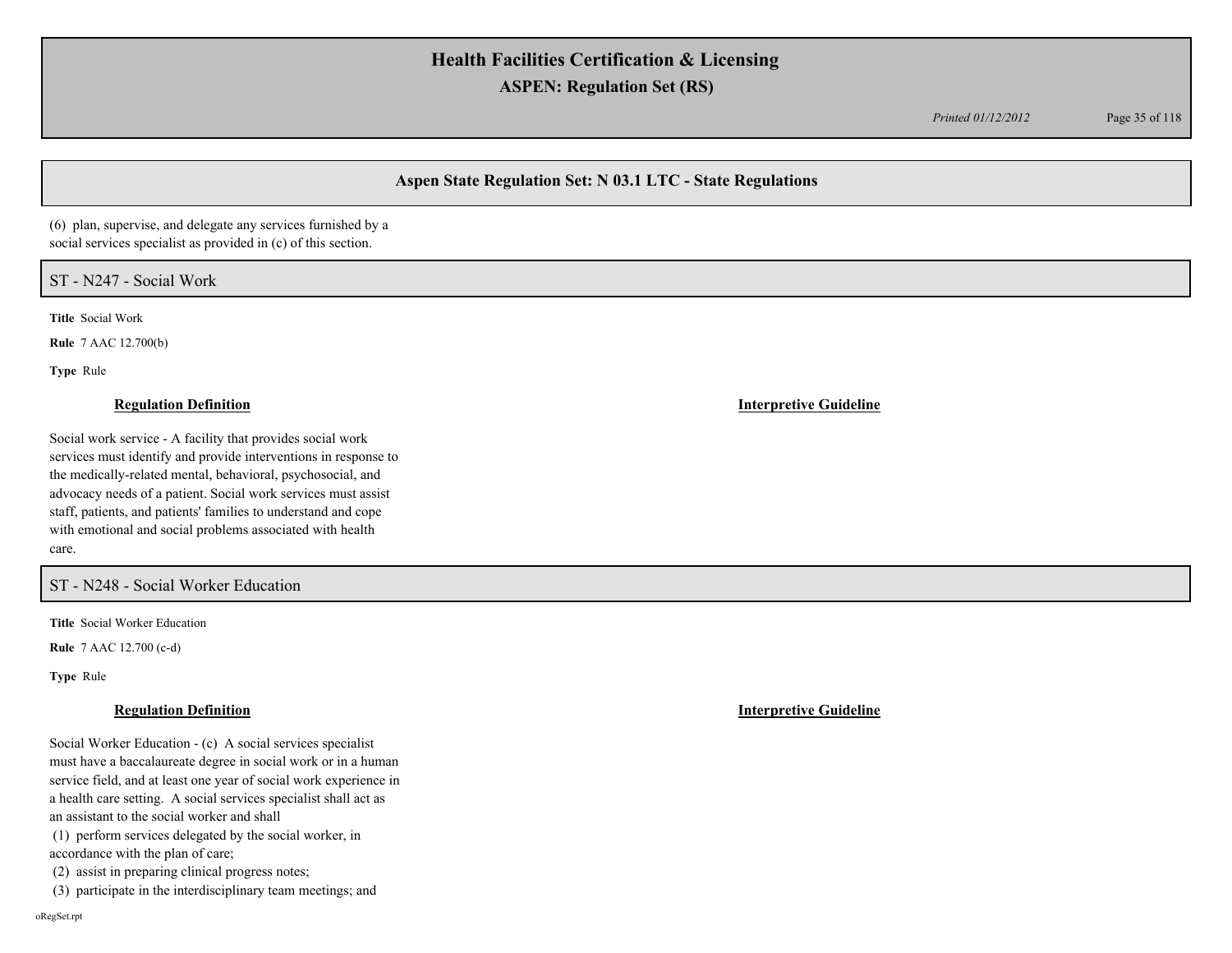*Printed 01/12/2012* Page 36 of 118

## **Aspen State Regulation Set: N 03.1 LTC - State Regulations**

(4) participate in in-service training.

 (d) In this section, "human service field" means sociology, special education, rehabilitation counseling, psychology, or another field related to social work.

ST - N250 - Laundry

**Title** Laundry

**Rule** 7 AAC 12.740(a)

**Type** Rule

Laundry - (a) Each facility, with the exception of home health agencies, frontier extended stay clinics, and intermediate care facilities for the mentally retarded, must provide a laundry service.

ST - N251 - Laundry

**Title** Laundry

**Rule** 7 AAC 12.740(b)

**Type** Rule

Laundry - (b) A facility must develop and implement written procedures for handling, processing, storage, and transportation of linen in a manner that will prevent the spread of infection and will assure the maintenance of clean linen.

**Regulation Definition Interpretive Guideline**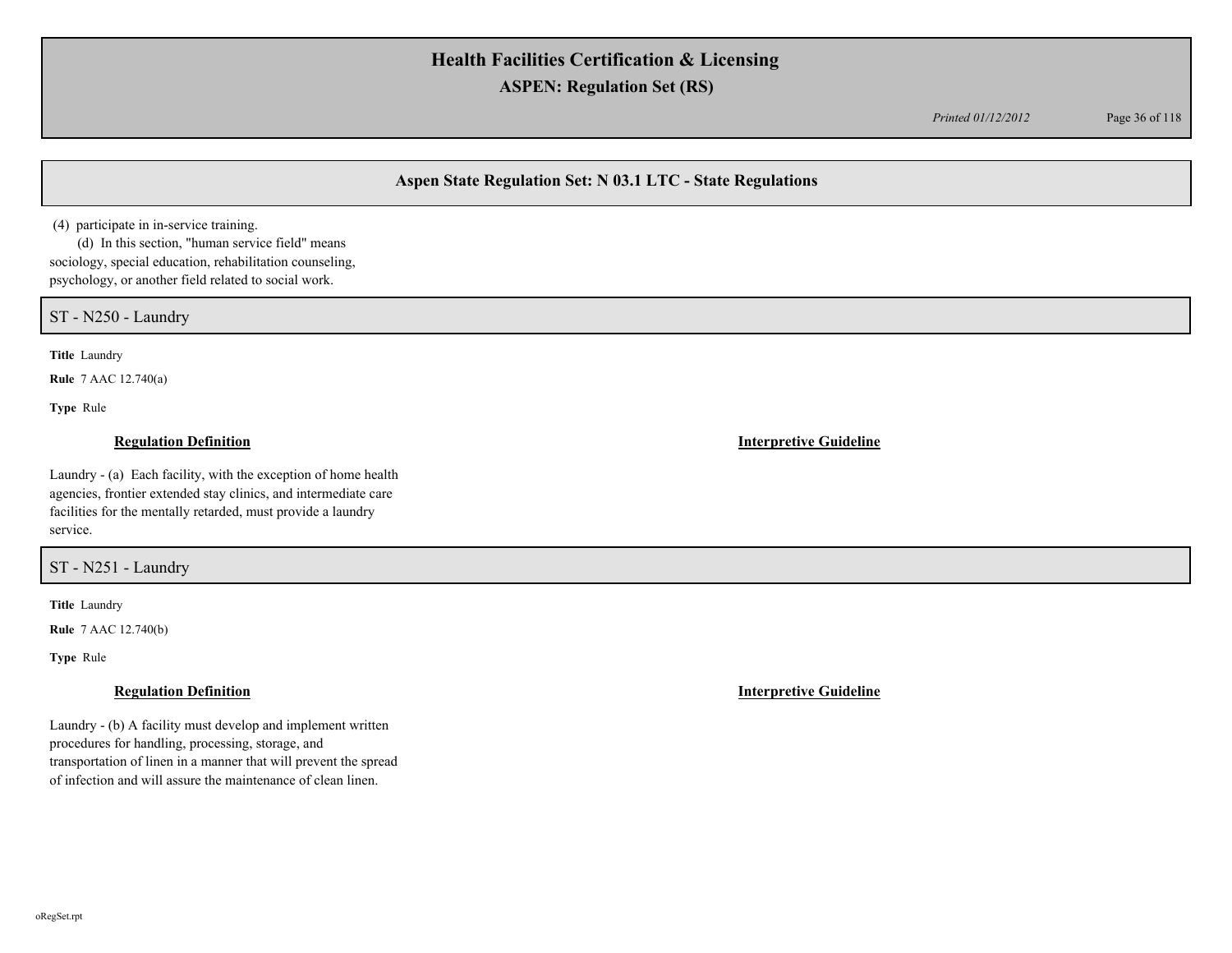*Printed 01/12/2012* Page 37 of 118

## **Aspen State Regulation Set: N 03.1 LTC - State Regulations**

### ST - N252 - Laundry

**Title** Laundry

**Rule** 7 AAC 12.740(c) (1-5)

**Type** Rule

Laundry - (c) If a facility operates its own laundry, it must be (1) located so that steam, odors, lint, and objectionable noises do not reach patient or personnel areas;

(2) well-lighted, ventilated, and adequate in size for the needs of the facility;

(3) maintained in a sanitary manner and in good repair;

(4) separate from any storage area; and

(5) organized so that clean and soiled functions are physically separated.

### ST - N253 - Laundry

**Title** Laundry

**Rule** 7 AAC 12.740(d)

**Type** Rule

#### **Regulation Definition Interpretive Guideline**

Laundry - (d) A facility must have laundry equipment that provides hot water at a temperature of 160 degrees Fahrenheit unless the facility uses an alternative disinfectant measure, including ozonized water, bleach, or a bleach byproduct, at a lower temperature recommended by the product manufacturer. If the facility uses an alternative disinfectant measure, the facility must develop a written policy and procedure for use of the product and must maintain documentation of the manufacturer's minimum recommended water temperature.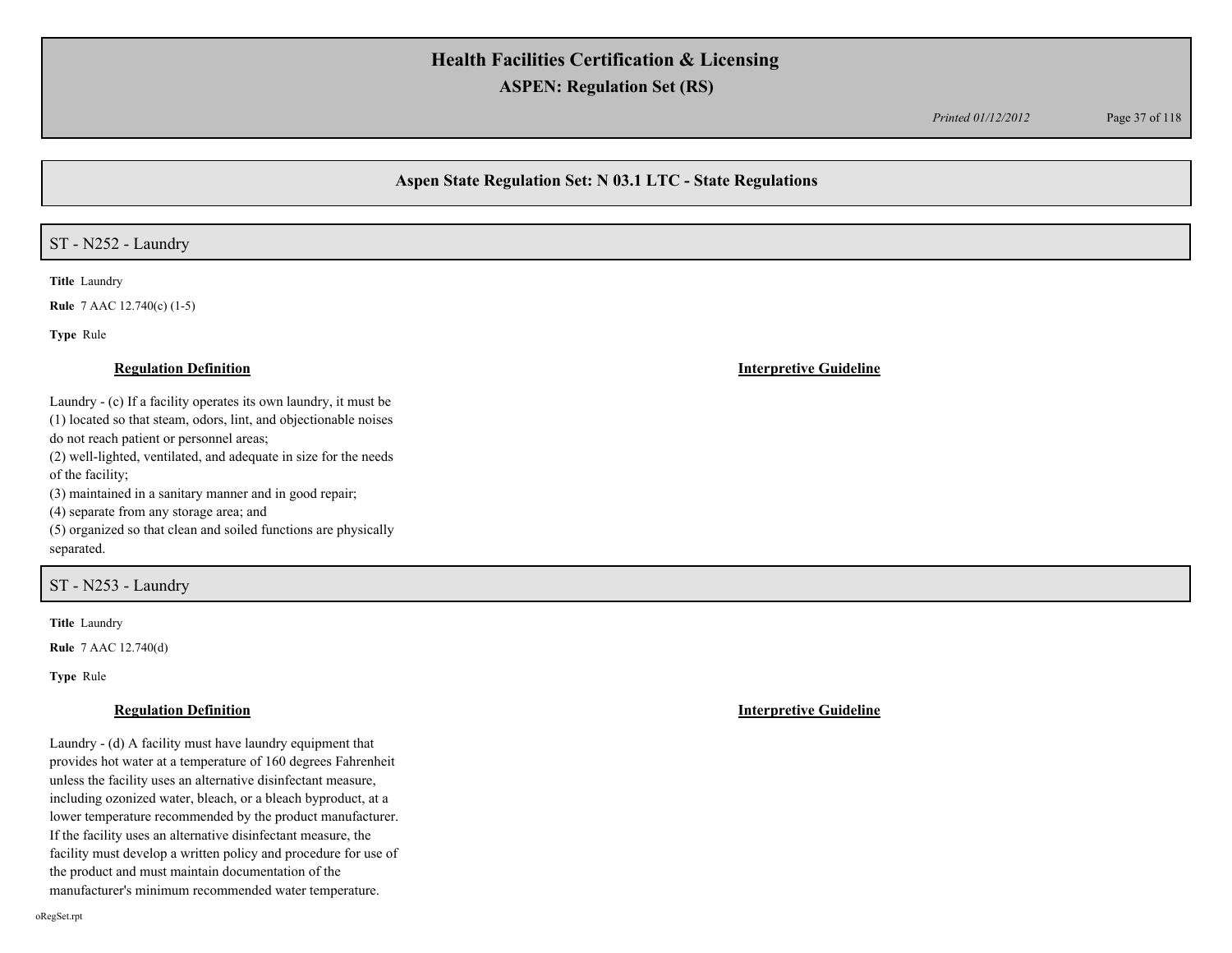*Printed 01/12/2012* Page 38 of 118

### **Aspen State Regulation Set: N 03.1 LTC - State Regulations**

## ST - N254 - Laundry

**Title** Laundry

**Rule** 7 AAC 12.740(e)

**Type** Rule

#### **Regulation Definition Interpretive Guideline**

Laundry - (e) Hand-washing and toilet facilities for laundry personnel must be provided at a location convenient to the laundry.

ST - N255 - Laundry

**Title** Laundry

**Rule** 7 AAC 12.740(f)

**Type** Rule

Laundry - (f) Separate covered carts must be used for transporting soiled and clean linen. The carts must be clearly labeled and equipped with washable covers that are laundered or suitably cleaned daily.

ST - N256 - Laundry

**Title** Laundry

**Rule** 7 AAC 12.740(g)

**Type** Rule

### **Regulation Definition Interpretive Guideline**

Laundry - (g) If laundry service is provided by an outside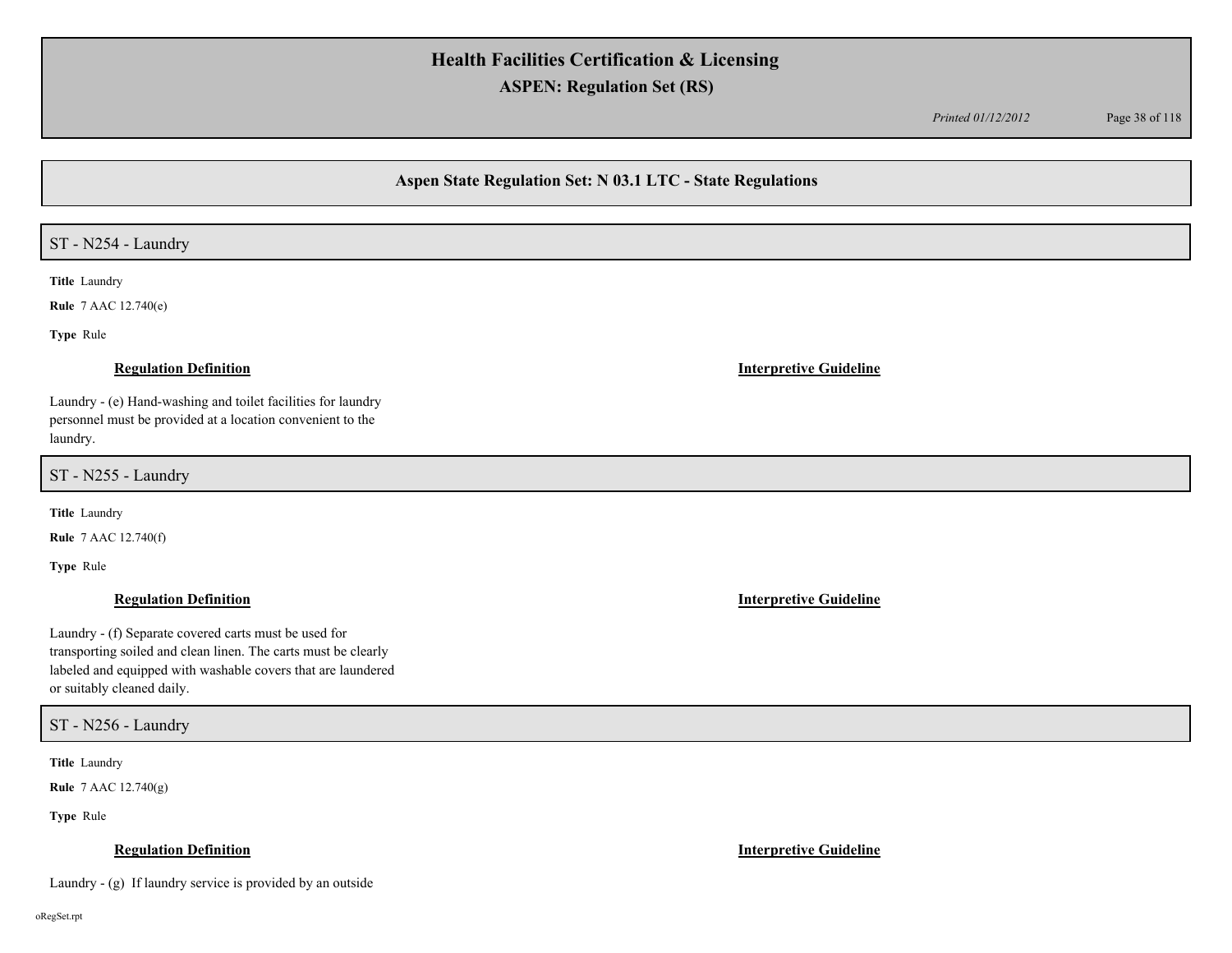*Printed 01/12/2012* Page 39 of 118

## **Aspen State Regulation Set: N 03.1 LTC - State Regulations**

laundry service establishment, the facility must choose an establishment that meets the requirements of this section.

## ST - N260 - Housekeeping

**Title** Housekeeping

**Rule** 7 AAC 12.750(a)

**Type** Rule

Housekeeping service - (a) Each facility, with the exception of home health agencies and intermediate care facilities for the mentally retarded, must provide a housekeeping service.

ST - N261 - Housekeeping

**Title** Housekeeping

**Rule** 7 AAC 12.750(b)

**Type** Rule

Housekeeping service - (b) A facility must have routine cleaning procedures for furniture, floors, walls, ceilings, supply and exhaust grills, and lighting fixtures.

ST - N262 - Housekeeping

**Title** Housekeeping

**Rule** 7 AAC 12.750(c)

**Type** Rule

**Regulation Definition Interpretive Guideline**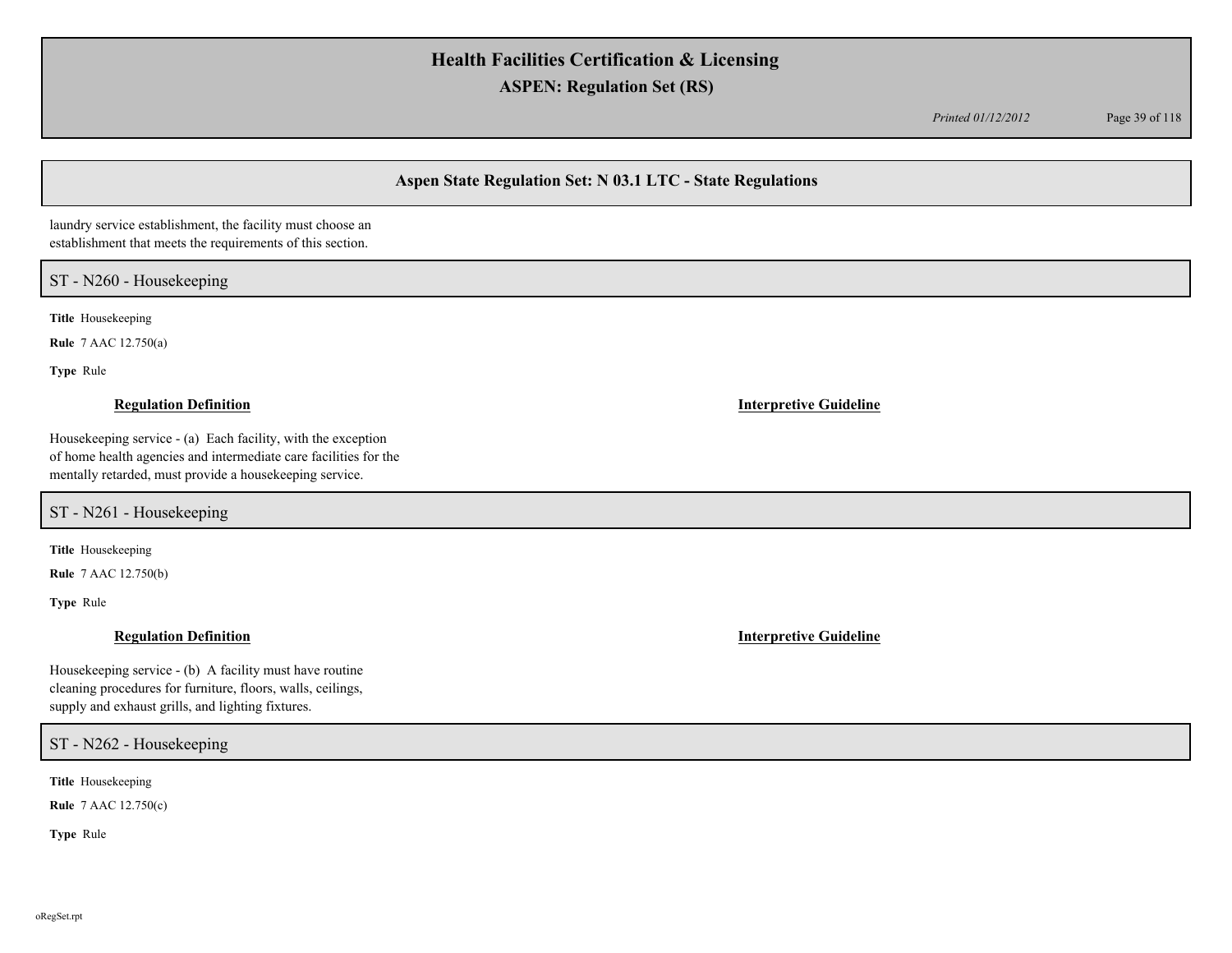*Printed 01/12/2012* Page 40 of 118

## **Aspen State Regulation Set: N 03.1 LTC - State Regulations**

#### **Regulation Definition Interpretive Guideline**

Housekeeping service - (c) A facility must have written procedures for cleaning all areas of the facility, including cleaning of a patient unit following discharge of a patient.

ST - N263 - Housekeeping

**Title** Housekeeping

**Rule** 7 AAC 12.750(d)

**Type** Rule

Housekeeping service - (d) Housekeeping personnel must wear clean cap, mask, and gown when cleaning a surgical or delivery suite.

### ST - N264 - Housekeeping

**Title** Housekeeping

**Rule** 7 AAC 12.750(e)

**Type** Rule

Housekeeping service - (e) A facility must maintain sufficient housekeeping cleaning supplies and equipment. Separate equipment must be provided, as applicable, for operating rooms, delivery rooms, the nursery, and the dietary area. Housekeeping equipment and cleaning supplies, other than those in bulk, must be stored in designated housekeeping supply rooms. A detergent germicide must be used for all cleaning and dusting purposes. Mop heads must be removable and must be changed at least daily.

**Regulation Definition Interpretive Guideline**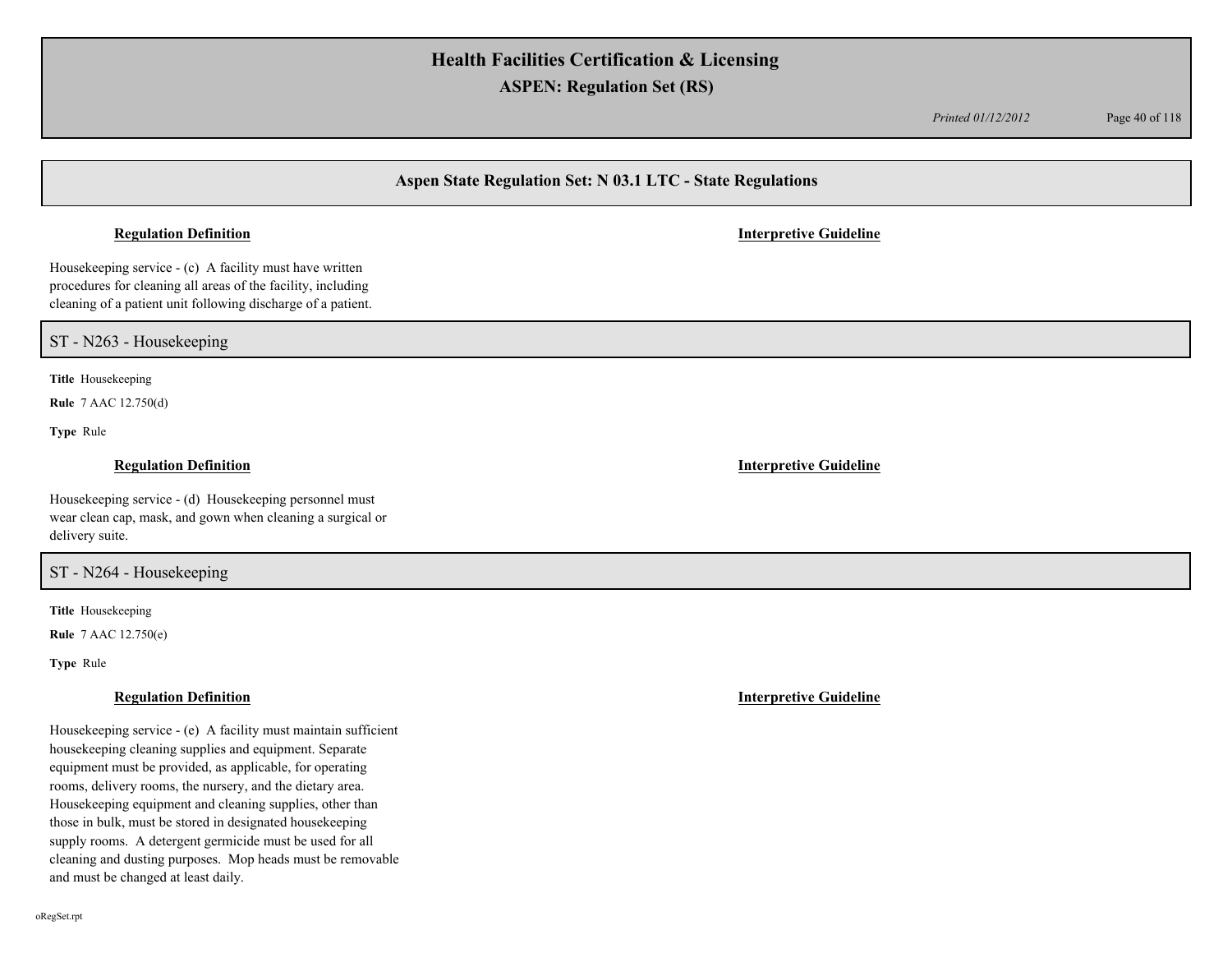*Printed 01/12/2012* Page 41 of 118

## **Aspen State Regulation Set: N 03.1 LTC - State Regulations**

## ST - N265 - Housekeeping

**Title** Housekeeping

**Rule** 7 AAC 12.750(f)

**Type** Rule

Housekeeping service - (f) Each facility must provide a sufficient housekeeping service to maintain the interior of the facility in a safe, clean, orderly and attractive manner and free from offensive odors.

ST - N310 - Staff Duties

**Title** Staff Duties

**Rule** 7 AAC 12.270(a)

**Type** Rule

### **Regulation Definition Interpretive Guideline**

Staff duties. (a) The nursing facility staff shall encourage and assist residents to achieve and maintain their highest level of self-care and independence. A registered nurse, in conjunction with an interdisciplinary team, shall, within 14 days of admission of a resident, ensure completion of the comprehensive resident assessment instrument approved by the department. The assessment shall be reviewed by the nurse and interdisciplinary team no less frequently than quarterly and the plan of care revised as necessary. A reassessment shall be completed, by the nurse and interdisciplinary team, after any major permanent change in condition of the resident, but no less frequently than annually.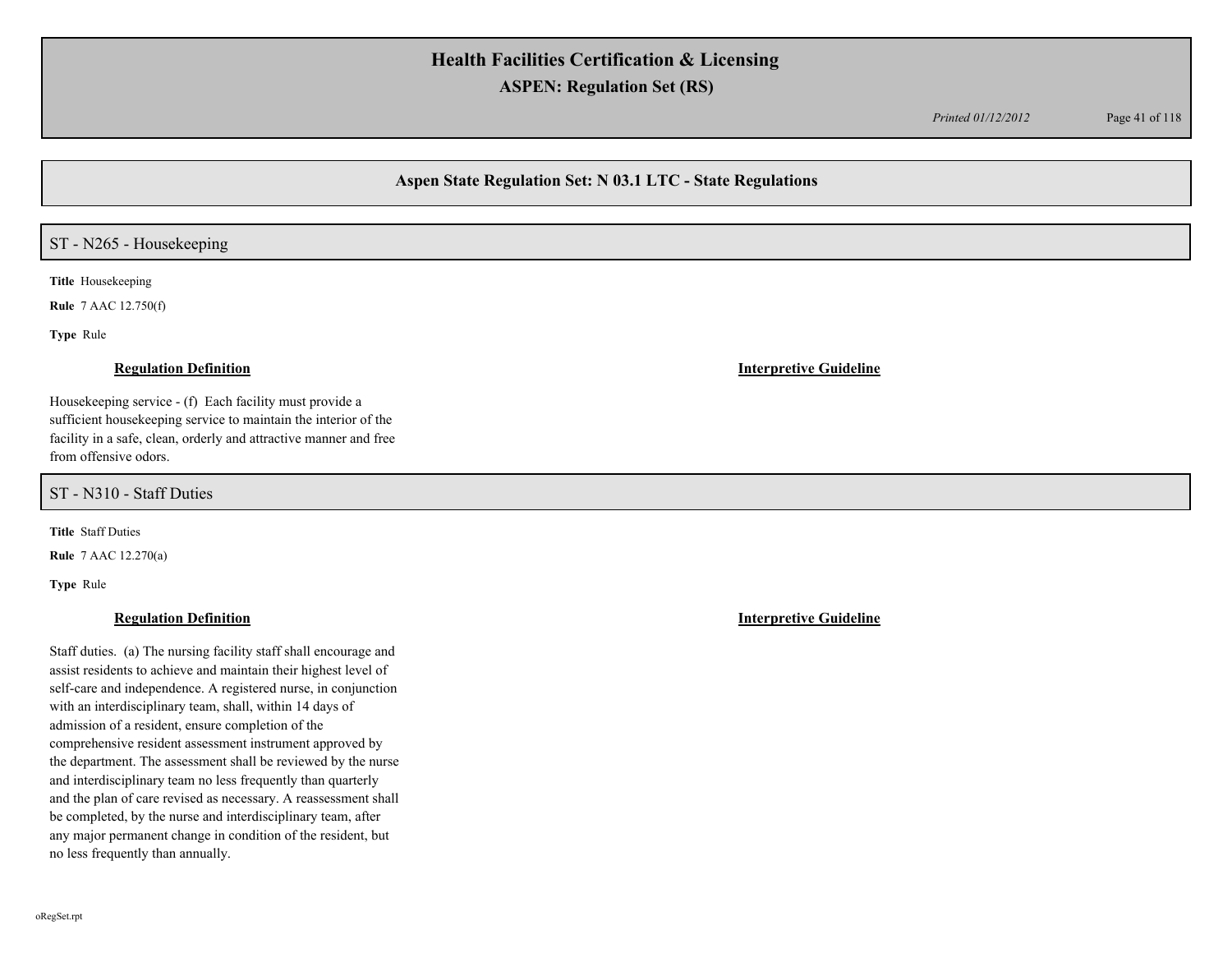*Printed 01/12/2012* Page 42 of 118

## **Aspen State Regulation Set: N 03.1 LTC - State Regulations**

# ST - N311 - Staff Duties

**Title** Staff Duties

**Rule** 7 AAC 12.270(b)

**Type** Rule

Staff Duties - (b) The nursing facility staff shall give residents the necessary care to prevent pressure ulcers, contractures, and deformities.

ST - N312 - Staff Duties

**Title** Staff Duties

**Rule** 7 AAC 12.270(c) (1)

**Type** Rule

Staff Duties - (c) The nursing facility staff shall implement procedures to prevent and reduce incontinence of residents. These procedures must include

(1) a written assessment by a registered nurse within two weeks after admission of an incontinent resident's ability to participate in a bowel or bladder training program.

ST - N313 - Staff Duties

**Title** Staff Duties

**Rule** 7 AAC 12.270(c) (2)

**Type** Rule

### **Regulation Definition Interpretive Guideline**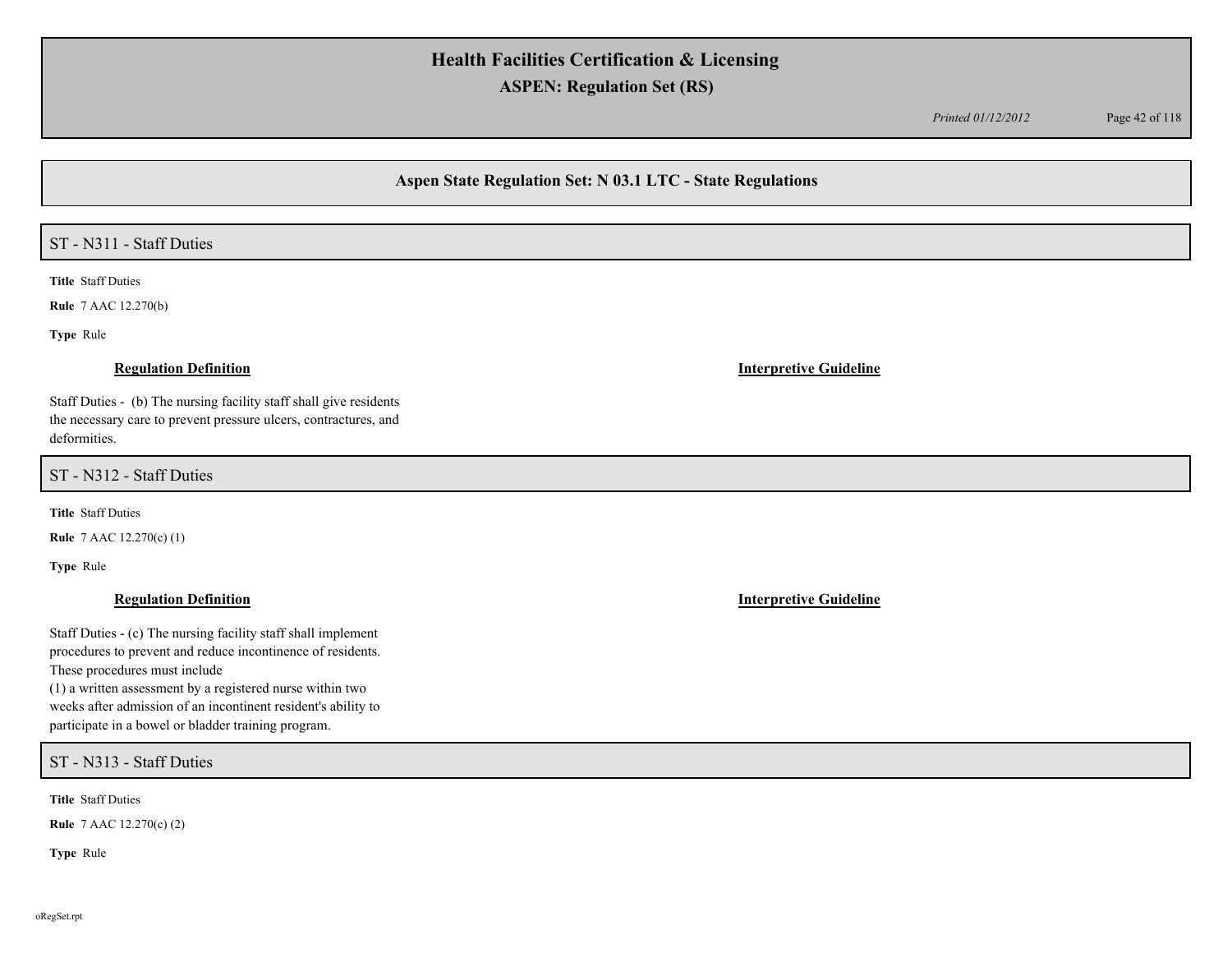*Printed 01/12/2012* Page 43 of 118

## **Aspen State Regulation Set: N 03.1 LTC - State Regulations**

#### **Regulation Definition Interpretive Guideline**

Staff Duties - (c) The nursing facility staff shall implement procedures to prevent and reduce incontinence of residents. These procedures must include (2) an individualized bowel or bladder training plan for each resident, as appropriate.

## ST - N314 - Staff Duties

**Title** Staff Duties

**Rule** 7 AAC 12.270(c) (3)

**Type** Rule

### **Regulation Definition Interpretive Guideline**

Staff Duties - (c) The nursing facility staff shall implement procedures to prevent and reduce incontinence of residents. These procedures must include (3) a monthly written summary of a resident's performance in the training program.

### ST - N315 - Staff Duties

**Title** Staff Duties

**Rule** 7 AAC 12.270(d)

**Type** Rule

Staff Duties - (d) The nursing facility staff shall observe the hydration status of residents, and shall record deviations from the normal status and report the deviations to the charge nurse.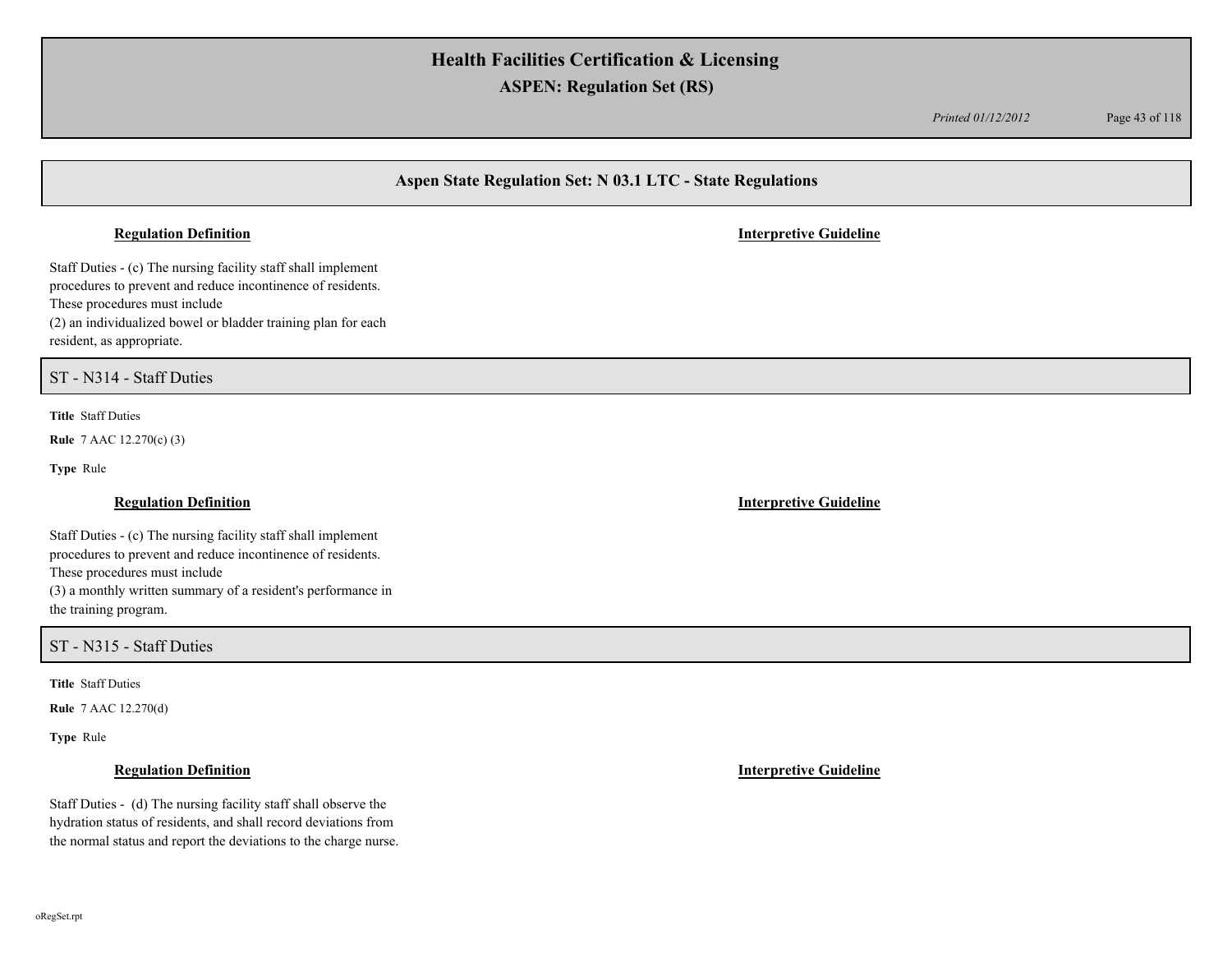*Printed 01/12/2012* Page 44 of 118

## **Aspen State Regulation Set: N 03.1 LTC - State Regulations**

## ST - N330 - Use of Restraints or Psychoactive Drugs

**Title** Use of Restraints or Psychoactive Drugs

**Rule** 7 AAC 12.258(a)

**Type** Rule

Use of restraints or psychoactive drugs - (a) In addition to the rights of patients specified in 7 AAC 12.890, residents of nursing facilities have the right to be free from physical restraints imposed or psychoactive drugs administered for purposes of discipline or convenience and that are not required to treat the resident's medical symptoms.

ST - N331 - Use of Restraints or Psychoactive Drugs

**Title** Use of Restraints or Psychoactive Drugs

**Rule** 7 AAC 12.258(b)

**Type** Rule

Use of restraints or psychoactive drugs - (b) A resident's medical records must contain evidence of consultation with appropriate health professionals, such as occupational or physical therapists, in the use of less restrictive supportive devices before using physical restraints. The record must also contain evidence of an interdisciplinary team's identification of less restrictive approaches to be used before or in conjunction with the use of psychoactive drugs.

#### **Regulation Definition Interpretive Guideline**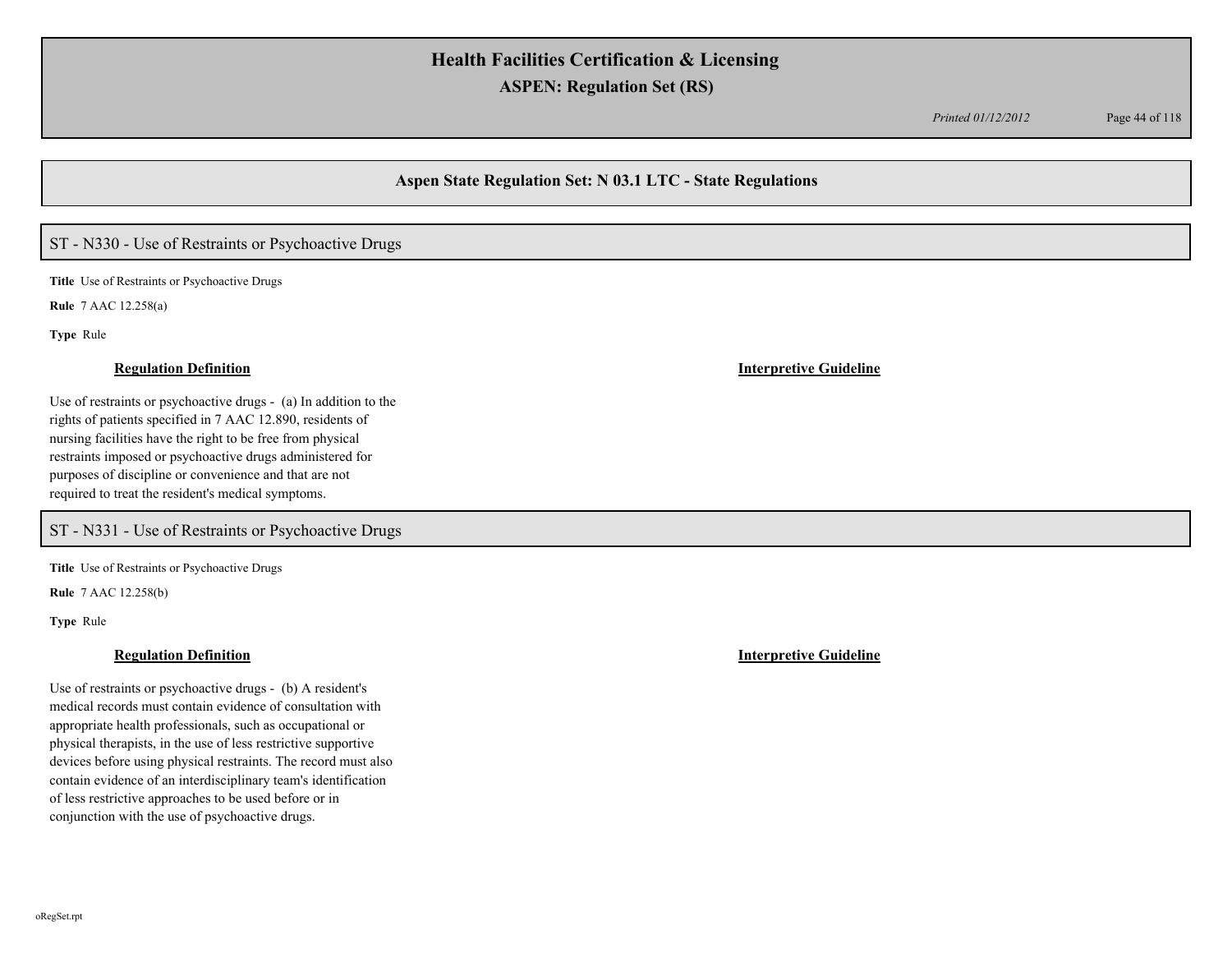*Printed 01/12/2012* Page 45 of 118

## **Aspen State Regulation Set: N 03.1 LTC - State Regulations**

# ST - N332 - Use of Restraints or Psychoactive Drugs

**Title** Use of Restraints or Psychoactive Drugs

**Rule** 7 AAC 12.258(c)

**Type** Rule

Use of Restraints or Psychoactive Drugs - (c) If, after a trial period of less restrictive measures, a nursing facility decides that a physical restraint or psychoactive drug would enable and promote greater functional or social independence, the nursing facility must explain the use of the restraint or psychoactive drug to the resident, before its use. If the resident has a legal representative, the explanation must also be given to the resident's legal representative, before its use. The explanation must include a description of the risks and benefits of the use of the restraint or drug.

## ST - N333 - Use of Restraints or Psychoactive Drugs

**Title** Use of Restraints or Psychoactive Drugs

**Rule** 7 AAC 12.258(d)

**Type** Rule

Use of Restraints or Psychoactive Drugs - (d) Approval of the use of a restraint or psychoactive drug by a resident, or legal representative must precede its use, except in the case of a medical emergency in which there is a risk of harm to the resident or others. The approval, or the circumstances of the emergency, must be documented in the resident's medical records at the nursing facility.

#### **Regulation Definition Interpretive Guideline**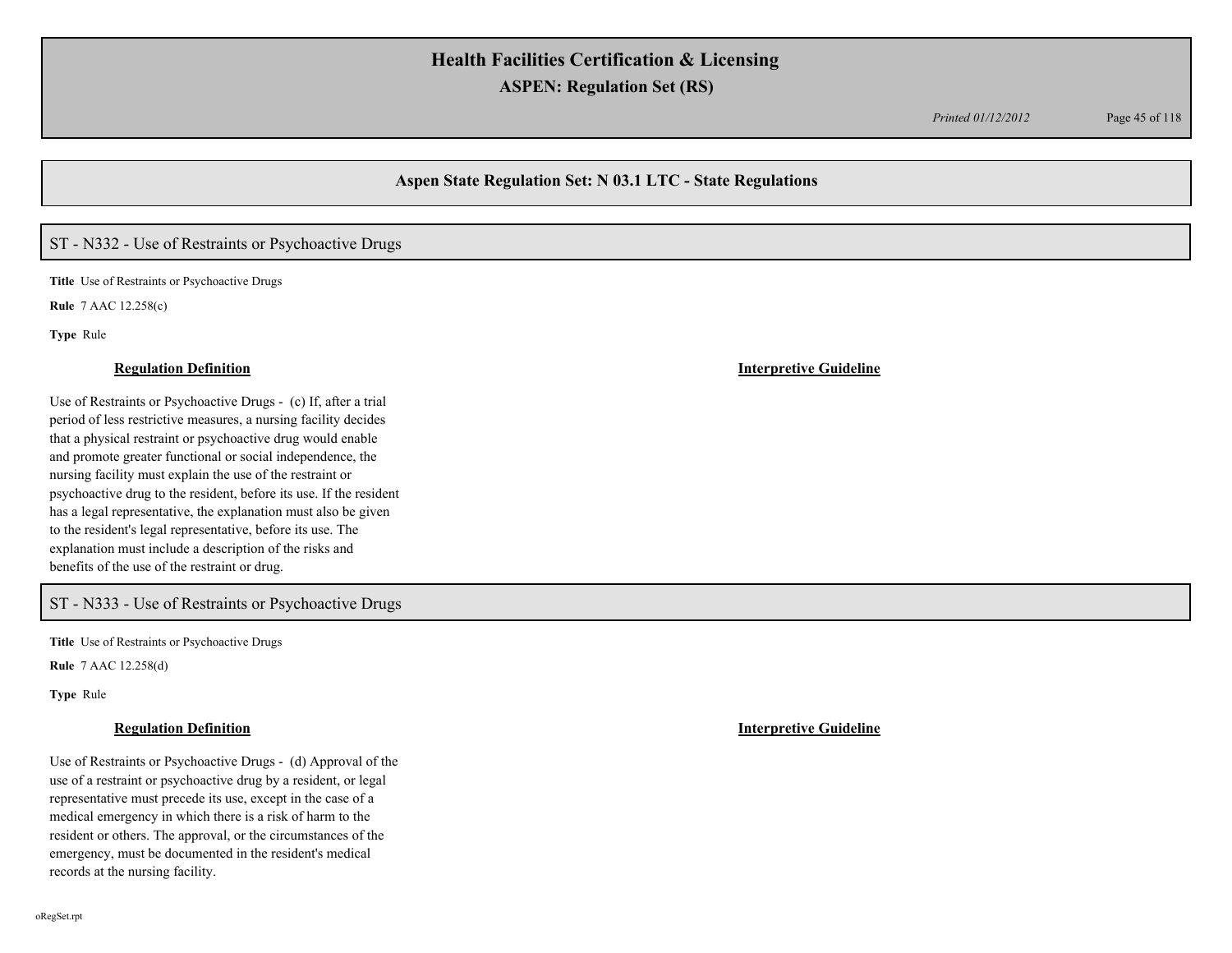*Printed 01/12/2012* Page 46 of 118

## **Aspen State Regulation Set: N 03.1 LTC - State Regulations**

# ST - N334 - Use of Restraints or Psychoactive Drugs

**Title** Use of Restraints or Psychoactive Drugs

**Rule** 7 AAC 12.258(e)

**Type** Rule

Use of Restraints or Psychoactive Drugs - (e) A resident's medical records must contain evidence of an interdisciplinary team's periodic reassessment of the restraint or psychoactive drug to determine its effectiveness and appropriateness for continued use.

ST - N335 - Use of Restraints or Psychoactive Drugs

**Title** Use of Restraints or Psychoactive Drugs

**Rule** 7 AAC 12.258(f)

**Type** Rule

### **Regulation Definition Interpretive Guideline**

Use of Restraints or Psychoactive Drugs - (f) A nursing home must also meet the requirements at 42 C.F.R. 483.10, 483.12, 483.13, and 483.15, as amended July 1, 1991, regardless of whether the nursing home is certified to receive medicaid payments under 7 AAC 43.170.

### ST - N350 - Nursing and Medical Services

**Title** Nursing and Medical Services

**Rule** 7 AAC 12.275(a)

**Type** Rule

#### **Regulation Definition Interpretive Guideline**

oRegSet.rpt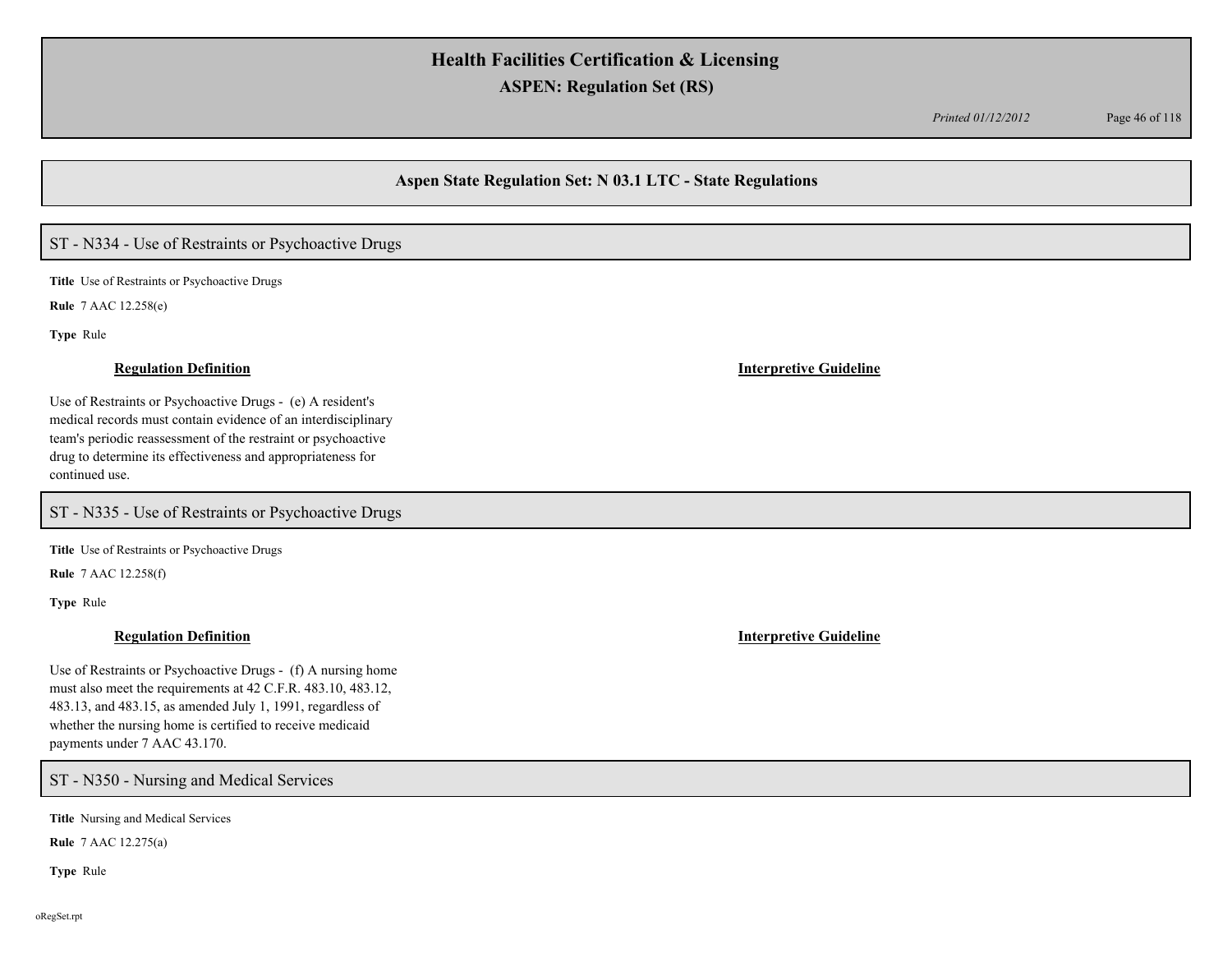*Printed 01/12/2012* Page 47 of 118

## **Aspen State Regulation Set: N 03.1 LTC - State Regulations**

Nursing and Medical Services - (a) Except as otherwise specified in this section, a nursing facility must have a registered nurse on duty seven days a week on the day shift and five days a week on the evening shift. A licensed practical nurse must be on duty during all shifts when a registered nurse is not present. A nursing facility must have telephone access to at least one registered nurse at all times and must post the names and phone numbers of those registered nurses at each nurse's station.

ST - N351 - Nursing and Medical Services

**Title** Nursing and Medical Services

**Rule** 7 AAC 12.275(b)

**Type** Rule

Nursing and Medical Services - (b) A nursing facility with more than 60 occupied beds must have two registered nurses on duty during the day shift and one registered nurse on duty during other shifts.

ST - N352 - Nursing and Medical Services

**Title** Nursing and Medical Services

**Rule** 7 AAC 12.275(c)

**Type** Rule

Nursing and Medical Services - (c) A nursing facility that shares the same building as a hospital must have a registered nurse on duty in the nursing facility seven days a week on the

**Regulation Definition Interpretive Guideline**

**Regulation Definition Interpretive Guideline**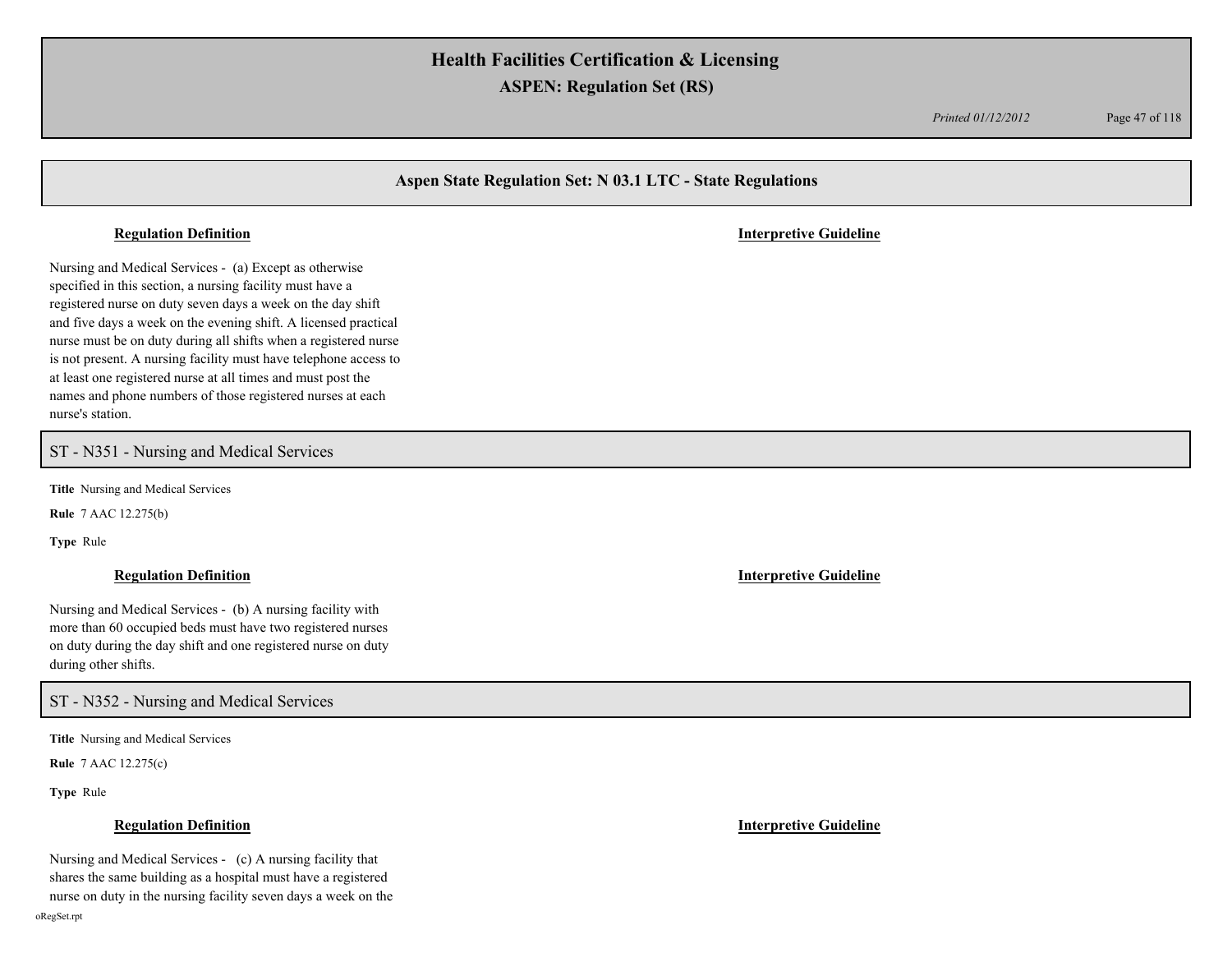*Printed 01/12/2012* Page 48 of 118

## **Aspen State Regulation Set: N 03.1 LTC - State Regulations**

day shift. On the evening and night shift, a licensed practical nurse may serve as charge nurse. However, an on-duty registered nurse from the hospital must be available to make rounds at the nursing facility and to be otherwise available as needed during the evening and night shifts when a licensed practical nurse is serving as charge nurse. A nursing facility with 14 or fewer occupied beds may use an on-duty registered nurse from the hospital to meet the night shift nursing requirement set out in this subsection.

ST - N353 - Nursing and Medical Services

**Title** Nursing and Medical Services

**Rule** 7 AAC 12.275(d)

**Type** Rule

### **Regulation Definition Interpretive Guideline**

Nursing and Medical Services - (d) A nursing facility must have a contract for diagnostic services with a laboratory and x-ray provider approved by the department.

ST - N354 - Nursing and Medical Services

**Title** Nursing and Medical Services

**Rule** 7 AAC 12.275(e)

**Type** Rule

Nursing and Medical Services - (e) A nursing facility must have a contract with a licensed dentist to provide consultation and necessary dental services to residents.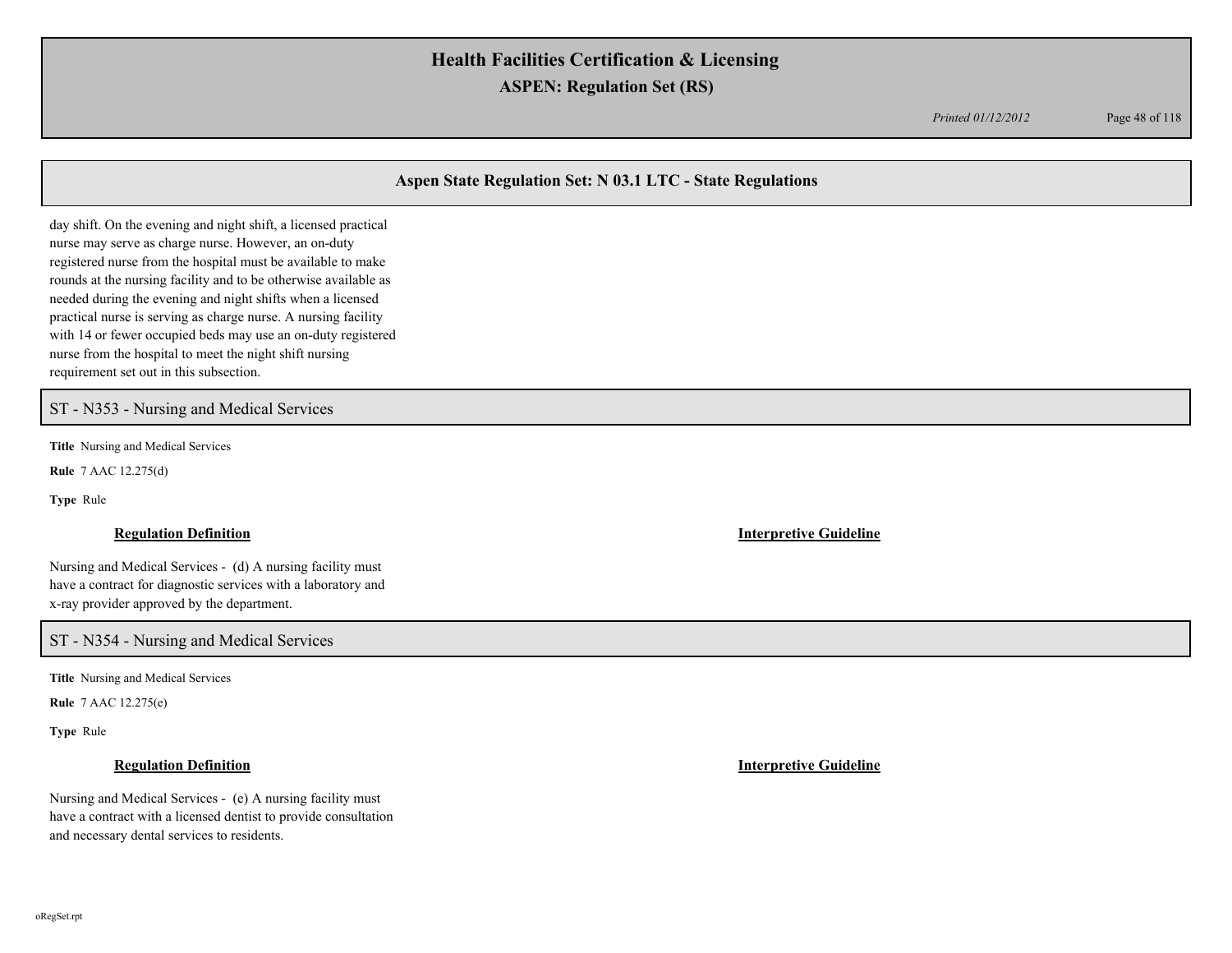*Printed 01/12/2012* Page 49 of 118

### **Aspen State Regulation Set: N 03.1 LTC - State Regulations**

# ST - N355 - Nursing and Medical Services

**Title** Nursing and Medical Services

**Rule** 7 AAC 12.275(f)

**Type** Rule

#### **Regulation Definition Interpretive Guideline**

Nursing and Medical Services - (f) In addition to the requirements of this section, a governing body of a facility must provide resources and personnel as necessary to meet resident needs under 7 AAC 12.630(b) (6).

ST - N356 - Nursing Service

**Title** Nursing Service

**Rule** 7 AAC 12.670(a)

**Type** Rule

Nursing Service - (a) A licensed nurse shall write a patient care plan for each patient in consultation with other patient care personnel and the patient.

ST - N357 - Nursing Service

**Title** Nursing Service

**Rule** 7 AAC 12.670(b)

**Type** Rule

### **Regulation Definition Interpretive Guideline**

Nursing Service - (b) The patient care plan must reflect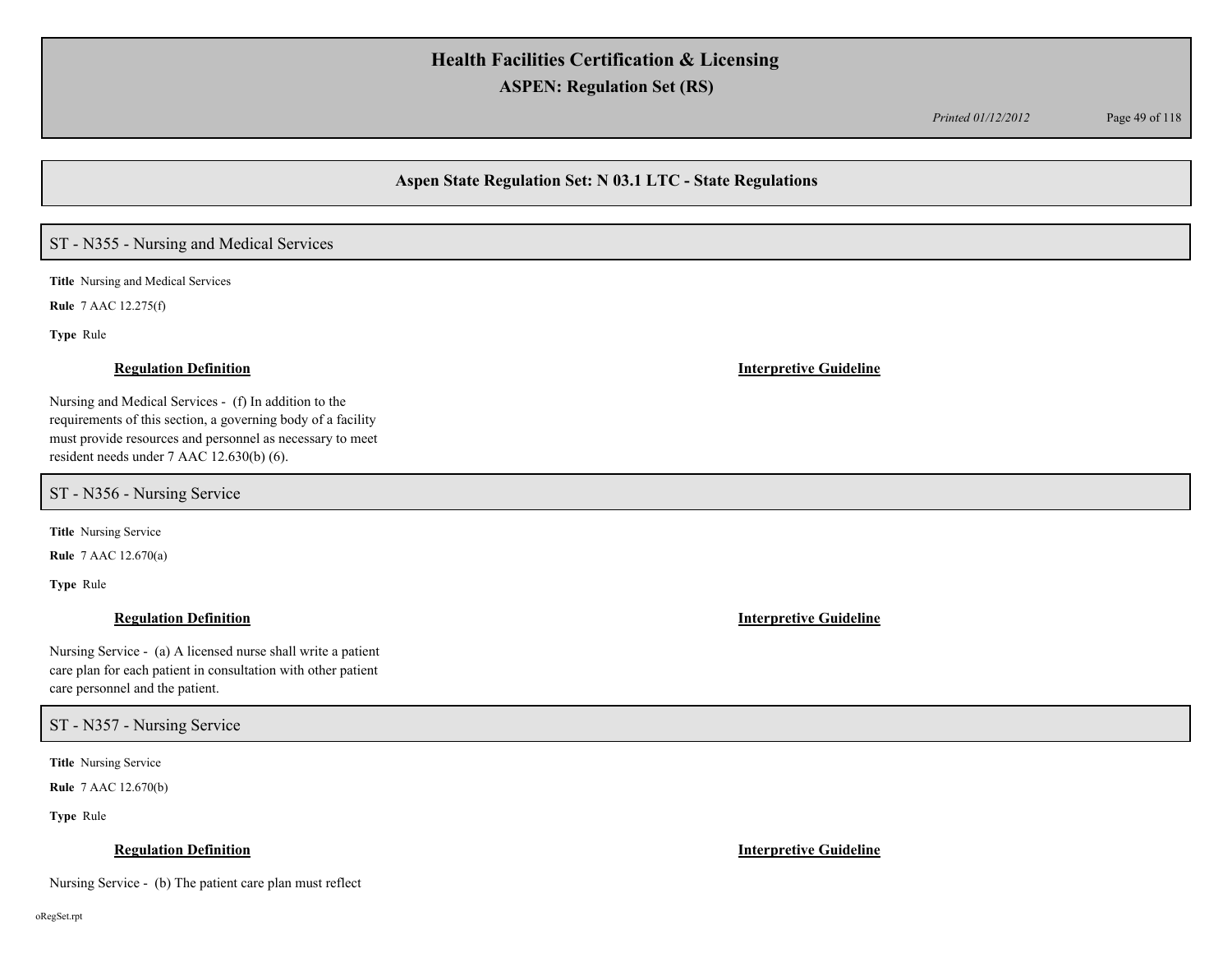*Printed 01/12/2012* Page 50 of 118

## **Aspen State Regulation Set: N 03.1 LTC - State Regulations**

analysis of patient problems and needs, treatment goals, medication prescribed and, upon discharge, instructions given to the patient and the patient's family regarding medication management, including any risks, side effects, and benefits expected, and including any recommended activities and diet.

### ST - N358 - Nursing Service

**Title** Nursing Service

**Rule** 7 AAC 12.670(c)(1 - 2)

**Type** Rule

### **Regulation Definition Interpretive Guideline**

Nursing Service - (c) Each facility must have a registered nurse as the director for nursing services. The director shall perform the following duties:

(1) assure that all nurses comply with the requirements of (a) of this section;

(2) provide a sufficient number of registered nurses to meet patient needs.

ST - N359 - Nursing Service

**Title** Nursing Service

**Rule** 7 AAC 12.670(c) (3)

**Type** Rule

Nursing Service - (c) Each facility must have a registered nurse as the director for nursing services. The director shall perform the following duties: (3) write an annual evaluation on the performance of each nurse.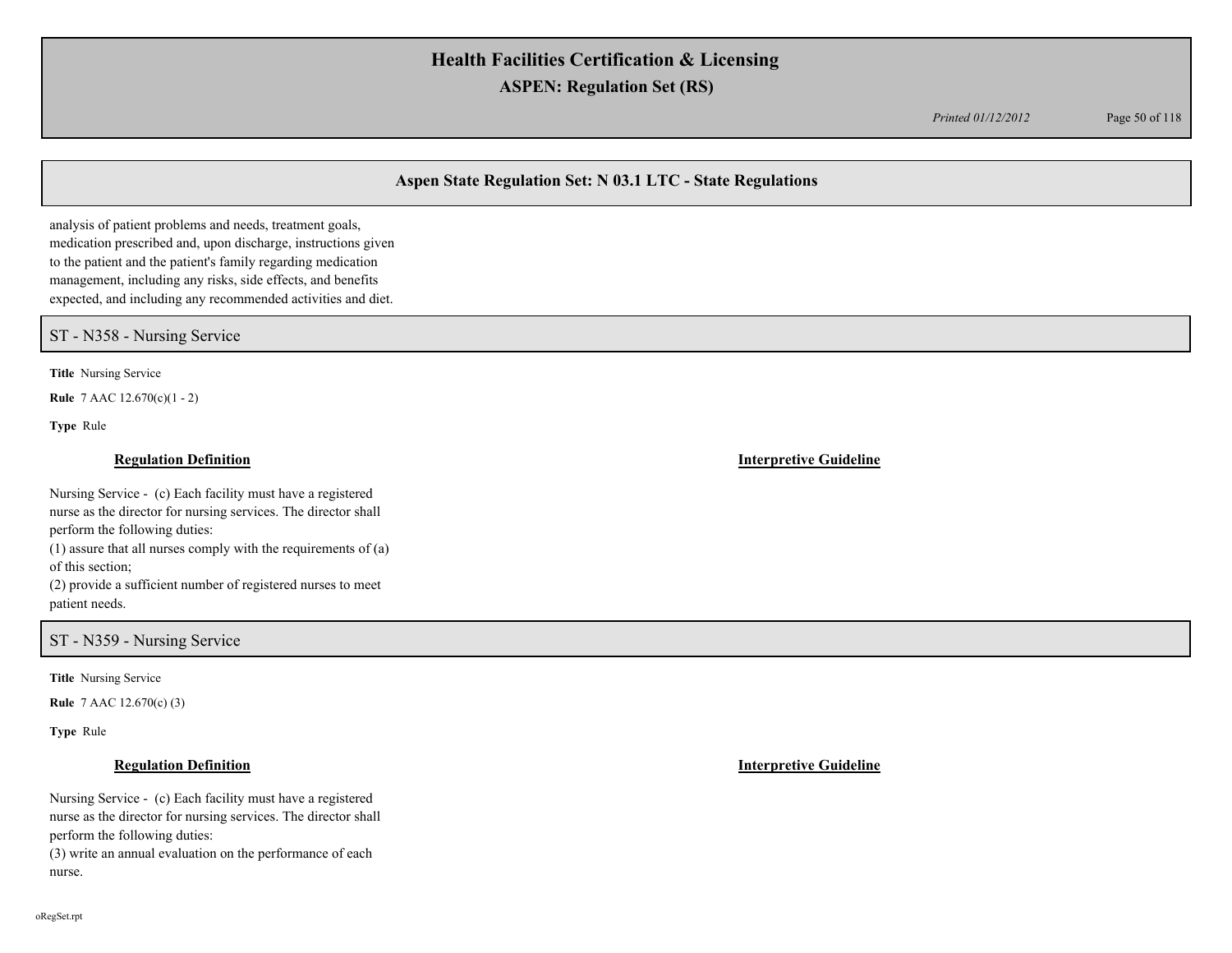*Printed 01/12/2012* Page 51 of 118

## **Aspen State Regulation Set: N 03.1 LTC - State Regulations**

# ST - N360 - Nursing Service

**Title** Nursing Service

**Rule** 7 AAC 12.670(c)(4 - 5)

**Type** Rule

### **Regulation Definition Interpretive Guideline**

Nursing Service - (c) Each facility must have a registered nurse as the director for nursing services. The director shall perform the following duties: (4) maintain records on the number of nurses employed and the hours and weeks of employment; (5) delegate to a registered nurse the responsibility to plan,

assign, supervise, and evaluate the nursing care for each patient.

### ST - N361 - Nursing Service

**Title** Nursing Service

**Rule** 7 AAC 12.670(6)

**Type** Rule

Nursing Service - (c) Each facility must have a registered nurse as the director for nursing services. The director shall perform the following duties:

(6) select and promote nursing personnel based on their qualifications and terminate employees when necessary.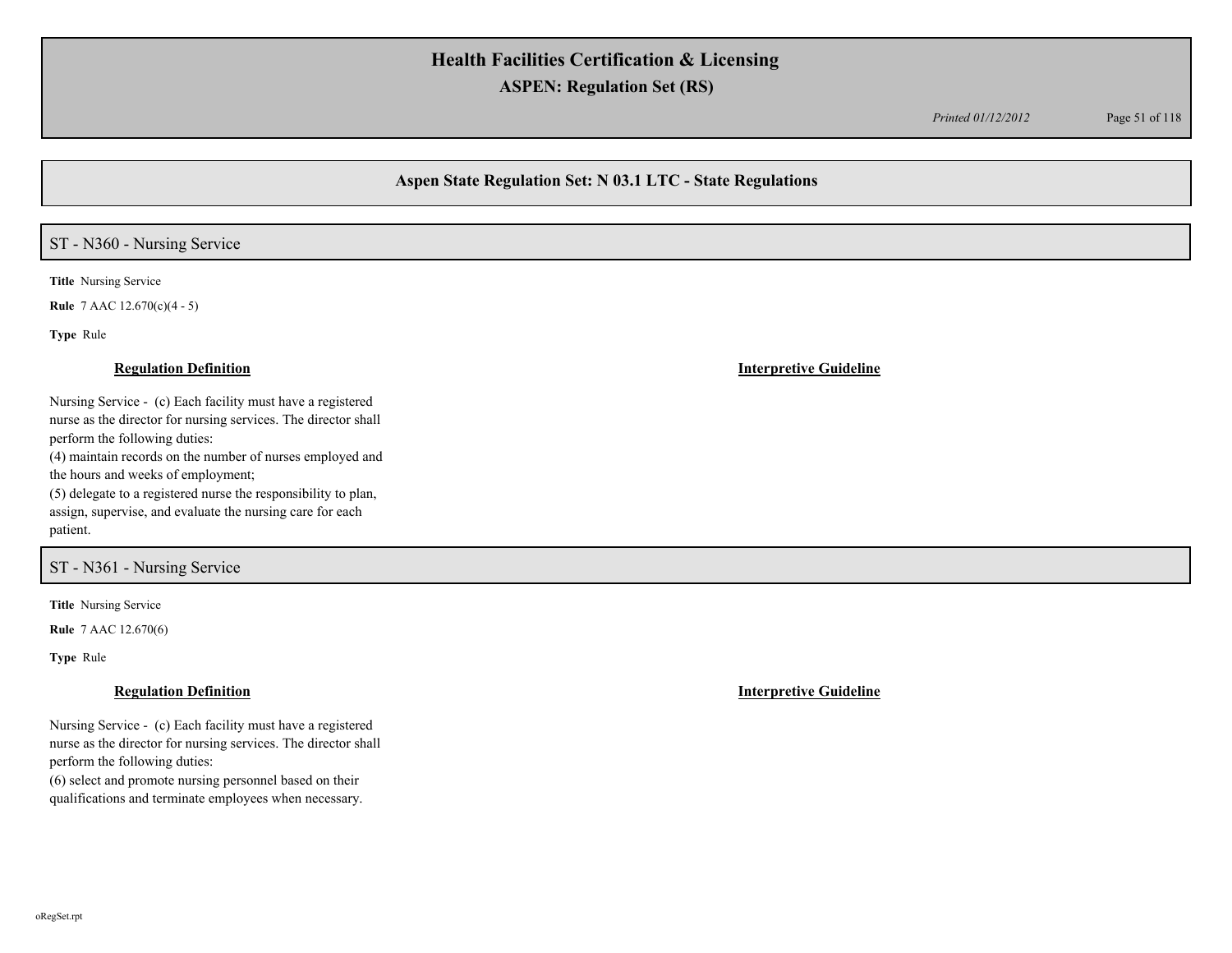*Printed 01/12/2012* Page 52 of 118

## **Aspen State Regulation Set: N 03.1 LTC - State Regulations**

### ST - N362 - Nursing Service

**Title** Nursing Service

**Rule** 7 AAC 12.670(7)

**Type** Rule

Nursing Service - (c) Each facility must have a registered nurse as the director for nursing services. The director shall perform the following duties: (7) establish and implement a standard procedure for the safe administration of medications.

ST - N363 - Nursing Service

**Title** Nursing Service

**Rule** 7 AAC 12.670(d)

**Type** Rule

### **Regulation Definition Interpretive Guideline**

Nursing Service - (d) Only a registered nurse who has been appropriately trained may perform a blood transfusion. All other nursing services may be performed only under the direction of a registered nurse. A licensed practical nurse may administer medications, or perform limited infusion therapy functions, if

(1) the licensed practical nurse is authorized under AS 08 to perform these services;

(2) these services are authorized in the facility program standards; and

(3) the program standards have been approved by the hospital administrator and the pharmacist.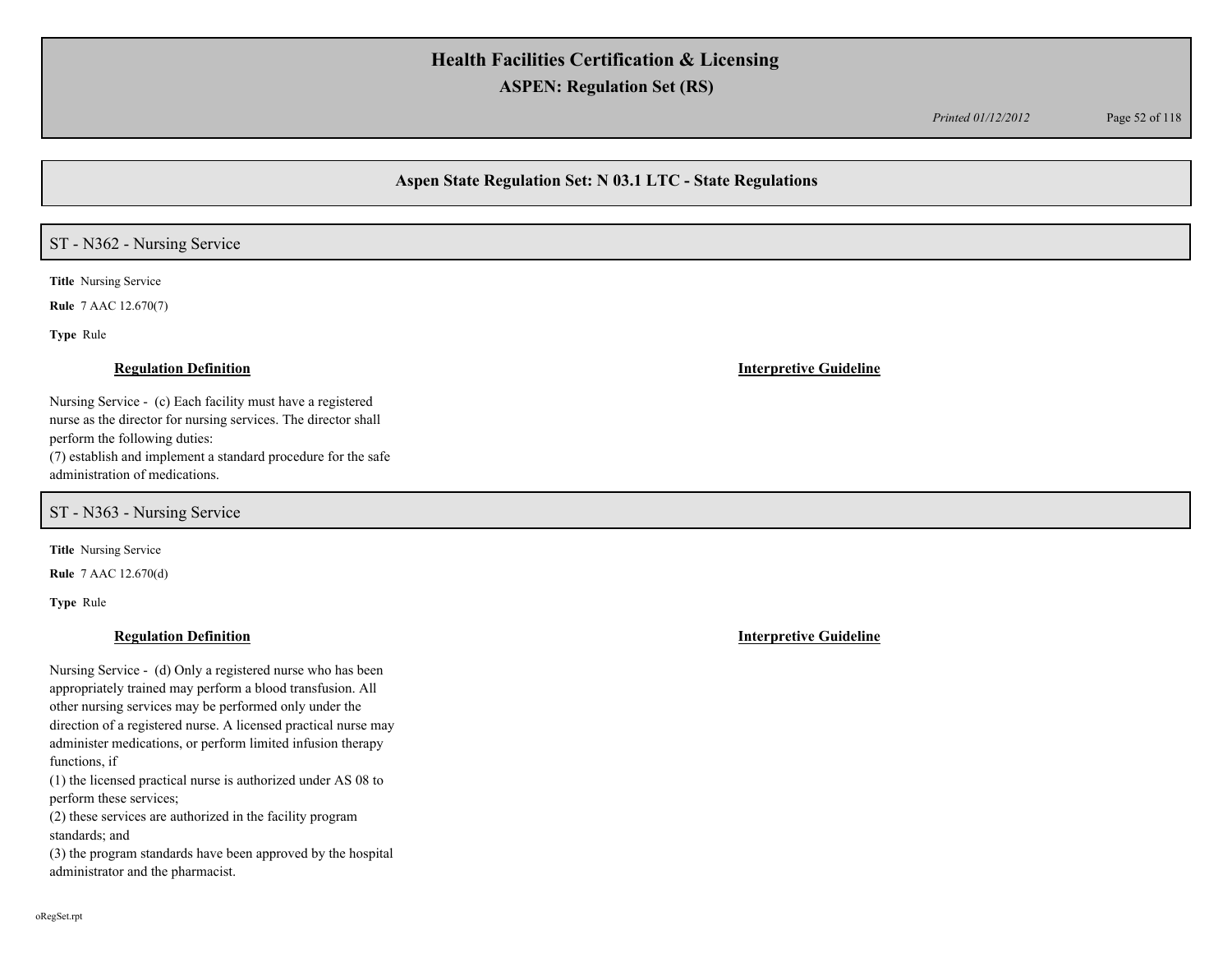*Printed 01/12/2012* Page 53 of 118

## **Aspen State Regulation Set: N 03.1 LTC - State Regulations**

# ST - N364 - Nursing Service

**Title** Nursing Service

**Rule** 7 AAC 12.670(e)

**Type** Rule

#### **Regulation Definition Interpretive Guideline**

Nursing Service - (e) Licensed nursing personnel who meet the requirements under (d) of this section to administer medications, and who have been authorized in writing by the hospital administrator and the pharmacist, may perform the following services if a pharmacist is not available: (1) inventory and restocking of emergency drugs at least every 30 days; and (2) removal of a single dose of a prescribed drug for a patient or any drug packaged by a pharmacist from the licensed

pharmacy or drug room.

### ST - N365 - Nursing Service

**Title** Nursing Service

**Rule** 7 AAC 12.670(f)

**Type** Rule

Nursing Service - (f) If licensed nursing personnel perform a service described in (e)(2) of this section, a pharmacy or drug room record must be kept and signed by the licensed nurse showing the name, strength and amount of the drug, the date and time taken, and the patient to whom the drug is administered.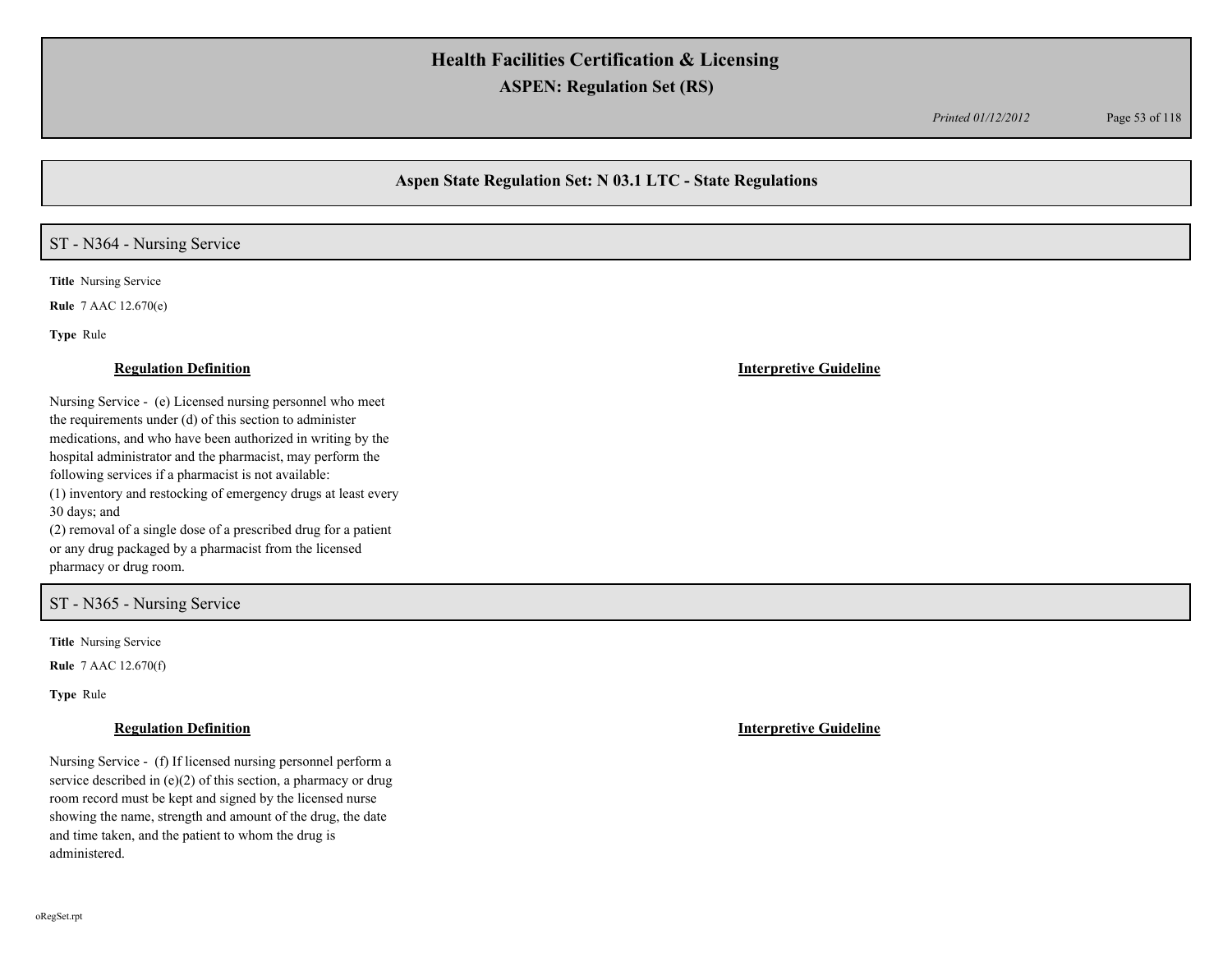*Printed 01/12/2012* Page 54 of 118

## **Aspen State Regulation Set: N 03.1 LTC - State Regulations**

# ST - N366 - Nursing Service

**Title** Nursing Service

**Rule** 7 AAC 12.670(g - h)

**Type** Rule

Nursing Service - (g) Except as provided in (i) of this section for a critical access hospital or 7 AAC 12.275 for a nursing facility, a facility that provides a nursing service must have a registered nurse on duty at all times. (h) The nursing staff shall hold regular meetings to review and evaluate ways of improving nursing care. Minutes of the meetings must be made available to staff members.

ST - N370 - Dietetic Service

**Title** Dietetic Service

**Rule** 7 AAC 12.720(b)

**Type** Rule

Dietetic service - (b) Except as provided in (q) of this section, a facility must employ

(1) a full-time dietitian who is registered by the American

Dietetic Association; or

(2) a full-time dietetic service supervisor to supervise the

dietetic service and a registered dietitian on a consulting basis.

**Regulation Definition Interpretive Guideline**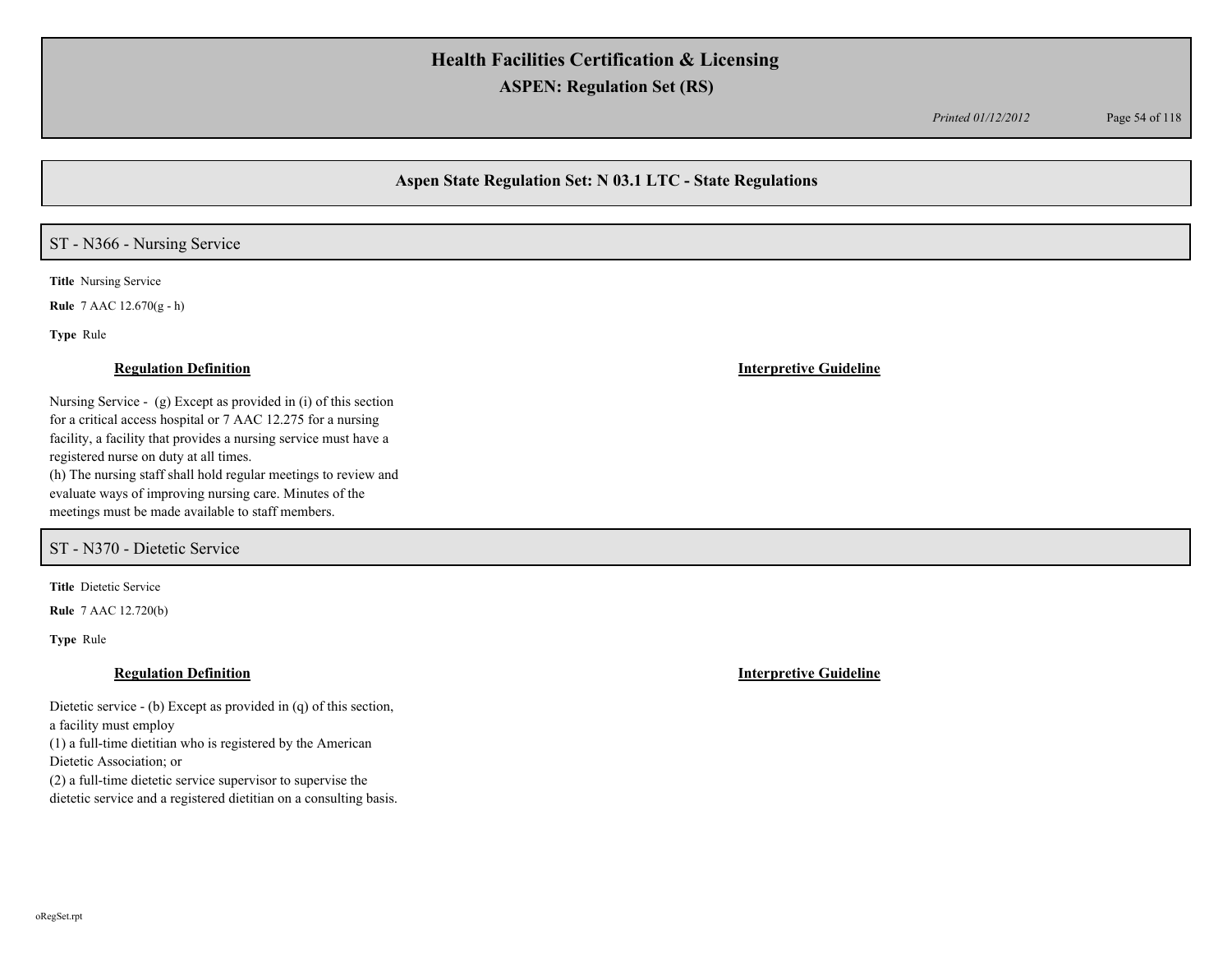*Printed 01/12/2012* Page 55 of 118

## **Aspen State Regulation Set: N 03.1 LTC - State Regulations**

## ST - N371 - Dietetic Service

**Title** Dietetic Service

**Rule** 7 AAC 12.720(c)

**Type** Rule

#### **Regulation Definition Interpretive Guideline**

Dietetic service - (c) A registered dietitian must be available not less than once every three months to provide advice to the administrator and medical staff, and guidance to the supervisor and staff of the dietetic service, and shall participate in the development or revision of dietetic policies and procedures.

ST - N372 - Dietetic Service

**Title** Dietetic Service

**Rule** 7 AAC 12.720(d)

**Type** Rule

Dietetic service - (d) The dietetic service must provide food of the quality and quantity to meet the patient's needs in accordance with physician's orders and, to the extent medically possible, to meet the National Research Council's Recommended Dietary Allowances, 10th edition (1989), adopted by reference. If food is provided by an outside food service establishment, the facility shall ensure that the requirements of this subsection are met.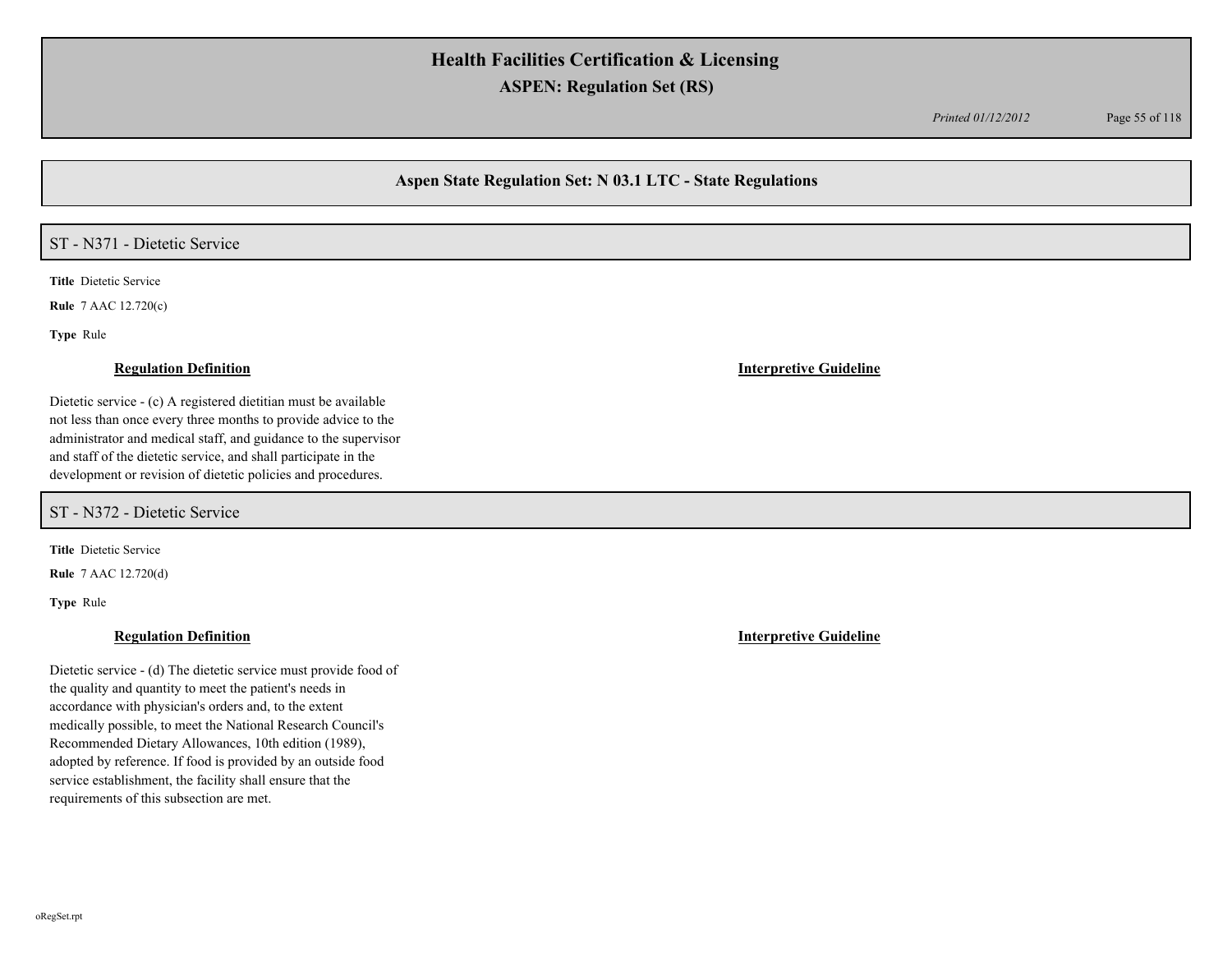*Printed 01/12/2012* Page 56 of 118

## **Aspen State Regulation Set: N 03.1 LTC - State Regulations**

# ST - N373 - Dietetic Service

**Title** Dietetic Service

**Rule** 7 AAC 12.720(e)

**Type** Rule

Dietetic service - (e) A facility that provides dietetic services must comply with 18 AAC 31. The facility shall retain written reports of the inspections performed under 18 AAC 31.900 on file, with notation of corrective actions in response to citations, if any.

ST - N374 - Dietetic Service

**Title** Dietetic Service

**Rule** 7 AAC 12.720(f)

**Type** Rule

Dietetic service - (f) A facility must maintain adequate space, equipment, and staple food supplies to provide food service to patients in emergencies.

### ST - N375 - Dietetic Service

**Title** Dietetic Service

**Rule** 7 AAC 12.720(g)

**Type** Rule

#### **Regulation Definition Interpretive Guideline**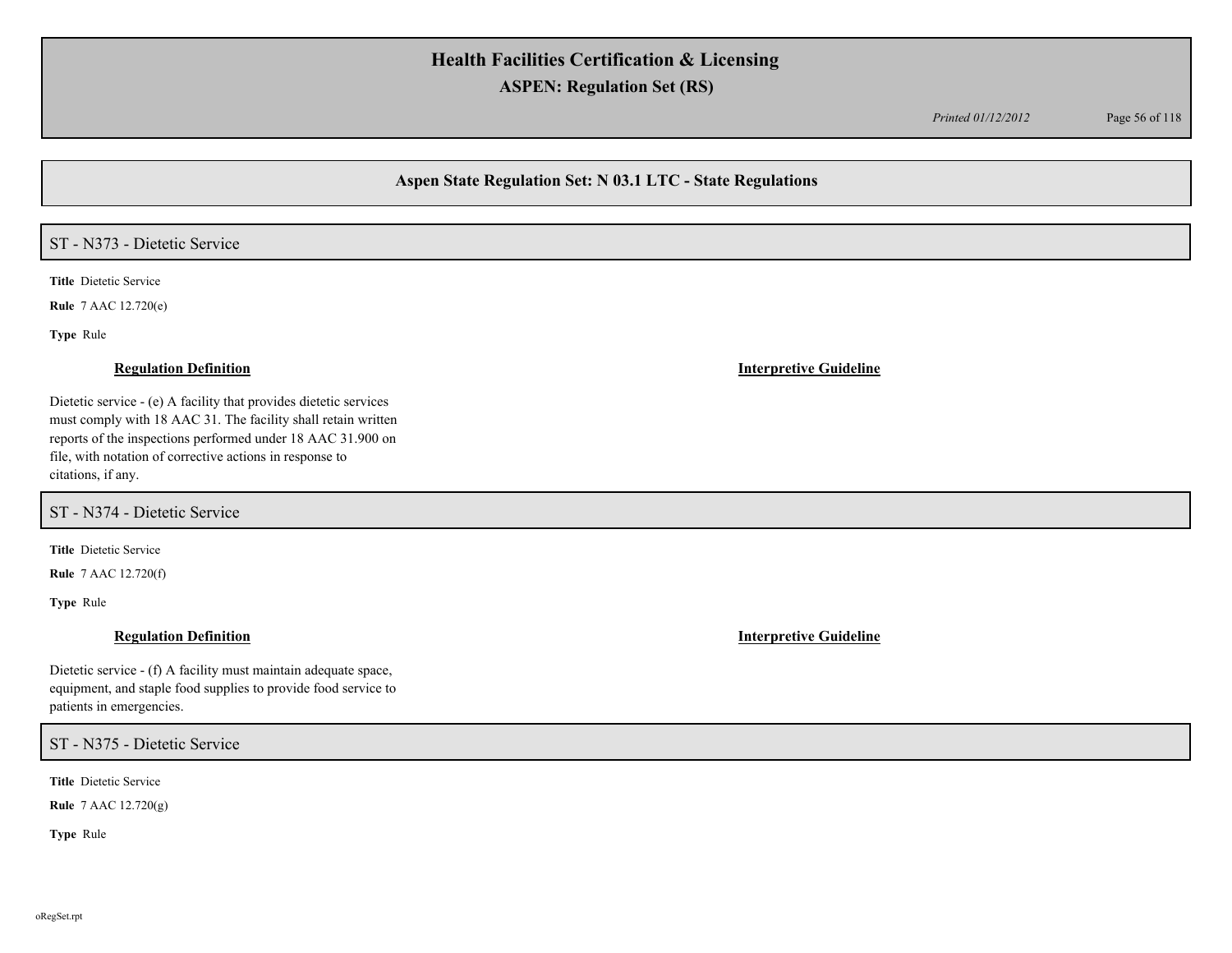*Printed 01/12/2012* Page 57 of 118

## **Aspen State Regulation Set: N 03.1 LTC - State Regulations**

Dietetic service - (g) If a facility provides dietetic services, it must maintain a current profile card for each patient indicating prescribed diet, likes and dislikes, and other pertinent information concerning the patient's dietary needs.

ST - N376 - Dietetic Service

**Title** Dietetic Service

**Rule** 7 AAC 12.720(h)

**Type** Rule

Dietetic service - (h) The facility must maintain lavatories for handwashing, with hot and cold running water, soap, and disposable towels, conveniently located in the service area used by persons who handle food.

ST - N377 - Dietetic Service

**Title** Dietetic Service

**Rule** 7 AAC 12.720(i)

**Type** Rule

Dietetic service - (i) A current manual for therapeutic diets, approved by the dietitian, must be available in the dietetic service area.

**Regulation Definition Interpretive Guideline**

**Regulation Definition Interpretive Guideline**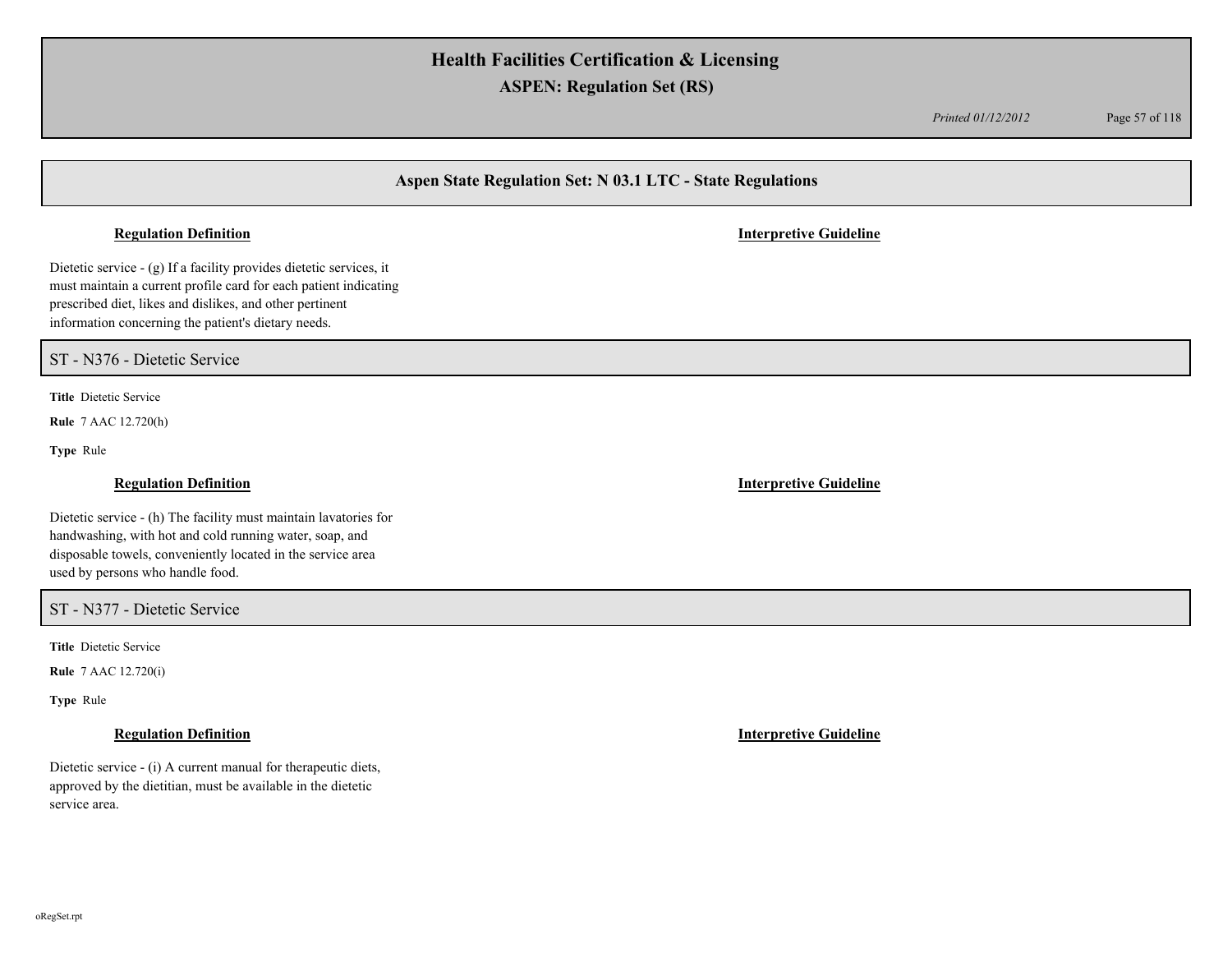*Printed 01/12/2012* Page 58 of 118

## **Aspen State Regulation Set: N 03.1 LTC - State Regulations**

# ST - N378 - Dietetic Service

**Title** Dietetic Service

**Rule** 7 AAC 12.720(j)

**Type** Rule

### **Regulation Definition Interpretive Guideline**

Dietetic service - (j) A copy of the menus, with menu substitutions, must be retained for at least 60 days.

ST - N379 - Dietetic Service

**Title** Dietetic Service

**Rule** 7 AAC 12.720(k)

**Type** Rule

Dietetic service - (k) Records of food purchased, showing dates of purchases, quantity, and itemized cost, must be retained on file for at least one year.

### ST - N380 - Dietetic Service

**Title** Dietetic Service

**Rule** 7 AAC 12.720(l)

**Type** Rule

#### **Regulation Definition Interpretive Guideline**

Dietetic service - (l) Standardized recipes must be maintained and used exclusively in food preparation.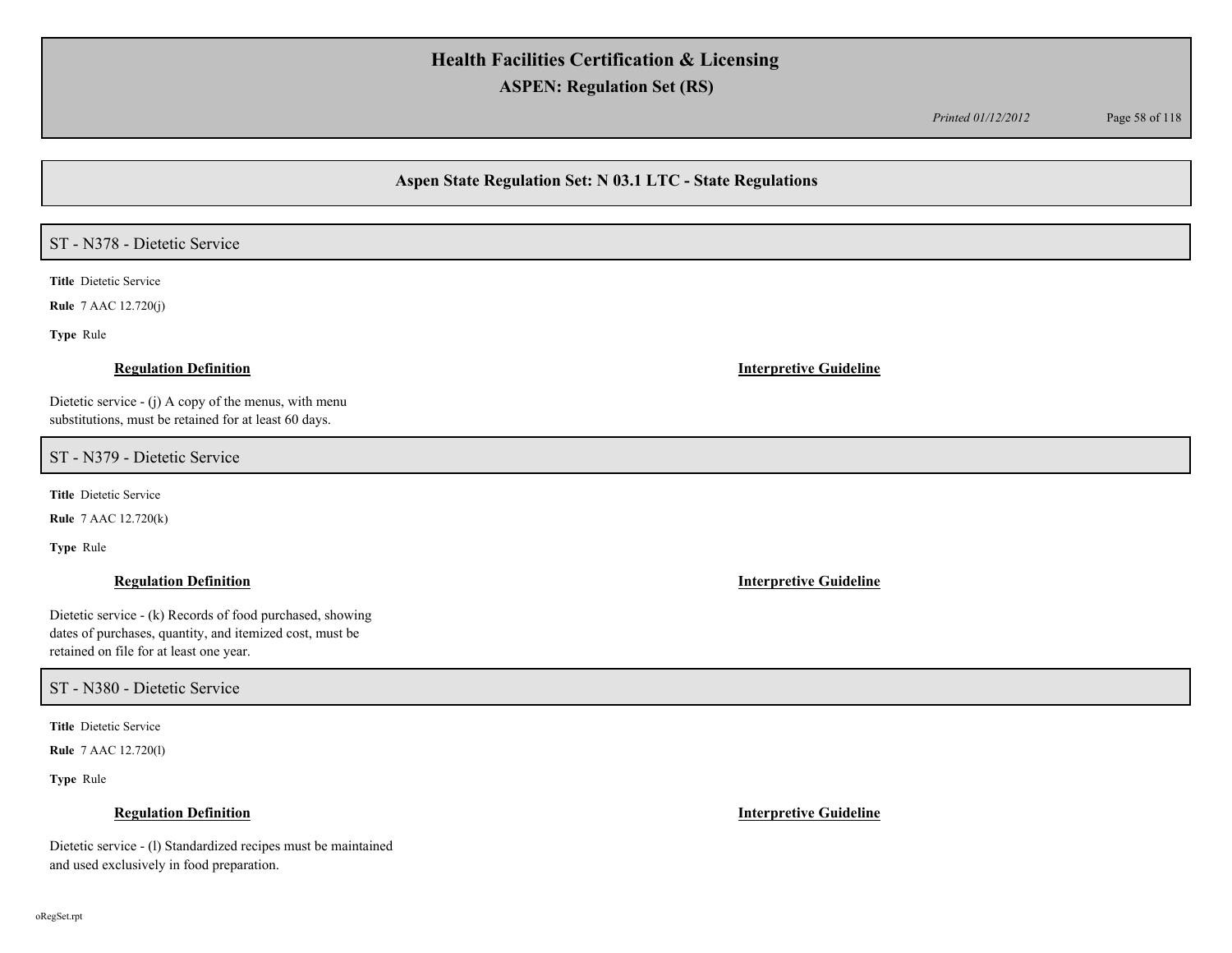*Printed 01/12/2012* Page 59 of 118

### **Aspen State Regulation Set: N 03.1 LTC - State Regulations**

# ST - N381 - Dietetic Service

**Title** Dietetic Service

**Rule** 7 AAC 12.720(m)

**Type** Rule

### **Regulation Definition Interpretive Guideline**

Dietetic service - (m) Current work schedules by job titles and weekly duty schedules for dietetic service personnel must be posted in the dietetic service area and retained for at least three months.

ST - N382 - Dietetic Service

**Title** Dietetic Service

**Rule** 7 AAC 12.720(n)

**Type** Rule

Dietetic service - (n) Routine cleaning schedules must be posted and records of cleaning must be maintained on file for at least three months.

ST - N383 - Dietetic Service

**Title** Dietetic Service

**Rule** 7 AAC 12.720(o)

**Type** Rule

### **Regulation Definition Interpretive Guideline**

Dietetic service - (o) In this section, a "dietetic service

oRegSet.rpt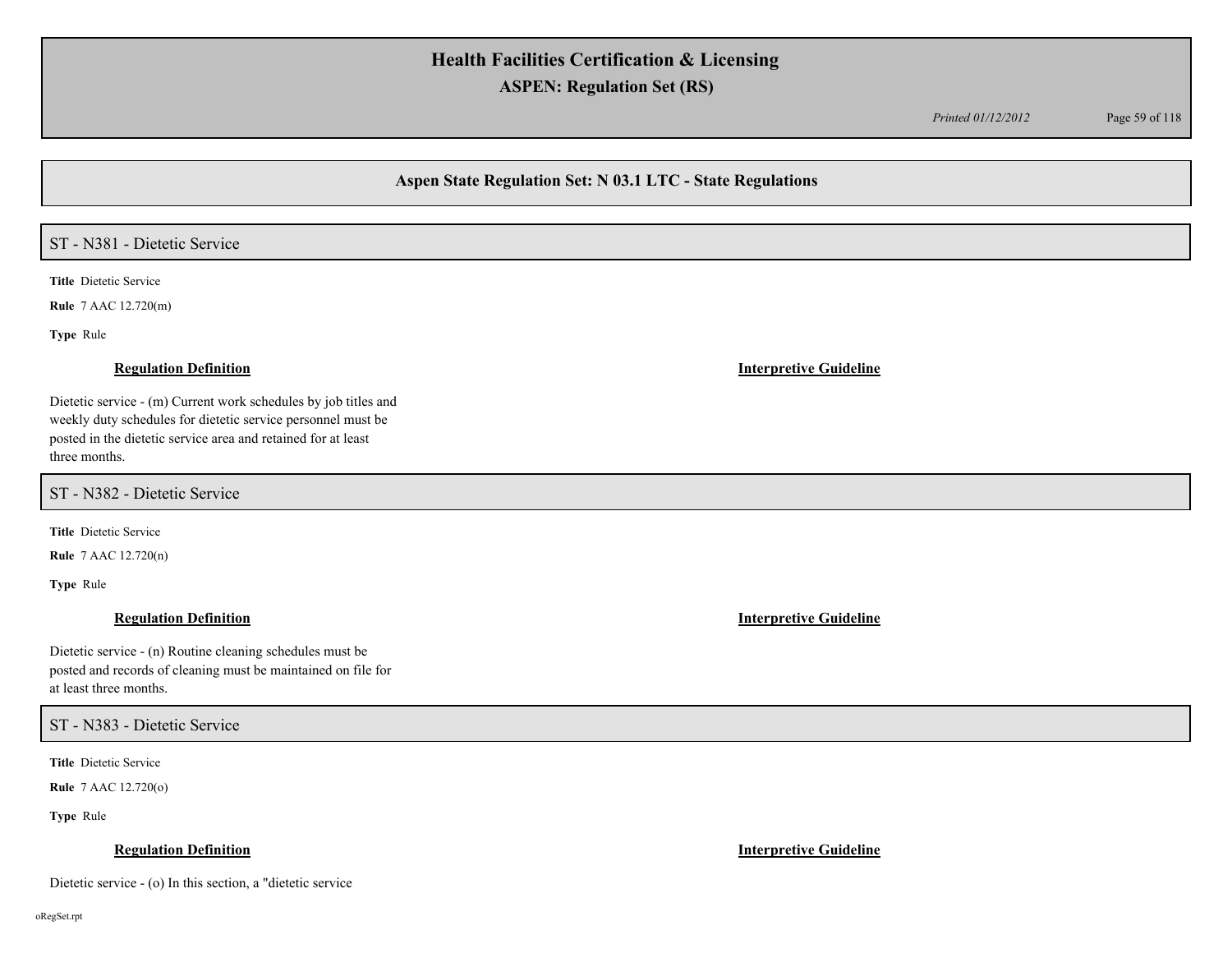*Printed 01/12/2012* Page 60 of 118

## **Aspen State Regulation Set: N 03.1 LTC - State Regulations**

supervisor" means a person who

(1) is a graduate of a dietetic technician or dietetic manager training program, corresponding or classroom, approved by the American Dietetic Association;

(2) is a graduate of a course approved by the department that provided 90 or more hours of classroom instruction in food service supervision, and who has a minimum of two years of experience as a supervisor in a health care institution with consultation from a dietitian;

(3) has training and experience in food service supervision and management in a military service equivalent in content to the programs in (1) or (2) of this subsection;

(4) has completed all nutrition and related coursework necessary to take the registration examination required to become a registered dietitian by the American Dietetic Association;

(5) is certified by the Certifying Board for Dietary Managers of the Dietary Managers Association;

(6) has completed a dietary manager course curriculum approved by the American Dietary Manager Association, is registered by the American Dietetic Association, and is qualified to take the examination required to become certified by the certifying board for dietary managers of the Dietary Managers Association; or

(7) has at least three years of experience in institutional dietary management, 200 or more documented contact hours with a dietitian registered by the American Dietetic Association, and 30 or more continuing education credits that

 (A) have been approved by the American Dietetic Association or Dietary Managers Association; and

 (B) directly relate to food service management and clinical nutrition.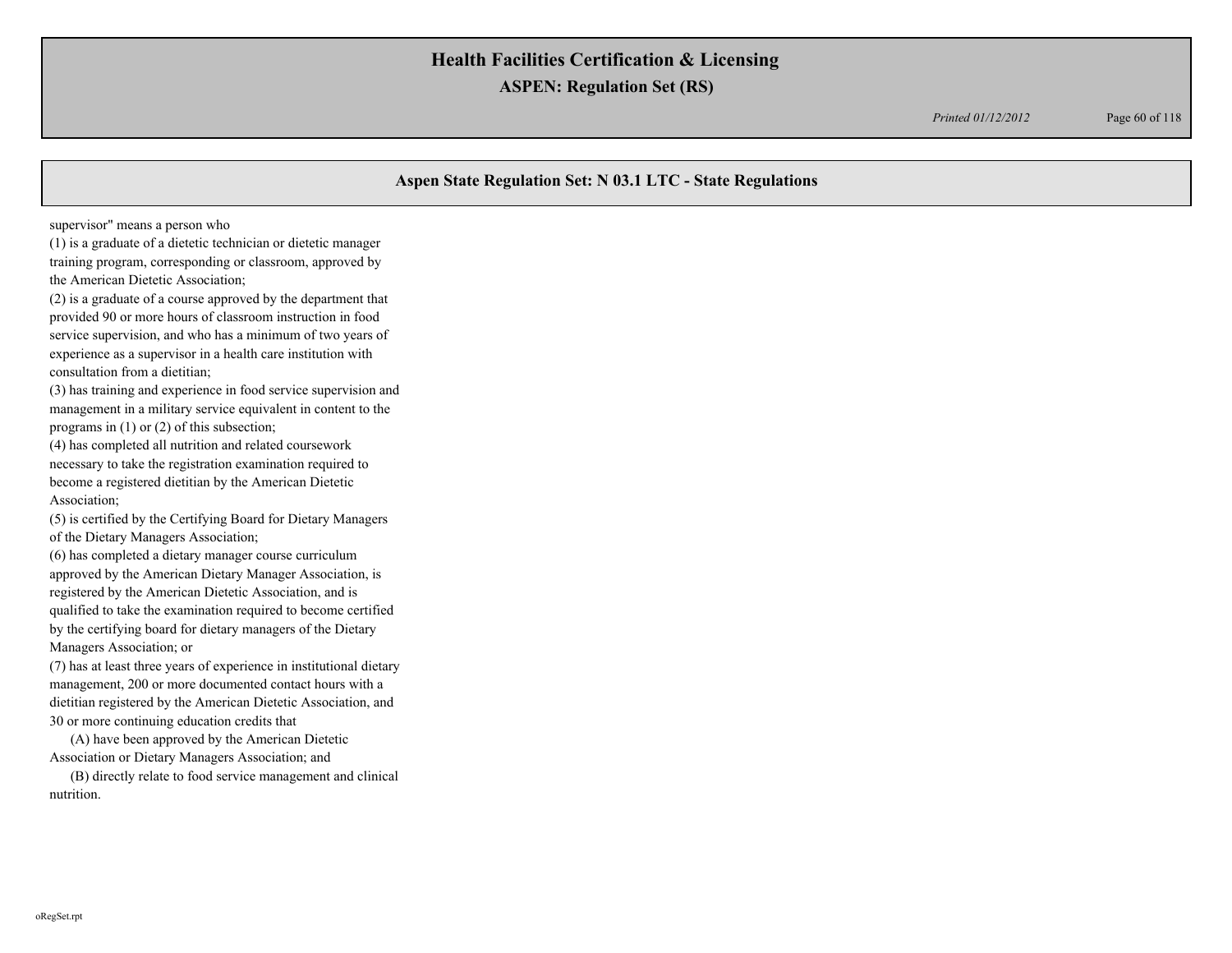*Printed 01/12/2012* Page 61 of 118

## **Aspen State Regulation Set: N 03.1 LTC - State Regulations**

### ST - N384 - Dietetic Service

**Title** Dietetic Service

**Rule** 7 AAC 12.720(q)

**Type** Rule

#### **Regulation Definition Interpretive Guideline**

Dietetic service - (q) A nursing home that is licensed separately under this chapter, but that is part of a licensed critical access hospital under 7 AAC 12.104, must employ a qualified dietitian either full time, part time, or on a consultant basis to plan, manage, and implement dietary service activities to assure that the residents receive adequate nutrition and that the dietary department of the nursing home is functioning properly. If a qualified dietitian is not employed full time, the facility is subject to the following requirements:

(1) the facility must designate a person to serve as the

(A) dietetic service supervisor; or

 (B) manager of food service; a manager of food service is exempt from the requirements of (o) of this section.

ST - N385 - Dietetic Service

**Title** Dietetic Service

**Rule** 7 AAC 12.720(q) (2)

**Type** Rule

### **Regulation Definition Interpretive Guideline**

Dietetic service - (2) the facility shall ensure that the dietitian (A) makes frequently scheduled onsite consultation visits to the facility;

(B) functions collaboratively with the dietetic service supervisor or manager of food service in meeting the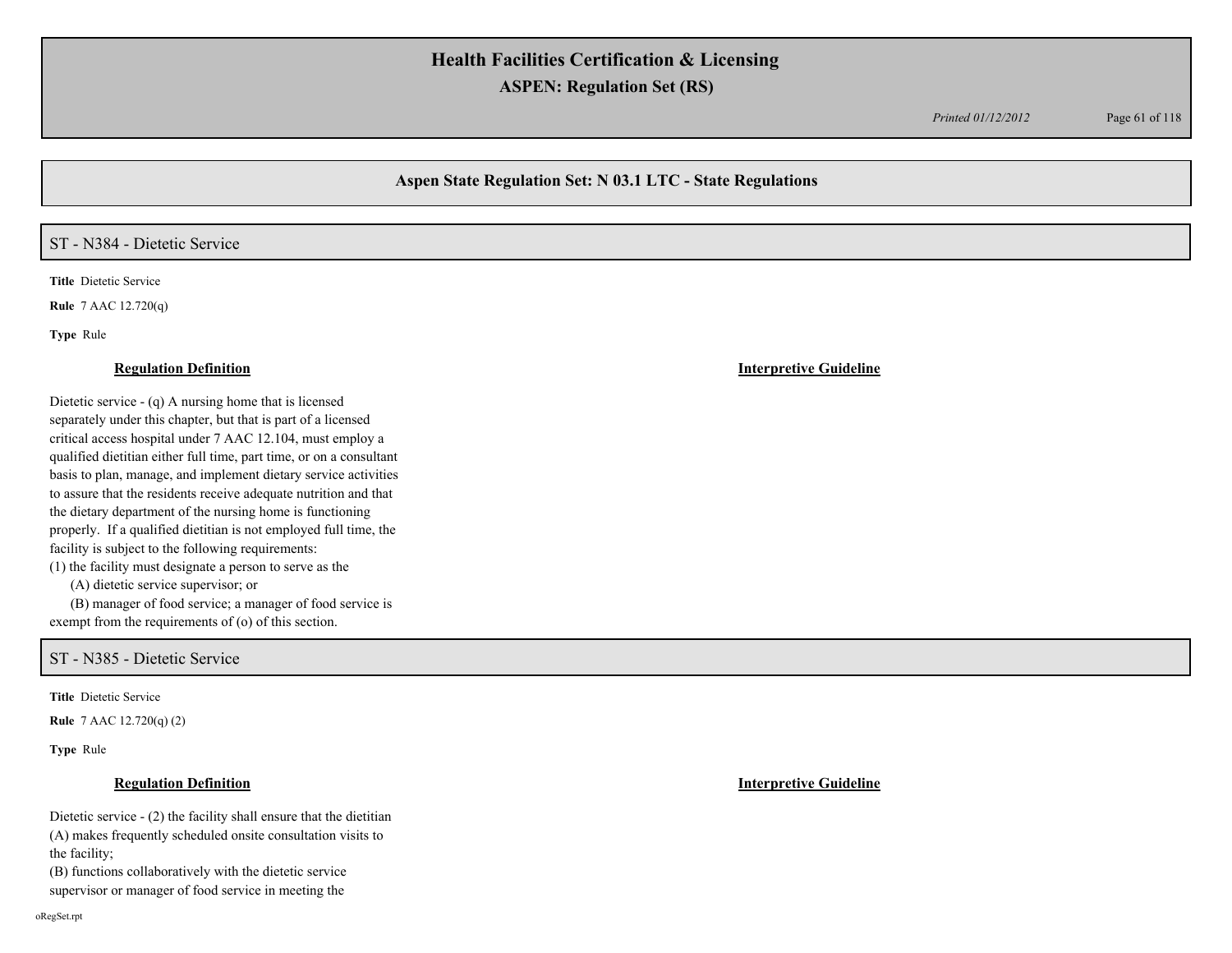*Printed 01/12/2012* Page 62 of 118

## **Aspen State Regulation Set: N 03.1 LTC - State Regulations**

nutritional needs of the residents;

(C) provides supervision for dietary department functions;

(D) develops and implements continuing education programs

for dietary services and nursing personnel; and

(E) participates in interdisciplinary care planning.

ST - N390 - Medical Director

**Title** Medical Director

**Rule** 7 AAC 12.260(1)

**Type** Rule

### **Regulation Definition Interpretive Guideline**

Medical Director - A medical director who is employed by or is a consultant to the nursing facility shall (1) place a resident under the care of a physician.

### ST - N392 - Medical Director

**Title** Medical Director

**Rule** 7 AAC 12.260(2)

**Type** Rule

Medical Director - A medical director who is employed by or is a consultant to the nursing facility shall (2) ensure that the use of an investigational drug is properly supervised by a member of the medical staff, that an informed consent form provided by the sponsoring company or agency is used, and that complete records on the drug, including protocol and side effects, are maintained.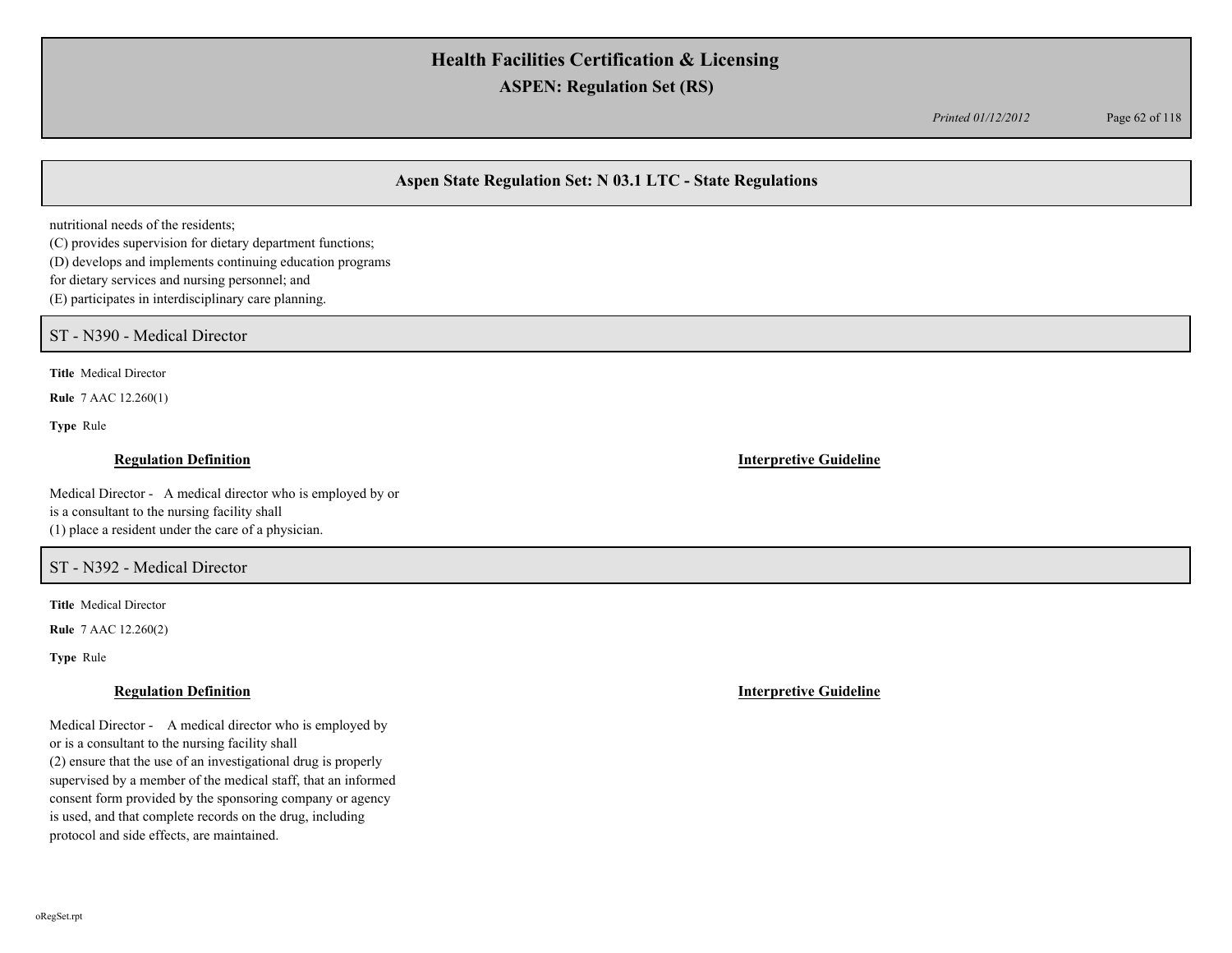*Printed 01/12/2012* Page 63 of 118

## **Aspen State Regulation Set: N 03.1 LTC - State Regulations**

## ST - N393 - Medical Director

**Title** Medical Director

**Rule** 7 AAC 12.260(3)

**Type** Rule

### **Regulation Definition Interpretive Guideline**

Medical Director - A medical director who is employed by or is a consultant to the nursing facility shall (3) supervise the infection control and employee health programs.

ST - N394 - Physican Services

**Title** Physican Services

**Rule** 7 AAC 12.265(a)

**Type** Rule

Physician Services - (a) Physicians shall review, recap, and sign orders for nursing facility residents at least once every 60 days.

ST - N395 - Physican Services

**Title** Physican Services

**Rule** 7 AAC 12.265(b) - (f)

**Type** Rule

### **Regulation Definition Interpretive Guideline**

(b) A physician shall visit nursing facility residents and make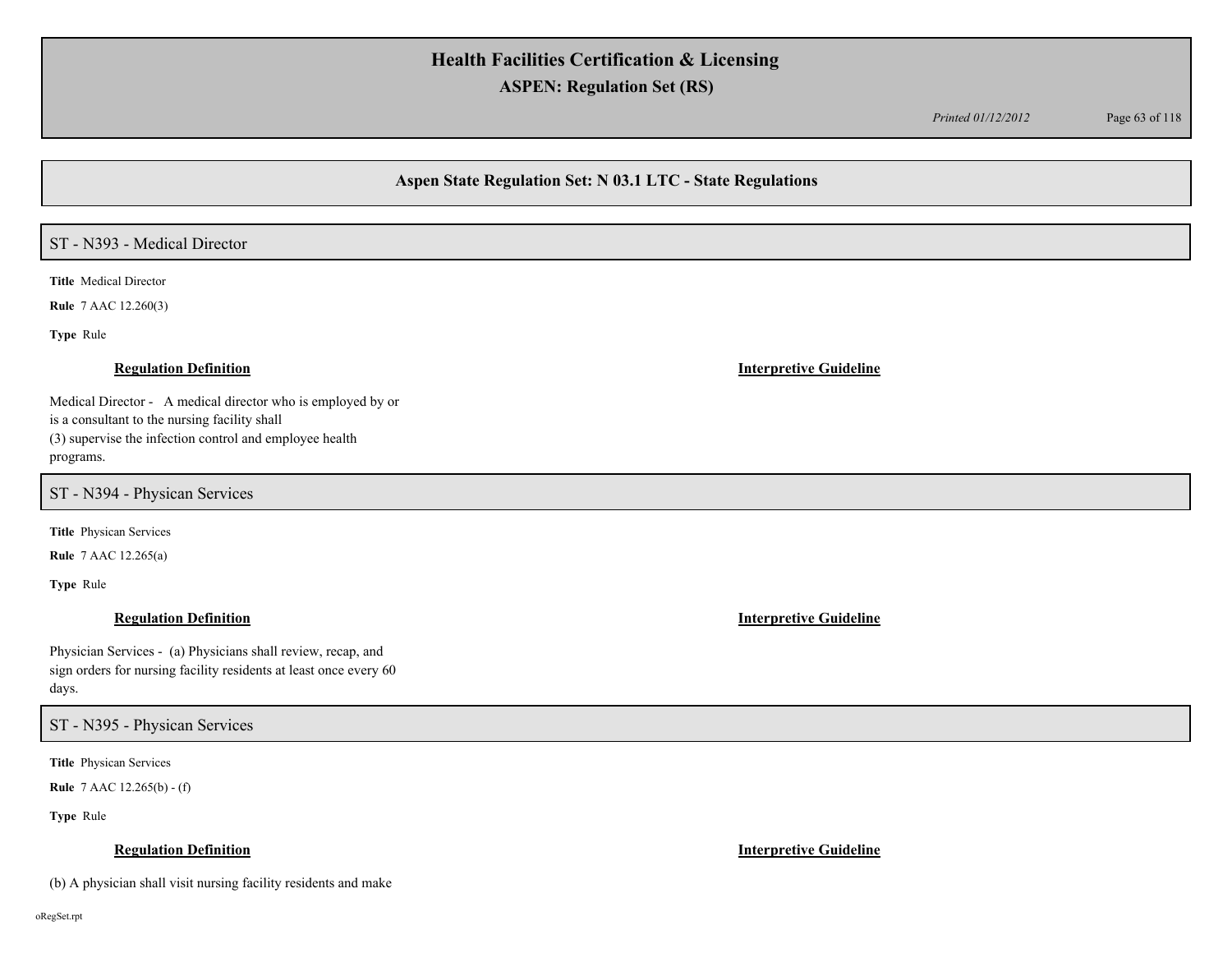*Printed 01/12/2012* Page 64 of 118

## **Aspen State Regulation Set: N 03.1 LTC - State Regulations**

a notation in each resident's medical record of the resident's status every 30 days for the first 90 days, and after that, every 60 days. If the condition of a resident warrants more frequent visits, a physician shall visit a resident as often as necessary.

(c) A nursing facility shall ensure that a physician personally approves a recommendation in writing that an individual be admitted. Each resident shall remain under the care of a physician and shall be provided care that is consistent with the plan of care, comprehensive assessment, and needs of the resident.

#### (d) A nursing facility shall ensure that

(1) the medical care of each resident is supervised by a physician who assumes the principal obligation and responsibility to manage the resident's medical condition and who agrees to visit the resident as often as necessary to address the resident ' s medical care needs;

(2) another physician will supervise the medical care of the resident when the resident's attending physician is unavailable; and

(3) the medical director is informed of the results of all department surveys related to medical service deficiencies and is involved in resolving such problems.

(e) A nursing facility shall ensure that the responsible physician

(1) participates as a member of the interdisciplinary care team in the development and review of the resident's comprehensive care plan, with the understanding that the minimum level of physician participation in interdisciplinary development and review of the care plan must be a person-to-person conference with the registered nurse who has principal responsibility for development and implementation of the resident's care plan;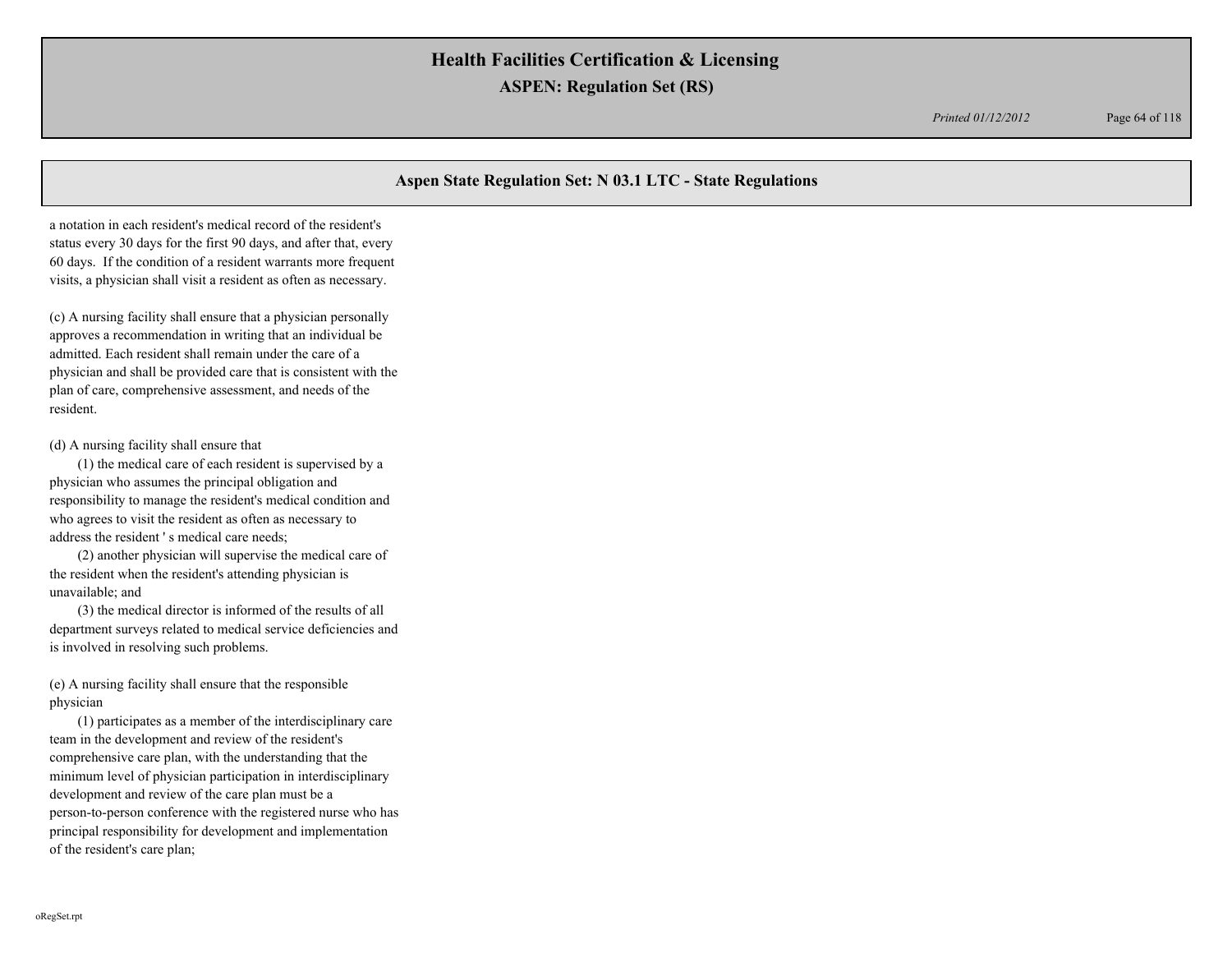*Printed 01/12/2012* Page 65 of 118

## **Aspen State Regulation Set: N 03.1 LTC - State Regulations**

(2) reviews the resident's total program of care, including medications and treatments, at each regularly scheduled visit;

(3) prepares, authenticates, and dates progress notes at each visit;

(4) authenticates and dates all orders; and

(5) provides for scheduled visits after the initial visit; the responsible physician

may alternate between in-person visits and visits by a physician assistant or advanced nurse practitioner in accordance with (f) of this section.

(f) A nursing facility may permit a physician to delegate tasks to a physician assistant who is acting within the scope of practice set out under AS 08.64 and 12 AAC 40, or to an advanced nurse practitioner who is acting under the scope of practice set out under AS 08.68 and 12 AAC 44. The nursing facility may not permit a physician to delegate a task if state or federal statutes or regulations prohibit the delegation, or if the nursing facility's own policies prohibit the delegation.

ST - N400 - Rehabilition Services

**Title** Rehabilition Services

**Rule** 7 AAC 12.280(a)

**Type** Rule

### **Regulation Definition Interpretive Guideline**

Rehabilition Services - (a) A nursing facility must provide a program of rehabilitative nursing care that assists each resident to achieve and maintain an optimal level of self-care and independence, as an integral part of the nursing service.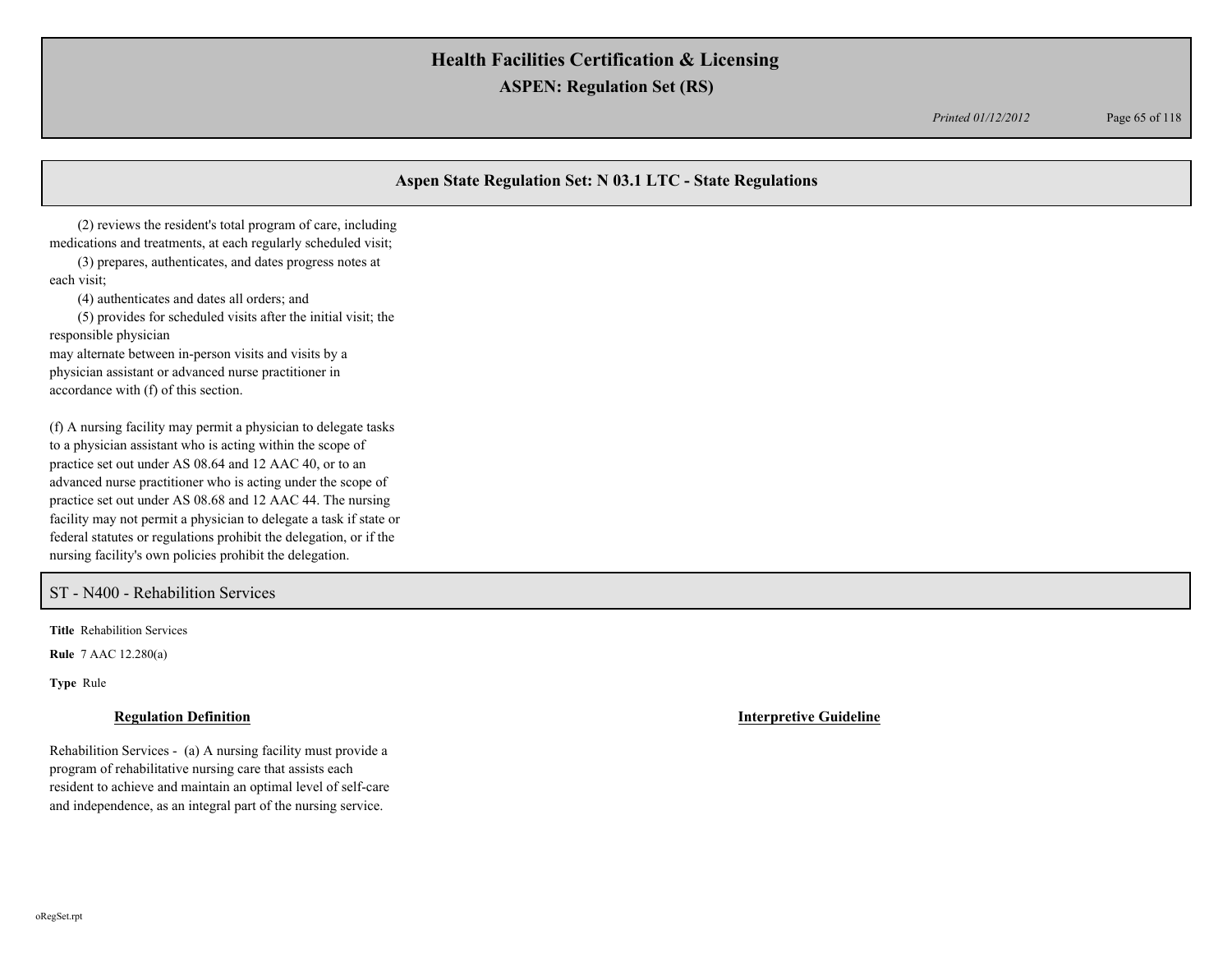*Printed 01/12/2012* Page 66 of 118

## **Aspen State Regulation Set: N 03.1 LTC - State Regulations**

## ST - N401 - Rehabilition Services

**Title** Rehabilition Services

**Rule** 7 AAC 12.280(b)

**Type** Rule

Rehabilition Services - (b) A nursing facility must provide physical, occupational, or speech rehabilitative services for a resident on a full-time, part-time, or consultant basis in accordance with the needs of the resident.

ST - N402 - Rehabilition Services

**Title** Rehabilition Services

**Rule** 7 AAC 12.280(c)

**Type** Rule

## **Regulation Definition Interpretive Guideline**

Rehabilition Services - (c) A therapist shall evaluate a resident in accordance with a physician's order. The therapist shall then establish an appropriate treatment program in coordination with medical, nursing, and other rehabilitative personnel.

ST - N403 - Rehabilition Services

**Title** Rehabilition Services

**Rule** 7 AAC 12.280(d)

**Type** Rule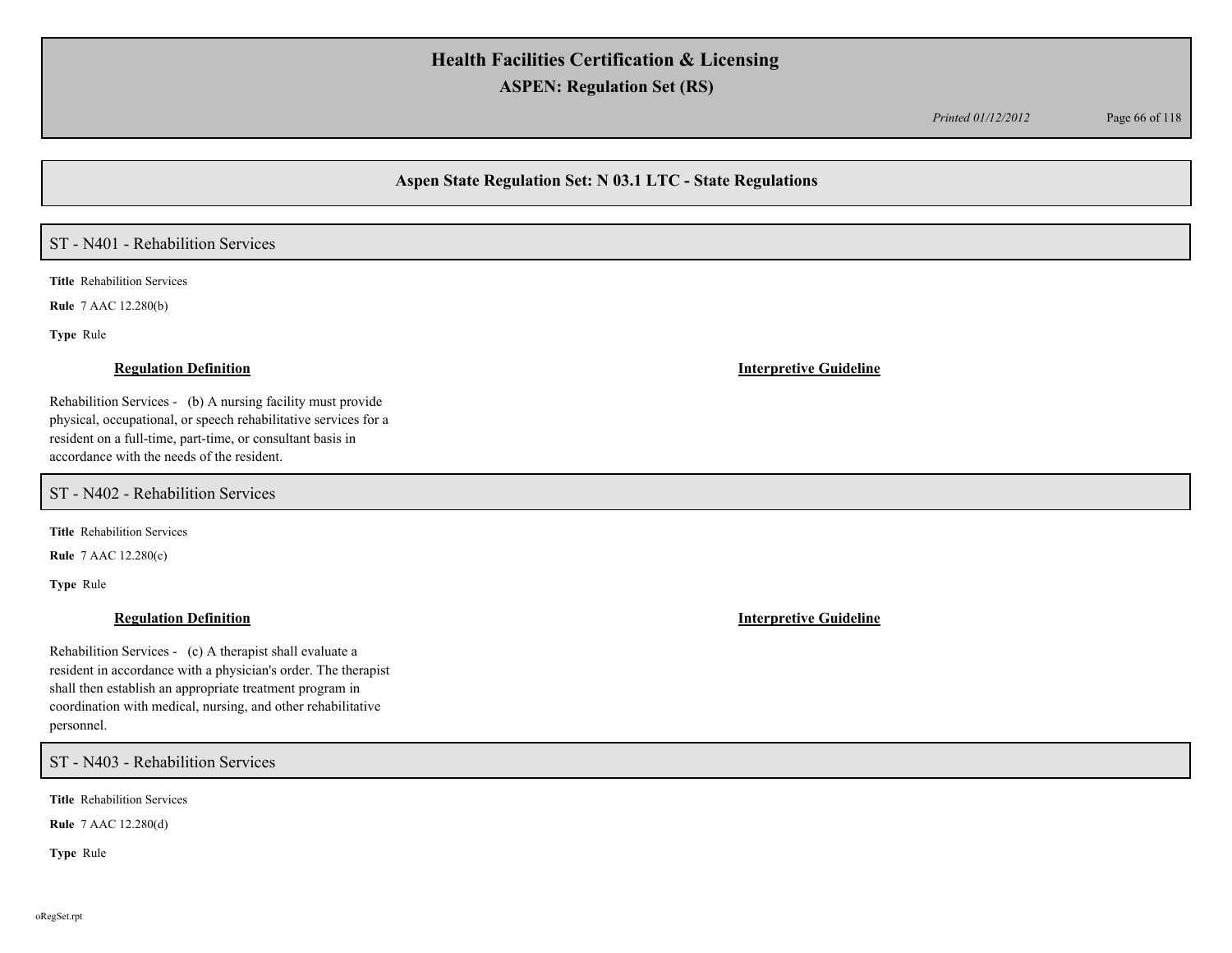*Printed 01/12/2012* Page 67 of 118

## **Aspen State Regulation Set: N 03.1 LTC - State Regulations**

Rehabilition Services - (d) The therapist shall report on the resident's progress to the attending physician within two weeks after initiation of rehabilitative services. After that report, the therapist shall reevaluate and note in the resident's medical record the resident's status and treatment plan every 30 days in the case of a resident receiving active rehabilitation and at least every 90 days for other residents.

ST - N404 - Physical Therapy Service

**Title** Physical Therapy Service

**Rule** 7 AAC 12.690(a)

**Type** Rule

Physical Therapy Service - (a) A facility that provides physical therapy services must retain, as an employee or under contract as a consultant of the facility, a physical therapist licensed under AS 08.84. If treatment is to be rendered by a physical therapy assistant, the physical therapy assistant must be licensed under AS 08.84, and the treatment must be planned, delegated, and supervised by the physical therapist.

ST - N405 - Physical Therapy Service

**Title** Physical Therapy Service

**Rule** 7 AAC 12.690(b)

**Type** Rule

Physical Therapy Service - (b) A physical therapist may evaluate a patient and establish a treatment program only upon

**Regulation Definition Interpretive Guideline**

**Regulation Definition Interpretive Guideline**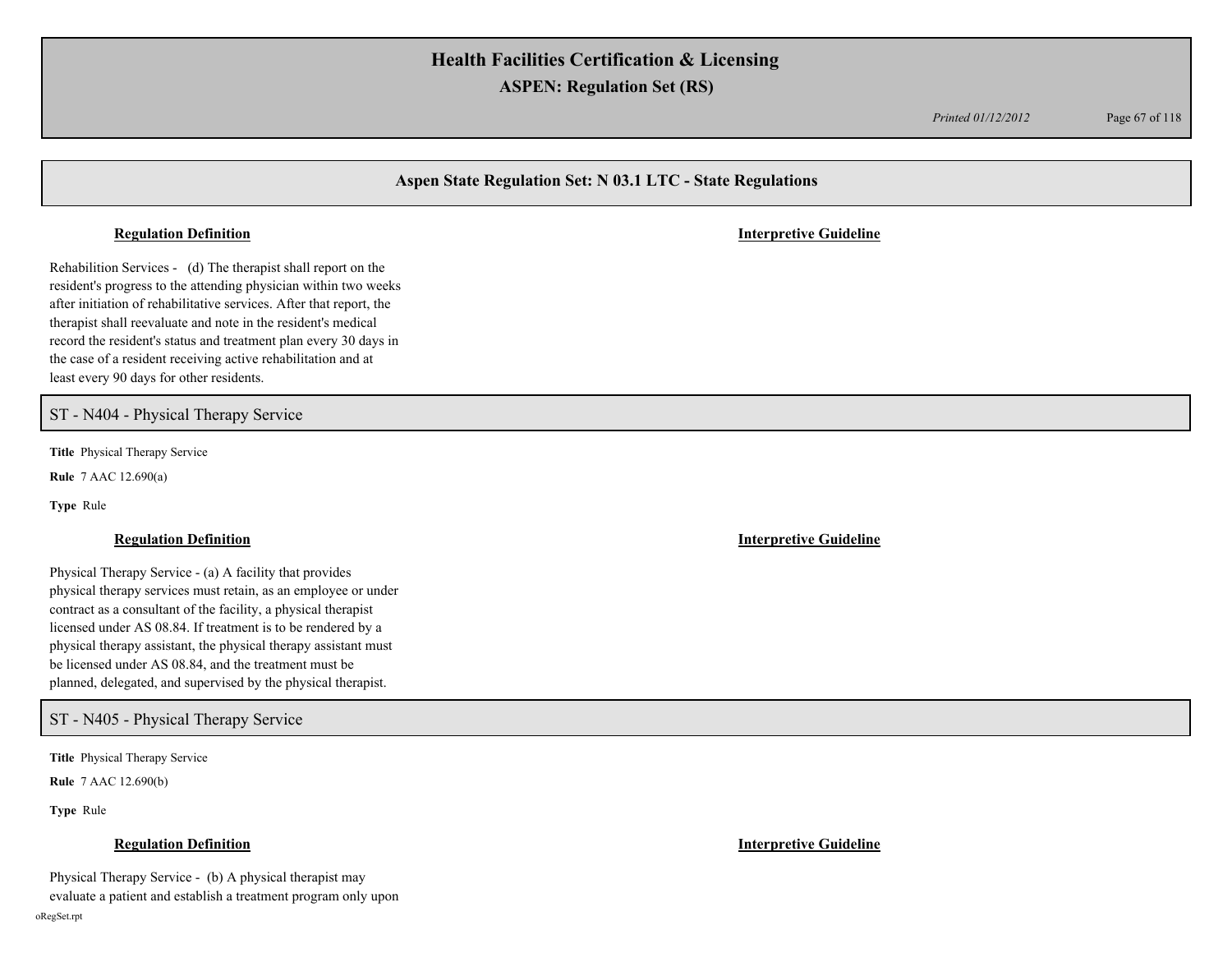*Printed 01/12/2012* Page 68 of 118

## **Aspen State Regulation Set: N 03.1 LTC - State Regulations**

written or verbal instructions from the treating physician. A treatment program and any modification to it must be approved by the referring physician. A physical therapist may accept a verbal order of a physician.

ST - N406 - Physical Therapy Service

**Title** Physical Therapy Service

**Rule** 7 AAC 12.690(c)

**Type** Rule

### **Regulation Definition Interpretive Guideline**

Physical Therapy Service - (c) A physical therapist shall perform the following duties or, if one or more of these duties is delegated to a physical therapy assistant, the physical therapist shall ensure that the duties are properly performed: (1) enter each treatment into the patient's medical record; (2) prepare clinical progress notes;

(3) prepare summaries of care.

### ST - N407 - Occupational Therapy Service

**Title** Occupational Therapy Service

**Rule** 7 AAC 12.710(a)

**Type** Rule

Occupational Therapy Service - (a) A facility which provides occupational therapy services must retain an occupational therapist as an employee or consultant of the facility.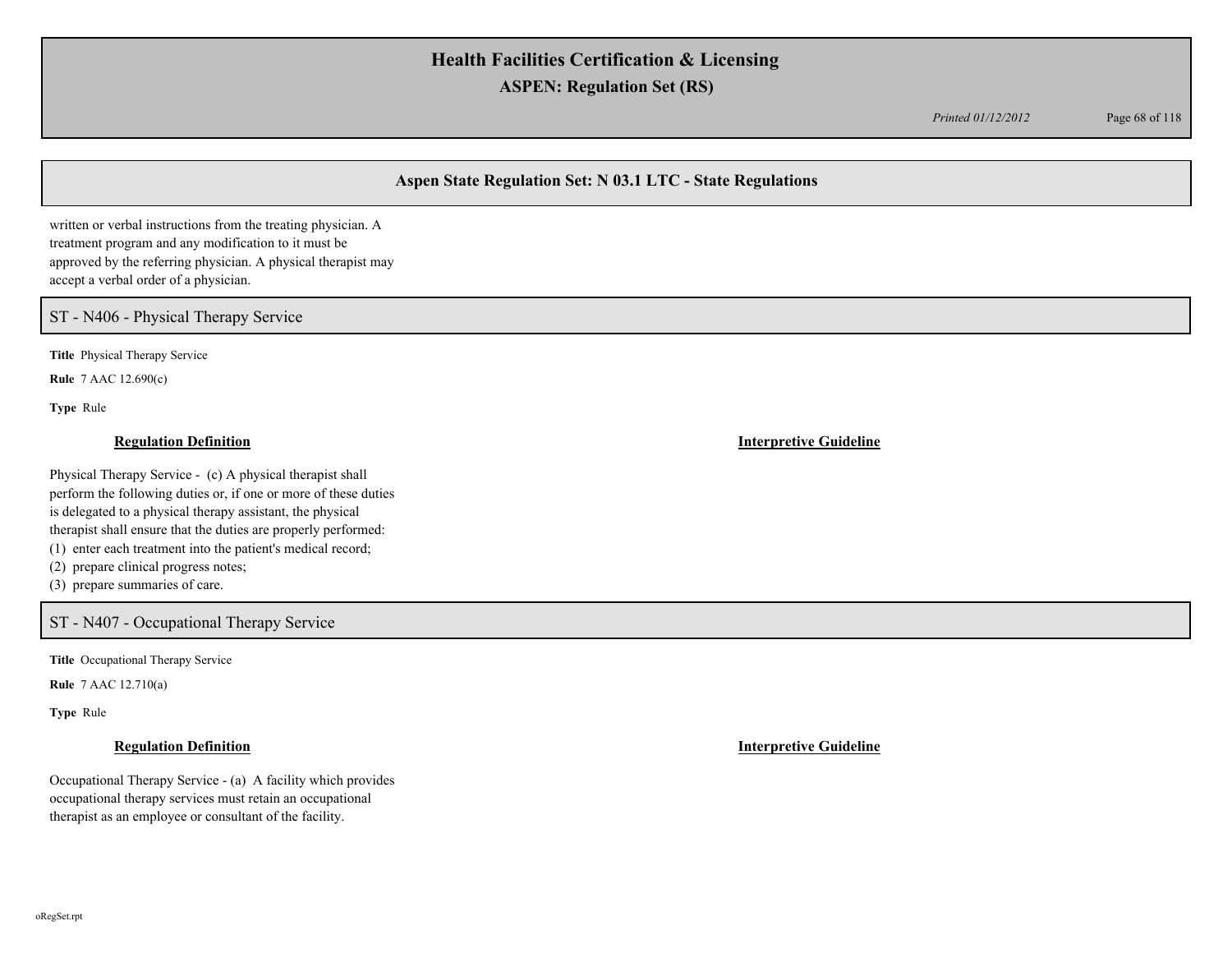*Printed 01/12/2012* Page 69 of 118

## **Aspen State Regulation Set: N 03.1 LTC - State Regulations**

# ST - N408 - Occupational Therapy Service

**Title** Occupational Therapy Service

**Rule** 7 AAC 12.710(c)

**Type** Rule

#### **Regulation Definition Interpretive Guideline**

Occupational Therapy Service - (c) An occupational therapist shall directly supervise assistants.

ST - N420 - Drug Regimen Review

**Title** Drug Regimen Review

**Rule** 7 AAC 12.290

**Type** Rule

7 AAC 12.290. DRUG REGIMEN REVIEW. (a) A pharmacist must review each resident's prescribed drug regimen once every 30 days, make recommendations, note the possibilities or absence of problems, irregularities, or clinically significant risks or consequences with the prescribed drug regimen, and report potential problems and concerns to the physician and the director of nursing. Reports of potential problems and concerns shall be acted upon promptly. The nursing facility shall provide for more frequent drug regimen reviews by a pharmacist, if a resident's condition required them.

(b) A potential problem or concern reported under (a) of this section shall be reviewed in accordance with the risk management program under 7 AAC 12.860.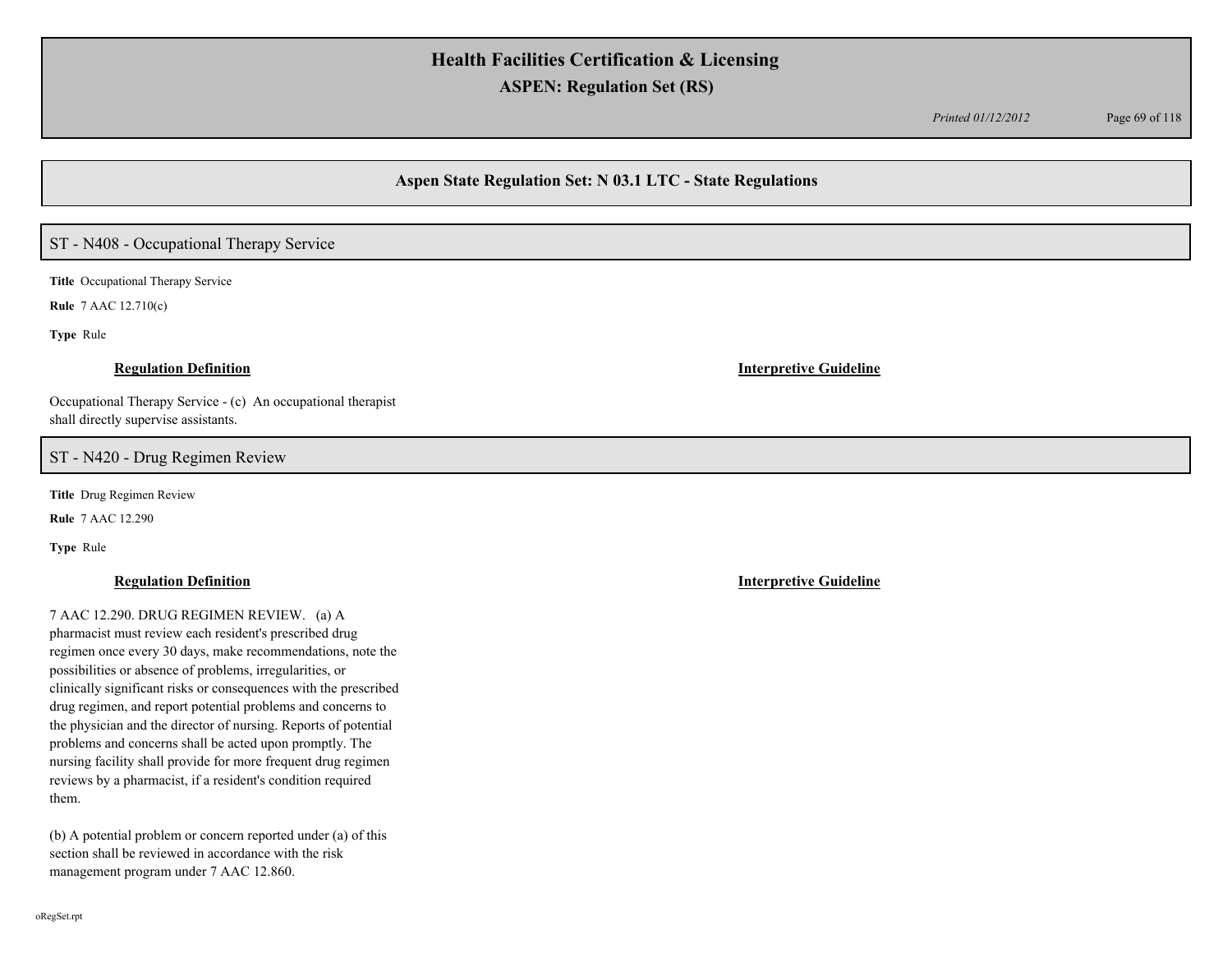*Printed 01/12/2012* Page 70 of 118

## **Aspen State Regulation Set: N 03.1 LTC - State Regulations**

# ST - N421 - Pharmaceutical Service

**Title** Pharmaceutical Service

**Rule** 7 AAC 12.680(a) (1-3)

**Type** Rule

Pharmaceutical Service - (a) A facility which dispenses drugs must employ a pharmacist on a regular or consultant basis. The pharmacist shall perform the following duties: (1) procure, label, and maintain a sufficient quantity of drugs to meet patient needs at all times; (2) inventory emergency drugs every 30 days and restock, as necessary; (3) dispose of drugs that have been discontinued or have expired

### ST - N422 - Pharmaceutical Service

**Title** Pharmaceutical Service

**Rule** 7 AAC 12.680(a) (4-6)

**Type** Rule

oRegSet.rpt

#### **Regulation Definition Interpretive Guideline**

Pharmaceutical Service - (a) A facility which dispenses drugs must employ a pharmacist on a regular or consultant basis. The pharmacist shall perform the following duties: (4) dispose of scheduled drugs that have been discontinued or have expired which are listed in schedules I - V of the Federal Comprehensive Drug Abuse Prevention and Control Act of 1970 as amended, 21 U.S.C. 801 et seq.; (5) assure that there is no more than one person on each shift

who is performing the duties under 7 AAC 12.670(e) , or is a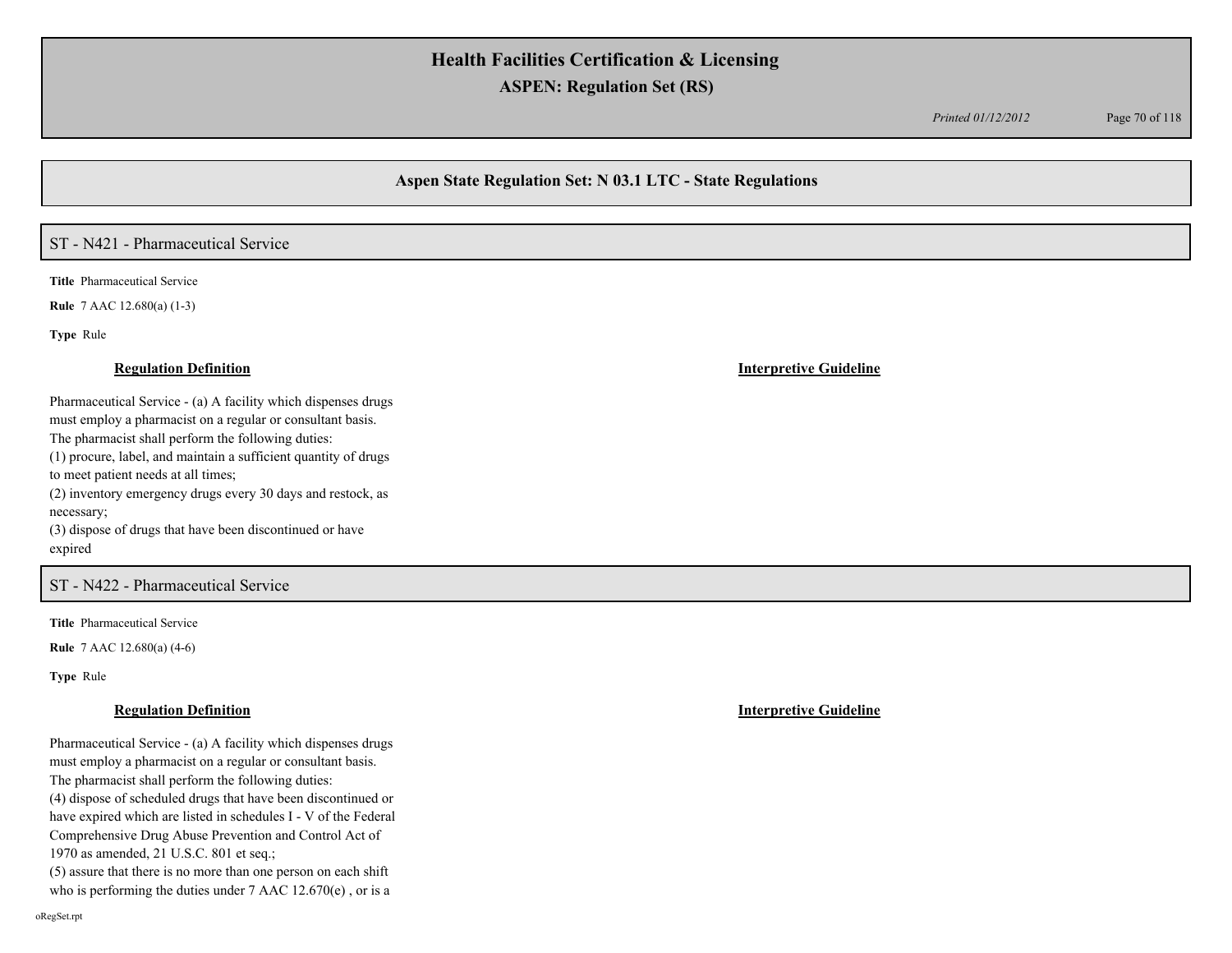*Printed 01/12/2012* Page 71 of 118

## **Aspen State Regulation Set: N 03.1 LTC - State Regulations**

physician, who has access to the pharmacy stock of drugs or controlled substances; (6) assure that drugs, chemicals, and biologicals are properly labeled regarding their content and strength.

ST - N423 - Pharmaceutical Service

**Title** Pharmaceutical Service

**Rule** 7 AAC 12.680(a) (7-8)

**Type** Rule

### **Regulation Definition Interpretive Guideline**

Pharmaceutical Service - (a) A facility which dispenses drugs must employ a pharmacist on a regular or consultant basis. The pharmacist shall perform the following duties: (7) if a consultant pharmacist, provide a written quarterly report to the administrator on the status of the pharmaceutical service; and (8) document and evaluate medication errors to prevent reoccurrence and to ensure the accuracy and adequacy of the

medication distribution system.

ST - N424 - Pharmaceutical Service

**Title** Pharmaceutical Service

**Rule** 7 AAC 12.680(b)

**Type** Rule

### **Regulation Definition Interpretive Guideline**

Pharmaceutical Service - (b) When a pharmacist dispenses drugs by written prescription, the prescription must be an original or a carbon copy of the original and must be kept on file in the pharmacy. A pharmacist may dispense drugs based on a written order by a person authorized by law to prescribe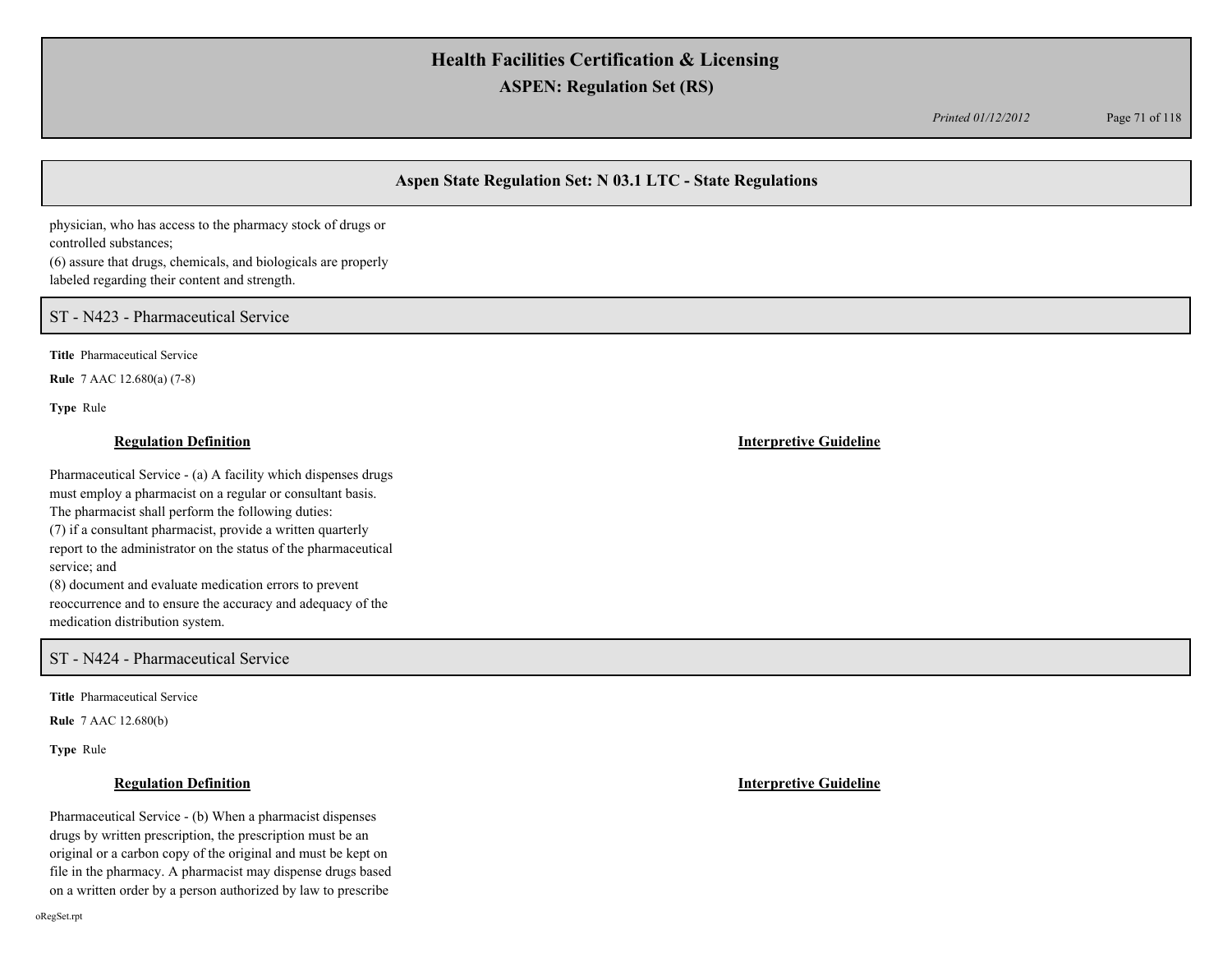*Printed 01/12/2012* Page 72 of 118

## **Aspen State Regulation Set: N 03.1 LTC - State Regulations**

drugs.

## ST - N425 - Pharmaceutical Service

**Title** Pharmaceutical Service

**Rule** 7 AAC 12.680(c)

**Type** Rule

Pharmaceutical Service - (c) A facility that dispenses drugs must have a pharmacy and therapeutics committee that is (1) composed of

(A) a physician or the physician's representative;

(B) a pharmacist or the pharmacist's representative;

 (C) a registered nurse or the registered nurse's representative; [,] and

 (D) an administrator or the administrator's representative; and

(2) responsible for the

(A) development and maintenance of a formulary of drugs;

 (B) development and implementation of procedures for safe and effective control, storage, dispensing, and administration of medications; those procedures must ensure that

(i) drugs and biologicals are stored in secure areas; and

 (ii) drugs listed in schedules II, III, IV, and V under 21 U.S.C. 801 - 904 (Comprehensive Drug Abuse Prevention and Control Act of 1970) are kept locked within a secure area; and

 (C) development and implementation of policies limiting the duration of drug therapy and for determining the stock of poison antidotes.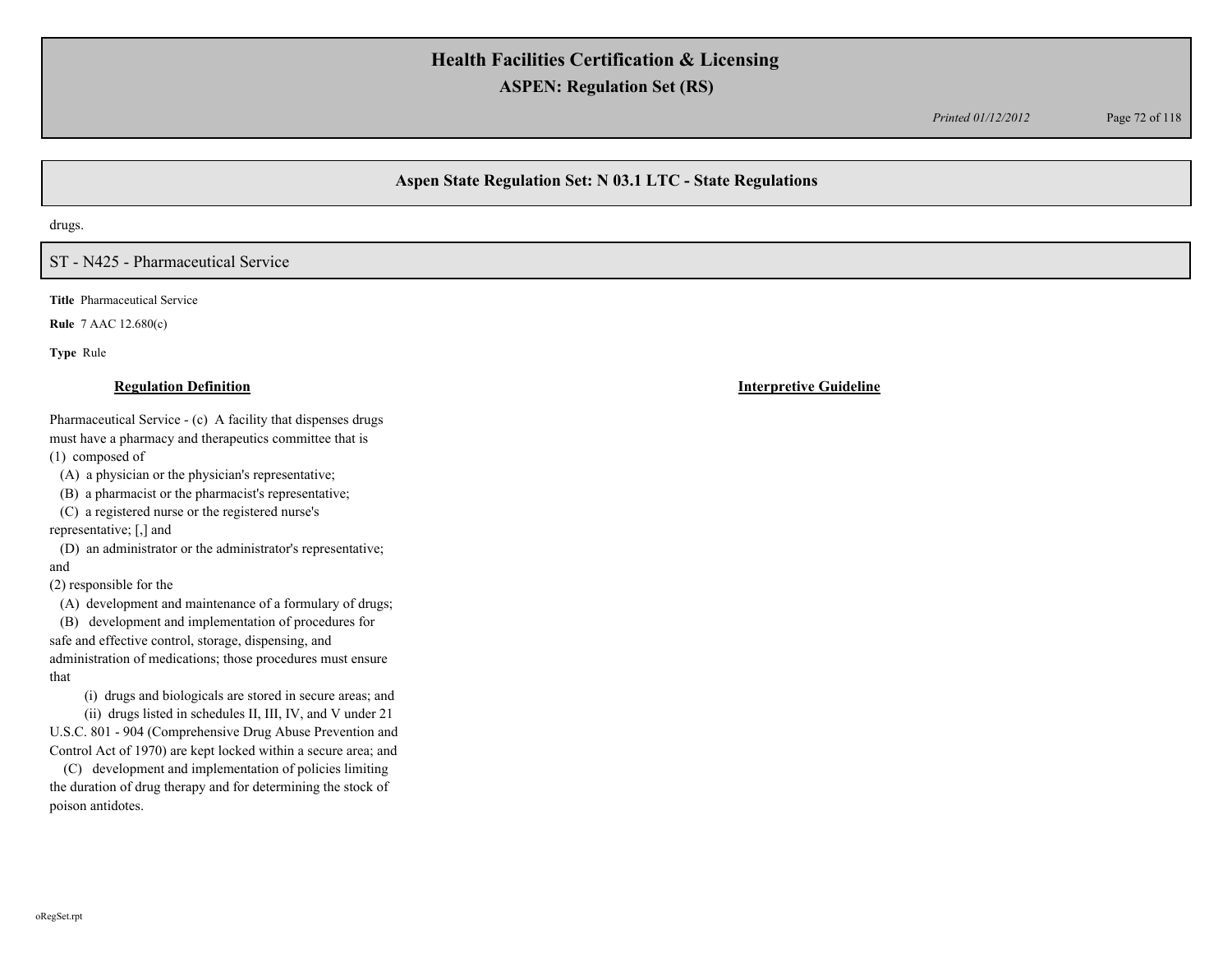*Printed 01/12/2012* Page 73 of 118

## **Aspen State Regulation Set: N 03.1 LTC - State Regulations**

## ST - N426 - Pharmaceutical Service

**Title** Pharmaceutical Service

**Rule** 7 AAC 12.680(d)

**Type** Rule

### **Regulation Definition Interpretive Guideline**

Pharmaceutical Service - (d) A verbal order for a drug may be given only to a licensed nurse or pharmacist by a person lawfully authorized to prescribe medication, and must be recorded promptly in the patient's medical record, identifying the name of the person who prescribed the order, and the signature of the person receiving the order.

ST - N427 - Pharmaceutical Service

**Title** Pharmaceutical Service

**Rule** 7 AAC 12.680(e)

**Type** Rule

### **Regulation Definition Interpretive Guideline**

Pharmaceutical Service - (e) A standing order for a drug must specify the circumstances for drug administration, dosage, route, duration, and frequency of administration. The order must be reviewed annually and, if necessary, renewed. When a standing order is implemented for a specific patient, it must be entered into the patient's record, dated, and signed by the person who prescribed the order within 24 hours.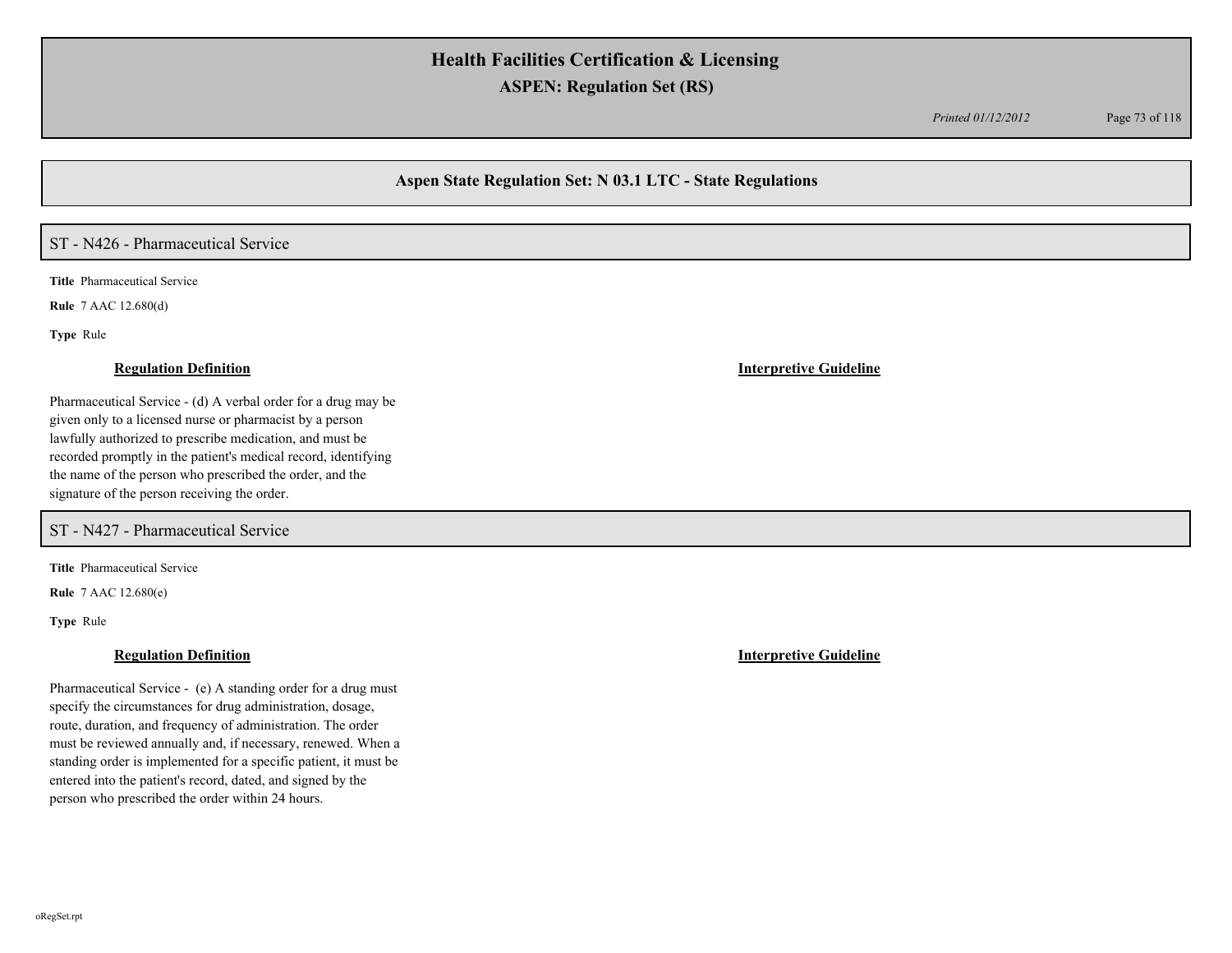*Printed 01/12/2012* Page 74 of 118

## **Aspen State Regulation Set: N 03.1 LTC - State Regulations**

## ST - N428 - Pharmaceutical Service

**Title** Pharmaceutical Service

**Rule** 7 AAC 12.680(f)

**Type** Rule

Pharmaceutical Service - (f) If the facility permits bedside storage of medications, written policies and procedures must be established for dispensing, storage, and maintenance of records for use of these medications.

ST - N429 - Pharmaceutical Service

**Title** Pharmaceutical Service

**Rule** 7 AAC 12.680(g)

**Type** Rule

### **Regulation Definition Interpretive Guideline**

Pharmaceutical Service - (g) An investigational drug may be used only under supervision of a principal investigator who is a member of the medical staff. Basic information concerning the dosage, route of administration, strength, actions, uses, side effects, interactions and symptoms of toxicity of an investigational drug must be available at the nursing station where an investigational drug is being administered and in the pharmacy. The pharmacist shall be responsible for the proper labeling, storage, and distribution of such drugs in accordance with the written order of the investigator.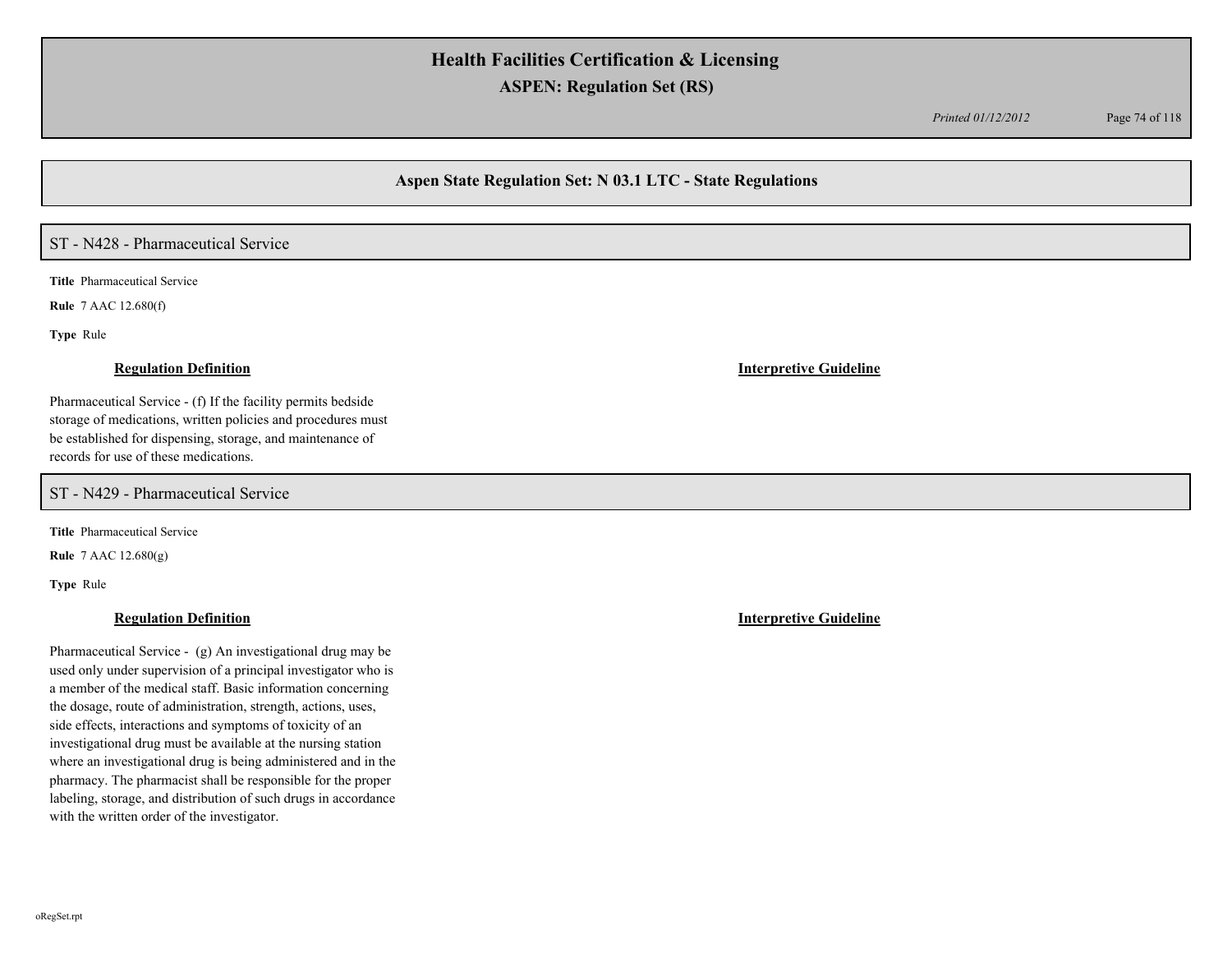*Printed 01/12/2012* Page 75 of 118

## **Aspen State Regulation Set: N 03.1 LTC - State Regulations**

# ST - N430 - Pharmaceutical Service

**Title** Pharmaceutical Service

**Rule** 7 AAC 12.680(h)

**Type** Rule

Pharmaceutical Service - (h) A drug supplied by a facility may not be taken from the facility unless the medication has been properly labeled and prepared by the pharmacist in accordance with state and federal law for use outside of the facility.

ST - N440 - Infection Control

**Title** Infection Control

**Rule** 7 AAC 12.760(a)

**Type** Rule

Infection Control - (a) Each facility, with the exception of home health agencies, must have an infection control committee.

### ST - N441 - Infection Control

**Title** Infection Control

**Rule** 7 AAC 12.760(b)

**Type** Rule

### **Regulation Definition Interpretive Guideline**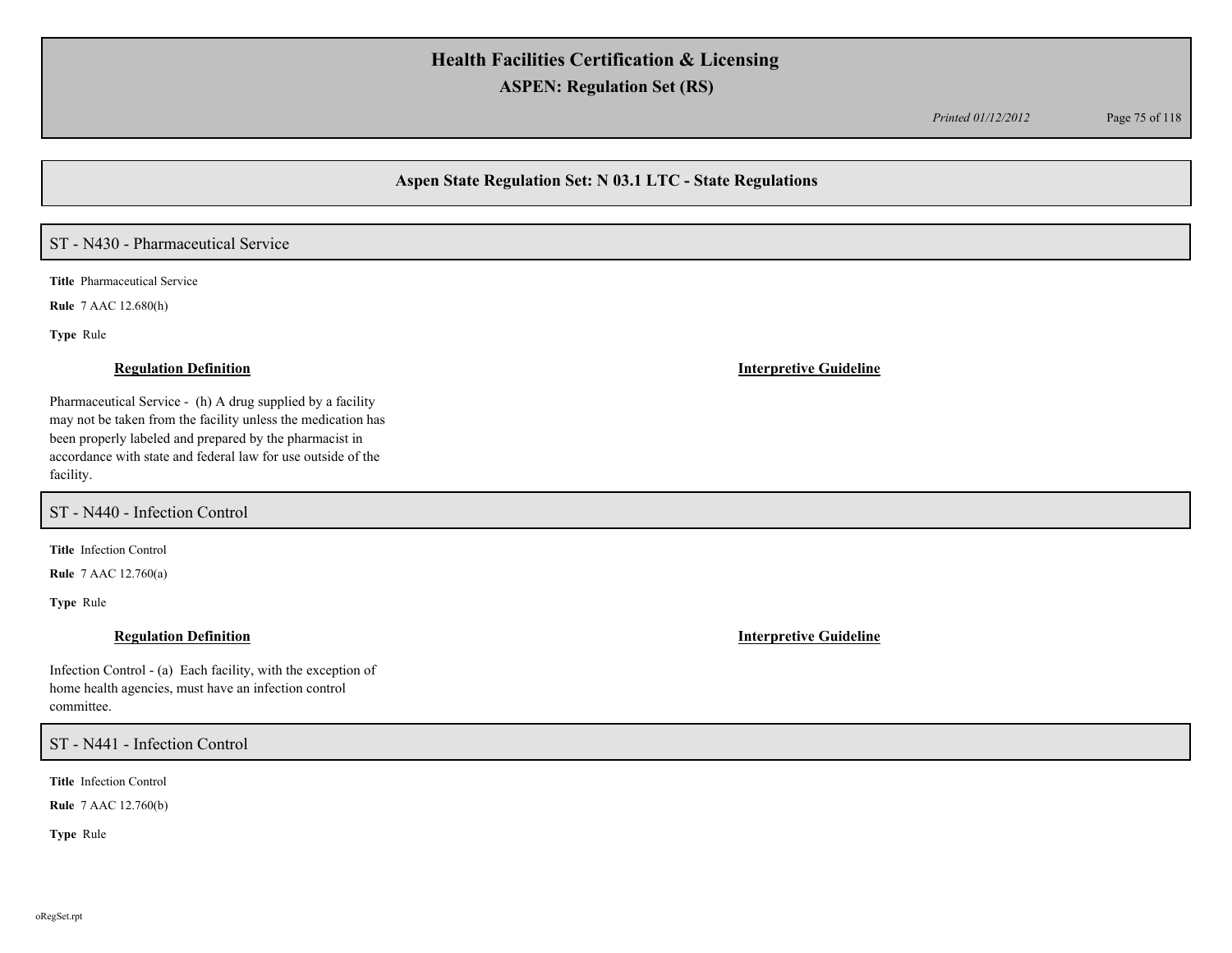*Printed 01/12/2012* Page 76 of 118

## **Aspen State Regulation Set: N 03.1 LTC - State Regulations**

Infection Control - (b) The administrator or medical staff shall appoint an infection control committee composed of representatives of the medical staff, administration, nursing, and other services, that is responsible for maintenance and supervision of an infection control program.

ST - N442 - Infection Control

**Title** Infection Control

**Rule** 7 AAC 12.760(c)

**Type** Rule

Infection Control - (c) The infection control committee shall establish and maintain, as part of the infection control program,

(1) specific procedures for diagnosing, reporting,

investigating, reviewing, and maintaining records of infection of residents and personnel, such as the procedures set out in the federal Centers for Disease Control guidelines;

(2) written procedures for all departments incorporating principles or practices that reduce the risk of infection in all patient care services and areas;

(3) a system for reporting communicable diseases in accordance with 7 AAC 27.005 - 7 AAC 27.010; and (4) written isolation and body substance isolation techniques

for known or suspected communicable diseases or infections.

**Regulation Definition Interpretive Guideline**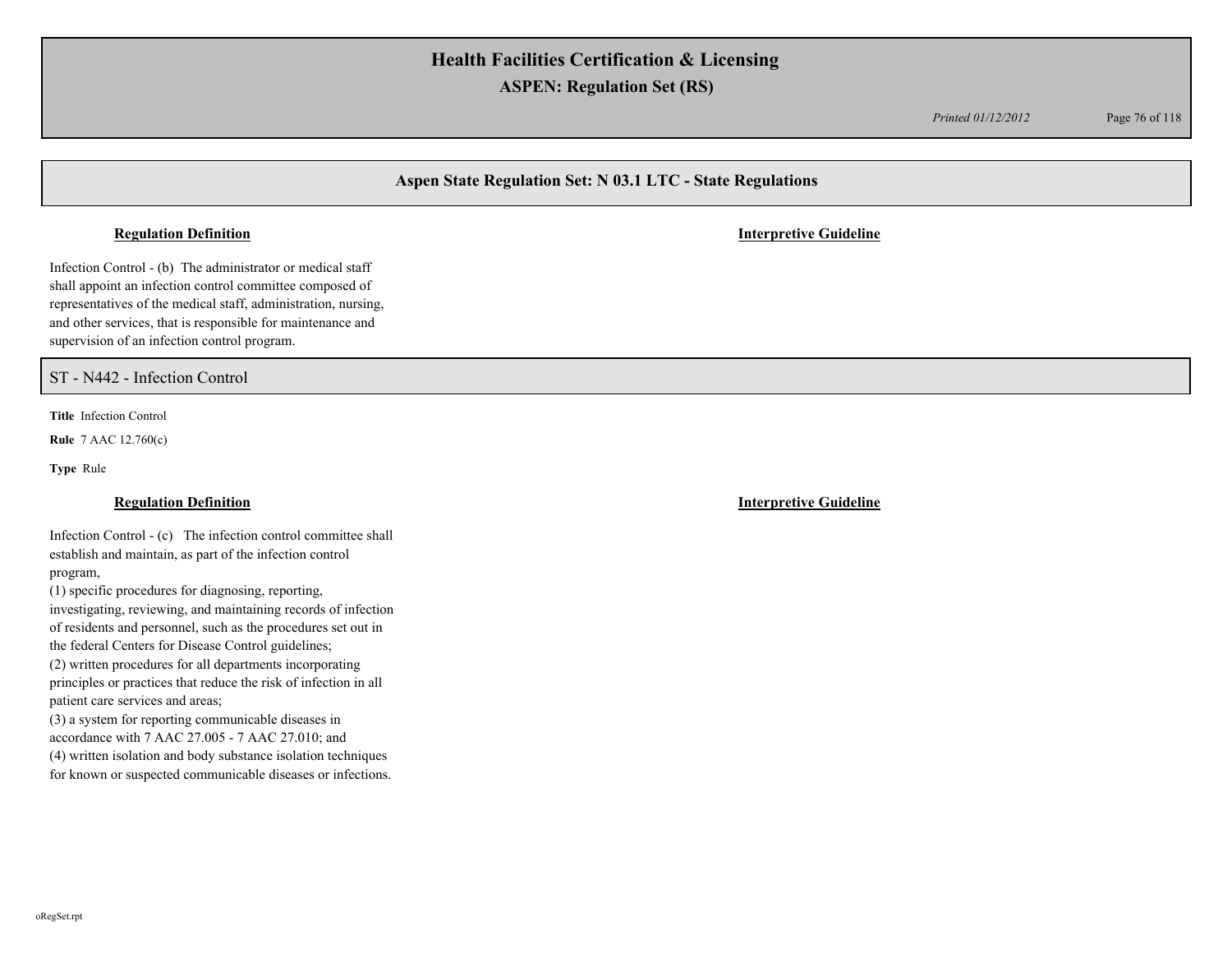*Printed 01/12/2012* Page 77 of 118

## **Aspen State Regulation Set: N 03.1 LTC - State Regulations**

## ST - N443 - Infection Control

**Title** Infection Control

**Rule** 7 AAC 12.760(d)

**Type** Rule

Infection Control - (d) The infection control committee shall meet not less than quarterly, and shall retain written minutes of all meetings for at least three years.

ST - N444 - Infection Control

**Title** Infection Control

**Rule** 7 AAC 12.760(e)

**Type** Rule

Infection Control - (e) Infectious wastes must be disposed of in an incinerator which provides complete combustion.

### ST - N445 - Infection Control

**Title** Infection Control

**Rule** 7 AAC 12.760(f)

**Type** Rule

### **Regulation Definition Interpretive Guideline**

Infection Control - (f) The infection control committee shall approve proposed disinfectant-detergent formulations and policies and procedures for their use.

### **Regulation Definition Interpretive Guideline**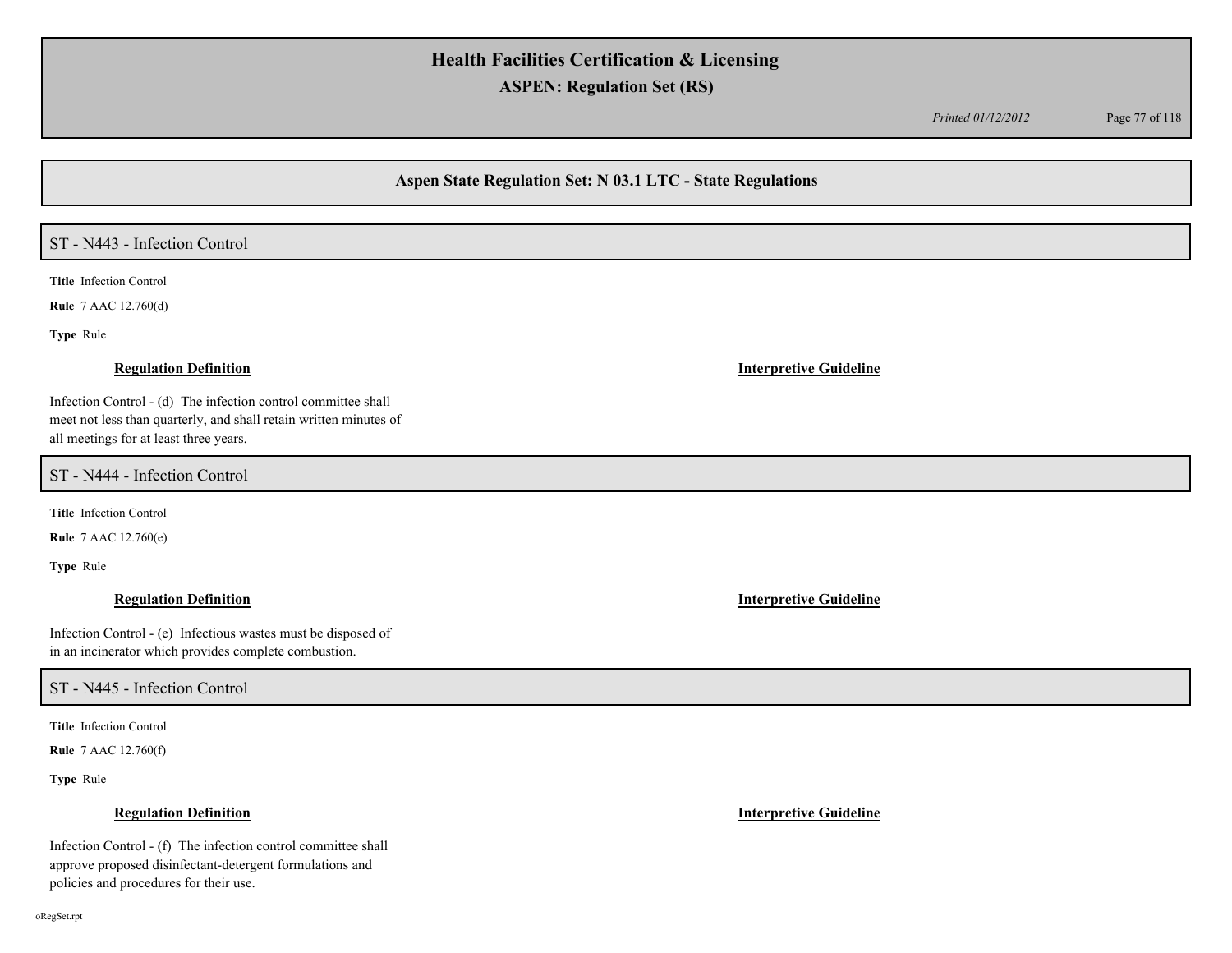*Printed 01/12/2012* Page 78 of 118

## **Aspen State Regulation Set: N 03.1 LTC - State Regulations**

## ST - N450 - Physical Plant

**Title** Physical Plant

**Rule** 7 AAC 12.900(a-b)

**Type** Rule

### **Regulation Definition Interpretive Guideline**

Physical Plant - (a) Each facility, with the exception of home health agencies, frontier extended stay clinics, and birth centers, must comply with the provisions of this section. (b) Any renovation, expansion, or new construction must comply with

 (1) the requirements of Guidelines for Design and Construction of Hospital and Health Care Facilities, American Institute of Architects, 2001 edition, adopted by reference, that are applicable to the particular facility and services provided, as follows:

(A) secs. 1 - 6 apply to all facilities;

 (B) sec. 7 applies to the general acute care hospitals, rural primary care hospitals, and critical access hospitals;

(C) sec. 10 applies to rehabilitation hospitals;

 (D) sec. 8 applies to intermediate care facilities for the mentally retarded and to nursing facilities;

(E) sec. 9 applies to ambulatory surgical facilities;

(F) secs. 7.1; 7.2, except 7.2.B15 and 7.2.C; 7.6; 7.17 -

7.19; 7.21; 7.22; 7.25 - 7.30, except 7.28.A; 8.3; and Table 2

apply to substance abuse hospitals; and (G) sec. 11 applies to psychiatric hospitals.

(2) 7 AAC 09.010 - 7 AAC 09.170;

(3) AS 18.60.580 - 18.60.660;

(4) AS 18.60.705 - 18.60.740;

 (5) the International Building Code, as adopted by reference in, and revised under, 13 AAC 50.020; and

(6) the International Mechanical Code, as adopted by

reference in, and revised under, 13 AAC 50.023.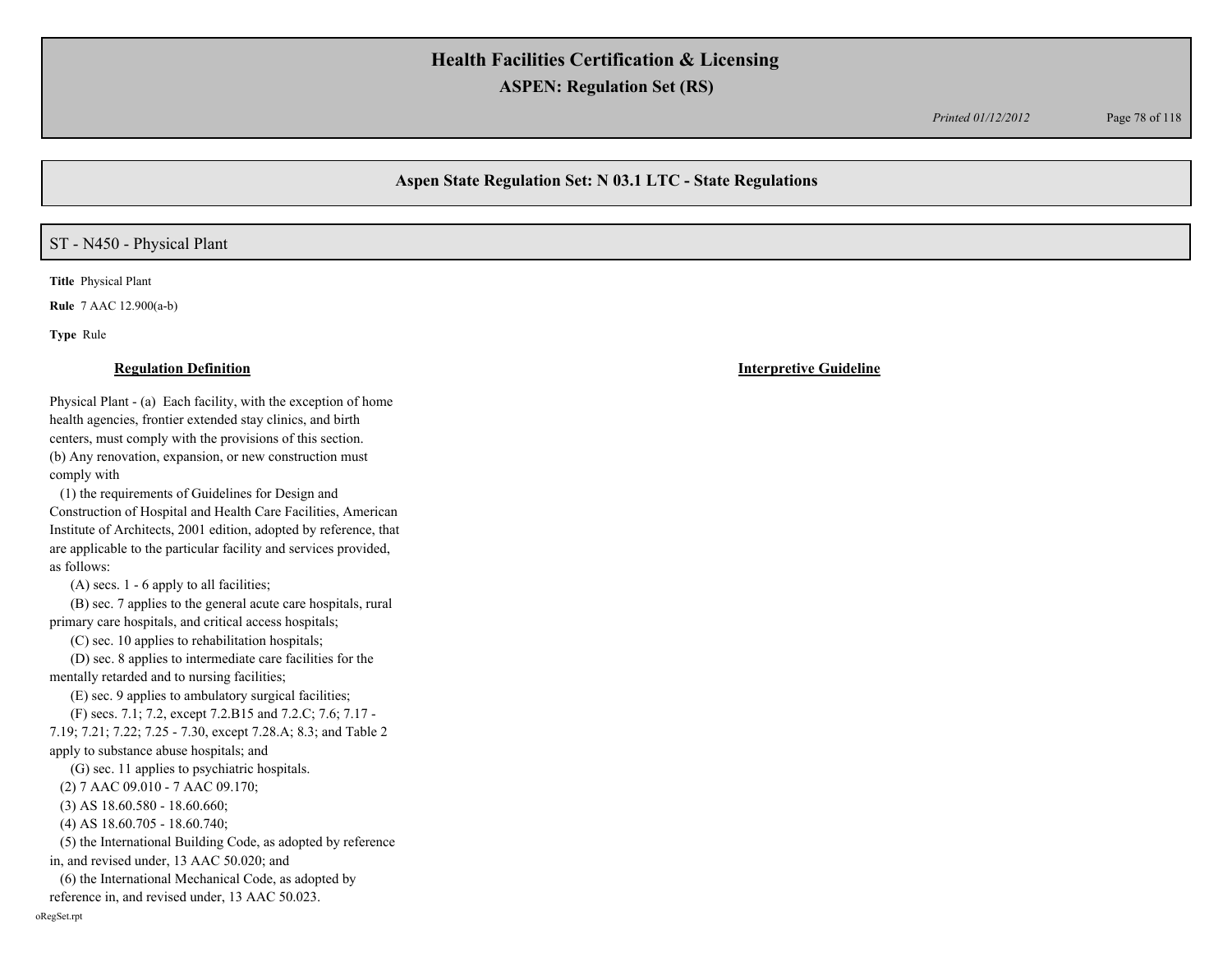*Printed 01/12/2012* Page 79 of 118

## **Aspen State Regulation Set: N 03.1 LTC - State Regulations**

## ST - N451 - Physical Plant

**Title** Physical Plant

**Rule** 7 AAC 12.900(c)

**Type** Rule

Physical Plant - (c) A facility must comply with municipal fire safety regulations, with 13 AAC 50 - 13 AAC 55, and with applicable National Fire Protection Association (NFPA) standards, including the following, which are adopted by reference:

(1) NFPA 13: Standard for the Installation of Sprinkler Systems, 2002 edition;

(2) NFPA 25: Standard for the Inspection, Testing and Maintenance of Water-Based Fire Protection Systems, 2002 edition;

(3) NFPA 10: Standard for Portable Fire Extinguishers, 2002 edition;

(4) NFPA 99: Standard for Health Care Facilities, 2005 edition;

(5) NFPA 101: Life Safety Code, 2000 edition; if a waiver has been issued for a requirement of NFPA 101 under 42 C.F.R. 482.41 for a hospital, under 42 C.F.R. 485.623 for a critical access hospital, under 42 C.F.R. 483.70 for a nursing home, under 42 C.F.R. 483.470 for an intermediate care facility for the mentally retarded, or under 42 C.F.R. 416.44 for an ambulatory surgical center, the waiver will be considered a waiver of that requirement for purposes of this subsection.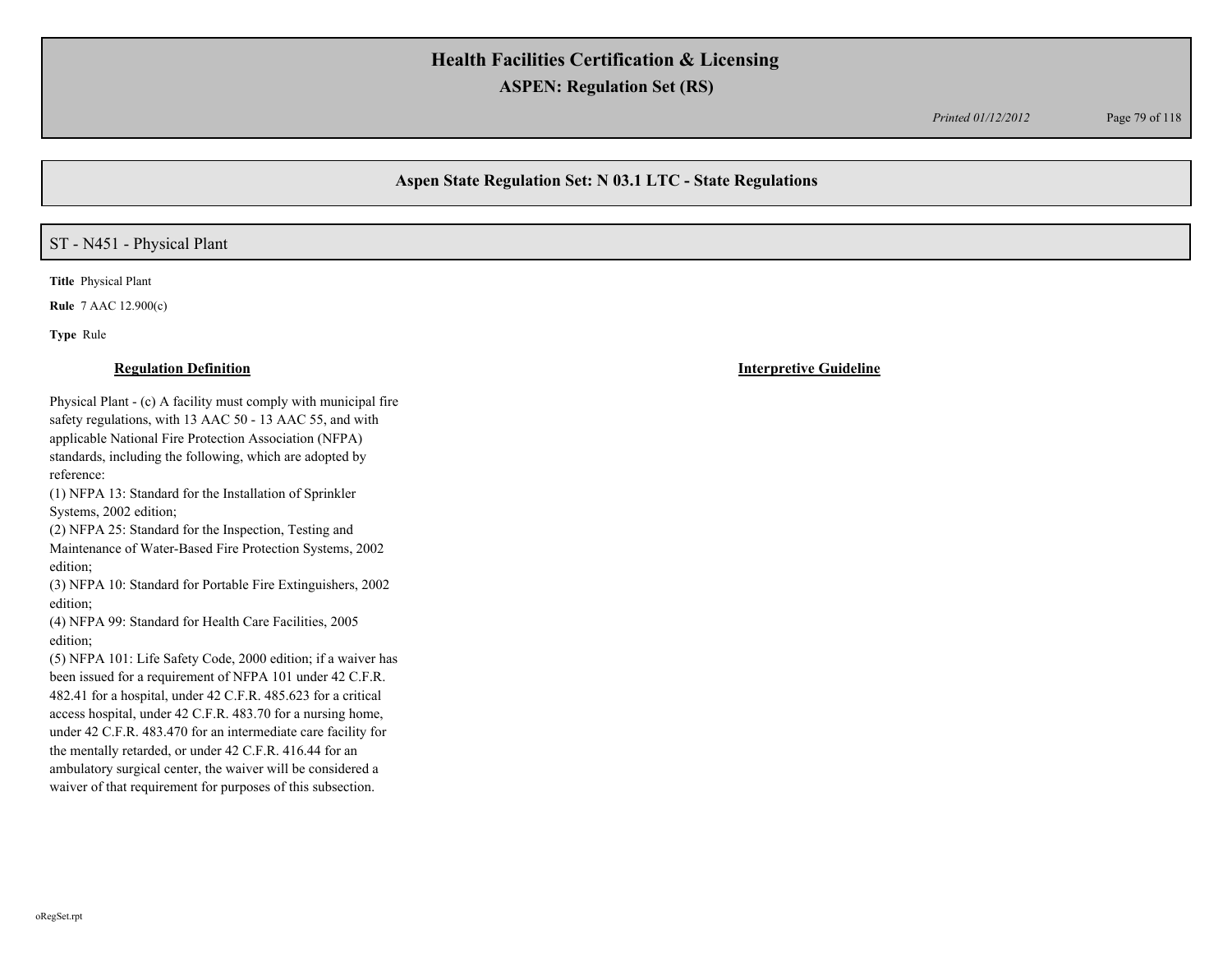*Printed 01/12/2012* Page 80 of 118

## **Aspen State Regulation Set: N 03.1 LTC - State Regulations**

## ST - N452 - Physical Plant

**Title** Physical Plant

**Rule** 7 AAC 12.900(d)

**Type** Rule

Physical Plant - (d) A facility must specify in written procedures the maximum allowable water temperature at an outlet for patient bathing, showering, and washing, not to exceed requirements specified in (b)(1) of this section. The facility must have the capability to reduce water temperatures, and must specify in written procedures the safety factor expressed in minutes required to reduce water temperature for particular patient sensitivity due to illness or medication.

ST - N453 - Physical Plant

**Title** Physical Plant

**Rule** 7 AAC 12.900(e)

**Type** Rule

### **Regulation Definition Interpretive Guideline**

Physical Plant - (e) Bed capacity will be determined as follows:

(1) available bed space in determining bed capacity for licensure includes

 (A) bed space in all nursing units, including intensive care units and minimal or self care units;

(B) isolation rooms;

(C) pediatrics units, including pediatrics bassinets and

incubators located in the pediatrics department;

(D) observation units equipped and staffed for overnight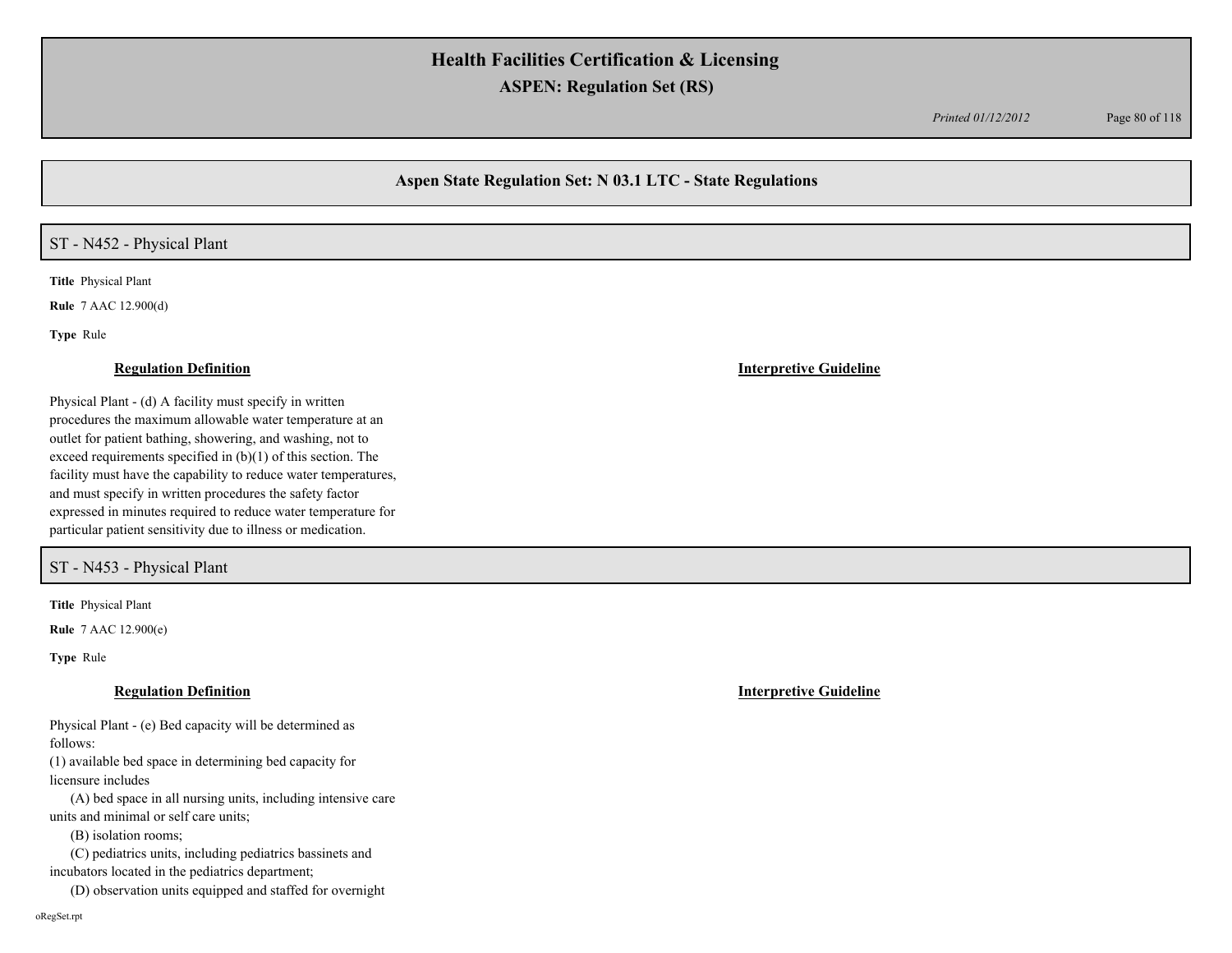*Printed 01/12/2012* Page 81 of 118

## **Aspen State Regulation Set: N 03.1 LTC - State Regulations**

use;

 (E) space designed for, and that contains adequate space and equipment as described in (F) of this paragraph for, inpatient bed care, even if currently closed or assigned to easily convertible, non-patient uses, offices, or classrooms; and

 (F) space in areas which have the necessary fixed equipment adequate for patient care, including oxygen, suction, a lavatory with fixtures, and a patient closet, and which are accessible to a nurses' station which is exclusively staffed for inpatient bed care, even if originally designed for other purposes; (2) space which will not be counted in determining bed capacity includes

(A) nurseries for newborn in the maternity department;

(B) labor rooms;

(C) recovery rooms;

(D) emergency units;

(E) preparation or anesthesia induction rooms;

(F) rooms used for diagnostic or treatment procedures;

 (G) hospital staff bed areas, including accommodations for on-call staff;

(H) corridors;

 (I) solaria, waiting rooms, and similar areas which are not permanently set aside, equipped, and staffed exclusively for inpatient bed care; and

 (J) unfinished space, which does not include an area which is finished except for movable equipment.

ST - N454 - Physical Plant

**Title** Physical Plant

**Rule** 7 AAC 12.900(f - g)

**Type** Rule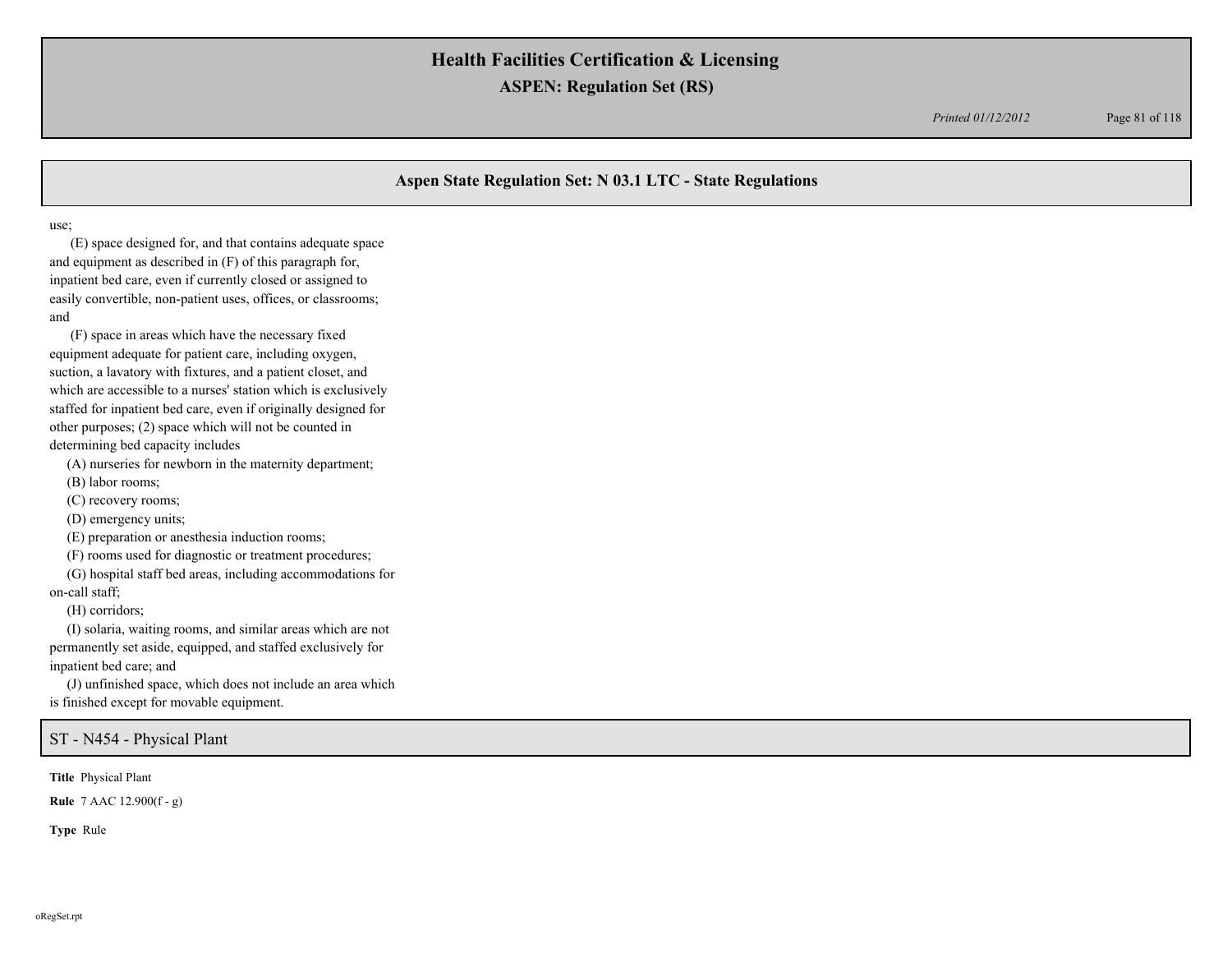*Printed 01/12/2012* Page 82 of 118

# **Aspen State Regulation Set: N 03.1 LTC - State Regulations** Physical Plant - (f) Bed space under construction on or after November 19, 1983, must contain, (1) for each patient, fixed available oxygen, suction, a bedlight, and a closet; (2) for every two patients, a lavatory with fixtures and adjacent toilet; and (3) for each bed in a multiple-bed room, cubical curtain tracks. (g) Facilities in existence before January 1, 1995, will be allowed a variance of 10 square feet from the standards for square footage of patient rooms required by Guidelines for Design and Construction of Hospital and Health Care Facilities, adopted by reference in (b)(1) of this section. **Regulation Definition Interpretive Guideline**

ST - N455 - Physical Plant

**Title** Physical Plant

**Rule** 7 AAC 12.900(h)

**Type** Rule

### **Regulation Definition Interpretive Guideline**

Physical Plant - (h) Except as provided in 7 AAC 12.150(h) , the department may waive compliance with, or grant a variance from, a requirement in this section if the commissioner determines that an equivalent alternative is provided and the safety and well-being of patients is assured. If a facility wishes to obtain a waiver or variance, its governing body must apply in writing to the commissioner and must include in the application

(1) the justification for the waiver;

 (2) an explanation of the reasons why the particular requirement cannot be satisfied;

(3) a description of the equivalent alternative proposed;

oRegSet.rpt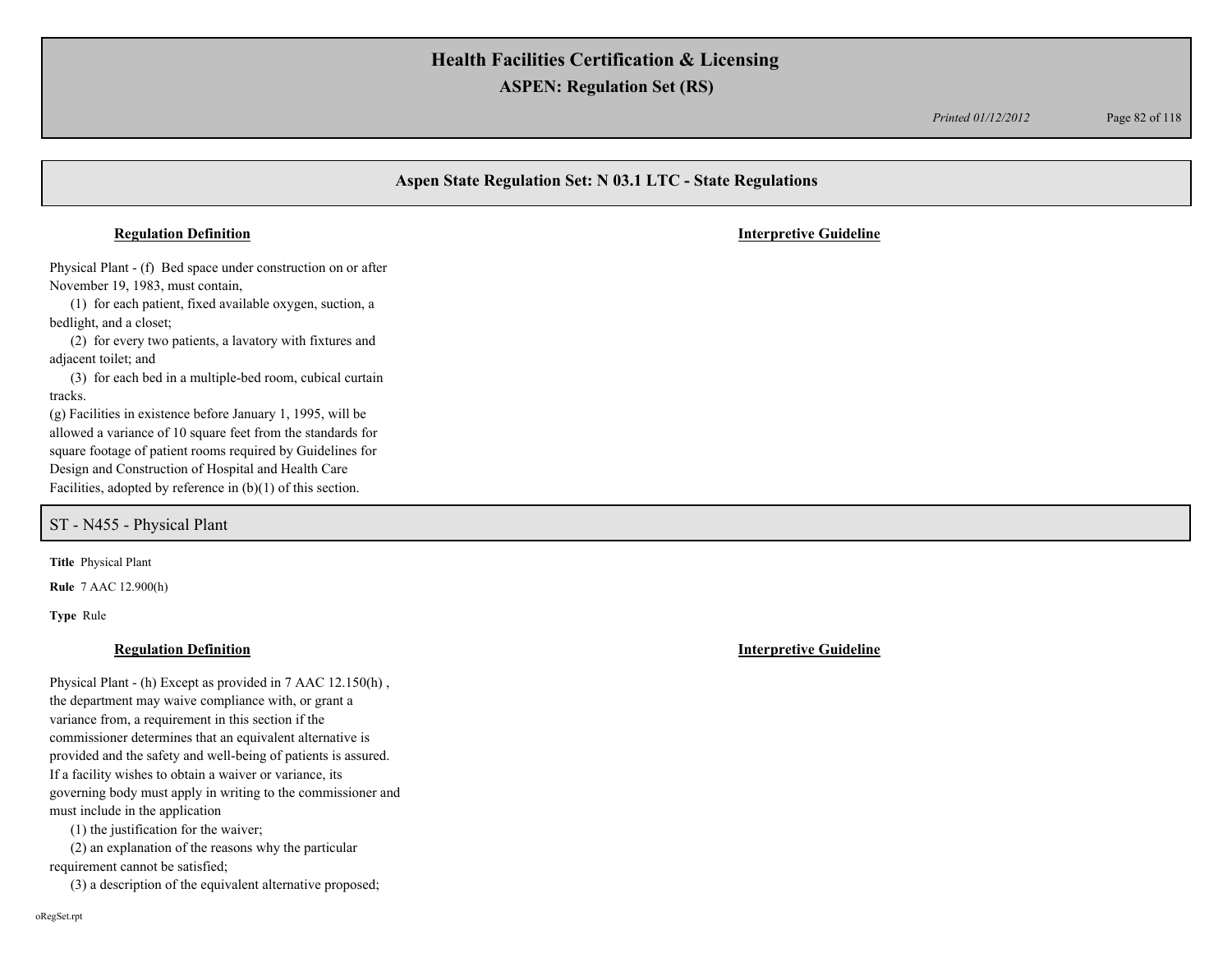*Printed 01/12/2012* Page 83 of 118

## **Aspen State Regulation Set: N 03.1 LTC - State Regulations**

and

 (4) if the application for waiver involves fire safety or other municipal or state requirements, evidence that it has been reviewed by the appropriate municipal or state authorities.

ST - N460 - Central Service

**Title** Central Service

**Rule** 7 AAC 12.730(a)

**Type** Rule

## **Regulation Definition Interpretive Guideline**

Central Service - (a) If a facility processes sterilized instruments and supplies, it must meet the requirements in this section. If a facility receives sterilized instruments and supplies from another entity through contract or agreement, the facility must ensure the contractor meets the requirements in this section.

### ST - N461 - Central Service

**Title** Central Service

**Rule** 7 AAC 12.730(b)

**Type** Rule

Central Service - (b) A facility must maintain a separate area for processing, decontamination, if necessary, and storage of sterile supplies and materials.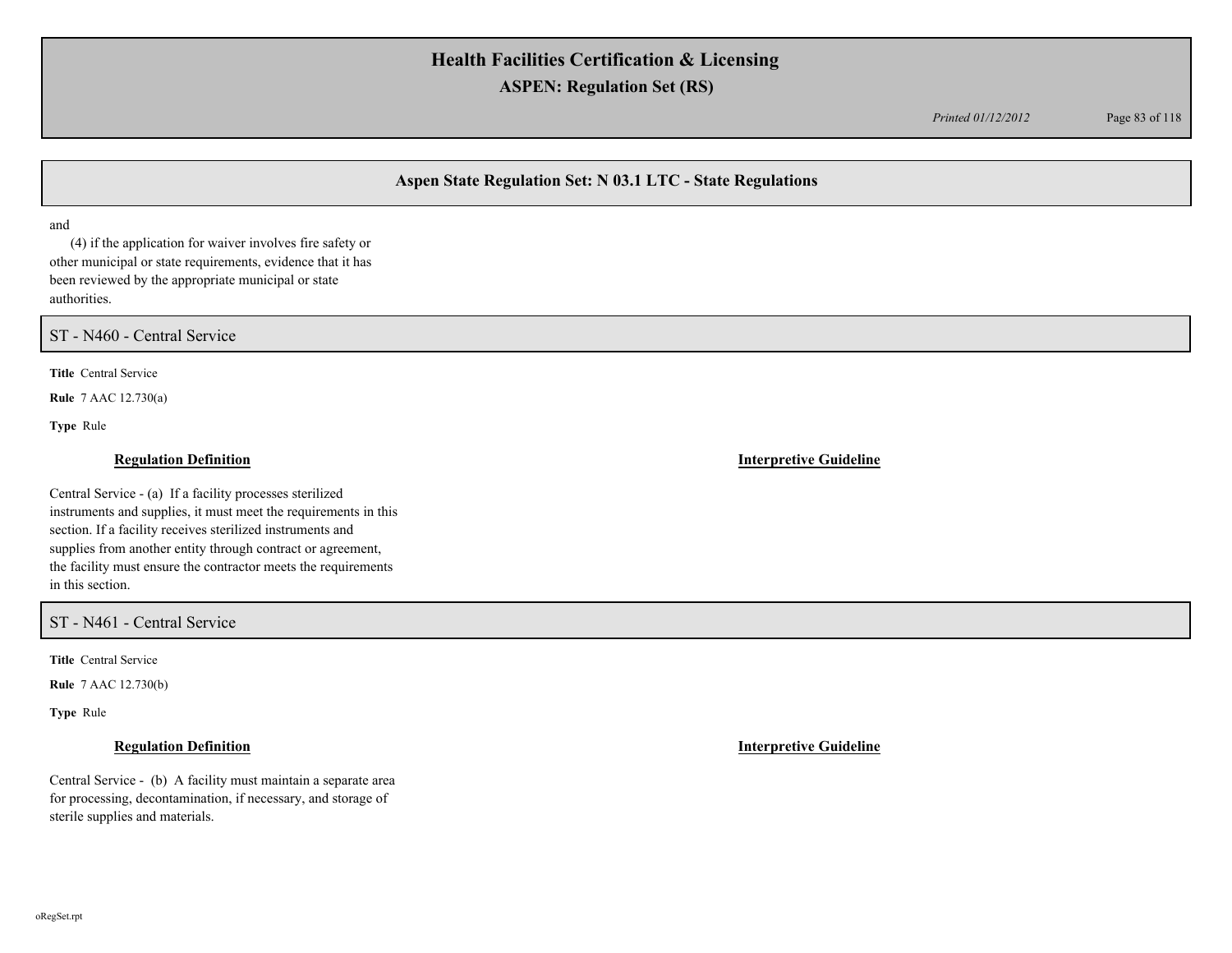*Printed 01/12/2012* Page 84 of 118

## **Aspen State Regulation Set: N 03.1 LTC - State Regulations**

### ST - N462 - Central Service

**Title** Central Service

**Rule** 7 AAC 12.730(c)

**Type** Rule

Central Service - (c) A facility must develop and implement written policies and procedures for the cleaning, antimicrobial processing, and storage of supplies and equipment to prevent the transmission of infection through their use.

ST - N463 - Central Service

**Title** Central Service

**Rule** 7 AAC 12.730(d)

**Type** Rule

## **Regulation Definition Interpretive Guideline**

Central Service - (d) Traffic in an area designated for processing, decontamination, and storage of supplies must be restricted to properly attired authorized personnel. Birth centers, frontier extended stay clinics, and nursing homes are not required to comply with this subsection.

ST - N464 - Central Service

**Title** Central Service

**Rule** 7 AAC 12.730(e)

**Type** Rule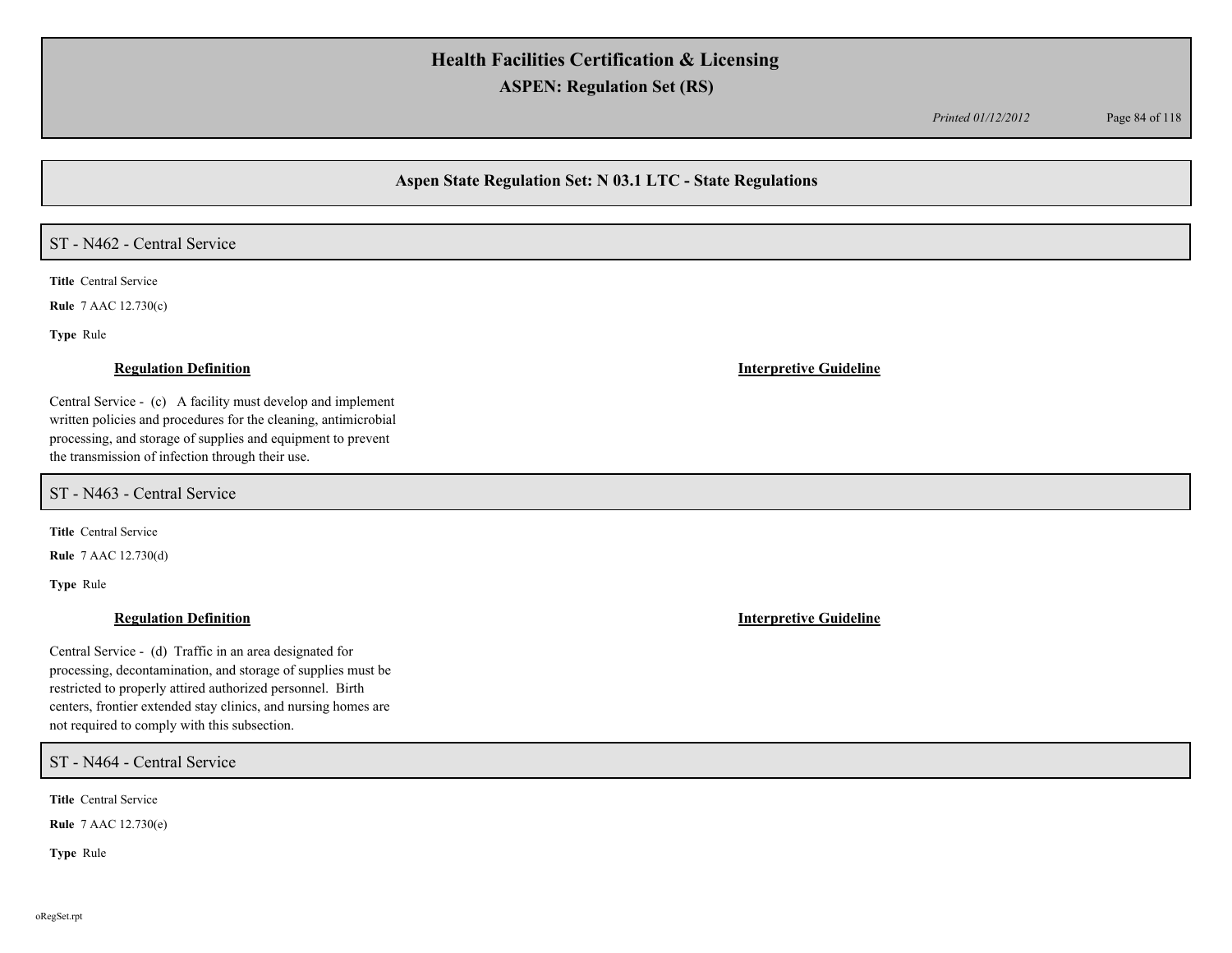*Printed 01/12/2012* Page 85 of 118

## **Aspen State Regulation Set: N 03.1 LTC - State Regulations**

## **Regulation Definition Interpretive Guideline**

Central Service - Shipping cartons may not be stored with sterile products.

ST - N465 - Central Service

**Title** Central Service

**Rule** 7 AAC 12.730(f)

**Type** Rule

Central Service - A facility must retain records of bacteriological efficiency monitoring of autoclaves at recommended frequency for three years.

ST - N466 - Central Service

**Title** Central Service

**Rule** 7 AAC 12.730(g)

**Type** Rule

Central Service - Instructions for the operation of autoclaves must be posted near the equipment.

ST - N467 - Central Service

**Title** Central Service

**Rule** 7 AAC 12.730(h)

**Type** Rule

**Regulation Definition Interpretive Guideline**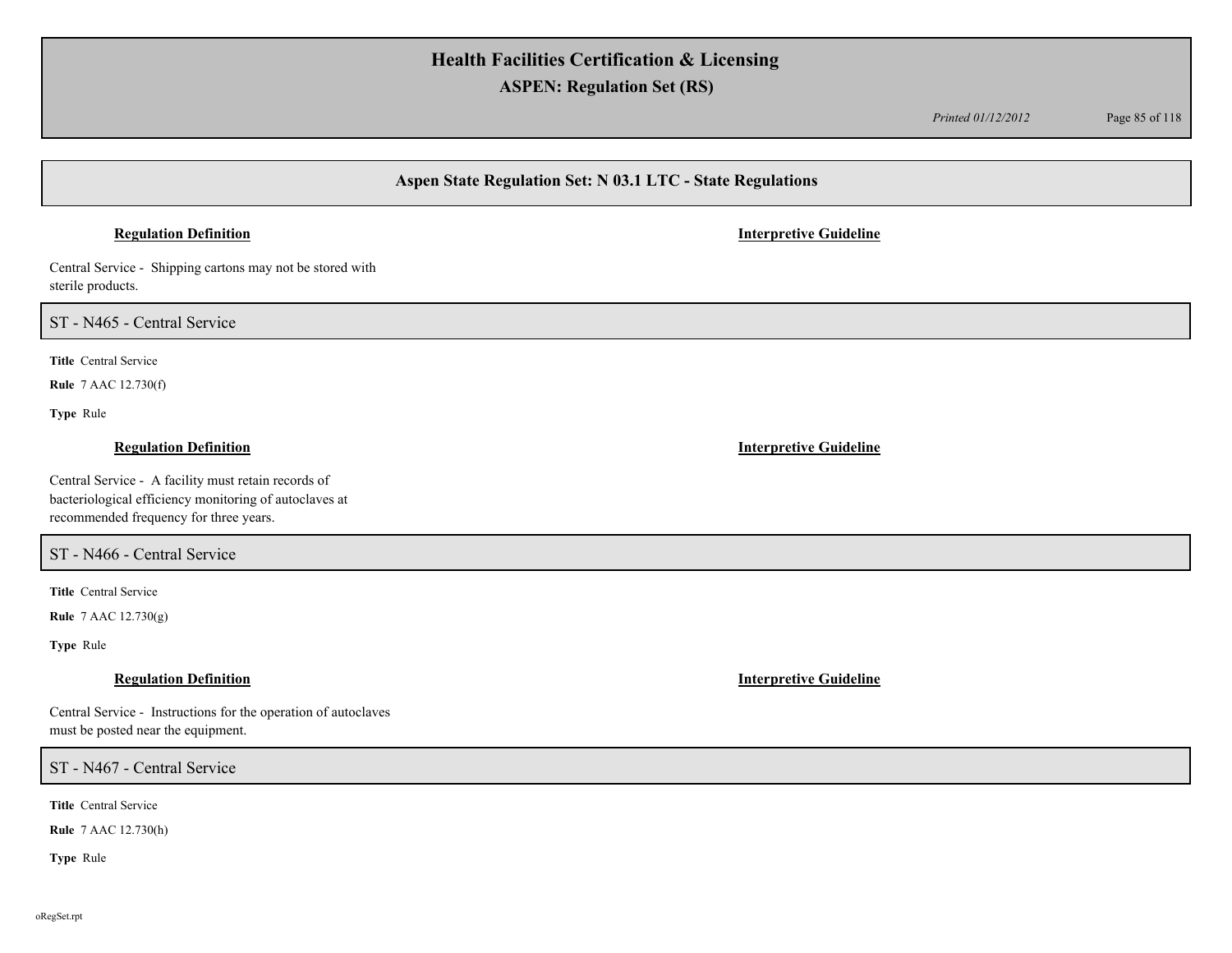*Printed 01/12/2012* Page 86 of 118

## **Aspen State Regulation Set: N 03.1 LTC - State Regulations**

Central Service - Each facility must maintain a retrieval system for supplies whose sterility is questionable.

ST - N470 - Governing Body

**Title** Governing Body

**Rule** 7 AAC 12.630(a)

**Type** Rule

Governing Body - Each facility, with the exception of birth centers and intermediate care facilities for the mentally retarded, must have a governing body that assumes responsibility for implementing and monitoring policies that govern the facility's operation and for ensuring that those policies are administered in a manner that provides quality health care in a safe environment. The facility must provide to the department the name, title, and mailing address for (1) each owner of the facility; (2) each person who is principally responsible for directing facility operations; and

(3) the person responsible for medical direction.

ST - N471 - Governing Body

**Title** Governing Body

**Rule** 7 AAC 12.630(b) (1)

**Type** Rule

### **Regulation Definition Interpretive Guideline**

Governing Body - The governing body shall

(1) adopt, and revise when necessary, written bylaws

oRegSet.rpt

### **Regulation Definition Interpretive Guideline**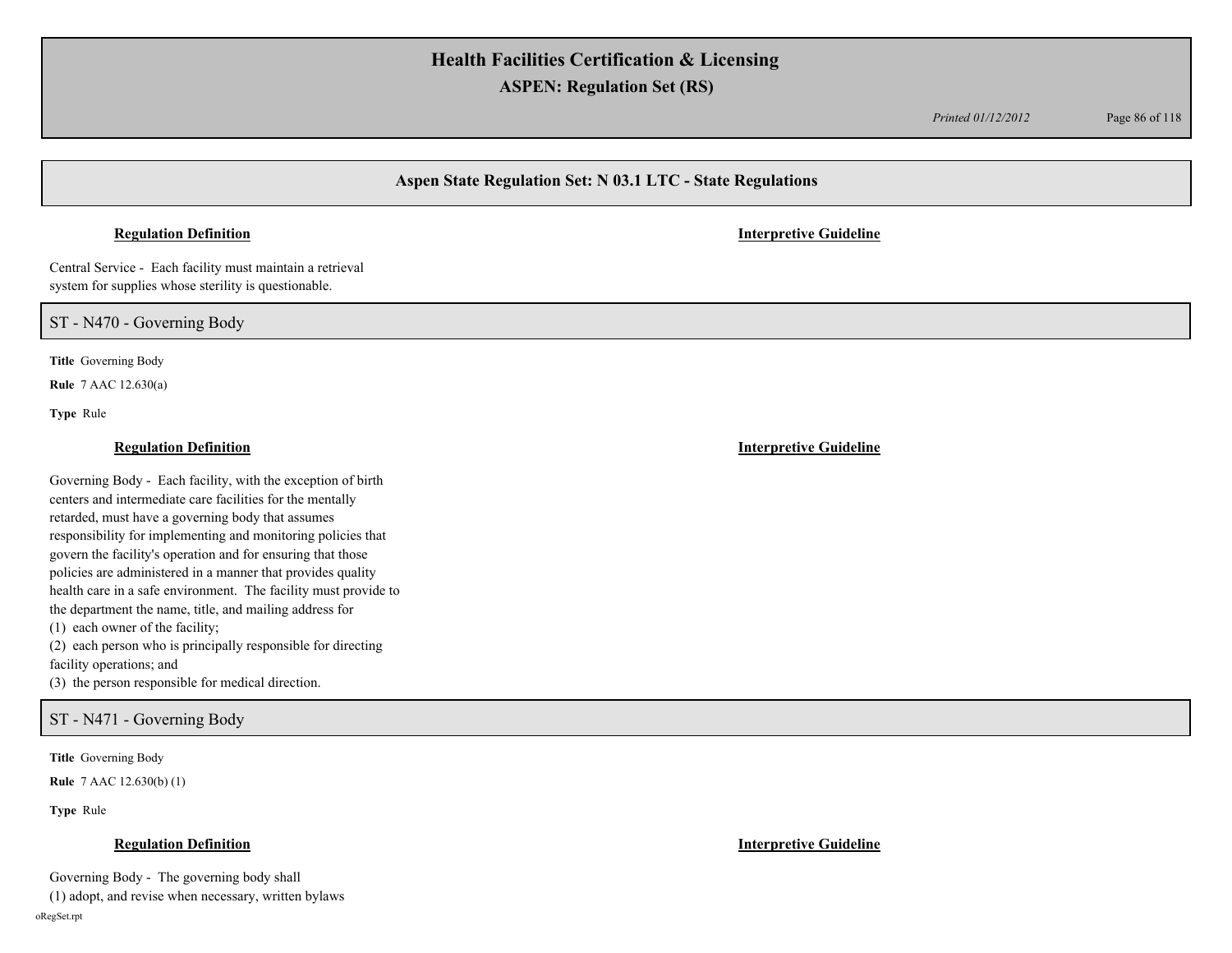*Printed 01/12/2012* Page 87 of 118

## **Aspen State Regulation Set: N 03.1 LTC - State Regulations**

providing for

(A) election or appointment of officers and committees;

(B) appointment of a local advisory board if the governing

body is outside the state; and

(C) frequency of meetings.

ST - N472 - Governing Body

**Title** Governing Body

**Rule** 7 AAC 12.630(b) (2)

**Type** Rule

## **Regulation Definition Interpretive Guideline**

Governing Body - (2) appoint an administrator, in accordance with written criteria

ST - N473 - Governing Body

**Title** Governing Body

**Rule** 7 AAC 12.630(b) (3)

**Type** Rule

### **Regulation Definition Interpretive Guideline**

Governing Body - (3) maintain written records on the appointment of members to the medical staff, and the granting of privileges based on the recommendations of the medical staff.

ST - N474 - Governing Body

**Title** Governing Body

**Rule** 7 AAC 12.630(b) (4)

**Type** Rule

oRegSet.rpt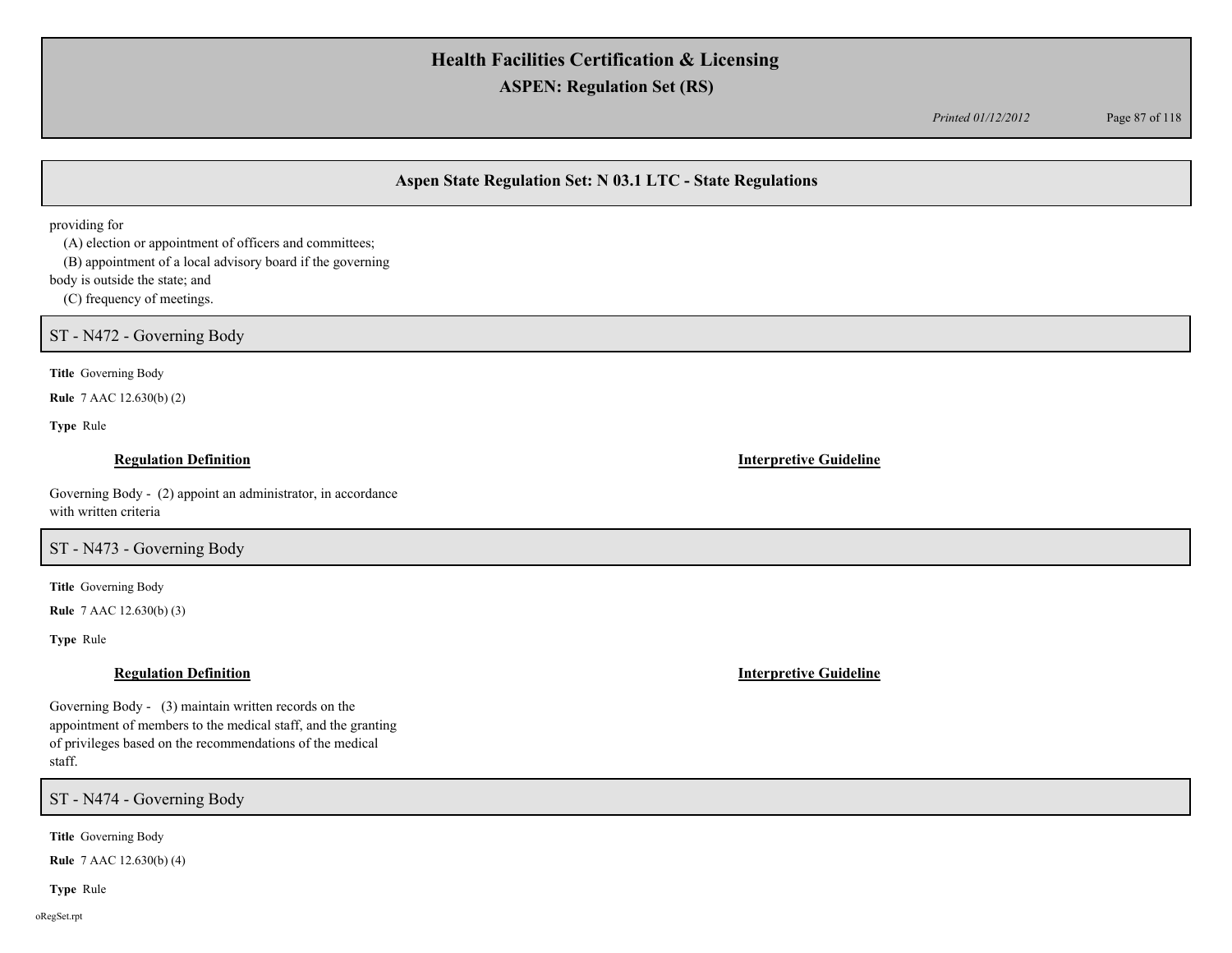*Printed 01/12/2012* Page 88 of 118

## **Aspen State Regulation Set: N 03.1 LTC - State Regulations**

## **Regulation Definition Interpretive Guideline**

Governing Body - (4) require medical staff to sign an agreement to follow the bylaws of the medical staff.

ST - N475 - Governing Body

**Title** Governing Body

**Rule** 7 AAC 12.630(b) (5)

**Type** Rule

### **Regulation Definition Interpretive Guideline**

Governing Body - (5) establish appeal procedures for applicants for and members of the medical staff.

## ST - N476 - Governing Body

**Title** Governing Body

**Rule** 7 AAC 12.630(b) (6)

**Type** Rule

| Governing Body - (6) provide resources and personnel as |
|---------------------------------------------------------|
| necessary to meet patient needs.                        |

ST - N477 - Governing Body

**Title** Governing Body

**Rule** 7 AAC 12.630(b) (7)

**Type** Rule

**Regulation Definition Interpretive Guideline**

oRegSet.rpt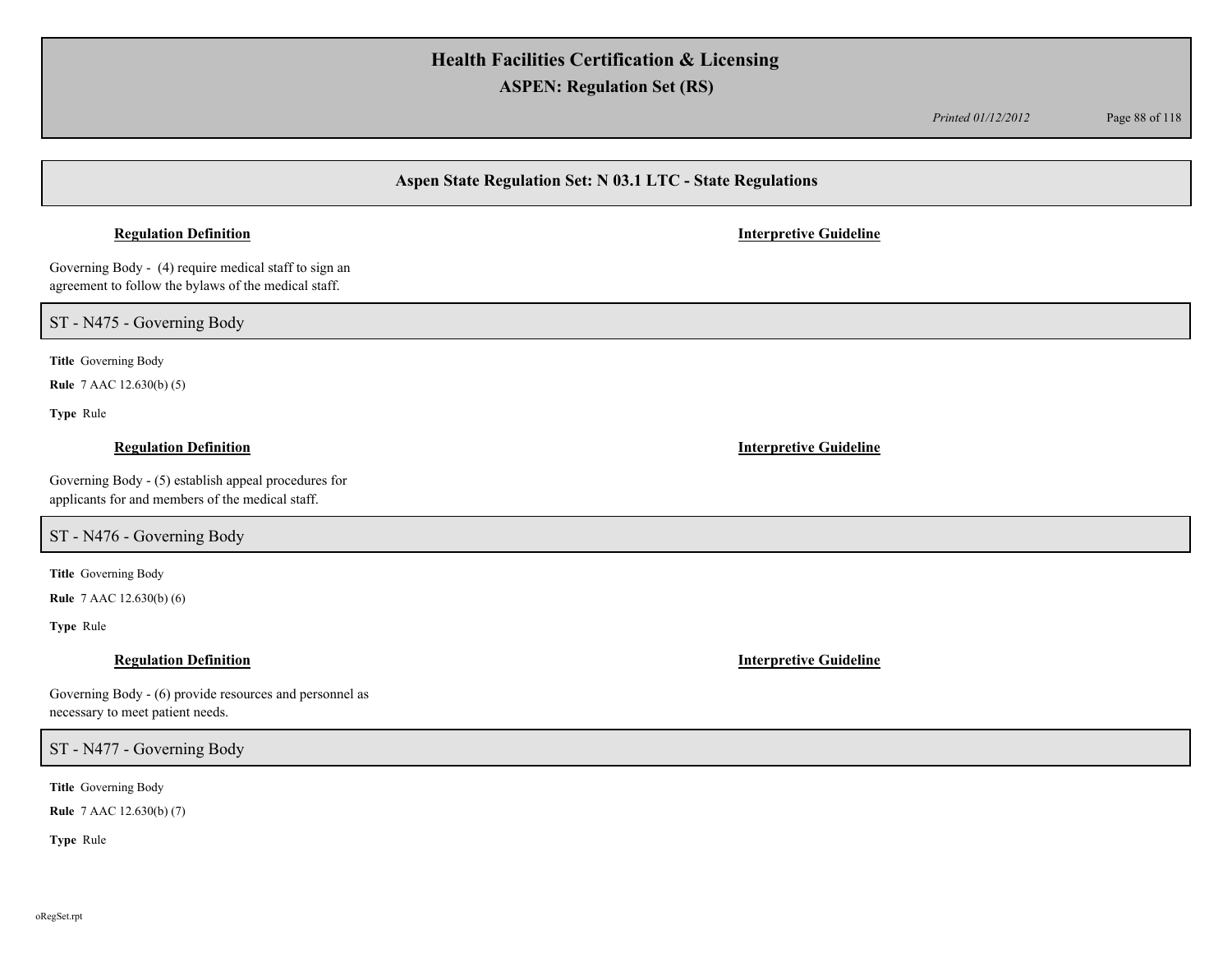*Printed 01/12/2012* Page 89 of 118

## **Aspen State Regulation Set: N 03.1 LTC - State Regulations**

Governing Body - (7) provide adequate equipment and supplies for the facility.

ST - N480 - Administration

**Title** Administration

**Rule** 7 AAC 12.640(b)

**Type** Rule

### **Regulation Definition Interpretive Guideline**

Administration - A facility must have an administrator, who is directly responsible to the governing body. The administrator shall

(1) coordinate staff services;

(2) provide liaison between the governing body and facility staff;

(3) report to the governing body regularly and at least annually on facility operations;

(4) provide written notice to medical staff of initial and annual

or, if approved by the governing body, biennial appointments;

(5) evaluate for implementation recommendations of the facility's committees and consultants;

(6) ensure that the facility complies with program standards;

and

(7) delineate responsibility and accountability of each service component of the facility to the administration.

ST - N481 - Administration

**Title** Administration

**Rule** 7 AAC 12.640(c)

**Type** Rule

oRegSet.rpt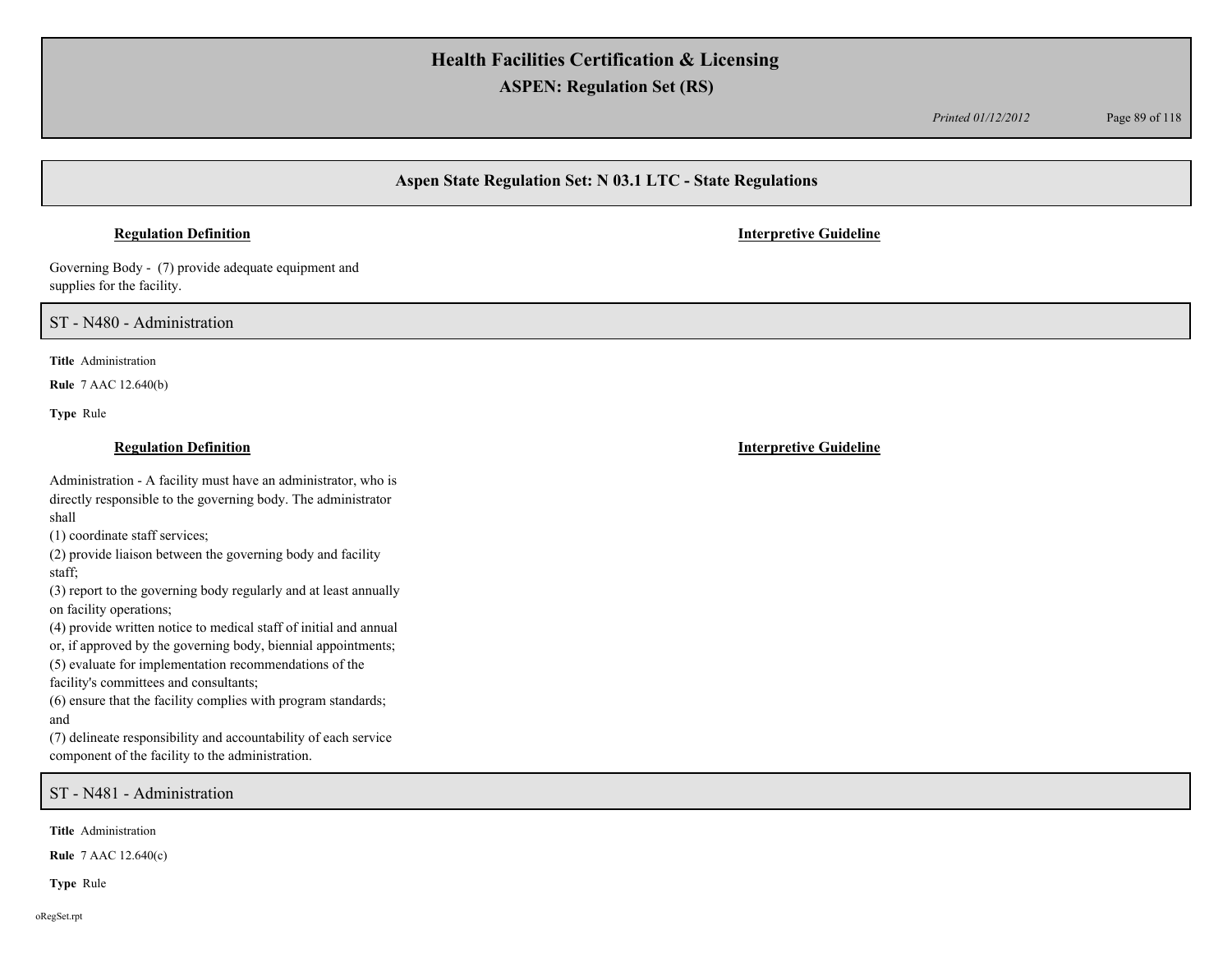*Printed 01/12/2012* Page 90 of 118

## **Aspen State Regulation Set: N 03.1 LTC - State Regulations**

### **Regulation Definition Interpretive Guideline**

Administration - Each facility must have an institutional budget plan which includes an annual operating budget and a capital expenditure plan for a projected three-year period. A committee comprised of representatives of the governing body and administrative staff shall prepare the plan.

ST - N482 - Employee Health

**Title** Employee Health

**Rule** 7 AAC 12.650(a) (1)

**Type** Rule

Employee health program - Each facility must have an employee health program that (1) requires each employee to be evaluated within the first two weeks of employment and, except as provided otherwise in this paragraph, annually after that, to detect active cases of pulmonary tuberculosis.

ST - N483 - Employee Health

**Title** Employee Health

**Rule** 7 AAC 12.650(a) (1) (A)

**Type** Rule

Employee health program - (A) an employee who has never had a positive tuberculin skin test result shall obtain a tuberculin Mantoux skin test; if the tuberculin skin test result is negative, the employee does not need to have further annual tuberculosis evaluation under this paragraph if the employee's

**Regulation Definition Interpretive Guideline**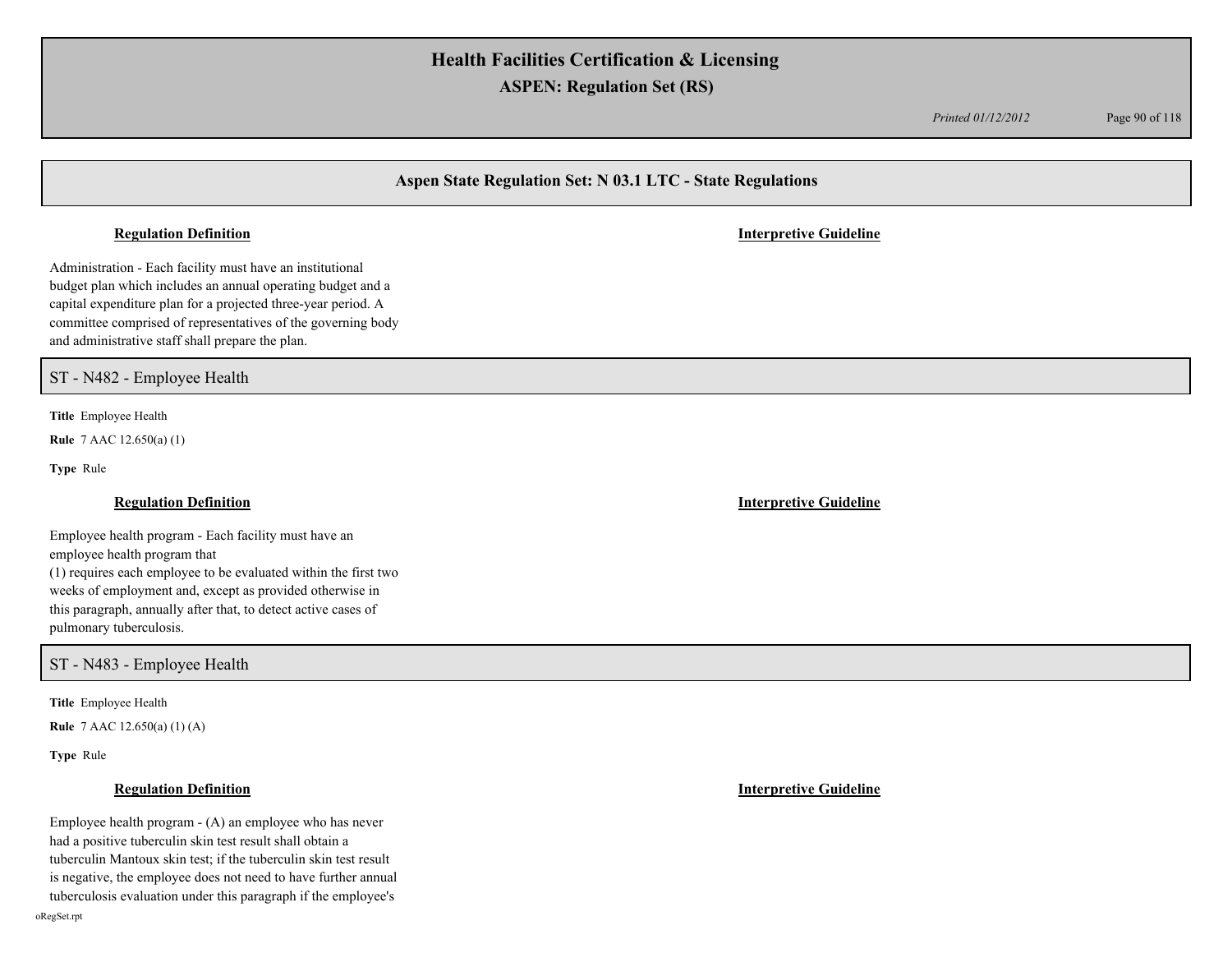*Printed 01/12/2012* Page 91 of 118

## **Aspen State Regulation Set: N 03.1 LTC - State Regulations**

duties never require him or her to be in a room where patients or residents might enter, and if the employee does not handle clinical specimens or other material from patients or from their rooms; an example of such an employee is an administrative person or research worker whose place of work is remote from patient or residential care areas and who does not come in contact with clinical specimens.

## ST - N484 - Employee Health

**Title** Employee Health

**Rule** 7 AAC 12.650(a) (1) (B) (i)

**Type** Rule

### **Regulation Definition Interpretive Guideline**

Employee health program - (B) an employee who has previously had a positive tuberculin skin test result, or an employee whose tuberculin skin test obtained under (A) of this paragraph has a positive result,

 (i) shall have a health evaluation by a health care provider to identify symptoms suggesting that tuberculosis disease is present; the health evaluation must also include evaluation for the presence of any of the following risk factors: evidence of inadequately treated past tuberculosis disease, history of close exposure to a case of communicable pulmonary tuberculosis within the previous two years, history of a negative tuberculin test within the previous two years, diabetes mellitus (severe or poorly controlled), diseases associated with severe immunologic deficiencies, immunosuppressive therapy, silicosis, gastrectomy, excessive alcohol intake, or human immunodeficiency virus infection; if symptoms suggesting tuberculosis disease are present, or if any of the risk factors is present, a chest x-ray shall be obtained as part of the health evaluation and the health care provider shall report the case to the section of epidemiology, division of public health.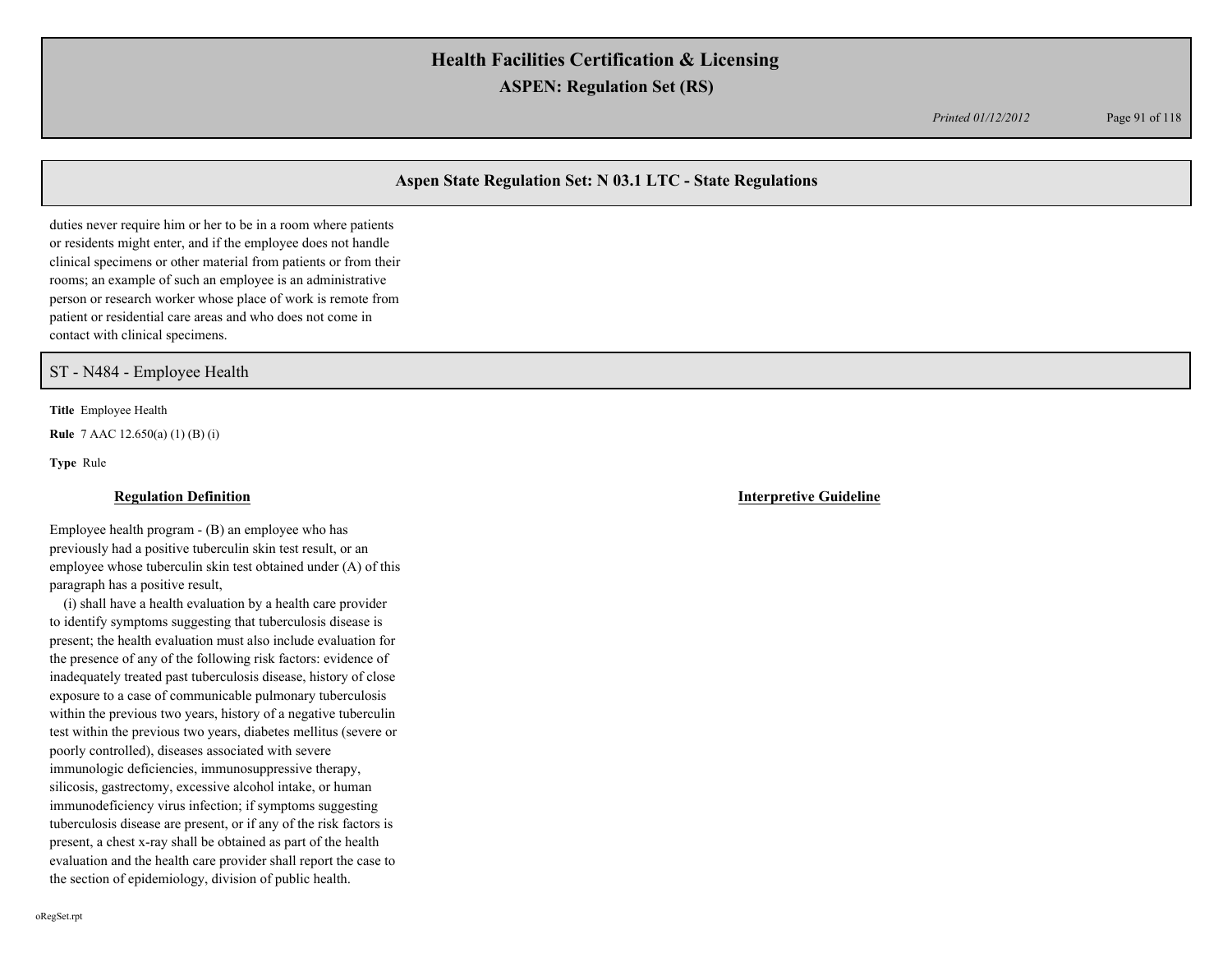*Printed 01/12/2012* Page 92 of 118

## **Aspen State Regulation Set: N 03.1 LTC - State Regulations**

## ST - N485 - Employee Health

**Title** Employee Health

**Rule** 7 AAC 12.650(a) (1) (B) (ii)

**Type** Rule

Employee Health Program - (ii) if the employee has previously received appropriate antituberculosis chemotherapy and has no symptoms suggesting that tuberculosis is present, the employee need not have further annual tuberculosis evaluation under this paragraph.

ST - N486 - Employee Health Program

**Title** Employee Health Program

**Rule** 7 AAC 12.650(a) (3)

**Type** Rule

### **Regulation Definition Interpretive Guideline**

Employee Health Program - (3) requires evidence of immunization against hepatitis B by (A) a valid immunization certificate signed by a physician

listing the date of vaccination; or

 (B) a copy of a record from a clinic or health center showing the date of vaccination.

ST - N490 - Personnel

**Title** Personnel

**Rule** 7 AAC 12.660(a)

**Type** Rule

oRegSet.rpt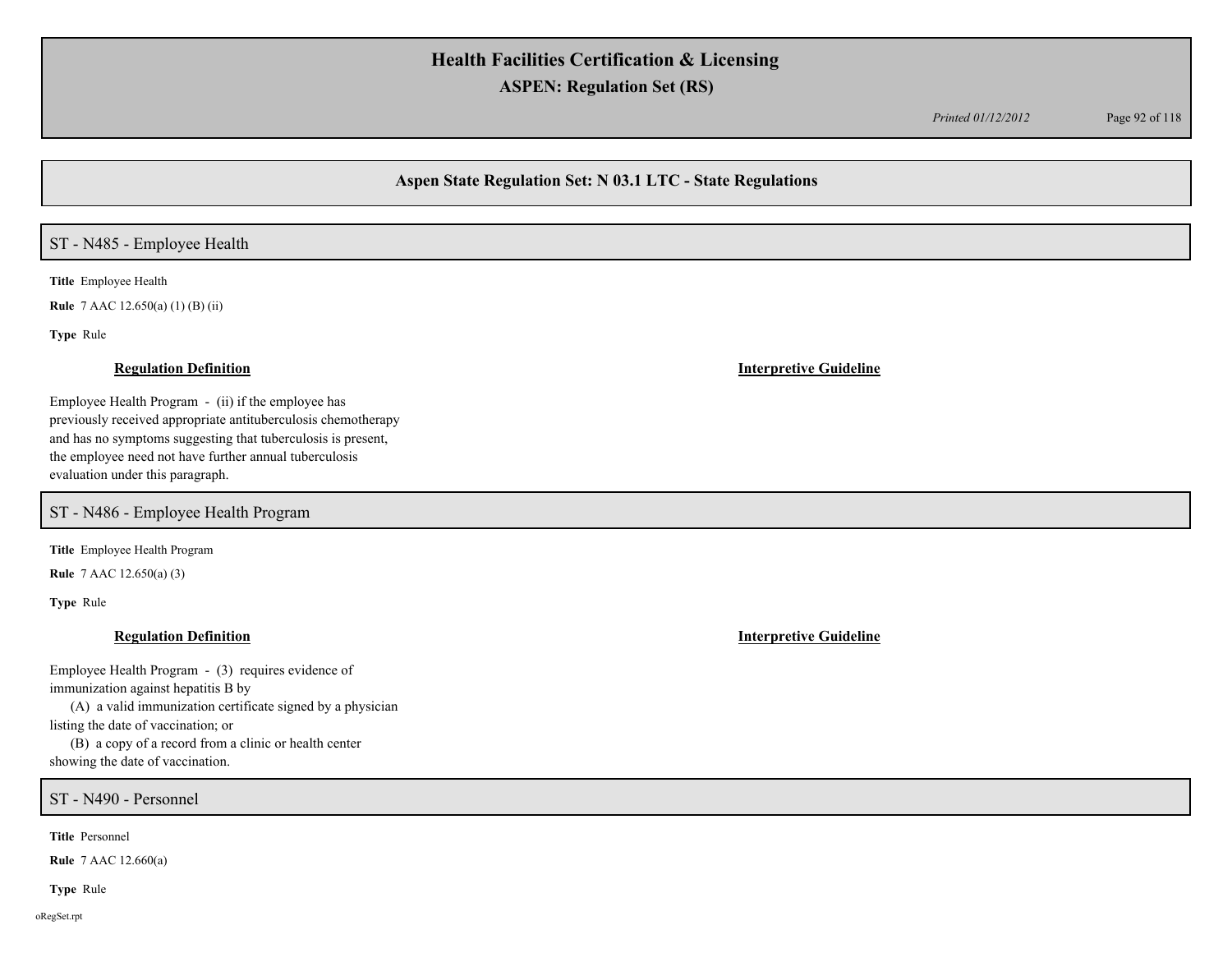*Printed 01/12/2012* Page 93 of 118

# **Aspen State Regulation Set: N 03.1 LTC - State Regulations** Personnel - A facility must plan and retain records of employee orientation, in-service training programs, and employee supervision. In addition, the facility must maintain for each employee a file that includes (1) a current job description; (2) a copy of the employee's current license or certification, if a license or certification is required by statute for the employee's profession; (3) a summary of the employee's education, training, and experience; (4) evidence of the employee's compliance with the employee health requirements of 7 AAC 12.650; and (5) evidence of compliance with the applicable requirements of AS 47.05.300 - 47.05.390 and 7 AAC 10.900 - 7 AAC **Regulation Definition Interpretive Guideline**

Centralized Registry).

ST - N491 - Personnel

**Title** Personnel

**Rule** 7 AAC 12.660(b)

**Type** Rule

10.990 (Barrier Crimes, Criminal History Checks, and

Personnel - If required by AS 08, patient care personnel must be currently licensed, certified, authorized, or registered in the state for the practice of their particular profession.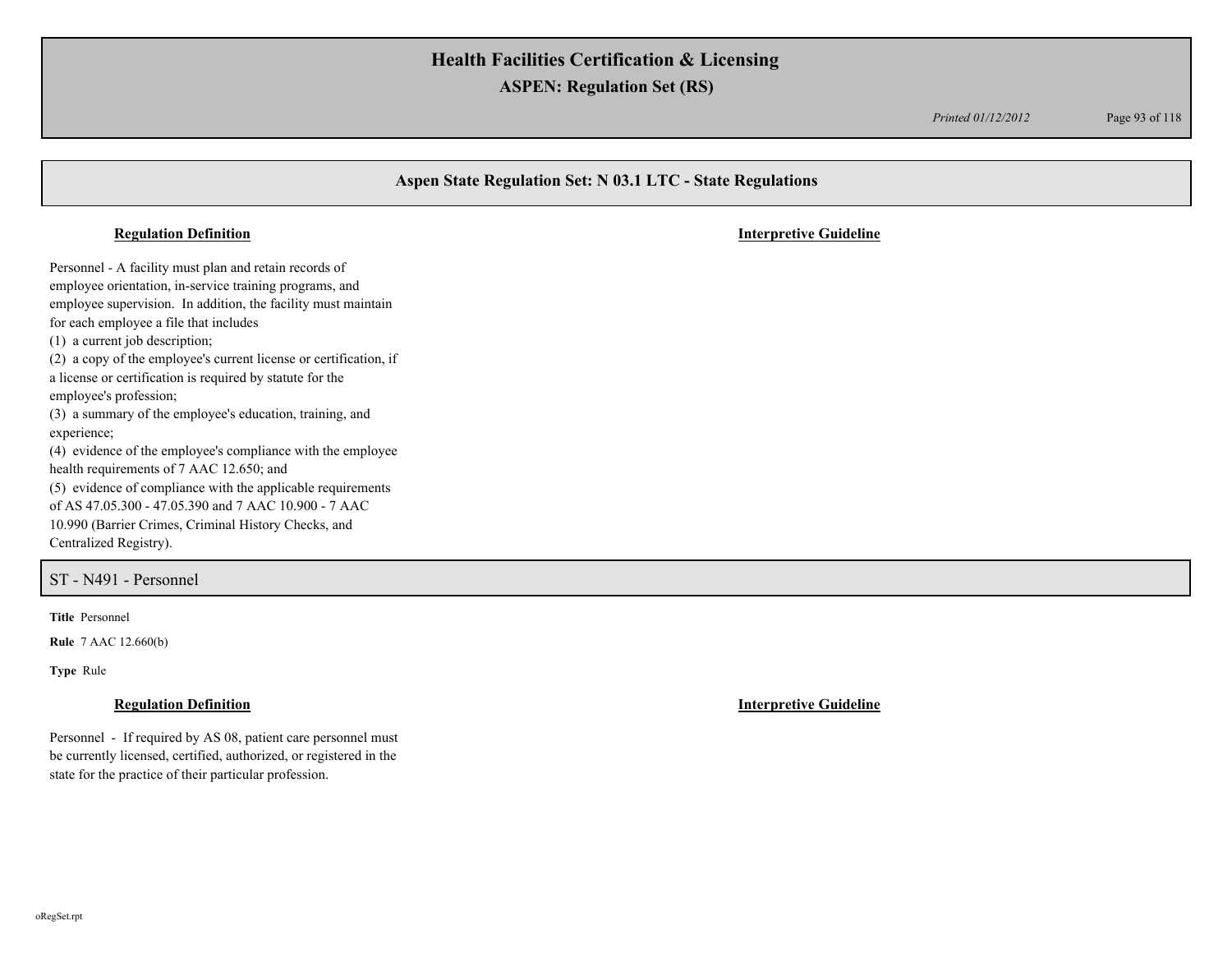*Printed 01/12/2012* Page 94 of 118

## **Aspen State Regulation Set: N 03.1 LTC - State Regulations**

## ST - N492 - Personnel

**Title** Personnel

**Rule** 7 AAC 12.660(c)

**Type** Rule

Personnel - Physicians, licensed nurses, pharmacists, physical therapists, dietitians, and social workers must be involved in the orientation and in-service education program for patient care personnel.

ST - N493 - Personnel

**Title** Personnel

**Rule** 7 AAC 12.660(d)

**Type** Rule

Personnel - (d) The facility shall

(1) document in personnel files that each employee has completed all required orientation, education, and training; and

(2) establish and implement personnel policies requiring an annual evaluation of each employee's performance.

ST - N494 - Contracts

**Title** Contracts

**Rule** 7 AAC 12.910(a)

**Type** Rule

### **Regulation Definition Interpretive Guideline**

**Regulation Definition Interpretive Guideline**

oRegSet.rpt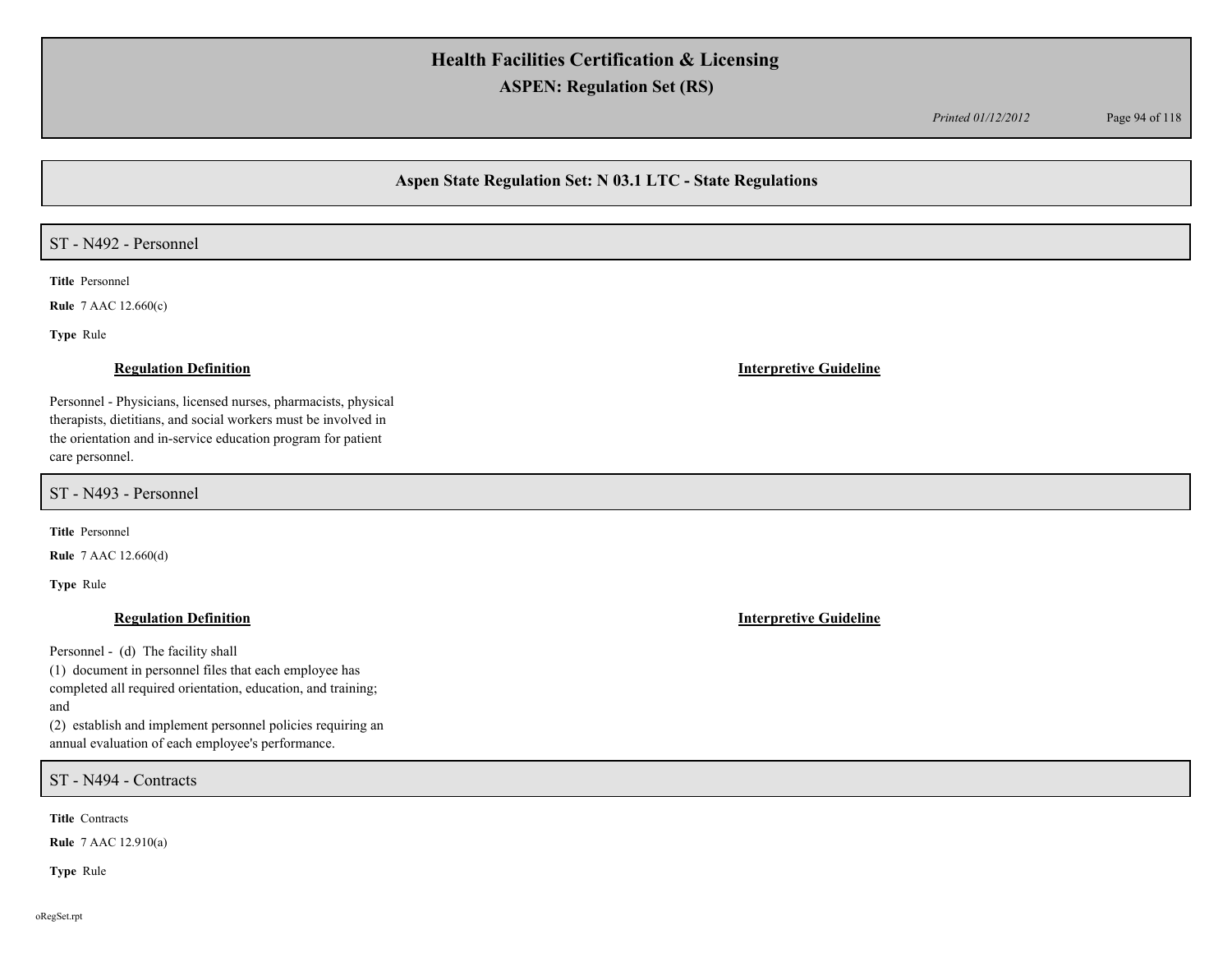*Printed 01/12/2012* Page 95 of 118

## **Aspen State Regulation Set: N 03.1 LTC - State Regulations**

### **Regulation Definition Interpretive Guideline**

Contracts - A facility may contract with another facility or agent to perform services or provide resources to the facility.

ST - N495 - Contracts

**Title** Contracts

**Rule** 7 AAC 12.910(b)

**Type** Rule

Contracts - Services regulated under this chapter which are provided by contract must meet the requirements of this chapter.

## ST - N496 - Contracts

**Title** Contracts

**Rule** 7 AAC 12.910(c)

**Type** Rule

Contracts - (c) A contract for resources or services required by regulation and not provided directly by a facility must be in writing, must be dated and signed by both parties, and must

 (1) specify the respective functions and responsibilities of the contractor and the facility, and the frequency of onsite consultation by the contractor;

 (2) identify the type and frequency of services to be furnished;

 (3) specify the qualifications of the personnel providing services;

 (4) require documentation that services are provided in oRegSet.rpt

**Regulation Definition Interpretive Guideline**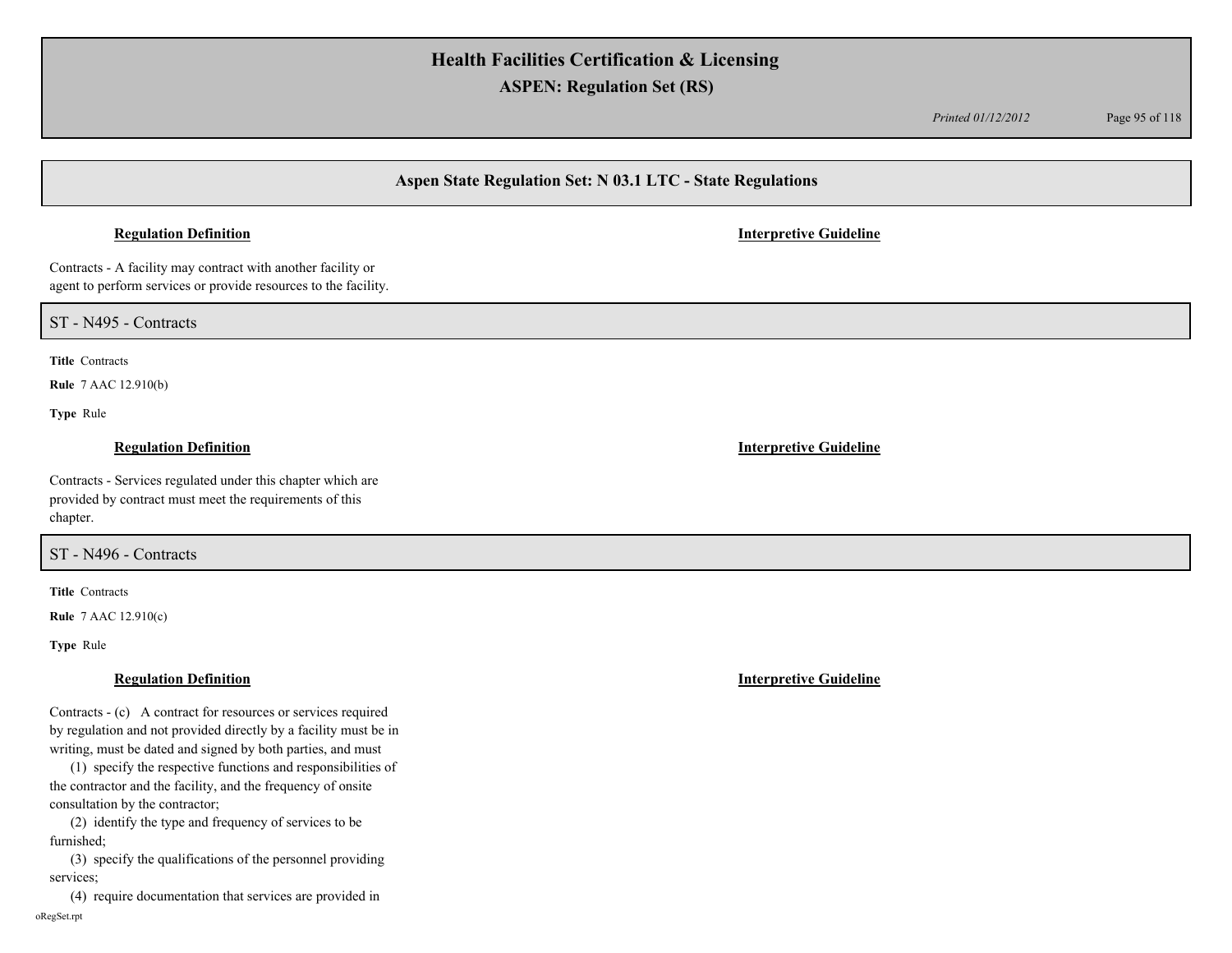*Printed 01/12/2012* Page 96 of 118

## **Aspen State Regulation Set: N 03.1 LTC - State Regulations**

accordance with the agreement;

 (5) specify how and when communication will occur between the facility and the contractor;

 (6) specify the manner in which the care or services will be controlled, coordinated, supervised, and evaluated by the facility;

 (7) identify the procedures for payment for services furnished under the contract; and

 (8) include the current license or registration number of the contractor, if required by state statute or regulation.

ST - N497 - Contracts

**Title** Contracts

**Rule** 7 AAC 12.910(d)

**Type** Rule

### **Regulation Definition Interpretive Guideline**

Contracts - Birth centers, ambulatory surgical facilities, specialized hospitals, rural primary care hospitals, critical access hospitals, nursing homes, and intermediate care facilities for the mentally retarded must have a signed agreement with a general acute care hospital for transfer of patients who require medical or emergency care beyond the scope of the ability or license of the facility.

ST - N500 - Laboratory Service

**Title** Laboratory Service

**Rule** 7 AAC 12.790(a)

**Type** Rule

### **Regulation Definition Interpretive Guideline**

Laboratory Service - (a) A facility that provides laboratory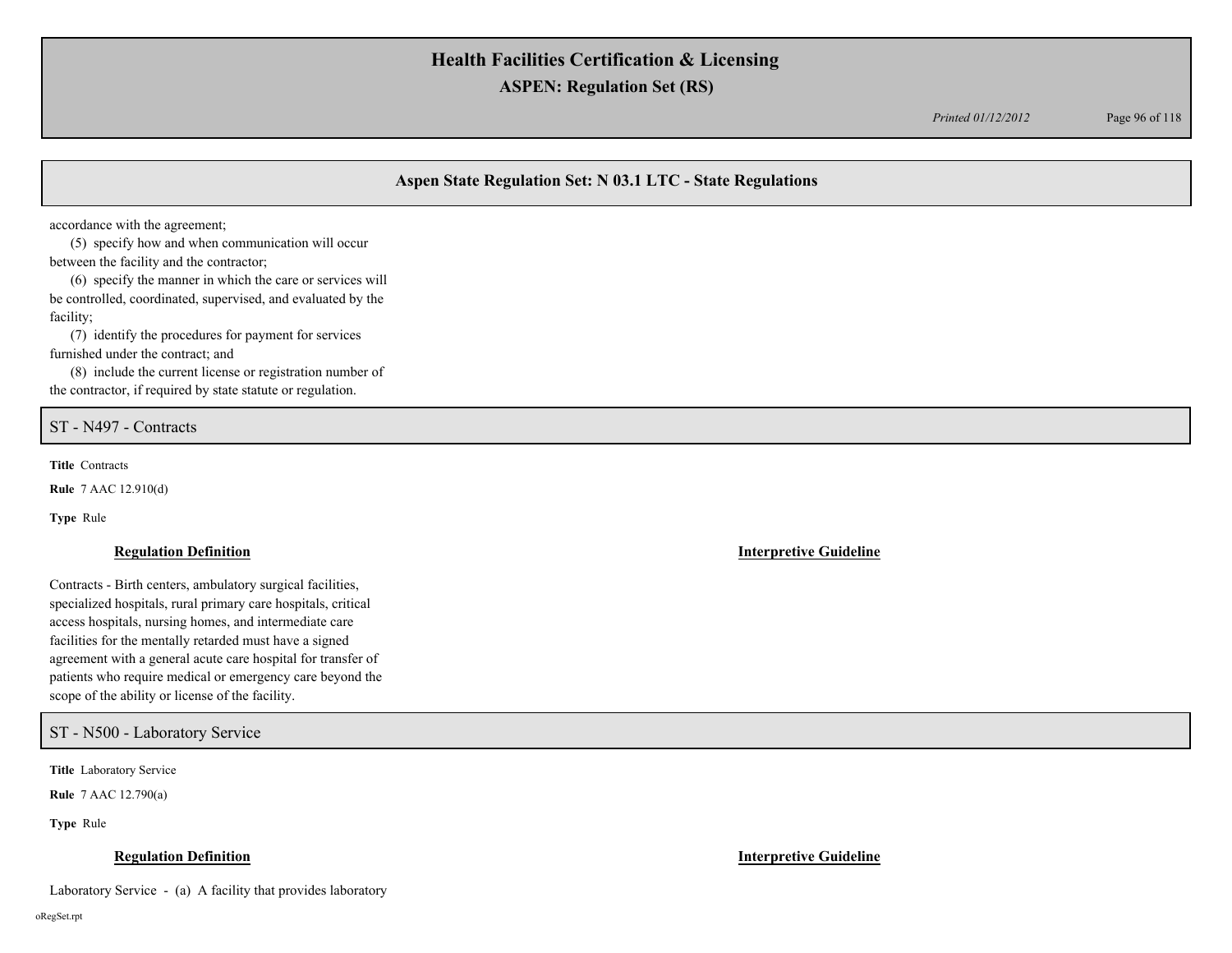*Printed 01/12/2012* Page 97 of 118

## **Aspen State Regulation Set: N 03.1 LTC - State Regulations**

services must comply with 7 AAC 12.790 - 7 AAC 12.850 and must meet the requirements of 42 C.F.R. Part 493, Laboratory Requirements, as revised as of October 1, 2005, and adopted by reference.

## ST - N501 - Laboratory Service

**Title** Laboratory Service

**Rule** 7 AAC 12.790(b)

**Type** Rule

### **Regulation Definition Interpretive Guideline**

Laboratory Service - (b) A facility must have and maintain written procedures on the scope of onsite laboratory services necessary to support the facility's emergency and patient care

### ST - N502 - Laboratory Service

**Title** Laboratory Service

**Rule** 7 AAC 12.790(b)

**Type** Rule

Laboratory Service - (b) For laboratory tests not performed in the facility, the facility must make arrangements with an approved laboratory to meet the requirements of this section. Information specifying the laboratory tests performed at the facility, and laboratory tests available under arrangement, must be provided to the medical staff.

**Regulation Definition Interpretive Guideline**

services.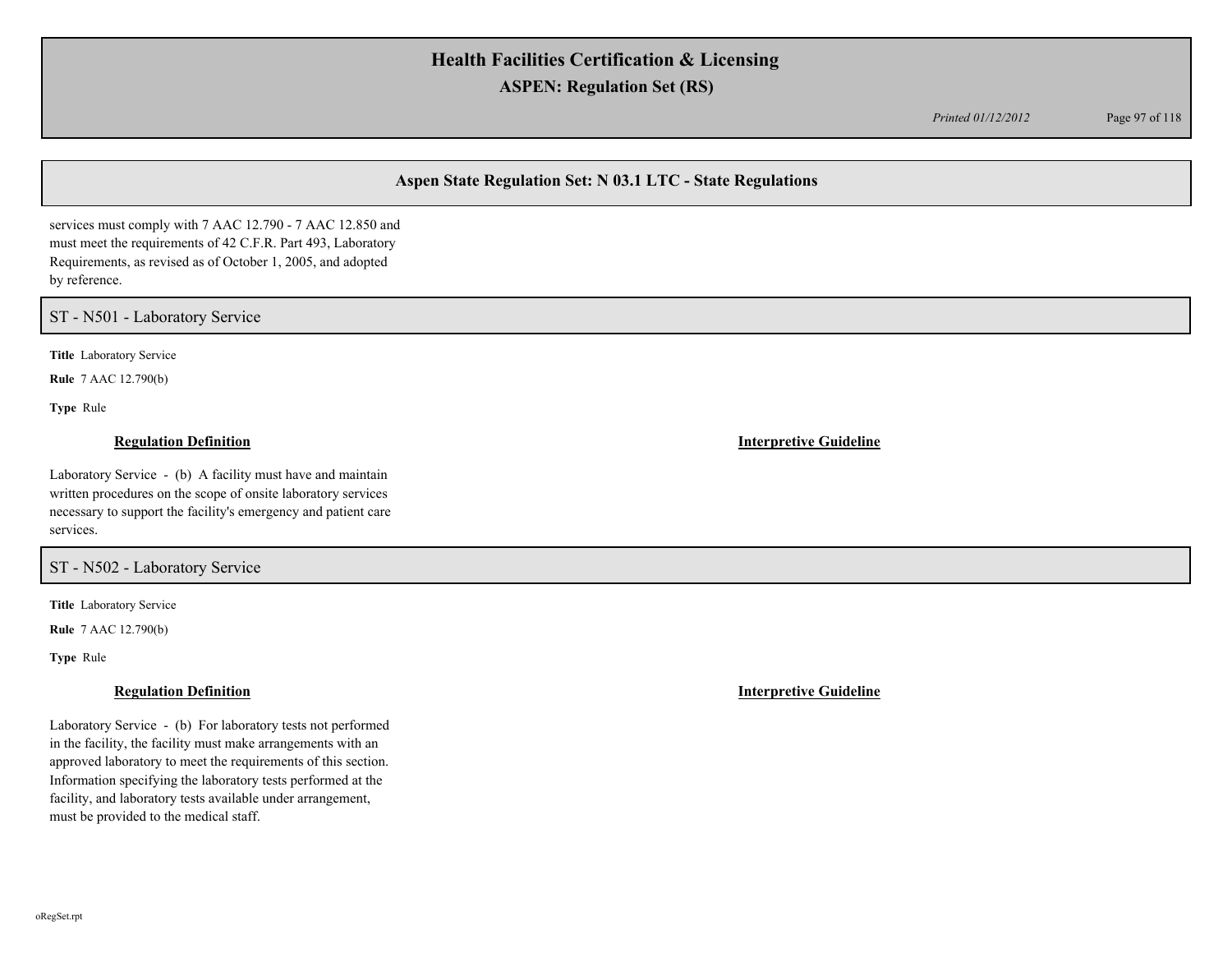*Printed 01/12/2012* Page 98 of 118

## **Aspen State Regulation Set: N 03.1 LTC - State Regulations**

## ST - N503 - Laboratory Service

**Title** Laboratory Service

**Rule** 7 AAC 12.790(c)

**Type** Rule

Laboratory Service - (c) A laboratory that provides blood or blood products must (1) have those products onsite or readily available from another source; and (2) maintain storage areas for those products under adequate control and supervision.

## ST - N504 - Mailing of laboratory specimens

**Title** Mailing of laboratory specimens

**Rule** 7 AAC 12.830

**Type** Rule

Laboratory Service - A laboratory specimen may be referred and mailed only to an approved laboratory. The mailing containers to be used must be provided by the laboratory to which the specimens are sent.

ST - N505 - Supervision/direction of laboratory service

**Title** Supervision/direction of laboratory service

**Rule** 7 AAC 12.840(a)

**Type** Rule

### **Regulation Definition Interpretive Guideline**

**Regulation Definition Interpretive Guideline**

oRegSet.rpt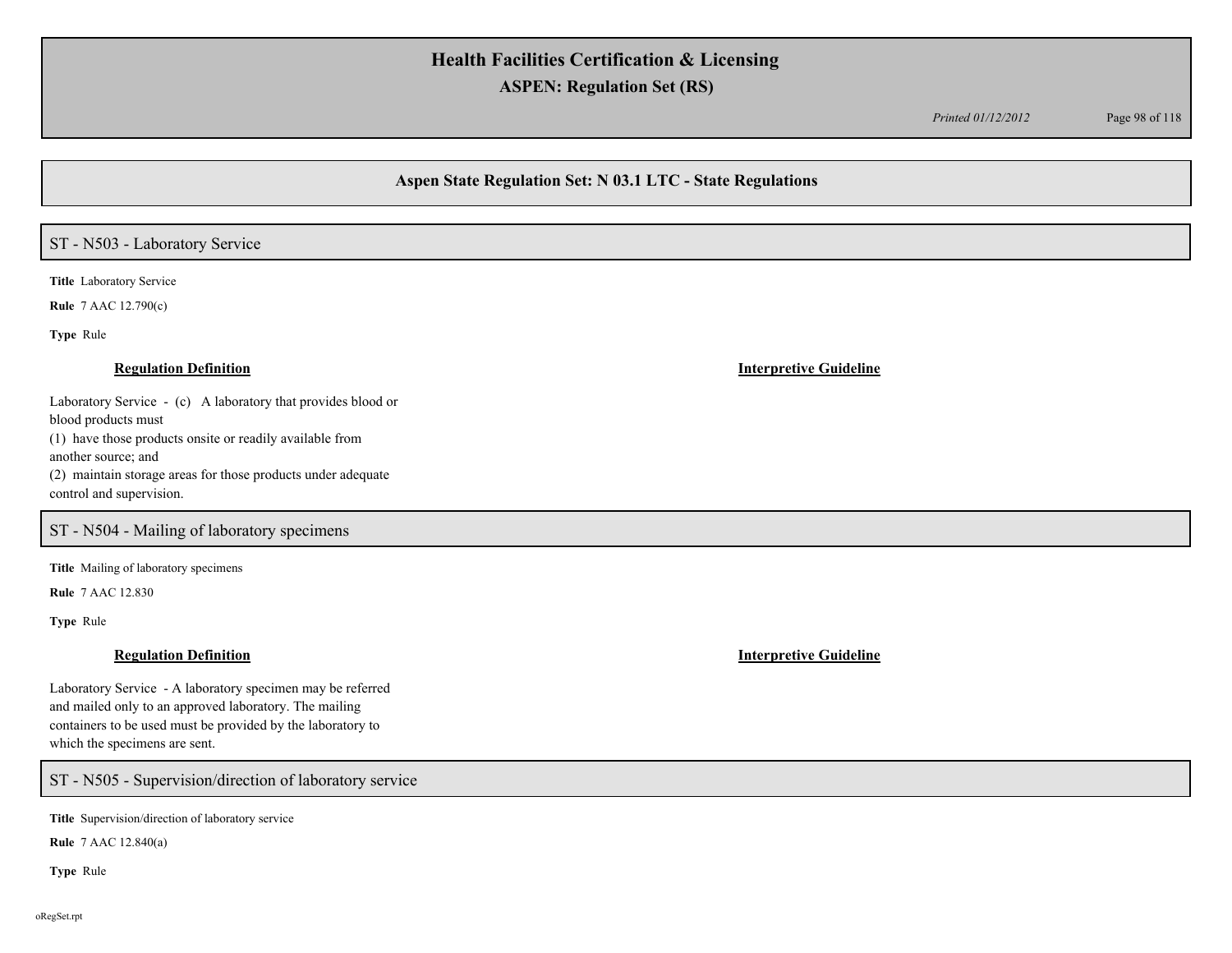*Printed 01/12/2012* Page 99 of 118

## **Aspen State Regulation Set: N 03.1 LTC - State Regulations**

### **Regulation Definition Interpretive Guideline**

Laboratory Service - (a) A laboratory must be under the supervision and direction of a physician, a laboratory specialist, or a medical technologist who

 (1) meets the applicable qualification requirements of 42 C.F.R. Part 493, adopted by reference in 7 AAC 12.790; and

 (2) is either employed by the laboratory or under contract to the laboratory.

## ST - N506 - Supervision/direction of laboratory service

**Title** Supervision/direction of laboratory service

**Rule** 7 AAC 12.840(b)

**Type** Rule

Laboratory Service - (b) If a medical technologist supervises the laboratory under contract, a consulting physician or laboratory specialist supervising the laboratory under contract must make quarterly visits to the laboratory and prepare a written evaluation with recommendations to the administrator and medical staff of the facility after each visit. For a consulting physician, up to two of the required visits and evaluations each year may be made by the physician's representative, who must be a medical technologist competent in one or more laboratory specialties. If a medical technologist supervises a laboratory as an employee of the laboratory, a consulting physician or a laboratory specialist under contract must make at least biannual visits to the laboratory and prepare a written evaluation and recommendations after each visit.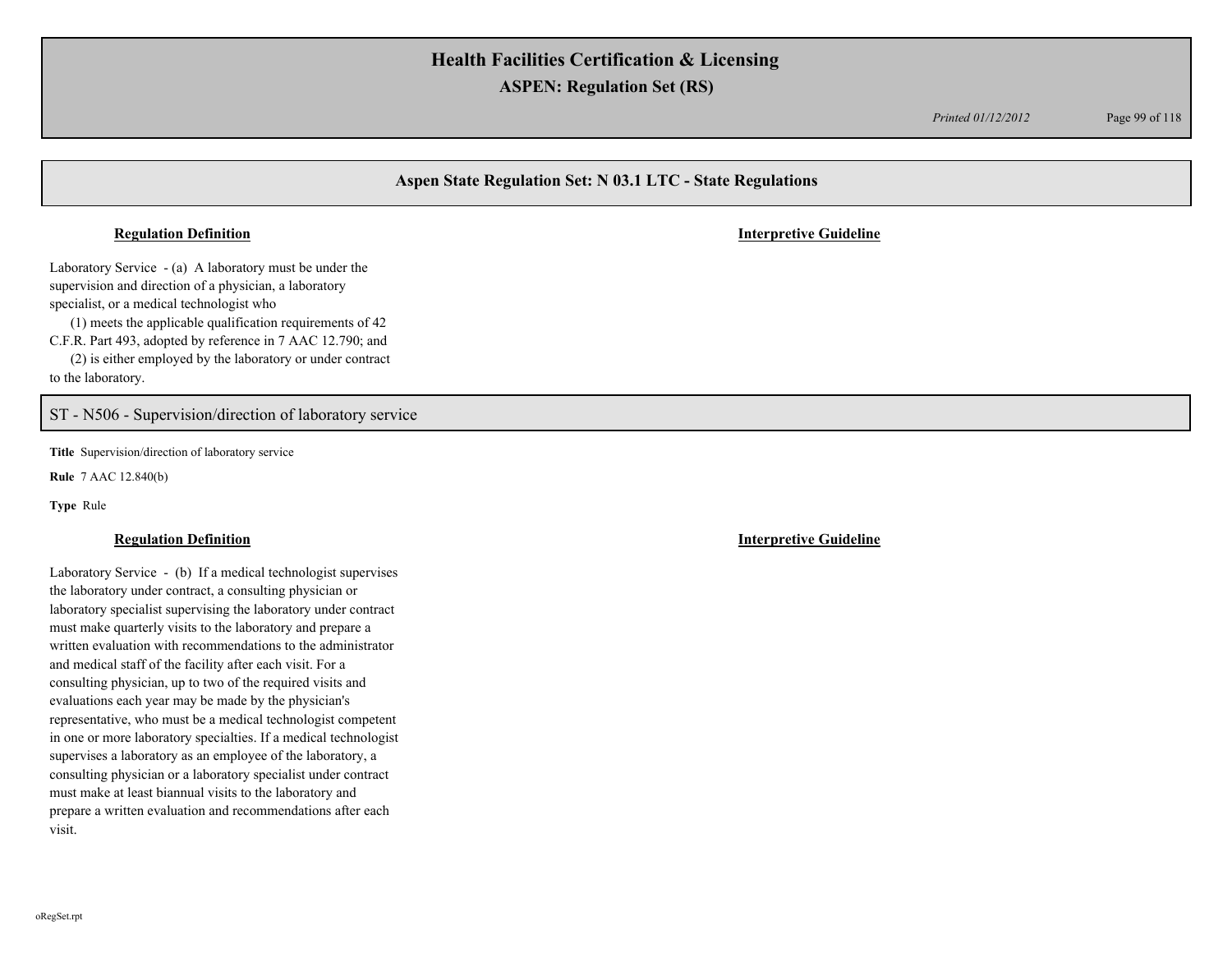*Printed 01/12/2012* Page 100 of 118

## **Aspen State Regulation Set: N 03.1 LTC - State Regulations**

## ST - N507 - Supervision/direction of laboratory service

**Title** Supervision/direction of laboratory service

**Rule** 7 AAC 12.840(c)

**Type** Rule

Laboratory Service - (c) In this section, "laboratory specialties" include microbiology, serology, chemistry, hematology, and immunohematology.

ST - N510 - Radiological Service

**Title** Radiological Service

**Rule** 7 AAC 12.780(a-d)

**Type** Rule

Radiological Service - (a) A facility that provides radiological services, with the exception of frontier extended stay clinics, must comply with the requirements of this section. (b) If a facility which provides radiological services does not have a radiologist on its staff, a radiologist must provide consultation services to the facility at least twice a year to assure high quality of the diagnostic radiological service. (c) A physician or a radiologist must have clinical responsibility for the radiological services. (d) Radiological services may be performed only upon the order of a person lawfully authorized to diagnose and treat illness.

**Regulation Definition Interpretive Guideline**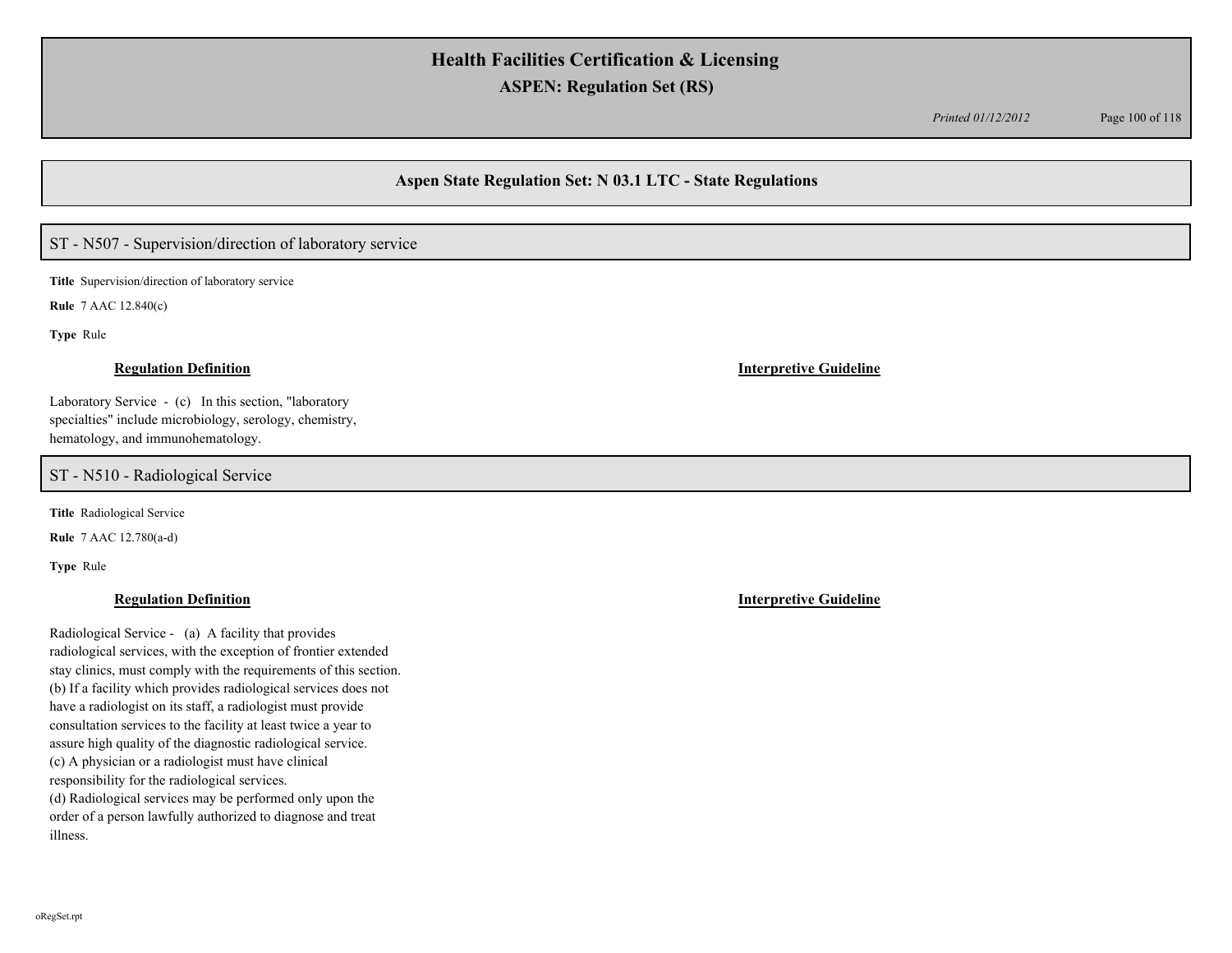*Printed 01/12/2012* Page 101 of 118

## **Aspen State Regulation Set: N 03.1 LTC - State Regulations**

## ST - N511 - Radiological Service

**Title** Radiological Service

**Rule** 7 AAC 12.780(e-f)

**Type** Rule

### **Regulation Definition Interpretive Guideline**

Radiological Service - (e) If an x-ray examination is to be provided to a patient, a request by the attending physician for the x-ray examination must contain a diagnosis or a tentative diagnosis, or a concise statement of the reasons for the x-ray examination.

(f) A report of a radiological examination must be filed in the patient's medical record and maintained in the radiology unit.

## ST - N512 - Radiological Service

**Title** Radiological Service

**Rule** 7 AAC 12.780(g-m)

**Type** Rule

### **Regulation Definition Interpretive Guideline**

Radiological Service - (g) Diagnostic x-ray film processing must conform to the time and temperature recommendations of the manufacturer.

(h) All individuals who are employed or involved in providing radiological services or who may be exposed to radiation shall wear devices that monitor radiation exposure.

(i) A facility must keep records identifying employees who have been exposed to radiation and the amount of exposure for each employee.

(j) A facility which provides nuclear medicine services must report the type of those services provided to the department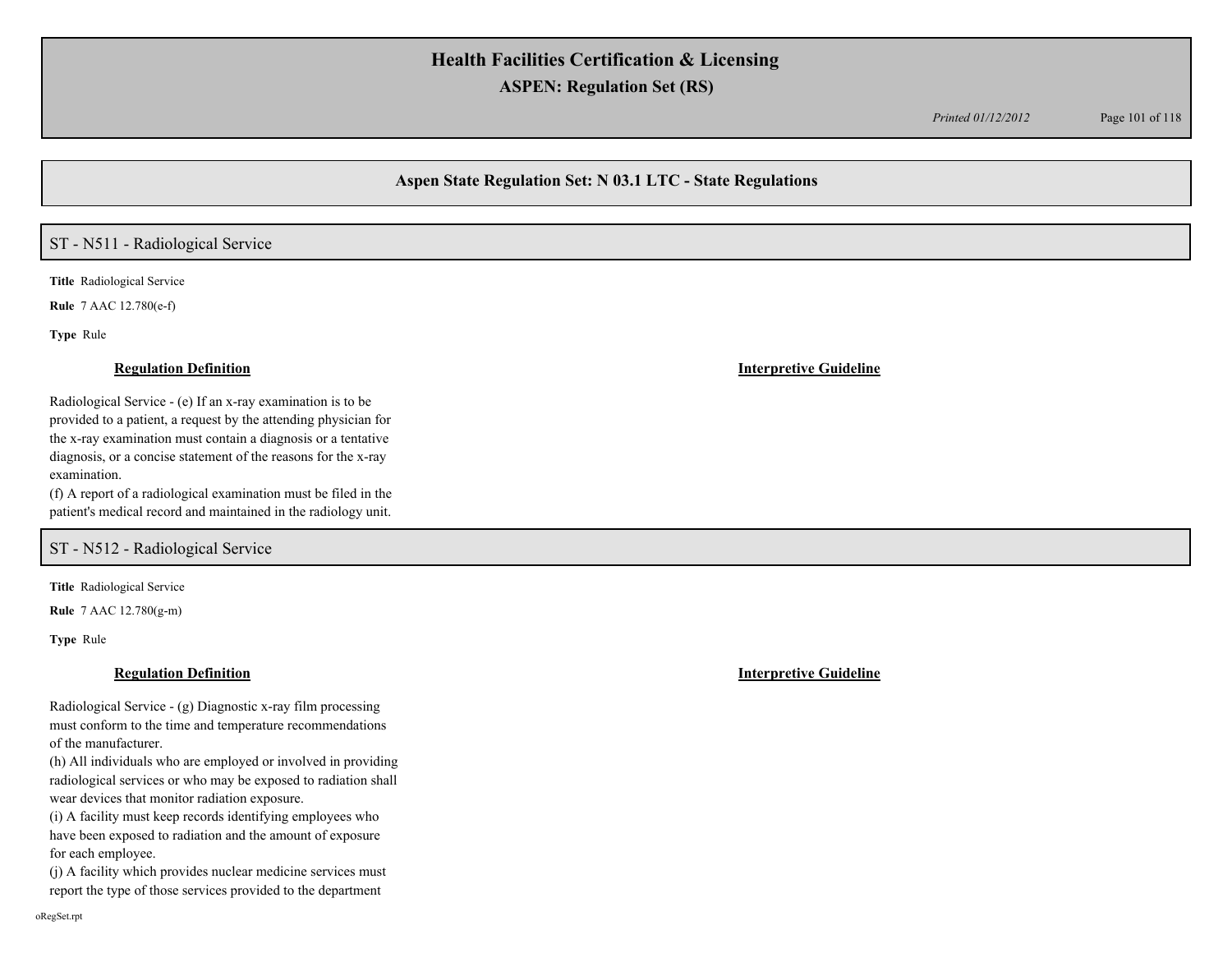*Printed 01/12/2012* Page 102 of 118

## **Aspen State Regulation Set: N 03.1 LTC - State Regulations**

and must conform, unless specifically excepted by law, to the applicable standards of the Nuclear Regulatory Commission, 10 C.F.R. Parts 0 - 170, as in effect April 30, 1983, and 18 AAC 85. (k) Radiation therapy may be given only under the direction of

a radiation therapist using equipment which is specifically designed for radiation therapy.

(l) A facility which uses x-ray equipment must conform to the radiation protection standards set out in 18 AAC 85.010 - 18 AAC 85.770.

(m) In this section, "nuclear medicine services" means medical procedures that use radio isotopes or other atomic entities in the treatment or diagnosis of illness or disease.

## ST - N520 - Medical Record Service

**Title** Medical Record Service

**Rule** 7 AAC 12.770(a)

**Type** Rule

Medical Record Service - (a) Each facility, with the exception of home health agencies, intermediate care facilities for the mentally retarded, and birth centers, must have a medical record service that complies with the applicable provisions of this section. A frontier extended stay clinic must comply with (b), (d), (g), and (i)  $-$  (k) of this section in addition to the requirements of 7 AAC 12.483.

ST - N521 - Medical Record Service

**Title** Medical Record Service

**Rule** 7 AAC 12.770(b)

**Type** Rule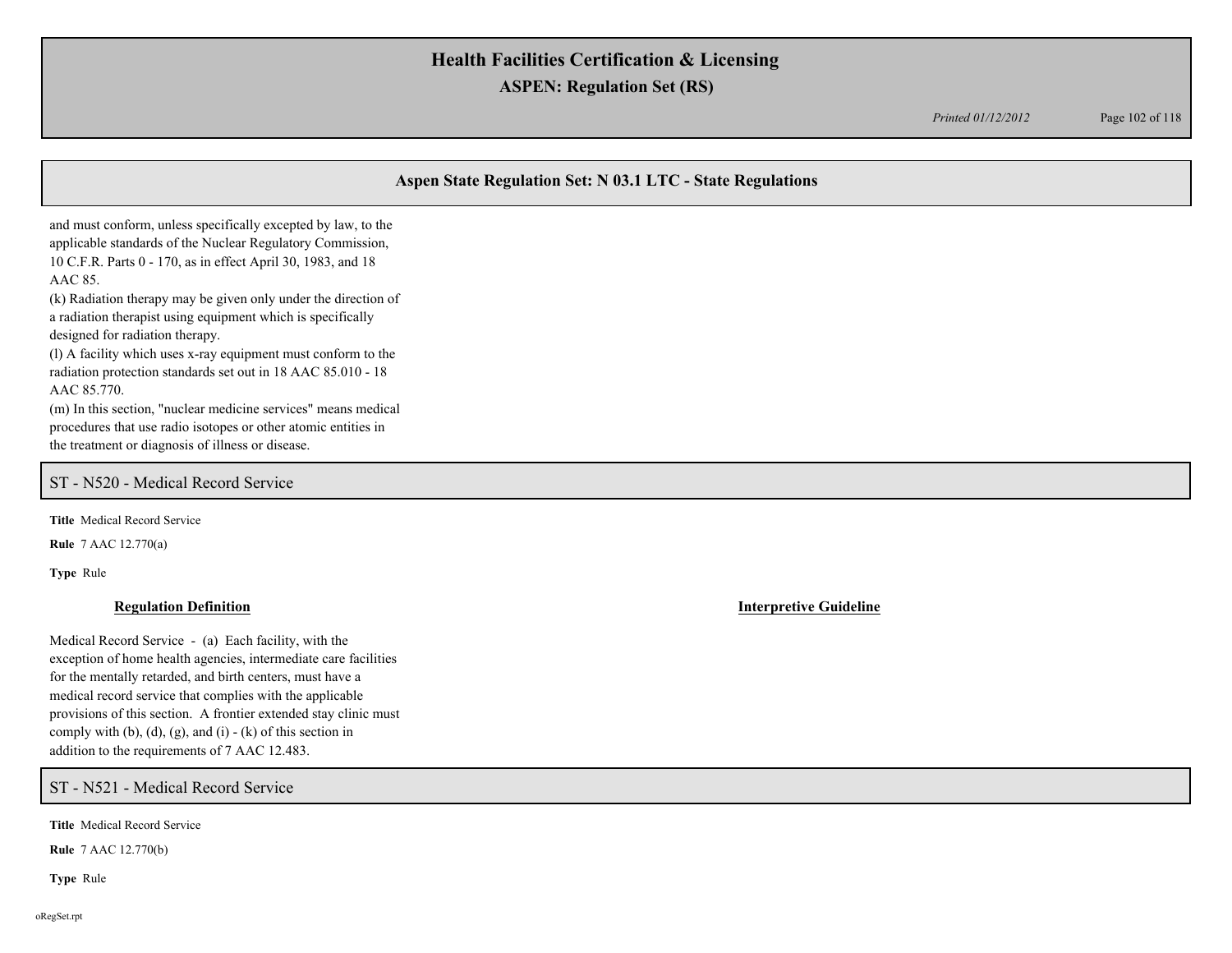*Printed 01/12/2012* Page 103 of 118

## **Aspen State Regulation Set: N 03.1 LTC - State Regulations**

Medical Record Service - (b) A facility must keep records on all patients admitted or accepted for treatment. The medical records, including x-ray films, are the property of the facility and are maintained for the benefit of the patients, the medical staff, and the facility. Medical records are subject to the requirements of AS 18.05.042, 7 AAC 43.030, and 7 AAC 43.032. This section does not affect other statutory or regulatory requirements regarding access to, use of, disclosure of, confidentiality of, or retention of record contents, or regarding maintenance of health information in patients ' records by health care providers.

ST - N522 - Medical Record Service

**Title** Medical Record Service

**Rule** 7 AAC 12.770(b)

**Type** Rule

Medical Record Service - (b) A facility must maintain originals or accurate reproductions of the contents of the originals of all records, including x-rays, consultation reports, and laboratory reports, in a form that is legible and readily available

(1) upon request, to the attending physician or other practitioner responsible for treatment, a member of the facility's medical staff, or a representative of the department; and

(2) upon the patient's written request, to another practitioner.

**Regulation Definition Interpretive Guideline**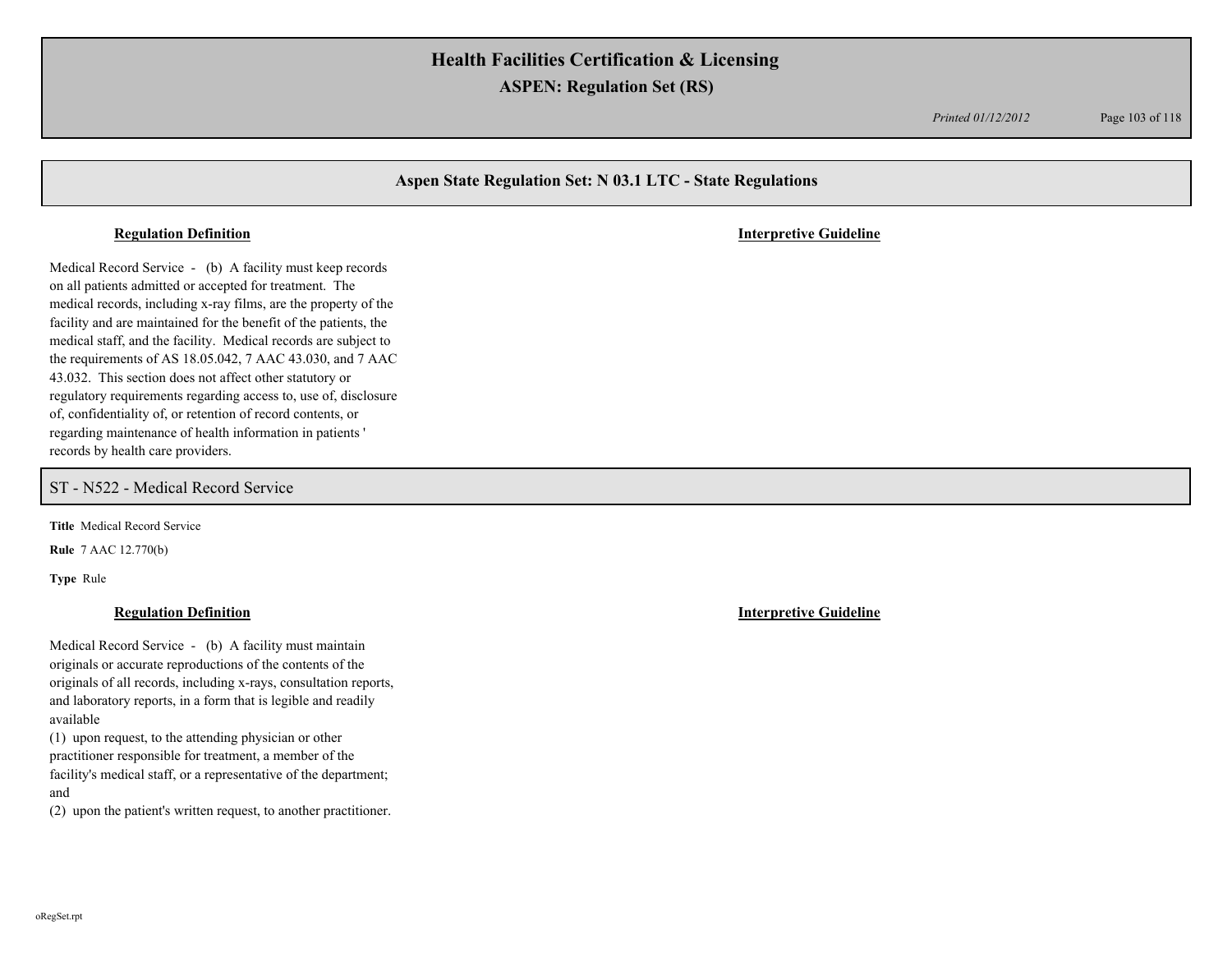*Printed 01/12/2012* Page 104 of 118

## **Aspen State Regulation Set: N 03.1 LTC - State Regulations**

## ST - N523 - Medical Record Service

**Title** Medical Record Service

**Rule** 7 AAC 12.770(c) (1)

**Type** Rule

Medical Record Service - (c) Each in-patient medical record

must include, as appropriate

(1) an identification sheet which includes the

(A) patient's name;

(B) medical record number;

(C) patient's address on admission;

(D) patient's date of birth;

(E) patient's sex;

(F) patient's marital status;

(G) patient's religious preference;

(H) date of admission;

(I) name, address, and telephone number of a contact

person;

(J) name of the patient's attending physician;

(K) initial diagnostic impression;

(L) date of discharge and final diagnosis; and

(M) source of payment

ST - N524 - Medical Record Service

**Title** Medical Record Service

**Rule** 7 AAC 12.770(c) (2-5)

**Type** Rule

### **Regulation Definition Interpretive Guideline**

Medical Record Service - (c) Each in-patient medical record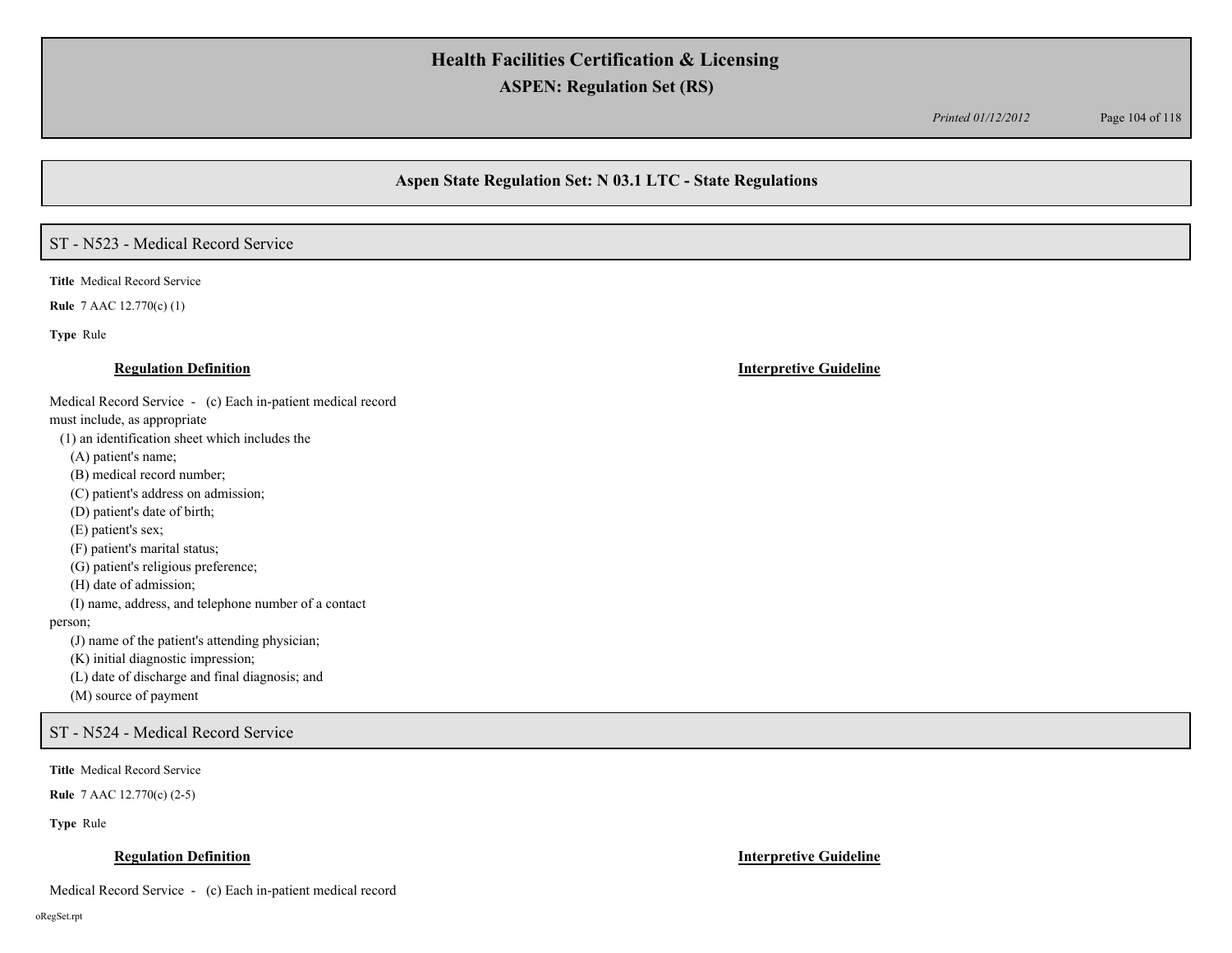*Printed 01/12/2012* Page 105 of 118

## **Aspen State Regulation Set: N 03.1 LTC - State Regulations**

must include, as appropriate

(2) a medical and psychiatric history and examination record; (3) consultation reports, dental records, and reports of special studies; (4) an order sheet which includes medication, treatment, and diet orders signed by a physician; (5) progress notes for each service or treatment received;

## ST - N525 - Medical Record Service

**Title** Medical Record Service

**Rule** 7 AAC 12.770(c) (6)

**Type** Rule

### **Regulation Definition Interpretive Guideline**

Medical Record Service - (c) Each in-patient medical record must include, as appropriate

(6) nurses' notes which must include

(A) an accurate record of care given;

 (B) a record of pertinent observations and response to treatment including psychosocial and physical manifestations;

(C) an assessment at the time of admission;

(D) a discharge plan; and

 (E) the name, dosage, and time of administration of a medication or treatment, the route of administration and site of injection, if other than by oral administration, of a medication, the patient's response, and the signature of the person who administered the medication or treatment; and

 (F) a record of any restraint used, showing the duration of usage.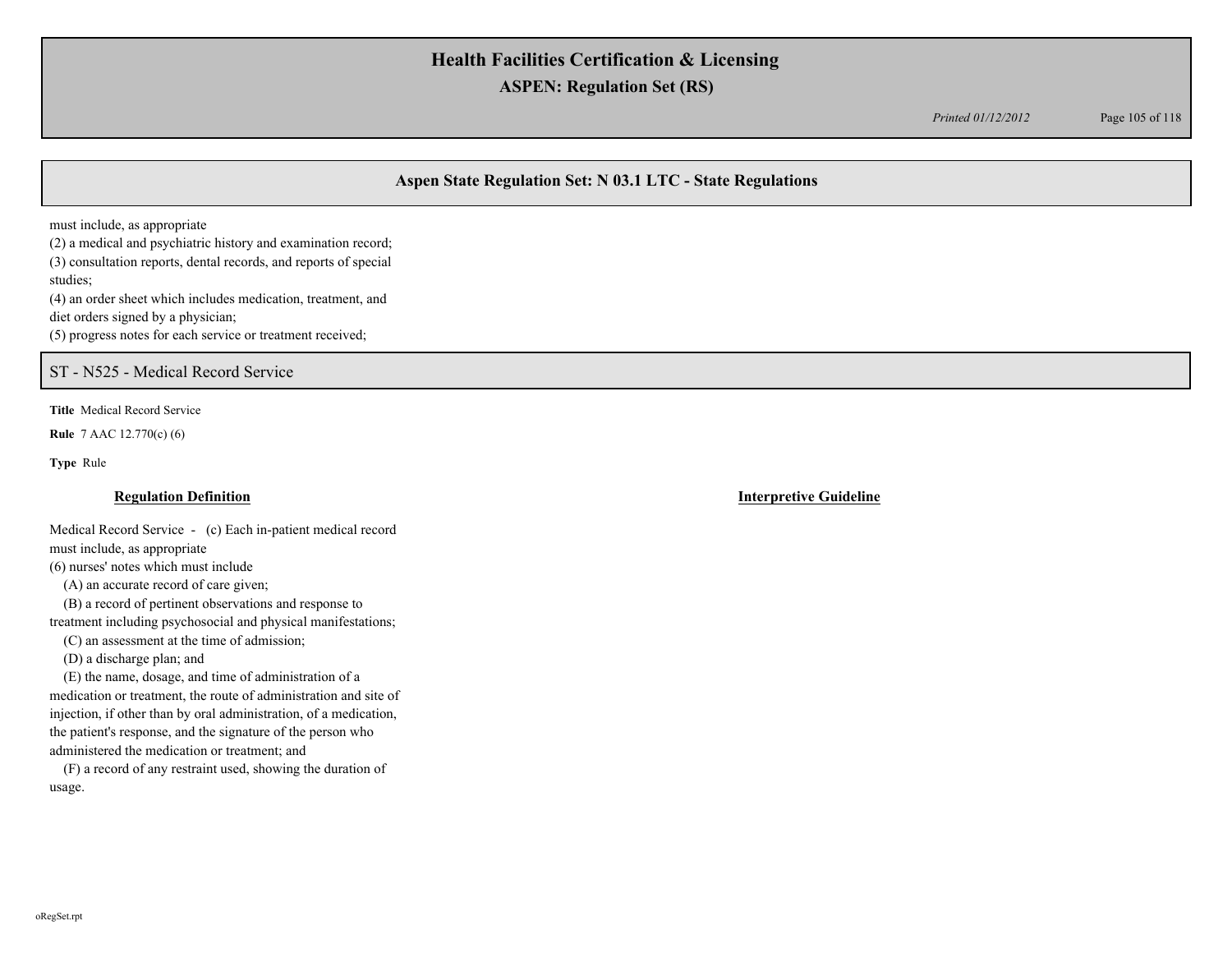*Printed 01/12/2012* Page 106 of 118

## **Aspen State Regulation Set: N 03.1 LTC - State Regulations**

## ST - N526 - Medical Record Service

**Title** Medical Record Service

**Rule** 7 AAC 12.770(c)(7 - 14)

**Type** Rule

Medical Record Service - (c) Each in-patient medical record

must include, as appropriate

(7) court orders relevant to involuntary treatment;

(8) laboratory reports;

(9) x-ray reports;

(10) consent forms;

(11) operative report on in-patient and out-patient surgery including pre-operative and post-operative diagnosis,

description of findings, techniques used, and tissue removed or altered, if appropriate;

(12) anesthesia records including pre-operative diagnosis and post-anesthesia follow-up;

(13) a pathology report, if tissue or body fluid is removed;

(14) recovery room records;

## ST - N527 - Medical Record Service

**Title** Medical Record Service

**Rule** 7 AAC 12.770(c)(15 - 19)

**Type** Rule

### **Regulation Definition Interpretive Guideline**

Medical Record Service - (c) Each in-patient medical record must include, as appropriate (15) labor record; (16) delivery record;

oRegSet.rpt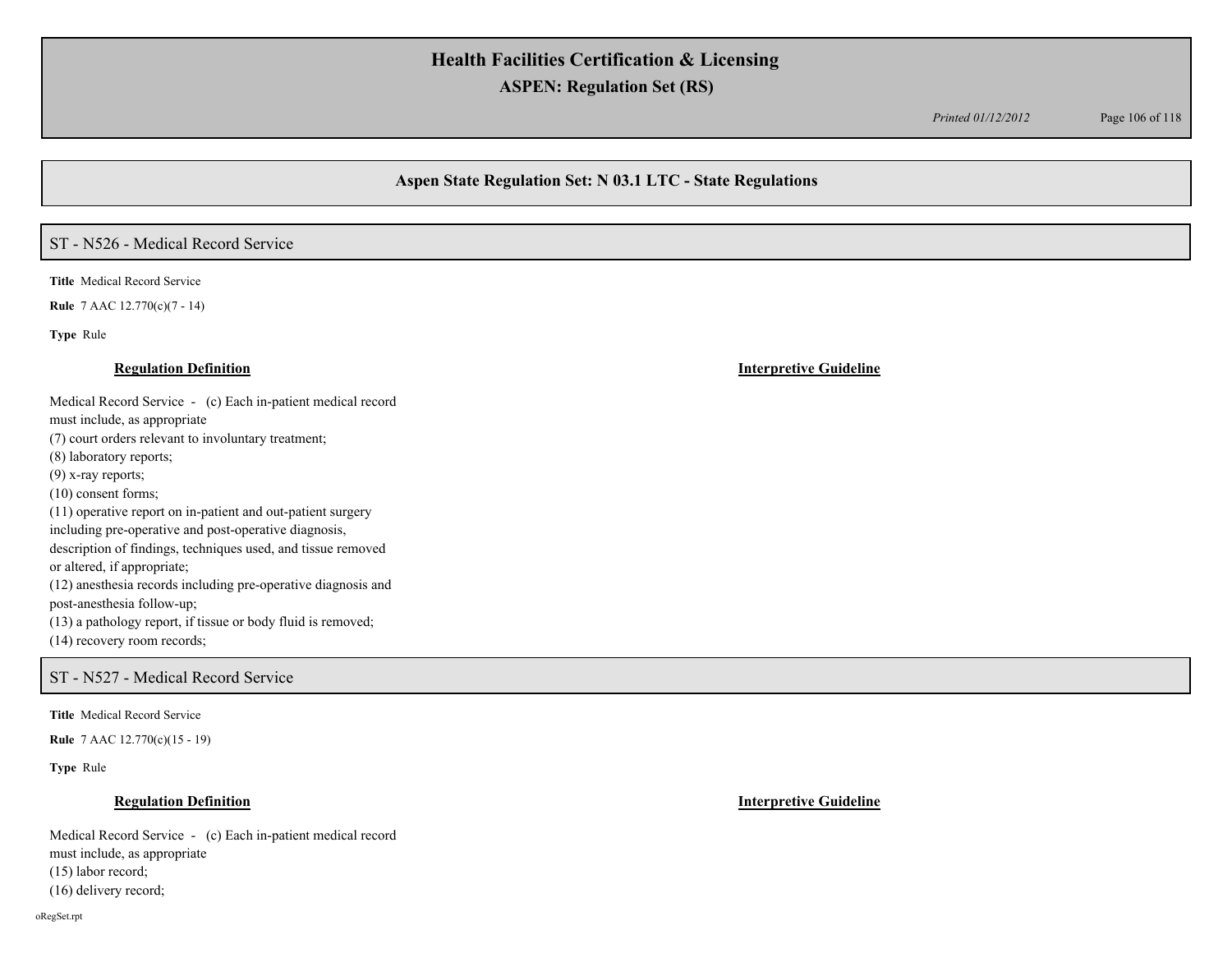*Printed 01/12/2012* Page 107 of 118

## **Aspen State Regulation Set: N 03.1 LTC - State Regulations**

(17) record of a neonatal physical examination and condition on discharge;

(18) if the patient was in inpatient care for 48 hours or more, a discharge summary, prepared and signed by the attending physician or mid-level practitioner, that summarizes (A) significant findings and events of the patient's stay in the

facility; (B) conclusions as to the patient's primary and any

associated diagnoses; and

 (C) disposition of the patient at discharge including instructions, medications, and recommendations and arrangements for future care; and

(19) if the patient was in inpatient care for less than 48 hours,

a final discharge progress note signed by the attending

physician or mid-level practitioner.

## ST - N529 - Medical Record Service

**Title** Medical Record Service

**Rule** 7 AAC 12.770(d)

**Type** Rule

### **Regulation Definition Interpretive Guideline**

Medical Record Service - A facility must maintain procedures to protect the information in medical records from loss, defacement, tampering, or access by unauthorized persons. A patient's written consent is required for release of information that is not authorized to be released without consent.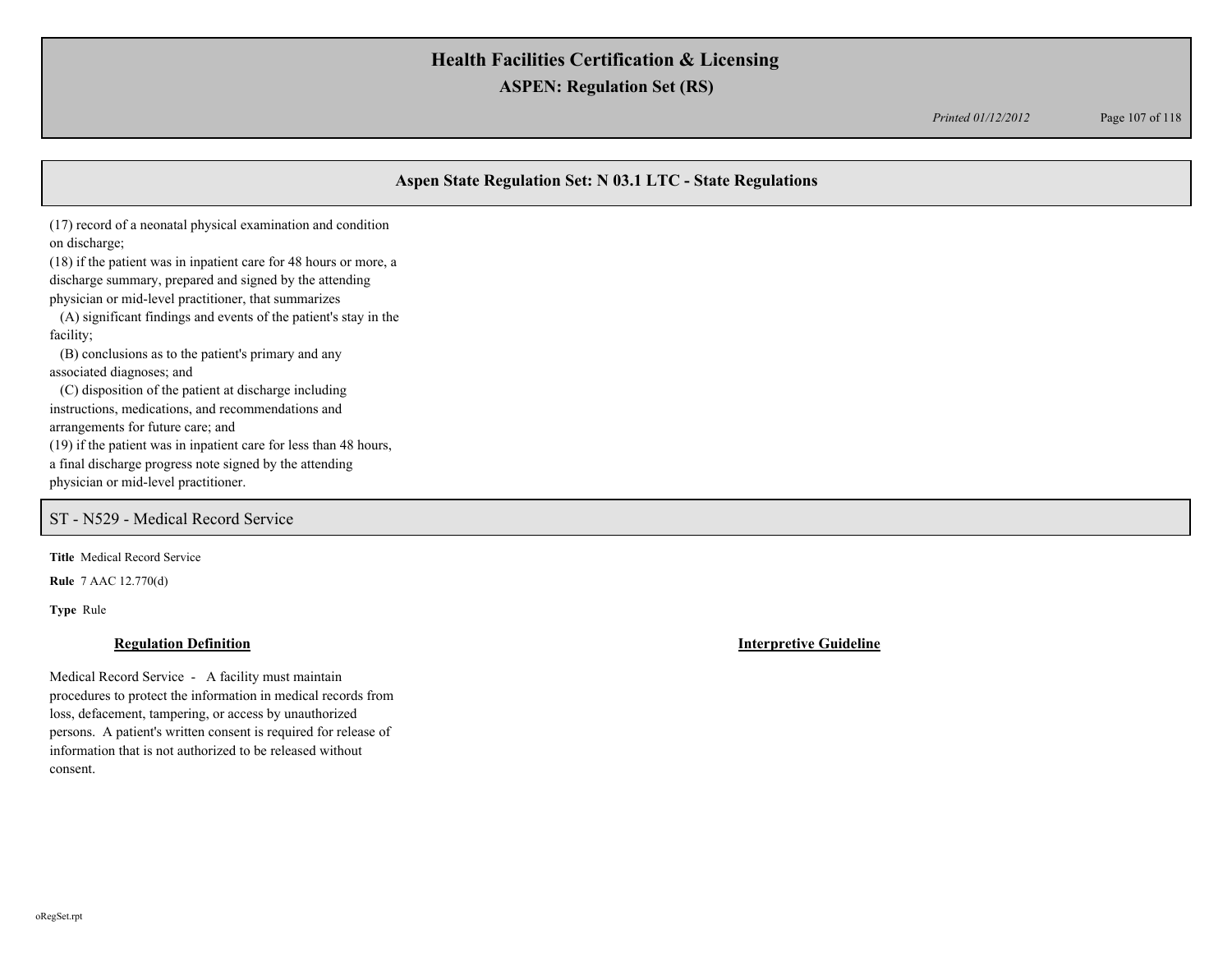*Printed 01/12/2012* Page 108 of 118

## **Aspen State Regulation Set: N 03.1 LTC - State Regulations**

## ST - N530 - Medical Record Service

**Title** Medical Record Service

**Rule** 7 AAC 12.770(e)

**Type** Rule

Medical Record Service - (e) A record must be completed within 30 days of discharge and authenticated or signed by the attending physician, dentist, or other practitioner responsible for treatment. The facility must establish policies and procedures to ensure timely completion of medical records. A record may be authenticated by a signature stamp or computer key instead of the treating practitioner's signature if the practitioner has given a signed statement to the hospital administration that the practitioner is the only person who (1) has possession of the stamp or key; and (2) may use the stamp or key.

### ST - N531 - Medical Record Service

**Title** Medical Record Service

**Rule** 7 AAC 12.770(f)

**Type** Rule

Medical Record Service - (f) Medical records must be filed in accordance with a standard health information archival system to ensure the prompt location of a patient's medical record.

### **Regulation Definition Interpretive Guideline**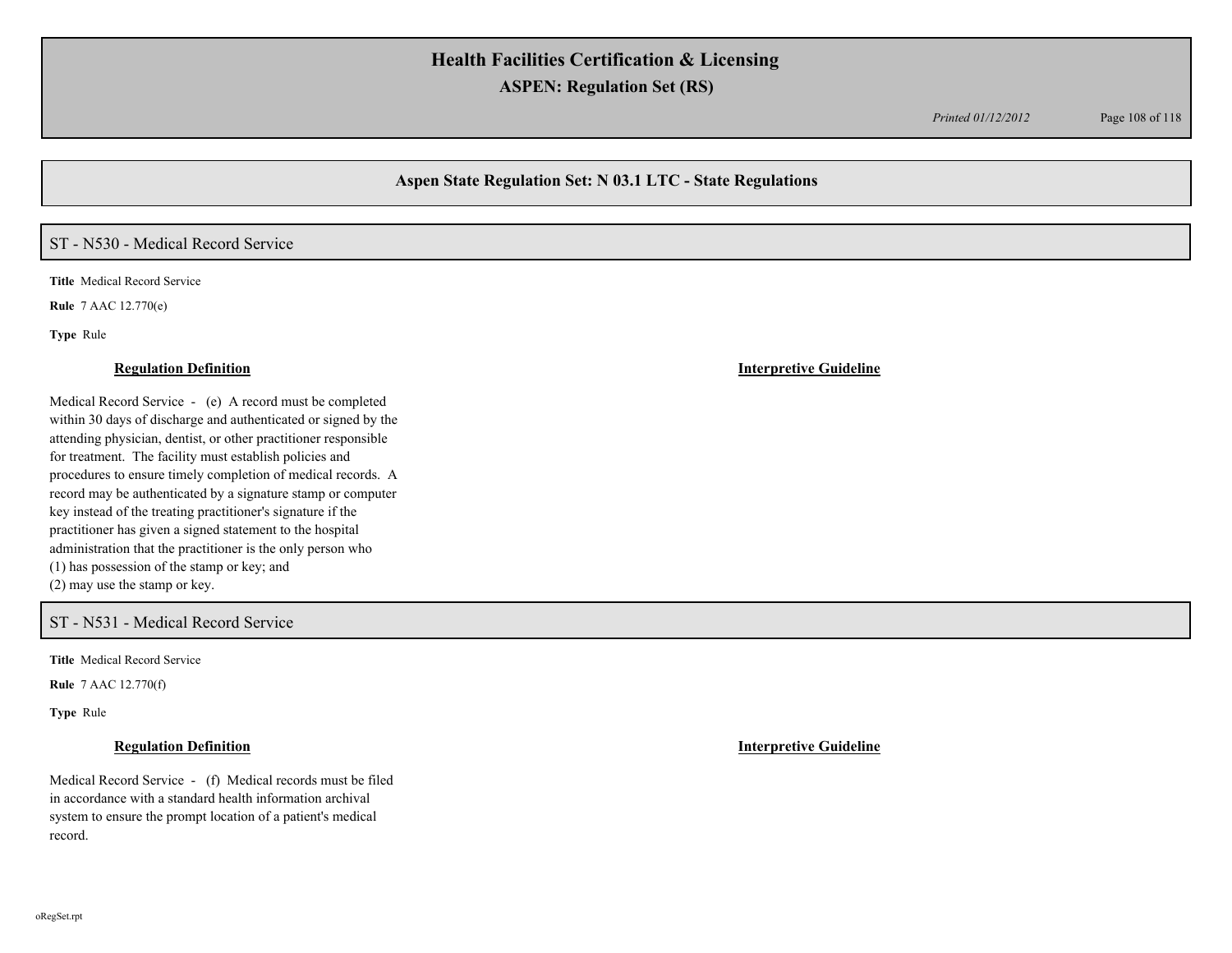*Printed 01/12/2012* Page 109 of 118

## **Aspen State Regulation Set: N 03.1 LTC - State Regulations**

# ST - N532 - Medical Record Service

**Title** Medical Record Service

**Rule** 7 AAC 12.770(g)

**Type** Rule

#### **Regulation Definition Interpretive Guideline**

Medical Record Service - (g) The facility must ensure that a transfer summary, signed by the physician or other practitioner responsible for treatment, accompanies the patient, or is sent by electronic mail or facsimile transmission to the receiving facility or unit, if the patient is transferred to another facility or is transferred to a nursing or intermediate care service unit within the same facility. The transfer summary must include essential information relative to the patient's diagnosis, condition, medications, treatments, dietary requirement, known allergies, and treatment plan.

### ST - N533 - Medical Record Service

**Title** Medical Record Service

**Rule** 7 AAC 12.770(h)

**Type** Rule

Medical Record Service - (h) Each facility subject to the provisions of this section, with the exception of an ambulatory surgical facility and a frontier extended stay clinic, must employ the services of a health information administrator who is registered by the American Health Information Management Association or a records technician who is accredited by the American Health Information Management Association to supervise the medical record service. If the administrator or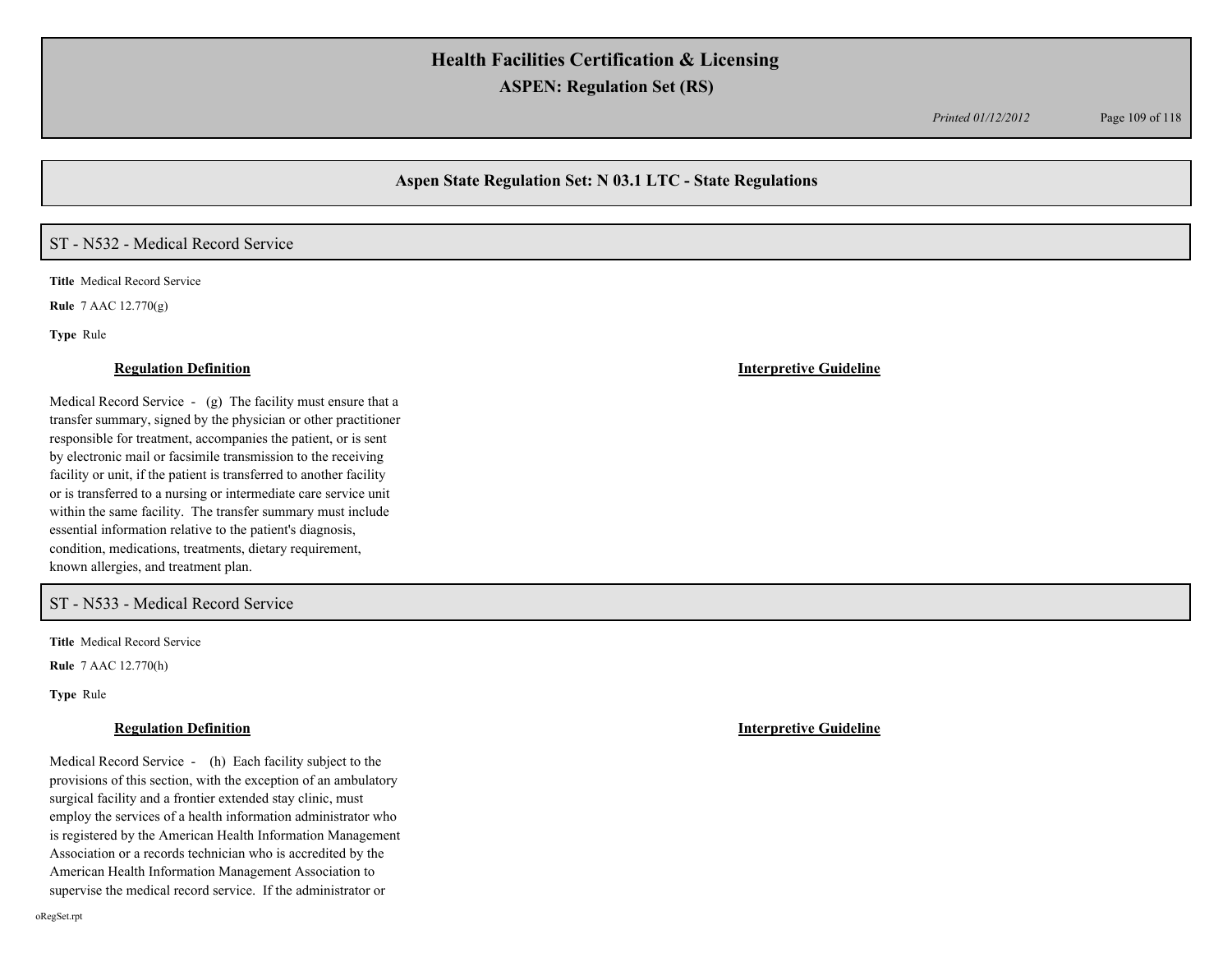*Printed 01/12/2012* Page 110 of 118

## **Aspen State Regulation Set: N 03.1 LTC - State Regulations**

technician is a consultant only, the administrator or technician must visit the facility not less than biannually to organize and evaluate the operation of the service and to provide written reports to the medical record service and the administration of the facility.

ST - N534 - Medical Record Service

**Title** Medical Record Service

**Rule** 7 AAC 12.770(i)

**Type** Rule

### **Regulation Definition Interpretive Guideline**

Medical Record Service - (i) The facility must safely preserve patient records for at least seven years after discharge of the patient, except that (1) x-ray films or reproductions of films must be kept for at least five years after discharge of the patient; and (2) the records of minors must be kept until the minor has reached the age of 21 years, or seven years after discharge, whichever is longer.

ST - N535 - Medical Record Service

**Title** Medical Record Service

**Rule** 7 AAC 12.770(j)

**Type** Rule

Medical Record Service - (j) If a facility ceases operation, the facility must inform the department within 48 hours before ceasing operations of the arrangements made for safe preservation of patient records as required in this section. The facility must have a policy for the preservation of patients'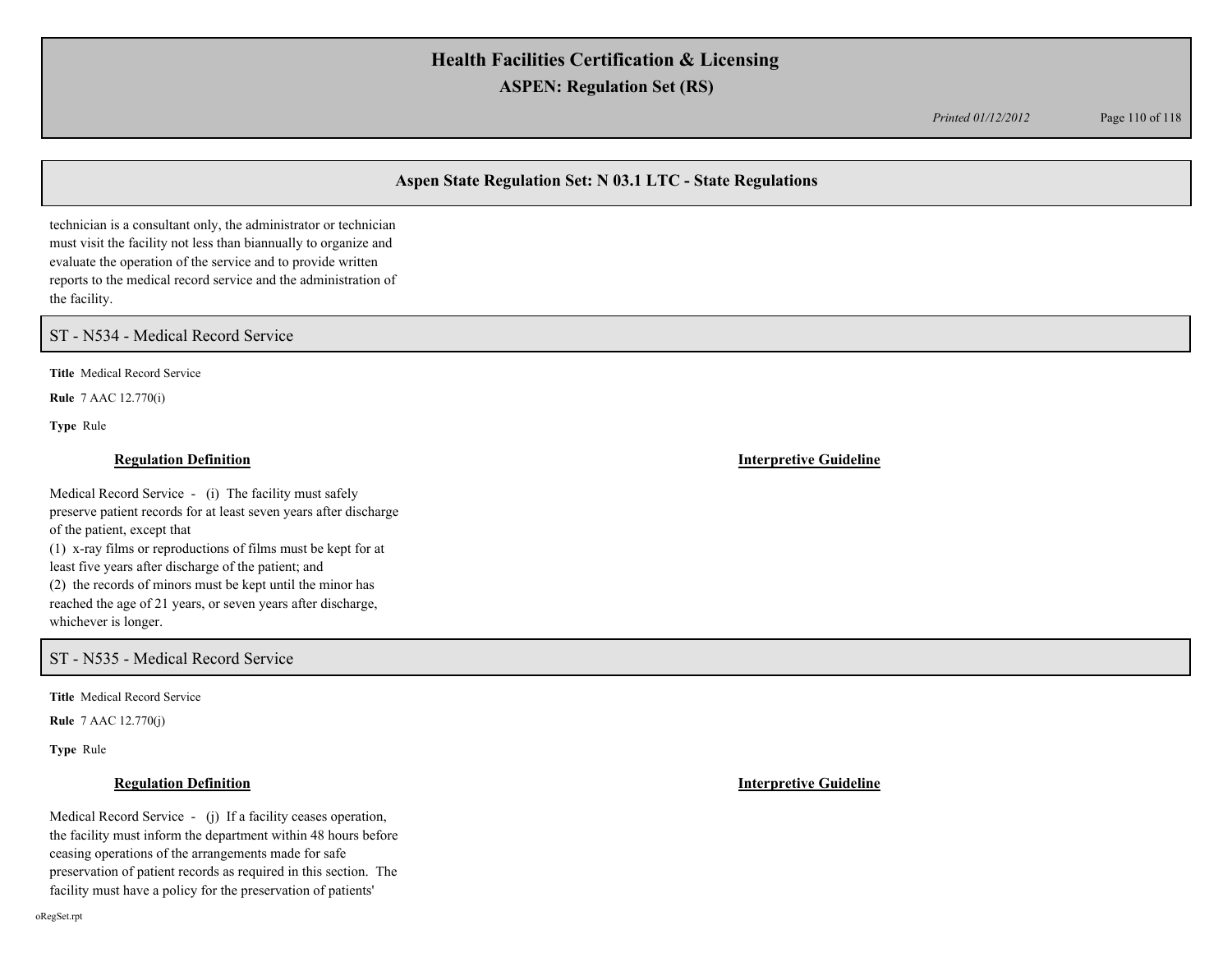*Printed 01/12/2012* Page 111 of 118

# **Aspen State Regulation Set: N 03.1 LTC - State Regulations**

medical records in the event of the closure of the facility.

# ST - N536 - Medical Record Service

**Title** Medical Record Service

**Rule** 7 AAC 12.770(k)

**Type** Rule

Medical Record Service - (k) If ownership of the facility changes, the previous licensee and the new licensee shall, before the change of ownership, provide the department with written documentation that

 (1) the new licensee will have custody of the patient's records upon transfer of ownership, and that the records are available to both the new and former licensee and other authorized persons; or

(2) arrangements have been made for the safe preservation of patients' records, as required in this section, and the records are available to the new and former licensees and other authorized persons.

## ST - N540 - Risk Management

**Title** Risk Management

**Rule** 7 AAC 12.860(1)

**Type** Rule

### **Regulation Definition Interpretive Guideline**

Risk Management - A facility, with the exception of home health agencies and hospice agencies that do not provide inpatient care on agency premises, must have a risk

management program that has

(1) provision for monitoring, evaluating, identifying,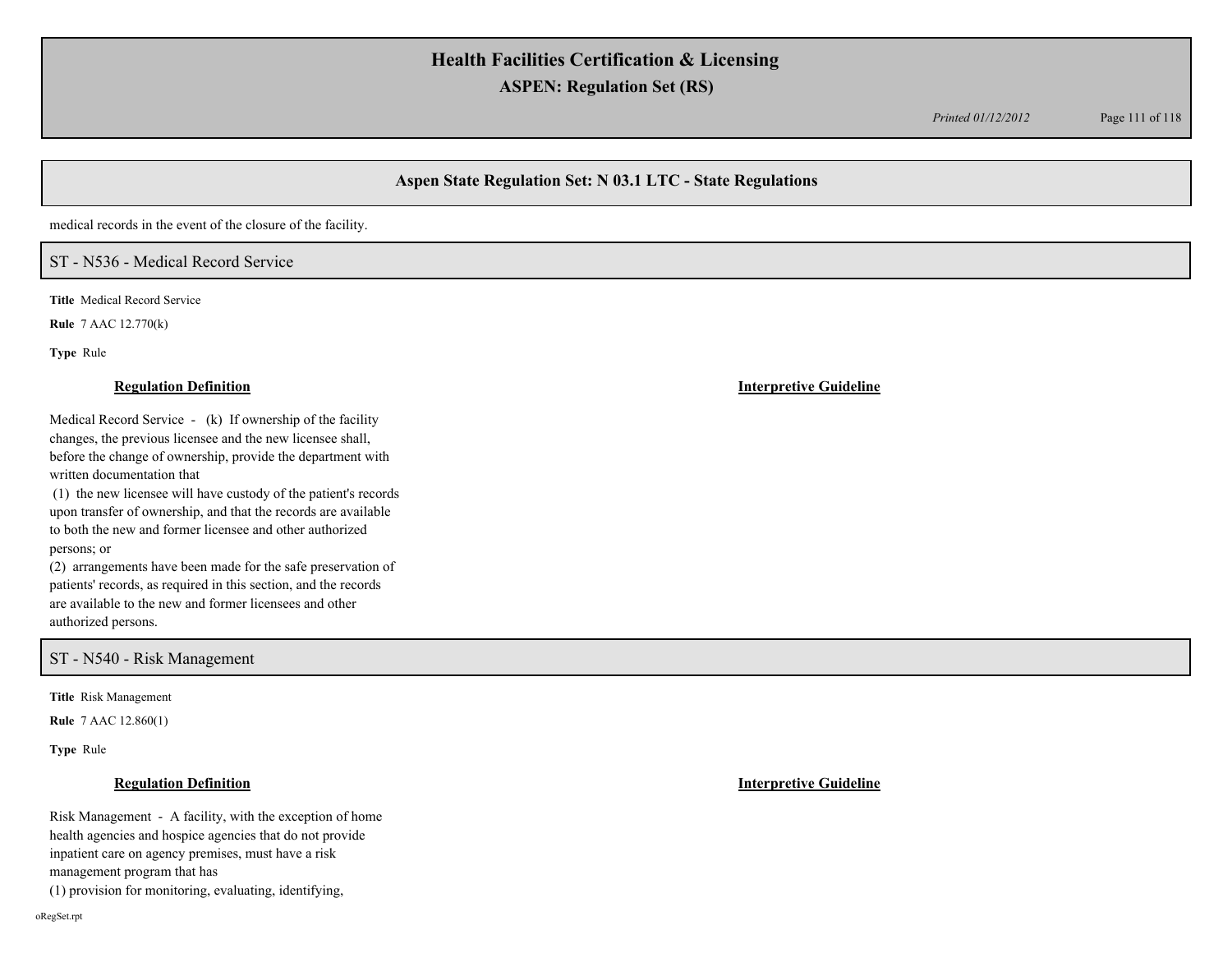*Printed 01/12/2012* Page 112 of 118

## **Aspen State Regulation Set: N 03.1 LTC - State Regulations**

correcting, and reassessing care practices that negatively affect quality of care and services provided or result in accident or injury to a patient, resident, or staff, and provisions for documenting deficiencies found and remedial actions taken.

### ST - N541 - Risk Management

**Title** Risk Management

**Rule** 7 AAC 12.860(2)

**Type** Rule

Risk Management - A facility, with the exception of home health agencies and hospice agencies that do not provide inpatient care on agency premises, must have a risk management program that has

(2) a preventive maintenance program that is designed to ensure the proper functioning, safety and performance of all electrical and mechanical equipment used in the care, diagnosis, and treatment of patients or residents, and for the physical plant including the electrical, plumbing, heating, and ventilation systems and their parts, including

 (A) implementation of policies that specify procedures and frequencies for the maintenance of all equipment and systems and all their parts, that meets or exceeds manufacturers' recommendations, and

 (B) documentation of the preventive maintenance that has occurred.

ST - N542 - Risk Management

**Title** Risk Management

**Rule** 7 AAC 12.860(3)

**Type** Rule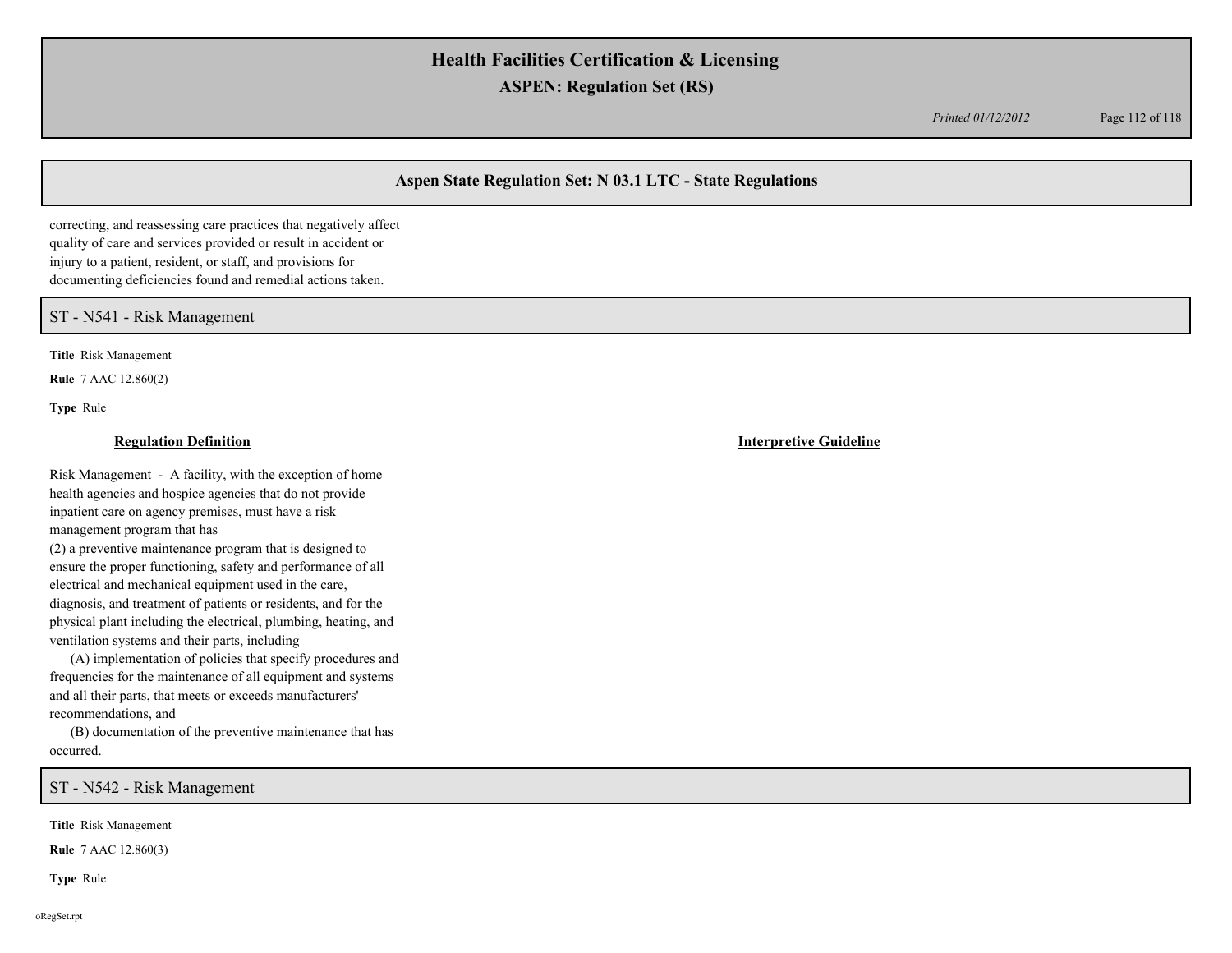*Printed 01/12/2012* Page 113 of 118

# **Aspen State Regulation Set: N 03.1 LTC - State Regulations**

Risk Management - A facility, with the exception of home health agencies and hospice agencies that do not provide inpatient care on agency premises, must have a risk management program that has (3) a procedure to investigate, analyze, and respond to patient or resident grievances that relate to patient or resident care.

ST - N543 - Risk Management

**Title** Risk Management

**Rule** 7 AAC 12.860(4)

**Type** Rule

Risk Management - A facility, with the exception of home health agencies and hospice agencies that do not provide inpatient care on agency premises, must have a risk management program that has

(4) a job-specific orientation program and an in-service training program for each employee that provides annual instruction in

(A) policies and procedures for that service;

 (B) the employee's job responsibilities and the skills necessary to meet those responsibilities;

(C) safety, fire, and disaster plans; and

(D) principles and techniques of infection control

ST - N544 - Risk Management

**Title** Risk Management

**Rule** 7 AAC 12.860(5)

**Type** Rule

**Regulation Definition Interpretive Guideline**

**Regulation Definition Interpretive Guideline**

oRegSet.rpt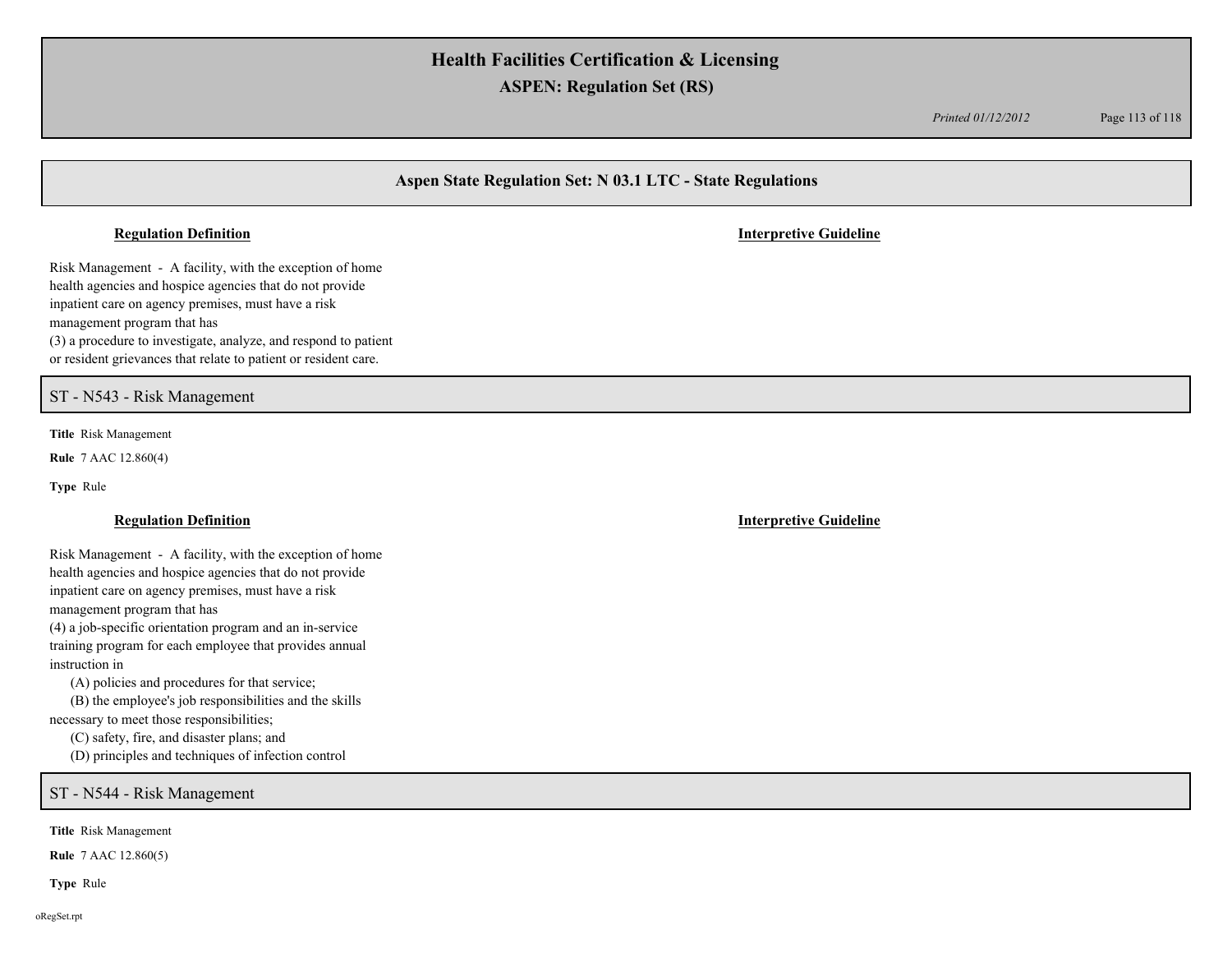*Printed 01/12/2012* Page 114 of 118

# **Aspen State Regulation Set: N 03.1 LTC - State Regulations**

#### **Regulation Definition Interpretive Guideline**

Risk Management - A facility, with the exception of home health agencies and hospice agencies that do not provide inpatient care on agency premises, must have a risk management program that has (5) provision of 24-hour emergency service by a physician, on site or on call, including posting the on-call physician's name and phone number at each nursing station; a frontier extended stay clinic or free-standing birth center is exempt from the requirements of this paragraph.

### ST - N545 - Risk Management

**Title** Risk Management

**Rule** 7 AAC 12.860(6)

**Type** Rule

### **Regulation Definition Interpretive Guideline**

Risk Management - A facility, with the exception of home health agencies and hospice agencies that do not provide inpatient care on agency premises, must have a risk management program that has (6) quarterly fire drills for each work shift, a record showing when each drill was held, and coordination with community or area mass casualty drills.

ST - N546 - Risk Management

**Title** Risk Management

**Rule** 7 AAC 12.860(7)

**Type** Rule

oRegSet.rpt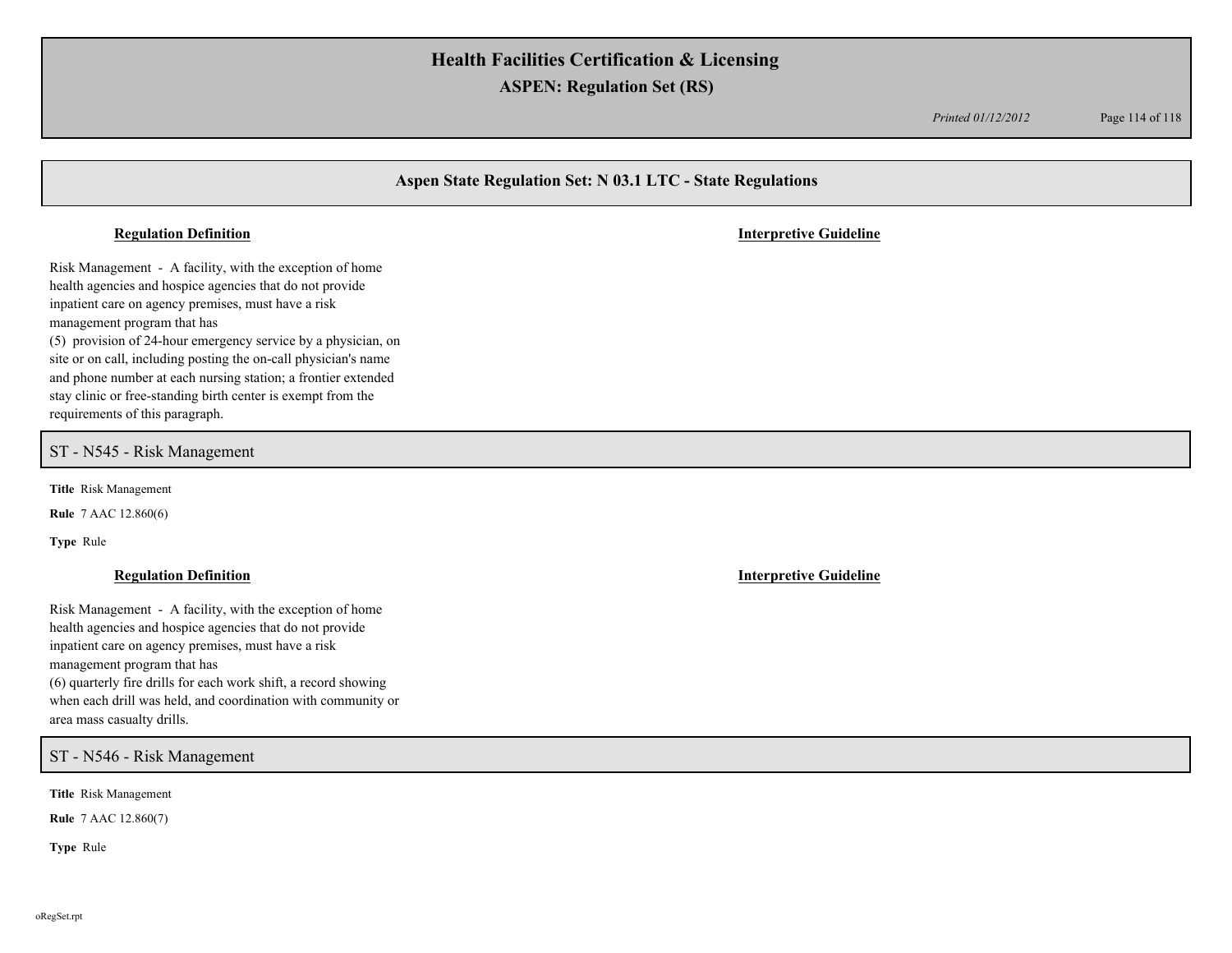*Printed 01/12/2012* Page 115 of 118

# **Aspen State Regulation Set: N 03.1 LTC - State Regulations**

#### **Regulation Definition Interpretive Guideline**

Risk Management - A facility, with the exception of home health agencies and hospice agencies that do not provide inpatient care on agency premises, must have a risk management program that has (7) an annual review of written policies and procedures approved, signed, and dated by the administrator or the administrator's designee.

### ST - N547 - Risk Management

**Title** Risk Management

**Rule** 7 AAC 12.860(8)

**Type** Rule

Risk Management - A facility, with the exception of home health agencies and hospice agencies that do not provide inpatient care on agency premises, must have a risk management program that has (8) a training program by an instructor certified in cardiopulmonary resuscitation (CPR) for all personnel who are engaged in patient care; the training program must include certification of employees by an approved organization.

## ST - N548 - Risk Management

**Title** Risk Management

**Rule** 7 AAC 12.860(9)

**Type** Rule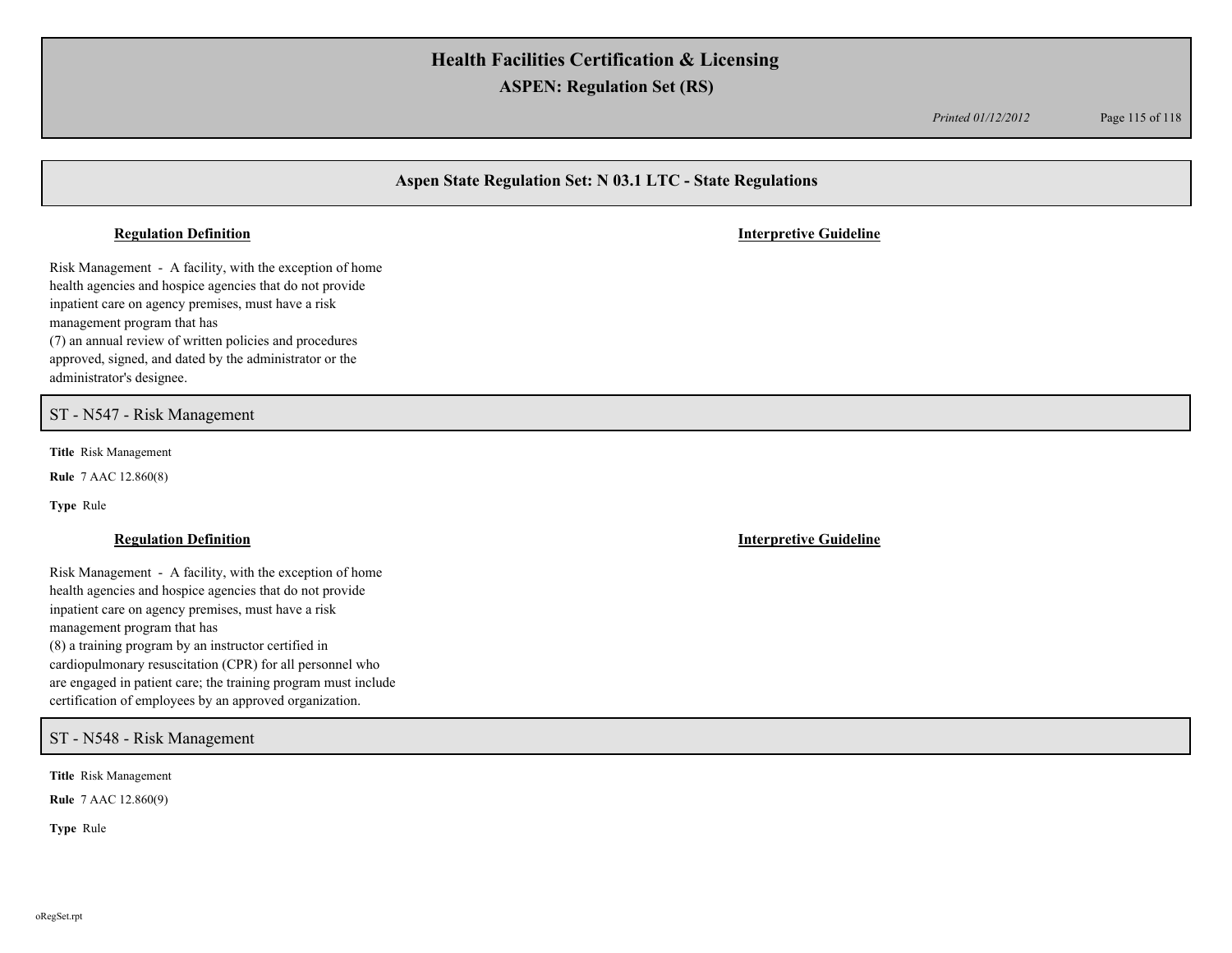*Printed 01/12/2012* Page 116 of 118

# **Aspen State Regulation Set: N 03.1 LTC - State Regulations**

#### **Regulation Definition Interpretive Guideline**

Risk Management - A facility, with the exception of home health agencies and hospice agencies that do not provide inpatient care on agency premises, must have a risk management program that has (9) a method of ensuring safe storage and transportation of gas cylinder tanks.

ST - N549 - Risk Management

**Title** Risk Management

**Rule** 7 AAC 12.860(10)

**Type** Rule

### **Regulation Definition Interpretive Guideline**

Risk Management - A facility, with the exception of home health agencies and hospice agencies that do not provide inpatient care on agency premises, must have a risk management program that has

(10) a disaster plan developed in coordination with the local community to address the facility's response in case of a disaster; the plan must include community and state resources for staffing and supplies, and prioritized options to account for staffing shortages, disruptions in the supply line, community allocation of staff resources, telephone triage, and plans for establishing and maintaining communication with local, state, and federal emergency response agencies; the disaster plan must be in place on or before January 1, 2007, and must address response to

 (A) an earthquake, flood, major fire, tsunami, or other potential disaster relative to the area; and

 (B) a pandemic influenza outbreak; the plan must include plans for

(i) separate entrances to buildings, and segregated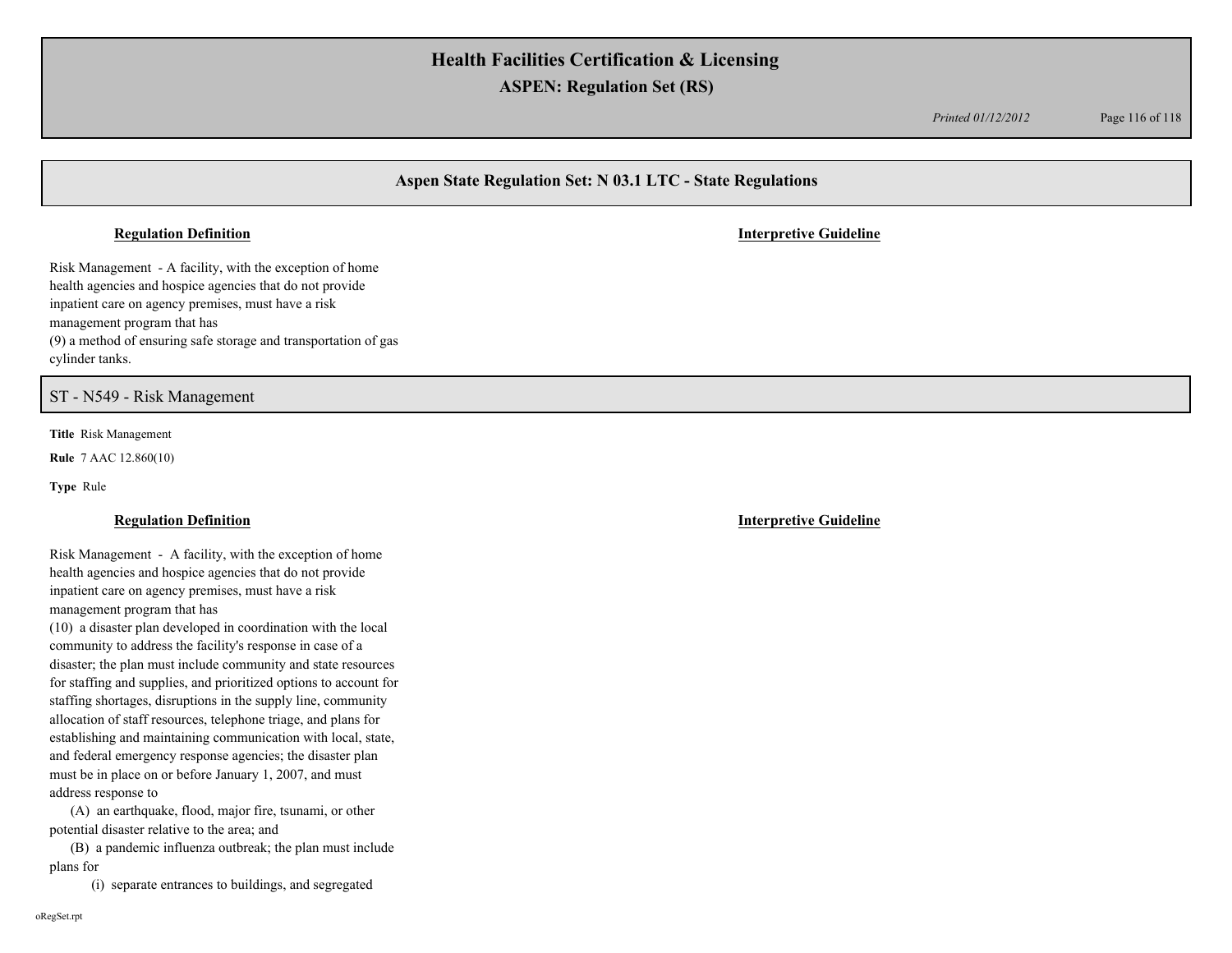*Printed 01/12/2012* Page 117 of 118

## **Aspen State Regulation Set: N 03.1 LTC - State Regulations**

seating, for patients with influenza-like illness; and

 (ii) other measures to contain or prevent transmission of the illness.

## ST - N550 - Outpatient Service

**Title** Outpatient Service

**Rule** 7 AAC 12.880(a)

**Type** Rule

### **Regulation Definition Interpretive Guideline**

Outpatient Service - (a) If a facility provides outpatient service, the responsibility of the outpatient service to the medical staff and the administration of the facility must be defined in writing.

ST - N551 - Outpatient Service

**Title** Outpatient Service

**Rule** 7 AAC 12.880(b)

**Type** Rule

Outpatient Service - (b) The outpatient service must develop a written plan describing its treatment philosophy, objectives, and organization.

ST - N552 - Outpatient Service

**Title** Outpatient Service

**Rule** 7 AAC 12.880(d)

**Type** Rule